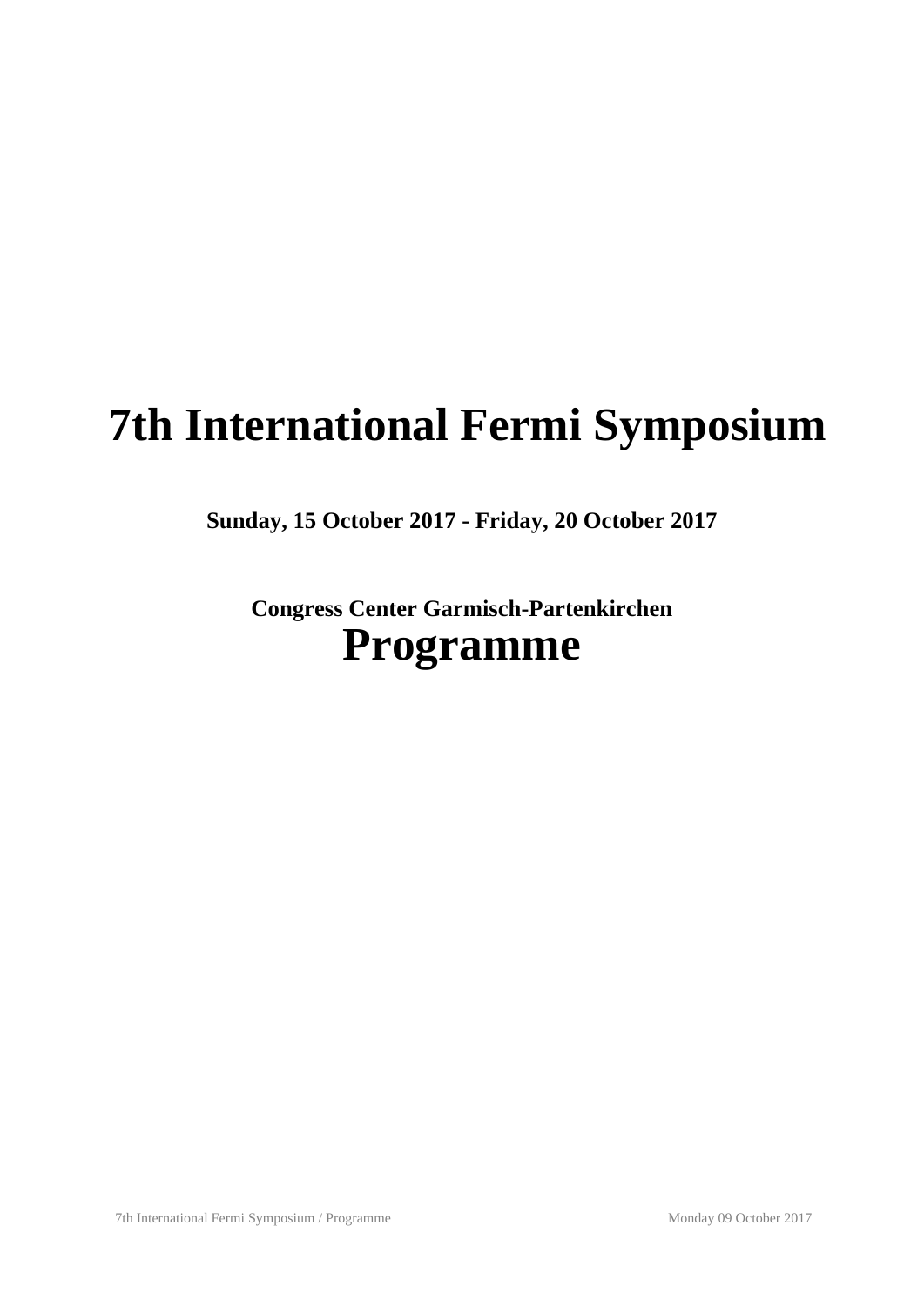## Table of contents

| Pulsars I minimum contractors and contractors and contractors and contractors are contractors and contractors of the 2                                                                                                         |  |
|--------------------------------------------------------------------------------------------------------------------------------------------------------------------------------------------------------------------------------|--|
|                                                                                                                                                                                                                                |  |
| Active Galactic Nuclei (1990) 1996 (2008) 3 and 2008 (2019) 3 and 2019 1997 (2019) 3 and 2019 1997 (2019) 2 and 2019 1997 (2019) 2 and 2019 1997 (2019) 2 and 2019 1997 (2019) 2 and 2019 1997 (2019) 2 and 2019 1997 (2019) 2 |  |
|                                                                                                                                                                                                                                |  |
|                                                                                                                                                                                                                                |  |
| Active Galactic Nuclei (all active of the contract of the contract of the contract of the contract of the contract of the contract of the contract of the contract of the contract of the contract of the contract of the cont |  |
|                                                                                                                                                                                                                                |  |
|                                                                                                                                                                                                                                |  |
|                                                                                                                                                                                                                                |  |
|                                                                                                                                                                                                                                |  |
|                                                                                                                                                                                                                                |  |
|                                                                                                                                                                                                                                |  |
|                                                                                                                                                                                                                                |  |
|                                                                                                                                                                                                                                |  |
|                                                                                                                                                                                                                                |  |
| Transients and Gamma-Ray Bursts III (1990) (2008) (2008) (2009) (2009) (2009) (2009) (2009) (2009) (2009) (2009) (2009) (2009) (2009) (2009) (2009) (2009) (2009) (2009) (2009) (2009) (2009) (2009) (2009) (2009) (2009) (200 |  |
|                                                                                                                                                                                                                                |  |
|                                                                                                                                                                                                                                |  |
|                                                                                                                                                                                                                                |  |
|                                                                                                                                                                                                                                |  |
|                                                                                                                                                                                                                                |  |
|                                                                                                                                                                                                                                |  |
| Free Afternoon - Social Program (a) (a) (b) (c) and the control of the control of the control of the control of the control of the control of the control of the control of the control of the control of the control of the c |  |
|                                                                                                                                                                                                                                |  |
|                                                                                                                                                                                                                                |  |
|                                                                                                                                                                                                                                |  |
|                                                                                                                                                                                                                                |  |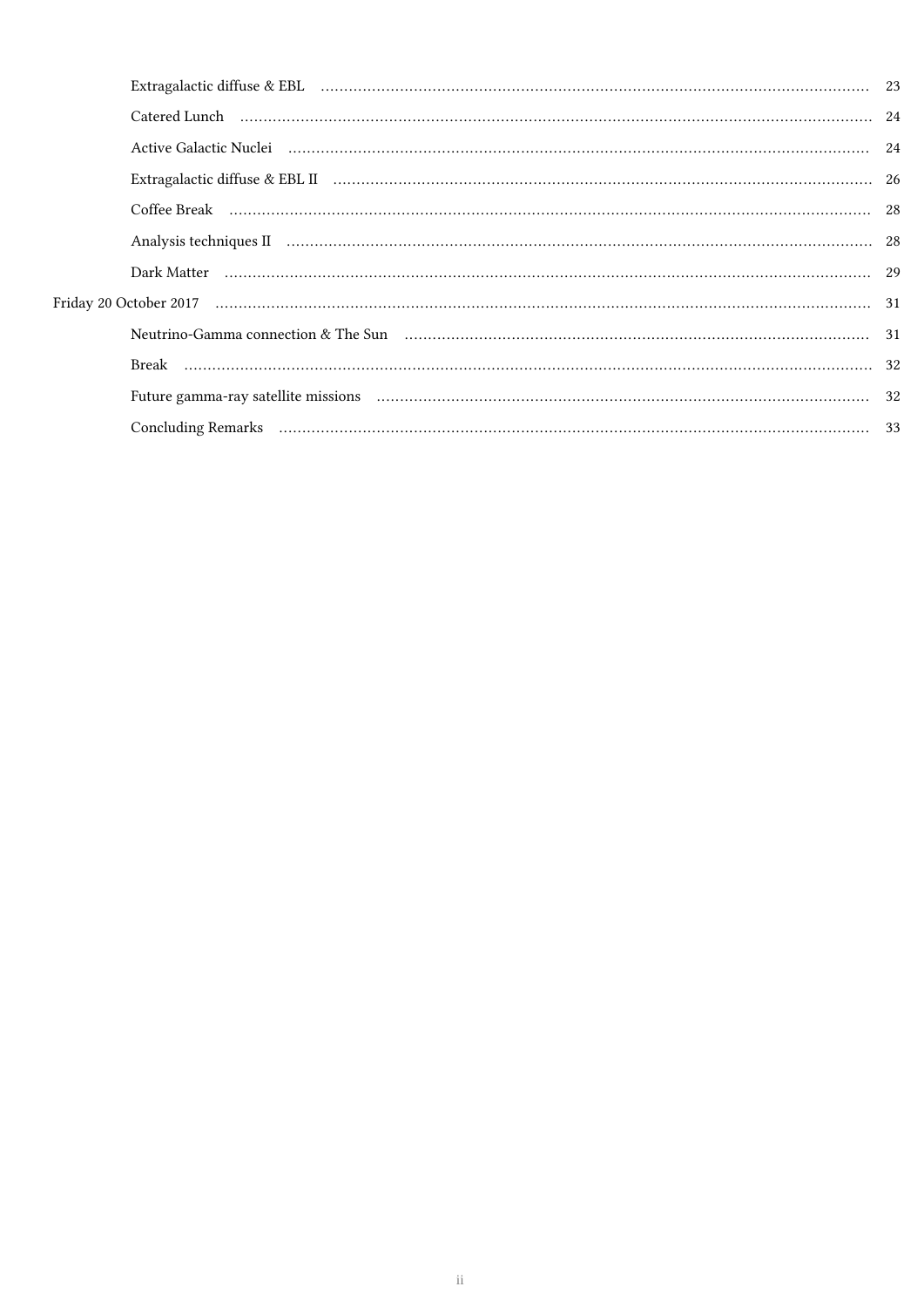## **Sunday 15 October 2017**

**Welcome Reception (18:00-20:00)**

**-Conveners: LOC**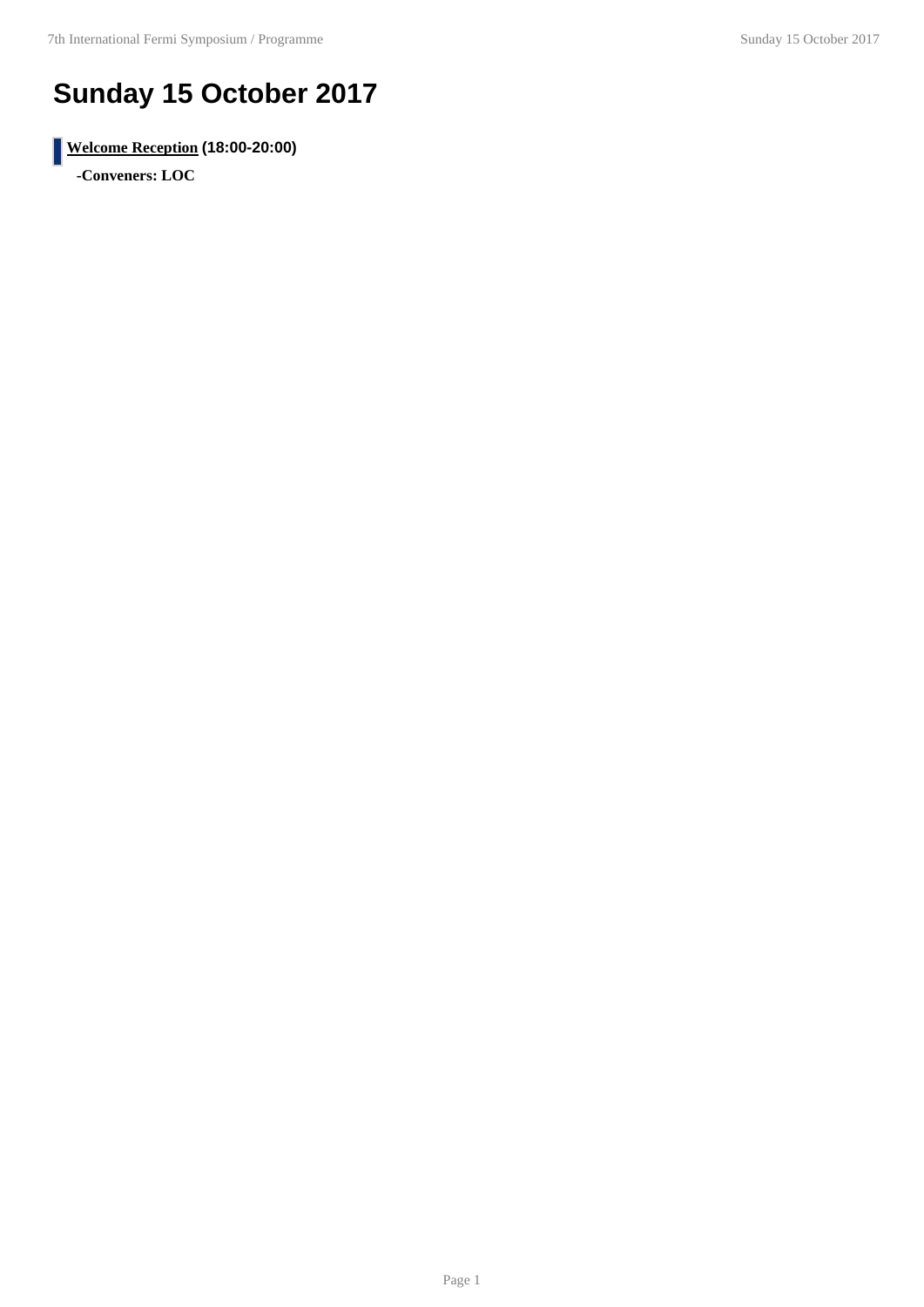## **Monday 16 October 2017**

**Opening Session (08:25-10:30)**

## **Opening**

| -Conveners: Elizabeth Hays                                        |  |  |
|-------------------------------------------------------------------|--|--|
| time [id] title                                                   |  |  |
| 08:30 [245] Opening<br>Presenter: HAYS, Elizabeth                 |  |  |
| 08:35 [252] Welcome by NASA HQ<br>Presenter: IMMLER, Stefan       |  |  |
| 08:45 [253] Remembering Neil Gehrels<br>Presenter: NOUSEK, John   |  |  |
| 09:05 [254] Remembering Nanni Bignami<br>Presenter: TAVANI, Marco |  |  |
| 09:25 [255] Status of Fermi<br>Presenter: HAYS, Elizabeth         |  |  |
| 09:55 [256] 10 yrs AGILE<br>Presenter: TAVANI, Marco              |  |  |

## **Break (10:30-11:00)**

## **Pulsars I (11:00-12:30)**

## **-Conveners: Robin Corbet**

time [id] title

## 11:00 **[108] Pulsars: implications from Fermi LAT observations and future prospects**

*Presenter: GUILLEMOT, Lucas*

Gamma-ray observations with the Fermi Large Area Telescope (LAT) have revealed significant pulsations from more than 200 young and recycled, millisecond pulsars. These observations have demonstrated that pulsars are by far the largest source class in the Galactic plane at GeV energies, and more gamma-ray pulsars are still being revealed by the LAT. In this talk I will give an overview of the main results from Fermi LAT pulsar observations, and from studies of unassociated LAT sources likely to contain pulsars. I will discuss some of the implications of these results in terms of population statistics and high-energy pulsar emission properties.

## 11:30 **[76] Order parameters for the high-energy spectra of pulsars**

#### *Presenter: TORRES, Diego*

From the hundreds of gamma-ray pulsars known, only a handful show non-thermal X-ray pulsations. Instead, nine objects pulse in non-thermal X-rays but lack a counterpart at higher energies. What order parameters describe the spectral variety, making the pulsars GeV and/or X-ray bright? Can observations in only one portion of the spectra predict detectability in the other? Can we expect a population of MeV-peaking pulsars? We normally fit observational spectra just with phenomenological functions (a power law with a cutoff in gamma-rays, or a log parabola from X-rays up). Here we shall present the results of a relatively simple physical model for the magnetospheric emission of pulsars above 1 keV, with which we start tacking these questions. It is based on synchro-curvature emission, and includes 1D time-dependent particle propagation. The model seems to contain the basic ingredients needed to describe all observed spectra well: With just four physical parameters, we can fit gamma/X-ray pulsar spectra along seven orders of magnitude, providing an interpretation for the appearance of sub-exponential cutoffs at high energies, or the flattening of the X-ray spectra at soft energies.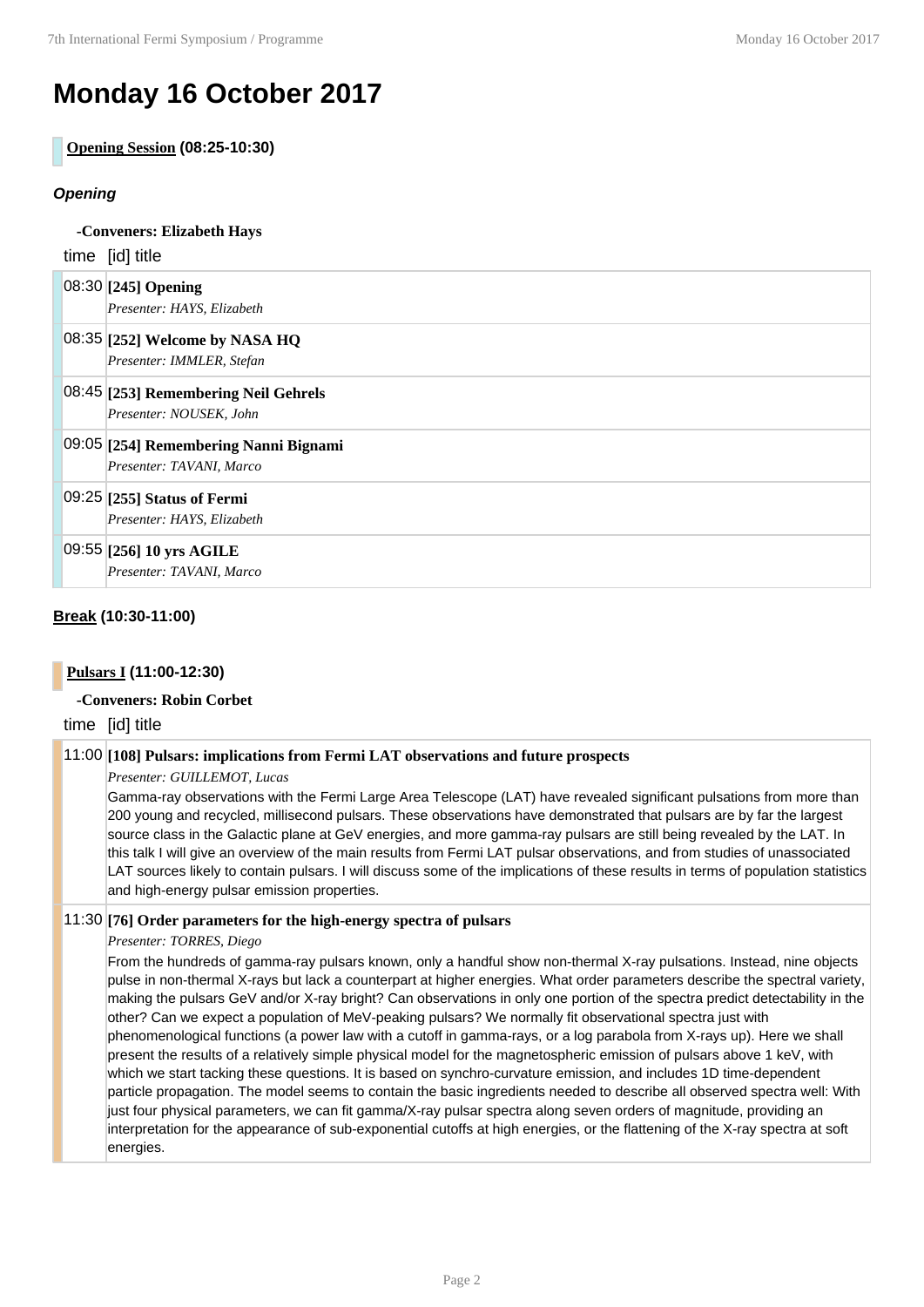#### 11:45 **[184] The first detection of a pulsar with the Atacama Large Millimetre Array**

#### *Presenter: RUDAK, Bronislaw*

We used the Atacama Large Millimetre Array (ALMA) to observe the Vela pulsar (PSR B0833-45), one of the very few pulsars observed in radio and from the mid-infrared up to the very high-energy gamma-rays. We detected Vela at frequencies of 97.5, 145, 233, 343.5 GHz and found that its energy density spectrum follows a power-law. The ALMA fluxes correspond to high brightness temperatures suggesting that this emission is due to a coherent radiative process. This is, therefore, the first indication of coherent emission reaching the submillimetre regime in pulsars. Moreover, we identified an extended structure, preliminarily detected in ground-based observations. We support its interpretation as a counter-jet protruding from the pulsar.

## 12:00 **[219] Understanding the Pulsar High Energy Emission: Macroscopic and Kinetic Models vs. Fermi Data**

*Presenter: KALAPOTHARAKOS, Constantinos*

I will show that Fermi data provide crucial information that guides us to yield meaningful constraints on the macroscopic parameters of our global dissipative pulsar magnetosphere models. Our FIDO (Force-Free Inside, Dissipative Outside) models indicate that the dissipative regions lie outside the light cylinder near the equatorial current sheet. Our models reproduce the light-curve phenomenology while a detailed comparison of the model spectral properties with those observed by Fermi reveals the dependence of the macroscopic conductivity parameter on the spin-down power. We further exploit these important results by building self-consistent 3D global kinetic particle-in-cell (PIC) models, which, eventually, provide the dependence of the macroscopic parameter behavior (e.g. conductivity) on the microphysical properties (e.g. particle multiplicities). Our PIC models provide field structures and particle distributions that are not only consistent with each other but also able to reproduce a broad range of the observed gamma-ray phenomenology (light curves and spectral properties) of both young and millisecond pulsars. The convergent results of our macroscopic and kinetic models and their agreement with the Fermi data provide a unique insight into the understanding of the physical mechanisms behind the high-energy emission in pulsar magnetospheres.

### 12:15 **[162] MeV Pulsars: Modeling Spectra and Polarization**

#### *Presenter: HARDING, Alice*

A sub-population of energetic rotation-powered pulsars show high fluxes of pulsed non-thermal hard X-ray emission. While this 'MeV pulsar' population includes some radio-loud pulsars like the Crab and PSR B1509-58, a significant number have no detected radio or GeV emission, a mystery since gamma-ray emission is a common characteristic of pulsars with high spin-down power. The All-Sky Medium-Energy Gamma-Ray Observatory (AMEGO), as well as e-Astrogam, plan to detect emission and polarization in the MeV band and may shed light on the MeV pulsars. We present a model for the spectrum and polarization of MeV pulsars where the X-ray emission comes from electron-positron pairs radiating in the outer magnetosphere and current sheet. This model predicts that the peak of the SED increases with surface magnetic field strength if the pairs are produced in polar cap cascades. For small inclination angles, viewing at large angles to the rotation axis can miss both the radio pulse and the GeV pulse from particles accelerating near the current sheet. Characterizing the emission and geometry of MeV pulsars can thus provide clues to the source of pairs and acceleration in the magnetosphere.

## **Catered Lunch (12:30-14:00)**

## **Active Galactic Nuclei: I - GaPa-2-1 - Konzertsaal (14:00-16:00)**

## **-Conveners: Elisabetta Cavazzuti**

time [id] title

## 14:00 **[190] The Gamma-Ray Lobes of Centaurus A**

## *Presenter: MAGILL, Jeff*

The broadband emission from the lobes of radio galaxy Centaurus A (Cen A) has been widely considered to be produced via a simple leptonic model, i.e., synchrotron and inverse-Compton scattering. More recently, gamma-ray data from the Fermi Large Area Telescope (LAT) has hinted at a spatial mismatch with the radio and microwave images of the Cen A lobes, challenging the simple leptonic scenario. We present a morphological analysis of the Cen A lobes, confirming this phenomenon and providing a full 9 year Pass 8 LAT gamma-ray image of the lobes. In light of this analysis, we offer alternative production scenarios which may account for the observed mismatch.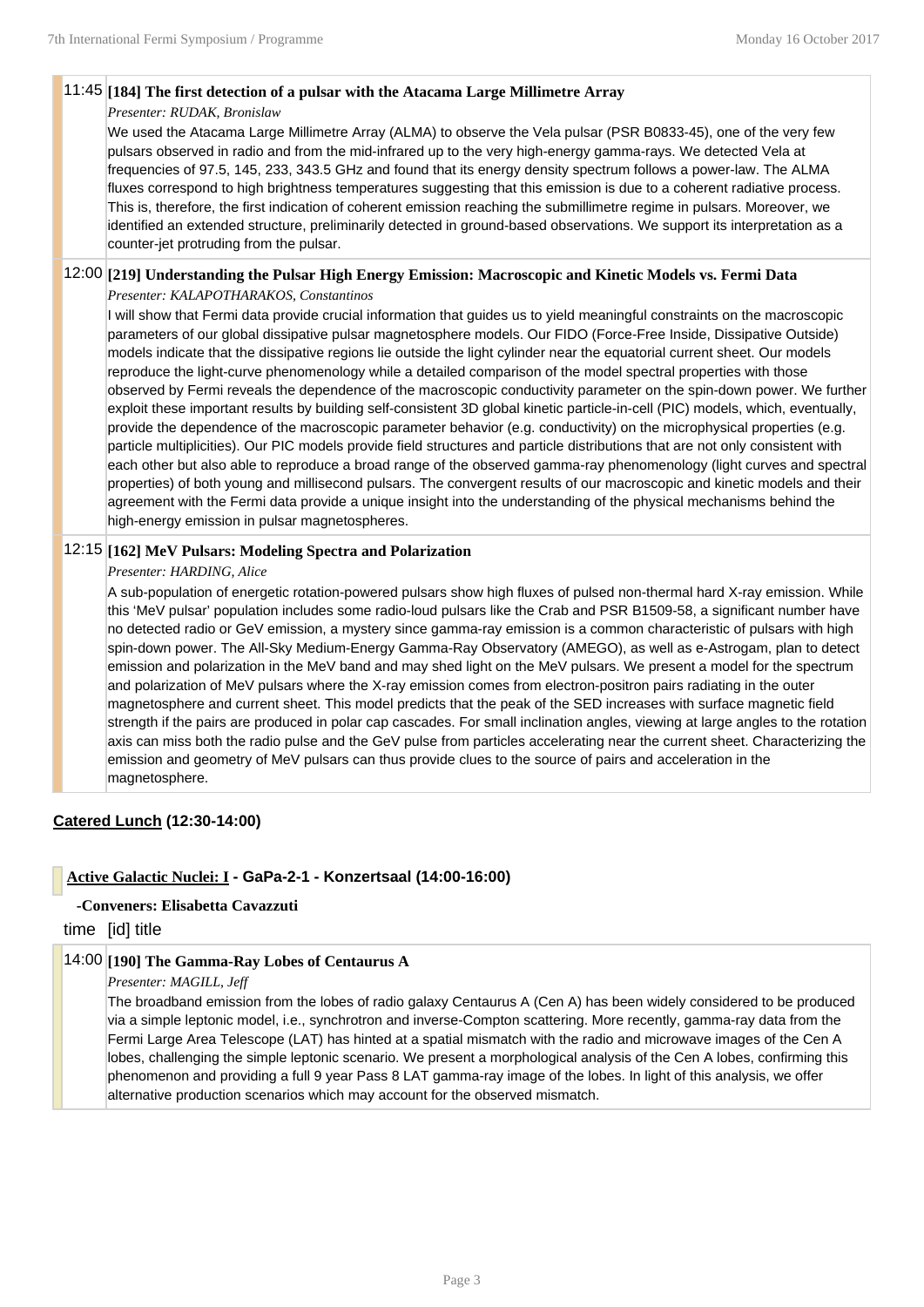#### 14:15 **[193] VLBI and gamma-ray studies of TANAMI radio galaxies**

#### *Presenter: ANGIONI, Roberto*

The \$\gamma\$-ray sky is strongly dominated by blazars, i.e. AGN with relativistic jets oriented closely with our line of sight. Radio galaxies are their misaligned counterparts, and make up about ∼ 1-2% of all AGN observed by \*Fermi\*-LAT. Nonetheless, they provide us with a view of AGN jets which is less biased by Doppler boosting effects, and allow us to test jet production and emission models in light of the unified scheme of radio-loud AGN. The combination of \$\gamma\$-ray data and high-resolution Very Long Baseline Interferometry (VLBI) studies is a powerful tool in order to investigate these objects. We present selected results of an ongoing study focused on the radio galaxies in the southern-hemisphere VLBI (and multi-wavelength) monitoring program TANAMI.

#### 14:30 **[82] RoboPol: the optical polarisation of gamma-ray-loud and gamma-ray-quiet blazars**

*Presenter: ANGELAKIS, Emmanouil*

The RoboPol program has been monitoring an unbiased sample of blazars since 2013 with a cadence of less than a few days. The main drive has been to quantify their optical polarisation properties, understand its variability and gain insight in the mechanisms producing the smooth and long rotations of the polarisation angle, in a systematic and unbiased way. Here we focus on the magnitude of polarisation. We present average R-band optopolarimetric data, as well as variability parameters, from the first and second RoboPol observing season. We show that gamma-ray-loud blazars are systematically more polarised than gamma-ray-quiet ones. We however do not find any evidence that this discrepancy is related to the redshift distribution, rest-frame R-band luminosity density, or the source classification. Furthermore, we find that median polarisation fraction drops with the synchrotron-peak-frequency and so is the randomness of the polarisation angle distribution. We propose a scenario which mediates efficient particle acceleration in shocks and increases the helical B-field component immediately downstream of the shock.

#### 14:45 **[11] High-resolution polarization imaging of the Fermi blazars**

*Presenter: RANI, Bindu*

Ever since the revolutionary discovery by the Fermi mission that active galactic nuclei (AGN)produce copious amounts of high-energy emission, its origin has remained elusive. Using high-frequency radio interferometry (VLBI) polarization imaging, we could probe the magnetic field topology of the compact high-energy emission regions in blazars. A case study for blazar 3C 279 reveals presence of multiple gamma-ray emission regions. The observed anti-correlation between gamma-ray flux and percentage polarization at optical bands challenges the current high-energy emission models. High-energy polarization observations will be crucial in better understanding the high-energy dissipation mechanisms. I will briefly describe the polarization capabilities of the AMEGO (All-sky Medium Energy Gamma-ray Observatory) mission.

## 15:00 **[19] SALT ToO spectropolarimetry observations of blazars and self-consistent SED and spectropolarimetry modeling of blazars**

#### *Presenter: BOETTCHER, Markus*

We report on recent results from a target-of-opportunity programme to obtain spectropolarimetry observations of flaring gamma-ray blazars with the Southern African Large Telescope (SALT). In tandem with this observational program, we develop a leptonic blazar model for a self-consistent representation of SEDs and optical (SALT) spectropolarimetry. Such modeling provides an accurate estimate of the degree of order of the magnetic field in the emission region as well as thermal contributions (from the host galaxy and the accretion disk) to the SED, thus putting strong constraints on the physical parameters of the gamma-ray emitting regions.

#### 15:15 **[98] Gamma-rays in the radio galaxy 3C 84: A complex situation**

#### *Presenter: RANI, Bindu*

3C 84 is unique in that it is one of the few non-blazar AGN that is detected at ultra high energies (including MAGIC in addition to Fermi/LAT). The source itself has been increasing in flux density at both radio and Gamma-rays since approximately 2005 with VLBI observations showing that this rising emission is associated with a slowly moving component south of the jet-launching (C1) region, commonly known as "C3". Recent analysis of multi-wavelength Korean VLBI Network data has suggested multiple locations of Gamma-rays within 3C 84. In addition to the slowly rising trend in C3, smaller scale rapid variation of radio and Gamma-ray fluxes are associated with the C1 region, but that the correlations observed are due to random processes. We than applied wavelet analysis using the WISE package to the kinematics of 3C 84 from 2010 until now. We find that a large flare beginning in early 2015 and currently decaying is apparently due to the emission of a new component from the C3 region. Additionally, there appears to be evidence for helical trajectories with Gamma-ray flaring being possibly associated with when the helical path passes through our line-of-sight.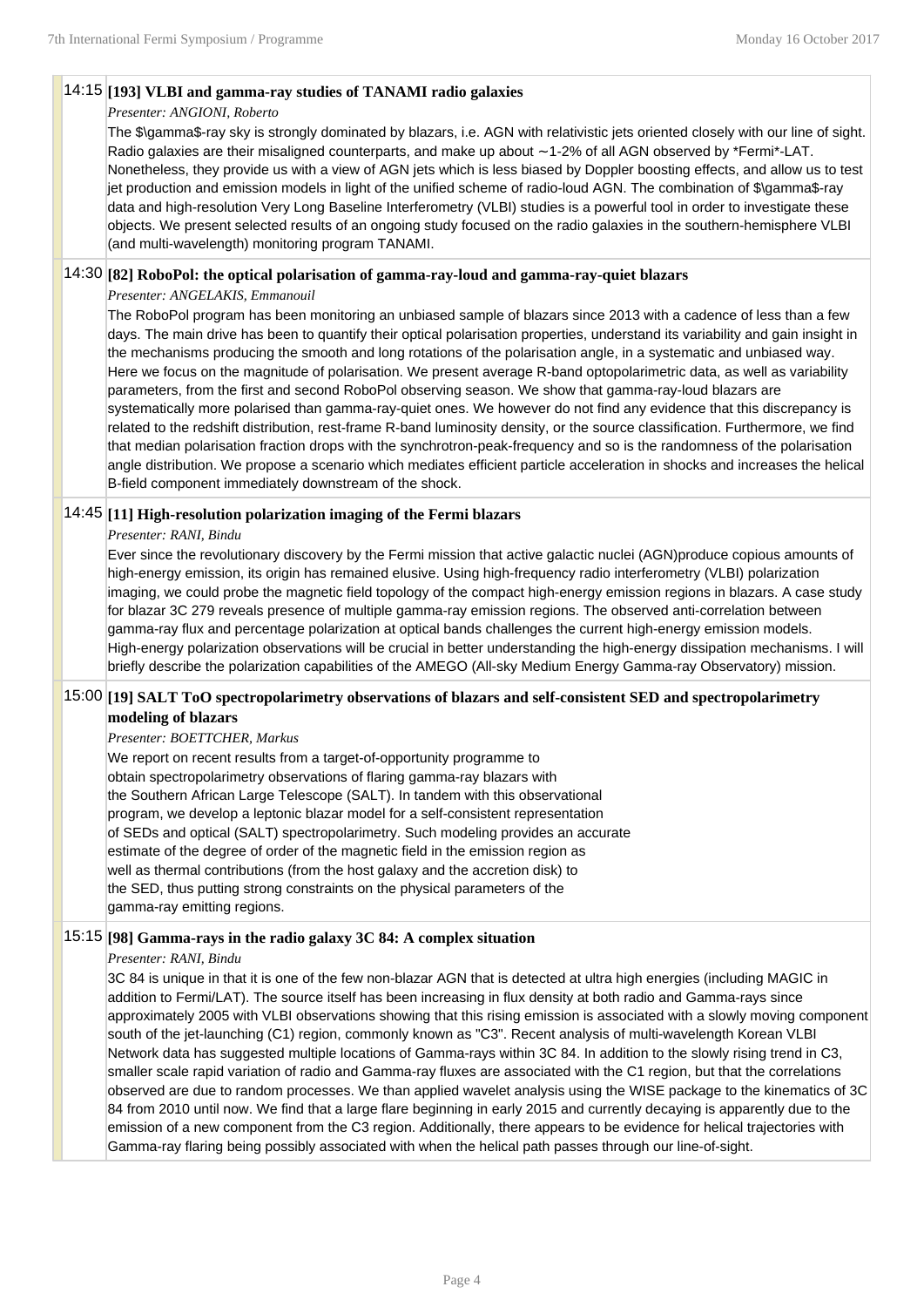### 15:30 **[39] Magnetospheric Gamma-Ray Emission in AGN**

*Presenter: RIEGER, Frank*

Radio Galaxies have emerged as unique gamma-ray emitting source class on the extragalactic sky. With their jets believed to misaligned such that Doppler boosting effects become moderate, they allow for new insights into the nuclear source region. I will report on new results for M87 and discuss implications of recent findings for Centaurus A. The relevance of a magnetospheric gamma-ray contribution in radio galaxies will be highlighted and general constraints will be derived to assess its plausibility for a given source.

## 15:45 **[208] Constraints on proton synchrotron origin of VHE gamma-rays from the extended jet of AP Librae**

*Presenter: Dr. GUPTA, Nayantara*

The multi-wavelength photon spectrum from the BL Lac object AP Librae extends from radio to TeV gamma rays. The X-ray to very high energy gamma ray emission from the extended jet of this source has been modeled earlier with inverse Compton (IC) scattering of relativistic electrons off the CMB photons. The IC/CMB model requires the kpc scale extended jet to be highly collimated with bulk Lorentz factor close to 10. Here we discuss the possibility of proton synchrotron origin of X-rays and gamma-rays from the extended jet with bulk Lorentz factor 3. This scenario requires extreme energy of protons 3.98 × 1021 eV and high magnetic field 1 mG of the extended jet with jet power ∼ 5 × 1048 ergs/sec in particles and magnetic field (which is more than 100 times the Eddington's luminosity of AP Librae) to explain the very high energy gamma ray emission. Moreover, we have shown that X-ray emission from the extended jets of 3C 273 and PKS 0637-752 could be possible by proton synchrotron emission with jet powers comparable to their Eddington's luminosities.

## **Pulsars: Pulsars II - GaPa-1-1 - Olympiasaal (14:00-16:00)**

#### **-Conveners: Bronislaw Rudak**

time [id] title

## 14:00 **[122] The Search for Millisecond Pulsars**

#### *Presenter: CLARK, Colin*

Millisecond pulsars (MSPs) are old pulsars which have been spun-up to incredible rotation rates by the accretion of matter from an orbiting companion star. Their extreme properties and long-term stability make them valuable objects for a wide variety of fundamental astrophysics. In recent years, the rate of new MSP discoveries has increased dramatically, owing in large part to the "treasure trove" of pulsar-like sources detected within the LAT data. In fact, more than a quarter of all known MSPs were discovered in searches targeting unidentified Fermi-LAT sources. In this talk, I will describe the various contributions that Fermi has made to the MSP search effort, including the latest results from blind searches for gamma-ray pulsations from unknown pulsars. I will also discuss the prospects for future discoveries in these areas, and the implications of Fermi's observations for the Galactic MSP population.

#### 14:30 **[117] On the highest energy emission from millisecond pulsars**

#### *Presenter: Dr. SAZ PARKINSON, Pablo*

Fermi has detected over 200 pulsars above 100 MeV. In a previous work, using 3 years of LAT data (1FHL catalog) we reported that 28 of these pulsars show emission above 10 GeV; only three of these, however, were millisecond pulsars. The recently-released Third Catalog of Hard Fermi-LAT Sources (3FHL) contains over 1500 sources showing emission above 10 GeV, 17 of which are associated with gamma-ray millisecond pulsars. Using three times as much data as in our previous study (1FHL), we report on a systematic analysis of these 17 pulsars to determine the highest energy (pulsed) emission from millisecond pulsars and discuss the best possible candidates for follow-up observations with ground based TeV instruments (HESS, MAGIC, VERITAS, and the upcoming CTA).

## 14:45 **[204] Hunting for the missing spiders**

#### *Presenter: KONG, Albert*

With a growing number of gamma-ray emitting millisecond pulsars (MSPs) discovered by Fermi and by combining multi-wavelength observing facilities, it is now possible to study their properties as a population. One of the successes is the discovery of gamma-ray emitting compact MSP binaries known as black-widow and redback systems and this opens a new window to study pulsars and their evolution. I will discuss how multi-wavelength observations reveal a new population of compact MSP binaries that provides new insight into MSP's emission mechanisms and the physics of compact objects. In particular, I will summarize some recent results of our optical and hard X-ray observing campaigns of gamma-ray emitting black-widows and redbacks, and will also discuss the implications to their evolution.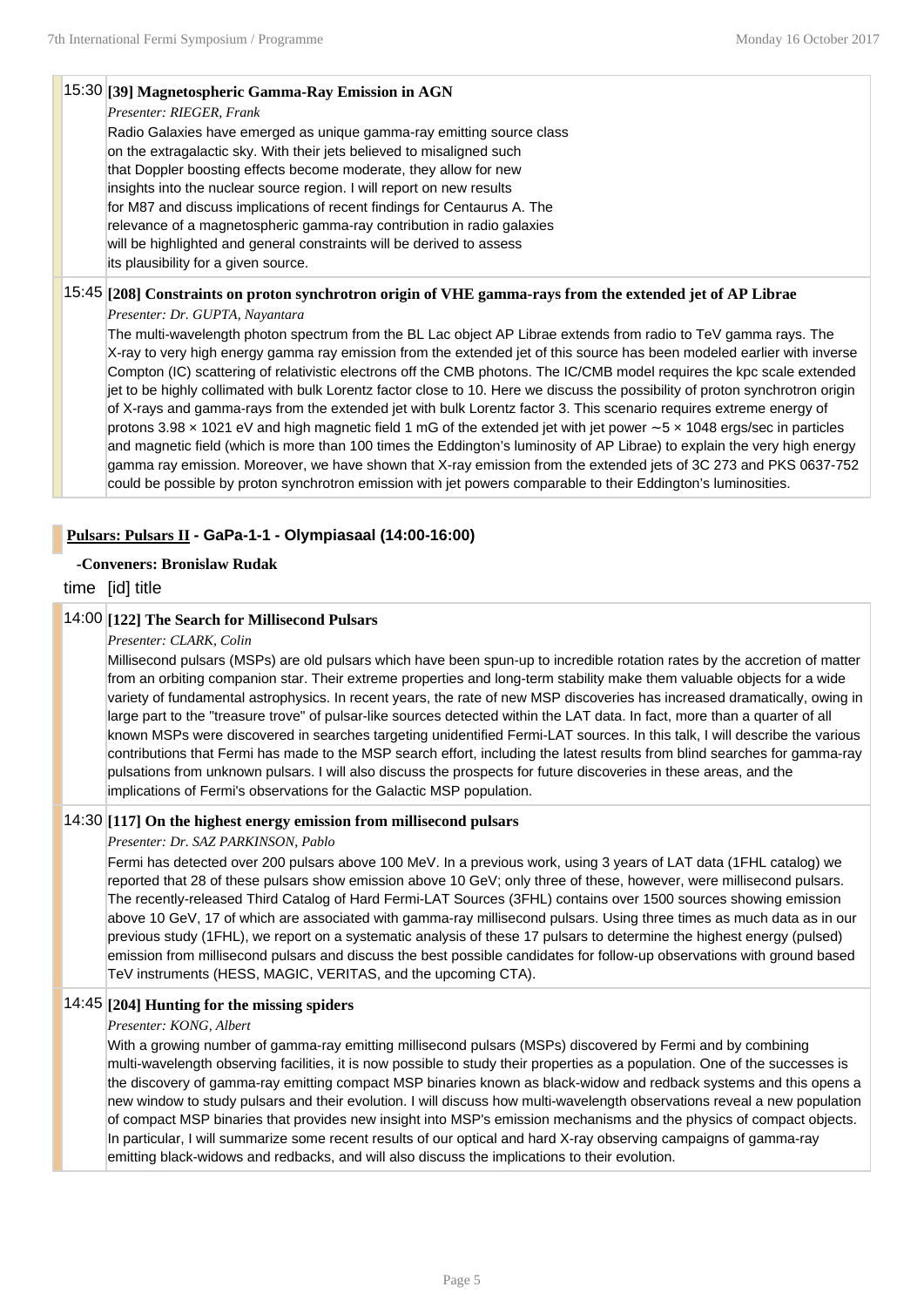#### 15:00 **[66] Inductive spikes from the Crab Nebula**

#### *Presenter: KIRK, John*

A new theory of the gamma-ray flares from the Crab Nebula is presented, in which the trigger is a sudden drop in the mass-loading of the pulsar wind. The current required to maintain wave activity in the wind is then carried by very few particles of high Lorentz factor. On impacting the Nebula, these particles produce a tightly beamed, high luminosity burst of hard gamma-rays, which reproduces the spectrum, variability timescale and power of the most intense flares. Similar flares potentially contribute to the gamma-ray emission from other powerful pulsars, such as J0537\$-\$6910 and B0540\$-\$69.

### 15:15 **[79] HAWC TeV gamma-ray observations of two extended nebulae surrounding Geminga and PSR B0656+14 constrain the origin of the local positron flux**

#### *Presenter: LÓPEZ-COTO, Ruben*

Cosmic-ray positrons are charged antiparticles that strike Earth's atmosphere isotropically. At energies below several GeV they are produced by cosmic-ray protons interacting with nearby interstellar matter. At higher energies, an unexpected and unexplained excess above the proton-induced background has been detected by several satellites, including PAMELA, AMS-02 and Fermi. Due to energy losses in interstellar magnetic and radiation fields, the highest-energy positrons observed must have originated in our immediate Galactic neighborhood. This excess has been theorized to be originated from nearby astrophysical sources, dark matter, or new modes of cosmic-ray secondary production. Amongst the astrophysical sources, pulsars as Geminga and PSR B0656+14 have been proposed to be contributors to this excess. The HAWC Gamma-Ray Observatory reported the discovery of TeV gamma-ray emission extending several degrees around the positions of Geminga and PSR B0656+14 pulsars. Using the morphological and spectral measurements of these two VHE gamma-ray sources, we determine the diffusion coefficient of electrons escaping them and their contribution to the positron flux measured at Earth. For this assumption of isotropic diffusion, we find that neither of these sources make an appreciable contribution to the locally measured positron flux.

### 15:30 **[114] Observing and modeling the gamma-ray emission from pulsar/pulsar wind nebula complex PSR J0205+6449/3C 58**

*Presenter: LI, JIAN*

We present the results of the analysis of 8 years of Fermi-LAT data of the pulsar/pulsar wind nebula complex PSRJ0205+6449/3C 58. Using a contemporaneous ephemeris, we carried out a detailed analysis of PSRJ0205+6449 both during its off-peak and on-peak phase intervals. 3C 58 is significantly detected during the off-peak phase interval. Hints for a possible flare from 3C 58 are identified. We show that the spectral energy distribution at high energies is the same disregarding the phases considered, and thus that this part of the spectrum is most likely dominated by the nebula radiation. We present results of theoretical models of the nebula and the magnetospheric emission that confirm this interpretation.

#### 15:45 **[119] An Einstein@home blind search for gamma-ray pulsars**

#### *Presenter: WU, Jason*

We present the results of the analysis of 13 gamma-ray pulsars discovered in the Einstein@Home blind search survey using Fermi Large Area Telescope (LAT) Pass 8 data. The 13 new gamma-ray pulsars were discovered by searching 118 unassociated LAT sources from the third LAT source catalog (3FGL), selected using the Gaussian Mixture Model (GMM) machine learning algorithm on the basis of their gamma-ray emission properties being suggestive of pulsar magnetospheric emission. The new gamma-ray pulsars have pulse profiles and spectral properties similar to those of previously-detected young gamma-ray pulsars. Follow-up radio observations have revealed faint radio pulsations from two of the newly-discovered pulsars, and enabled us to derive upper limits on the radio emission from the others, demonstrating that they are likely radio-quiet gamma-ray pulsars. We also present results from modeling the gamma-ray pulse profiles and radio profiles, if available, using different geometric emission models of pulsars.

#### **Coffee Break (16:00-16:30)**

**Active Galactic Nuclei: II - GaPa-2-1 - Konzertsaal (16:30-18:00)**

**-Conveners: Elisabetta Cavazzuti**

time [id] title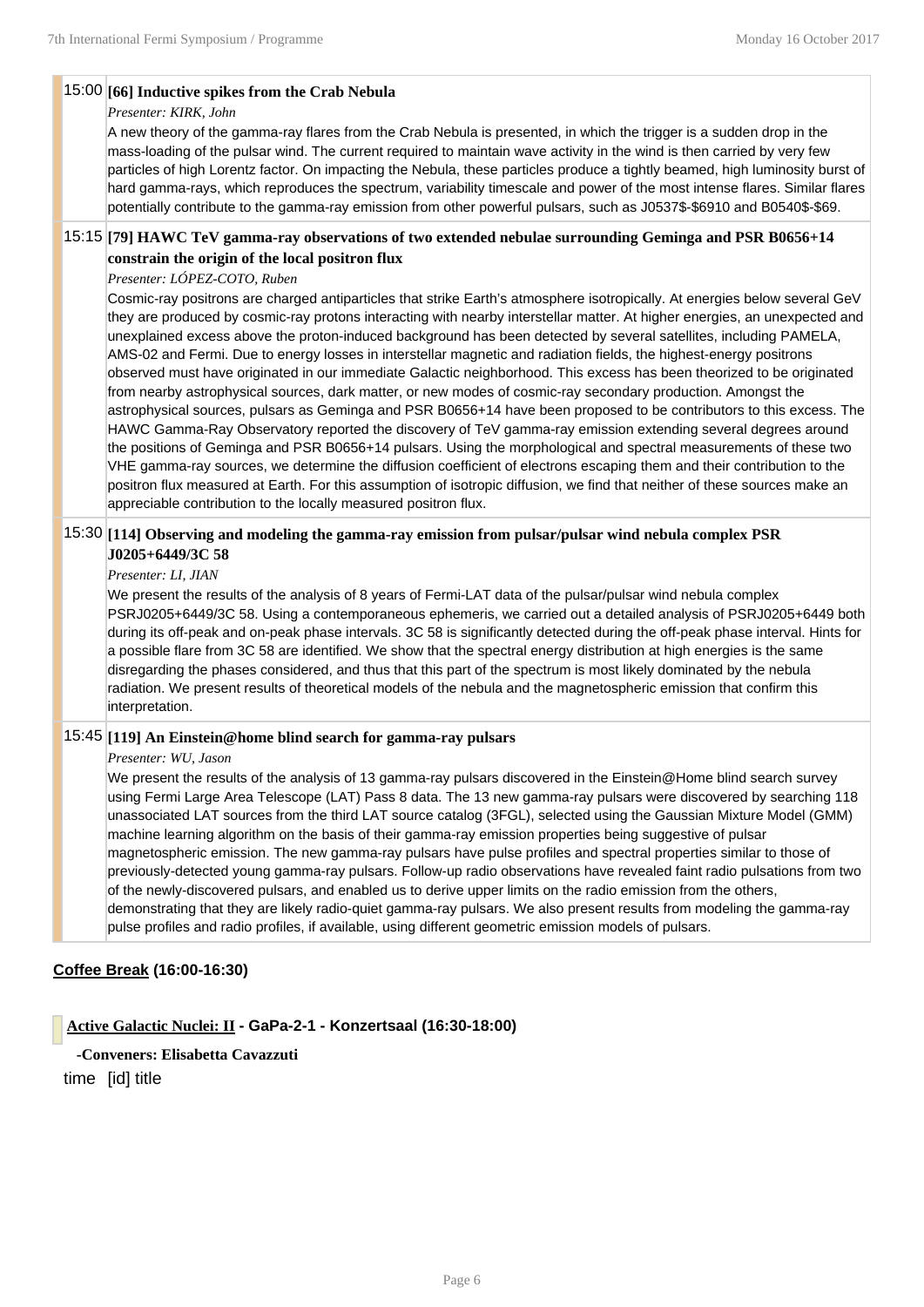## 16:30 **[153] The Third Catalog of Hard Fermi-LAT Sources (3FHL)**

#### *Presenter: THOMPSON, David*

The Third Catalog of Hard Fermi-LAT Sources (3FHL), based on the first 7 years of LAT data using the Pass 8 event-level analysis, contains 1556 sources in the 10 GeV--2 TeV energy range. The sensitivity and angular resolution are improved by factors of 3 and 2 relative to the previous LAT catalog in this energy range (1FHL). Most 3FHL sources (79%) are extragalactic, including 16 sources located at very high redshift (z>2), while 9% are Galactic and 12% are unassociated (or associated with sources of unknown nature). The catalog includes 214 new gamma-ray sources. The substantial increase in the number of photons (more than 4 times the number in 1FHL and 10 times that of 2FHL) also allows us to characterize spectral curvature for 32 sources and flux variability for 163 of them. The 3FHL catalog provides an excellent opportunity to relate observations from space to those accessible from the ground (e.g. H.E.S.S., MAGIC, VERITAS, HAWC, and in the near future the Cherenkov Telescope Array).

## 16:45 **[203] Preliminary results from the fourth catalog of AGN Detected by the Fermi-LAT**

#### *Presenter: GASPARRINI, Dario*

Preliminary results of the fourth catalog of active galactic nuclei (AGNs, 4LAC) detected in gamma rays by the Fermi Large Area Telescope (LAT) in seven years of scientific operation are presented. This catalog will be similar to the previously released third LAT AGN catalog (3LAC). The 4LAC includes approximately 2500 gamma-ray sources located at high Galactic latitudes (|b| > 10°) that are detected with a test statistic (TS) greater than 25 and are statistically associated with AGNs. The 4LAC contains many new objects, and most of them are of unknown type and lack spectroscopic information of sufficient quality to determine the strength of their emission lines. Various gamma-ray properties and their correlations are presented and discussed for the different blazar classes. The trends observed in previous catalogs are confirmed. We will present some of the novelties arising in the 4LAC.

#### 17:00 **[132] MAGIC observations of extreme blazars: Toward clarifying the blazar sequence**

*Presenter: Mr. FALLAH RAMAZANI, Vandad*

Extreme blazars (EHBLs) are mostly characterized by a synchrotron peak located at energies > 1 keV, and by the hardness of the spectrum in the high-energy (HE, E > 100 MeV) range. So far, only a handful of these objects have been detected at very-high energies (VHE, E > 100 GeV) by Imaging Atmospheric Cherenkov Telescopes. Moreover, multi-wavelength observations of some of these blazars (like 1ES 0229+200) have provided evidence of a VHE gamma-ray emission extending to several TeV, which is difficult to explain naturally with standard, one-zone synchrotron self-Compton models for BL Lac objects. Furthermore, their GeV-TeV spectra also shed new light on the blazar sequence.

Since 2010, nine EHBLs have been observed in different observing multi-wavelength campaigns of the MAGIC telescopes, aiming to increase the number of known EHBL TeV-emitters. Three sources have been clearly detected at TeV energies by the MAGIC telescopes. In this contribution, I will present the results of the multi-wavelength campaigns. In particular, the GeV-TeV behaviour of these sources will be presented and compared to the known EHBL prototype (1ES 0229+200).

## 17:15 **[95] Gamma-ray Blazars at the Dawn of the Universe**

#### *Presenter: Dr. PALIYA, Vaidehi Sharan*

A broadband study of \$z>3\$ blazars enables us to understand the evolution of the properties of relativistic jets over cosmic time. It has been found in many studies that such high \$z\$ blazars host \$>\$billion solar mass black holes and thus shed a new light on the supermassive black hole formation in the early Universe. Here, we report the first gamma-ray detection of blazars beyond \$z=3.1\$ using the sensitive Pass 8 dataset of Fermi-LAT. These objects are found to host extremely massive black holes at their centers, confirmed both from optical spectroscopy and accretion disk modeling. Further details of the results, including multi-wavelength follow up studies from NuSTAR and XMM-Newton, will be presented within the framework of the disk-jet connection in powerful jetted AGNs. We will also summarize the prospects of hunting these cosmic monsters with the All-Sky Medium Energy Gamma-ray Observatory (AMEGO), a probe concept study for the next NASA decadal survey. In the 200 keV to 10 GeV band, AMEGO will detect these objects by the hundreds and will provide crucial insight about the emission mechanisms powering the relativistic jets of the most powerful blazars in the Universe.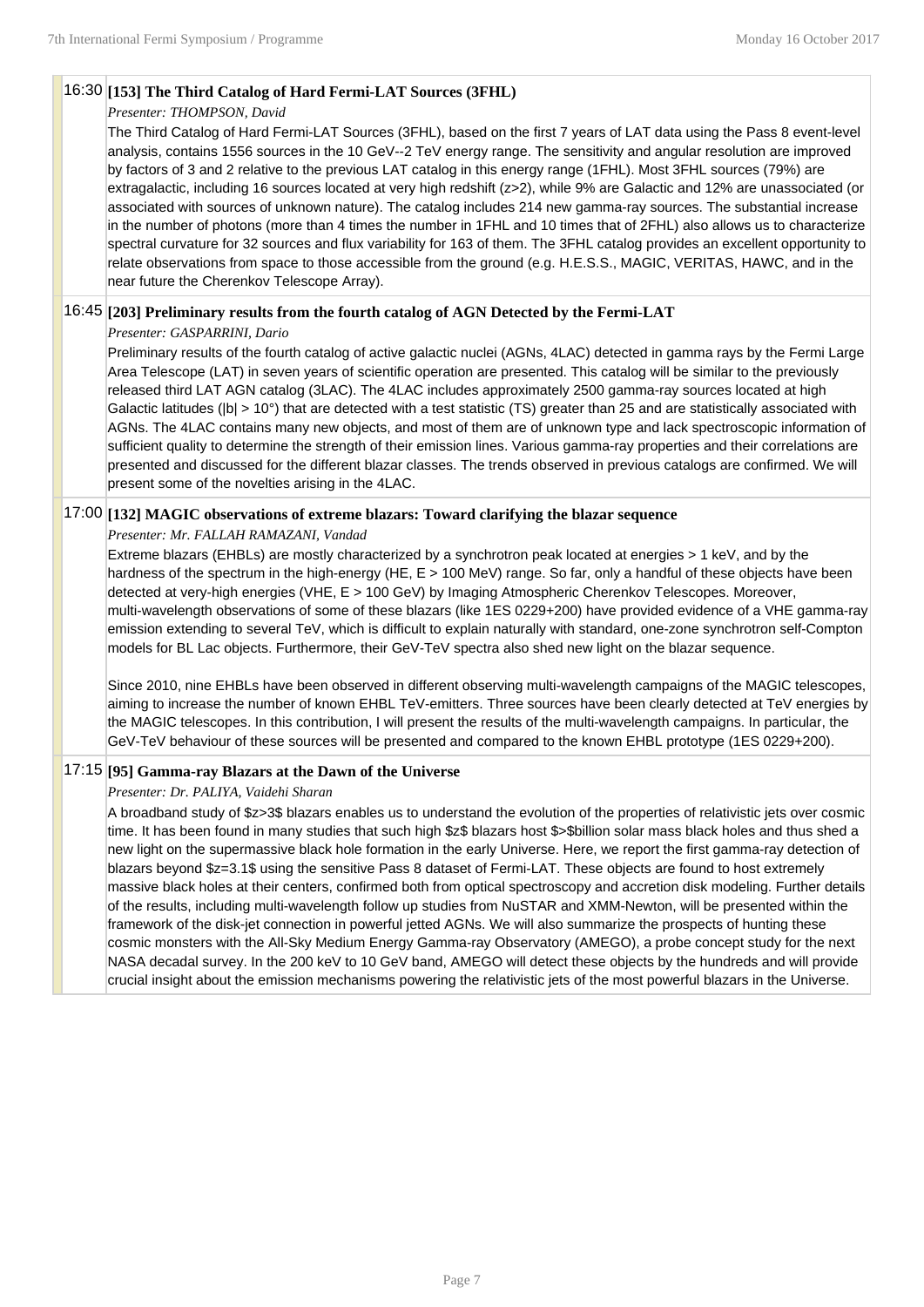### 17:30 **[145] On the radio and GeV-TeV gamma-ray emission connection in Fermi blazars.**

#### *Presenter: LICO, Rocco*

The Fermi-LAT revealed that blazars dominate the census of the gamma-ray sky, and a significant correlation was found between radio and gamma-ray emission in the 0.1-100 GeV energy range. However, the possible connection between radio and very high energy (VHE, E>0.1 TeV) emission still remains elusive, owing to the lack of a homogeneous VHE sky coverage.

With this work we aim to quantify and assess the significance of a possible connection between the radio emission on parsec scale measured by the very long baseline interferometry and GeV-TeV gamma-ray emission in blazars, which is a central issue for understanding the blazar physics. We use two large and unbiased AGN samples extracted from the 1FHL and 2FHL catalogs, and for comparison, we perform the same analysis by using the 3FGL 0.1-300 GeV gamma-ray energy flux.

Overall, the radio and gamma-ray emission above 10 GeV turns out to be uncorrelated for all the blazar sub-classes with the exception of high synchrotron peaked objects. Conversely, when 0.1-300 GeV gamma-ray energies are considered, a strong and significant correlation is found for all of the blazar sub-classes.

## 17:45 **[62] MCMC estimation of SED model parameters using multi- wavelength data of the blazar Mrk 421**

#### *Presenter: YAMADA, Yurika*

The spectral energy distributions (SEDs) of blazars are dominated by synchrotron and inverse Compton radiation. The origin of blazar variability can be investigated from the time variation of the SEDs. However, it is difficult to estimate the optimal model parameters of SEDs and their uncertainties because some parameters are strongly correlated and the standard method may be trapped by local solutions. In this study, we applied a Markov chain Monte Carlo method (MCMC) to this problem. Our experiments using artificial data demonstrate that at least one prior probability is required to uniquely determine the solution. We used simultaneous observations of Mrk 421 with Fermi-LAT, Swift-XRT, and the 1.5-m optical telescope, Kanata from 2009 to 2011 reported in Itoh et al. (2015). We succeeded in estimating the optimal parameters and their uncertainties by using the prior probability of the time-scale and Doppler factor. As a result, we found that the break energy of electron energy distribution is proportional to X-ray flux and the normalization of electron distribution is inversely proportional. These correlations suggest that the X-ray variations were caused by the fluctuations of the break energy rather than the number of electrons.

## **Central Galaxy - GaPa-1-1 - Olympiasaal (16:30-18:00)**

## **-Conveners: Nir Shaviv**

## time [id] title

#### 16:30 **[182] Galactic center GeV excess: status and interpretations**

*Presenter: MALYSHEV, Dmitry*

The Galactic center (GC) is one of the most important regions to search for a gamma-ray signal from a possible annihilation of dark matter due to its proximity and high dark matter density. In the past years, several groups have reported an excess of gamma rays in the Fermi-LAT data with an approximately spherical morphology around the GC. In this talk I will review the current observational status of the excess, the difficulties in the gamma-ray analysis near the GC, and possible interpretations, such as an additional source of cosmic rays, a population of millisecond pulsars, and dark matter annihilation. I will discuss how one can distinguish these possibilities with future observations.

### 17:00 **[243] Modeling the Galactic Center Gamma-Ray Excess**

#### *Presenter: LINDEN, Tim*

Over the last seven years, Fermi-LAT observations have convincingly found an excess in gamma-ray emission emanating from the center of the Milky Way galaxy. The excess has three definitive properties: (1) it has a hard spectrum that peaks at an energy of ~2 GeV, (2) it extends from within 0.1 degrees to more than 10 degrees from Sgr A\* with a three-dimensional intensity that falls roughly as r^-2, (3) it is approximately spherically symmetric. Several models for this excess have been formulated, including the collective emission from a population of individually dim gamma-ray pulsars, outbursts of cosmic-ray electrons from the central molecular zone, or potentially even dark matter annihilation. In this talk, I will discuss the arguments for and against each model, focusing specifically on constraints from multi-wavelength observations. Additionally, I will discuss the future observations that are critical for understanding the origin of the gamma-ray excess.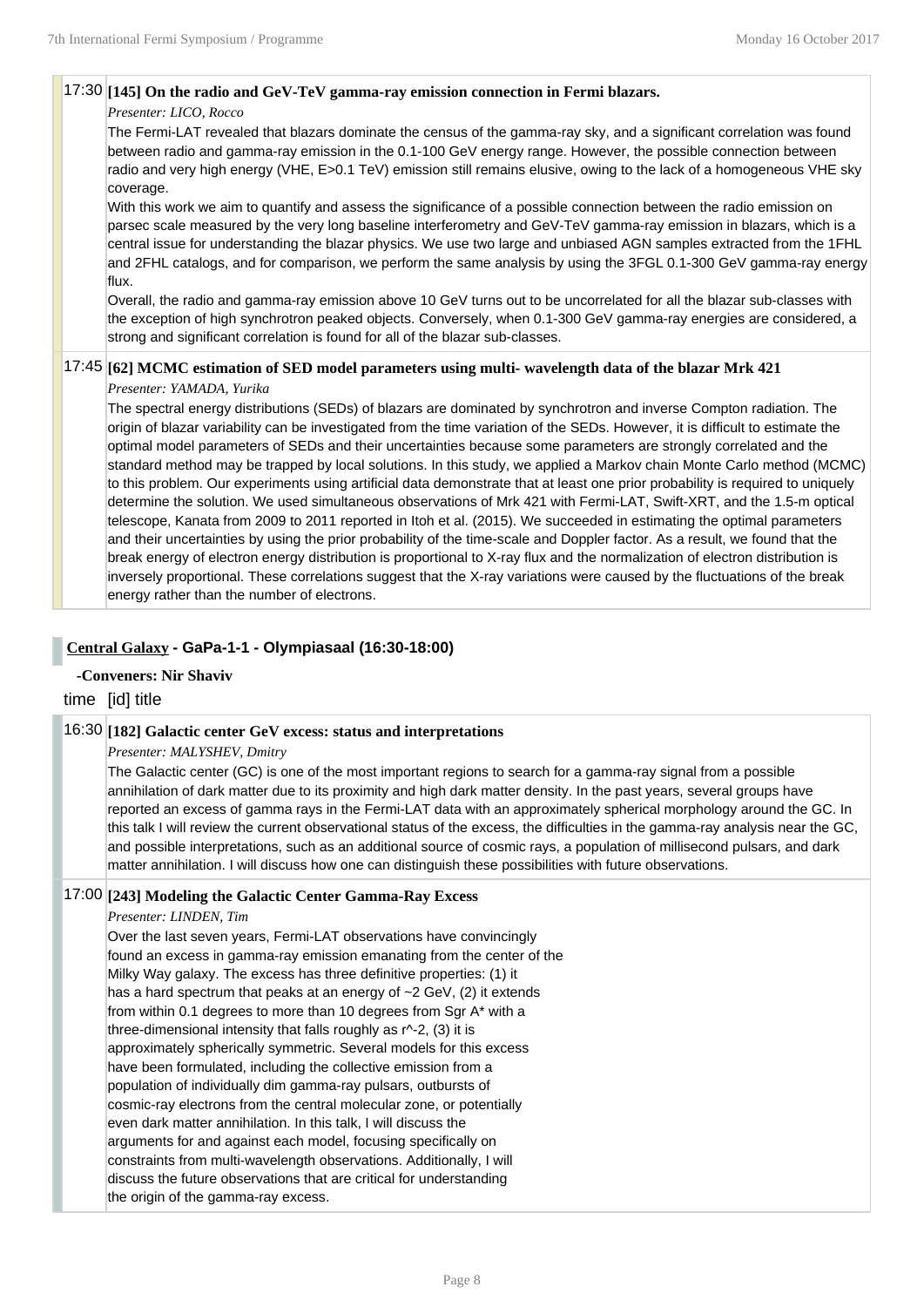## 17:30 **[25] Is the Galactic Centre Excess due to the X-shaped stellar over-density in the Galactic bulge?**

#### *Presenter: GORDON, Chris*

An anomalous excess emission has been found in Fermi-LAT data covering the centre of the Galaxy. We report on an analysis that exploits hydrodynamical modelling to register the position of interstellar gas associated with diffuse Galactic gamma-ray emission. Our analysis reveals that the excess gamma rays' morphology is statistically well described by the X-shaped stellar over-density in the Galactic bulge and the nuclear stellar bulge. Given the non-spherical nature of these over-densities, we argue that the GCE is not a dark matter phenomenon but may rather be associated with the stellar population of the bulge and the nuclear bulge.

## 17:45 **[209] Monitoring the Galactic Center with MAGIC for more than 5 years**

*Presenter: Dr. FRUCK, Christian*

The Galactic Center (GC) region with its rich and dense astrophysical environment and a 4 million solar mass black hole (BH) at its center has always been one of the primary targets for observations with gamma-ray instruments.

MAGIC has been observing the GC within a multi-year monitoring campaign since the first reports about the G2 fly-by in 2012. These observations have been carried out at large zenith angles, leading to a higher energy threshold but also to increased sensitivity at multi-TeV energies.

I will present the results of the multi-year monitoring program of SgrA\* with the MAGIC telescopes during the time period around and after the pericentre passage of the G2 object, where MAGIC did not detect any unusual variability, similar to what has been reported for other wavelengths. A detailed morphology study of the region, a significant by-product of the monitoring that became possible due to the availability of new Fermi tools inspired software for MAGIC data, allows us to revisit the properties of the GC diffuse emission that recently lead H.E.S.S. to claim the existence of a PeV cosmic ray source located at SgrA.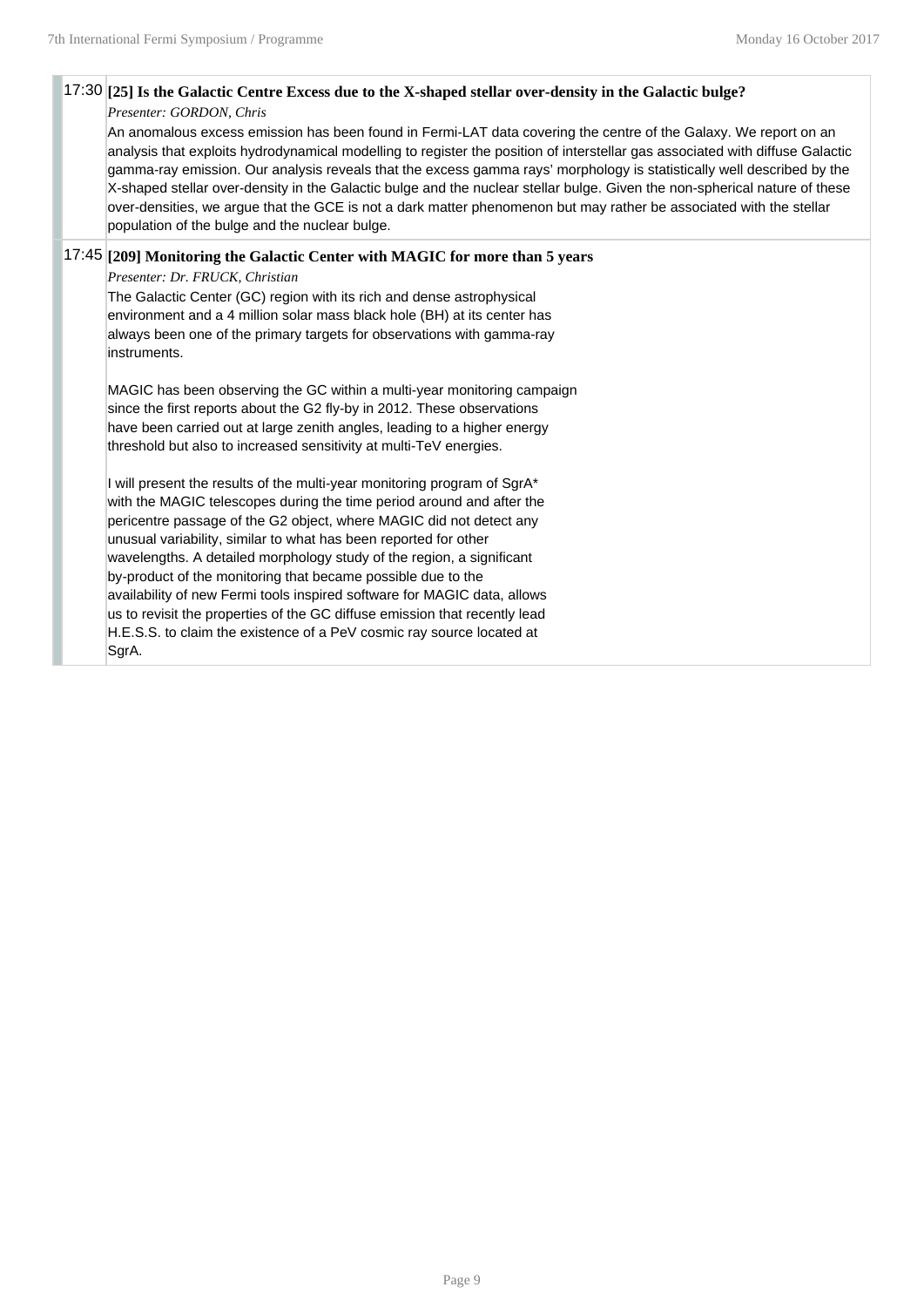## **Tuesday 17 October 2017**

| <b>Transients and Gamma-Ray Bursts I: Gravitational Waves (08:30-10:30)</b> |                                                                                                                                                                                                                                                                                                                                                                                                                                                                                                                                                                                                                                                                                                                                                                                                                                                                                                                                                                                                                                                                                                                                                                                                                                                                                                                                                       |  |  |
|-----------------------------------------------------------------------------|-------------------------------------------------------------------------------------------------------------------------------------------------------------------------------------------------------------------------------------------------------------------------------------------------------------------------------------------------------------------------------------------------------------------------------------------------------------------------------------------------------------------------------------------------------------------------------------------------------------------------------------------------------------------------------------------------------------------------------------------------------------------------------------------------------------------------------------------------------------------------------------------------------------------------------------------------------------------------------------------------------------------------------------------------------------------------------------------------------------------------------------------------------------------------------------------------------------------------------------------------------------------------------------------------------------------------------------------------------|--|--|
|                                                                             | -Conveners: John Kirk                                                                                                                                                                                                                                                                                                                                                                                                                                                                                                                                                                                                                                                                                                                                                                                                                                                                                                                                                                                                                                                                                                                                                                                                                                                                                                                                 |  |  |
|                                                                             | time [id] title                                                                                                                                                                                                                                                                                                                                                                                                                                                                                                                                                                                                                                                                                                                                                                                                                                                                                                                                                                                                                                                                                                                                                                                                                                                                                                                                       |  |  |
|                                                                             | $\left 08:30\right $ [148] Gravitational Wave Astronomy with Advanced LIGO/Virgo<br>Presenter: NITZ, Alexander<br>Observation of gravitational-waves from compact binary mergers with Advanced LIGO have opened up the field of<br>gravitational-wave astronomy. We'll discuss results from<br>the recent observing run of LIGO/Virgo and prospects for the future.                                                                                                                                                                                                                                                                                                                                                                                                                                                                                                                                                                                                                                                                                                                                                                                                                                                                                                                                                                                   |  |  |
|                                                                             | $[09:00]$ [179] GBM results in the GW Era<br>Presenter: BURNS, Eric<br>We talk about the released results from the searches of GBM data for electromagnetic counterparts to gravitational waves.                                                                                                                                                                                                                                                                                                                                                                                                                                                                                                                                                                                                                                                                                                                                                                                                                                                                                                                                                                                                                                                                                                                                                      |  |  |
|                                                                             | $\mid$ 09:30 $\mid$ [80] INTEGRAL follow-up of the gravitational wave events<br>Presenter: SAVCHENKO, Volodymyr<br>We use observations of the INTErnational Gamma-Ray Astrophysics<br>Laboratory (INTEGRAL) to search for gamma-ray and hard X-ray emission<br>associated with the gravitational wave events discovered during the<br>first and the second scientific runs of Advanced LIGO and Advanced<br>Virgo. The highly eccentric orbit of INTEGRAL ensures high duty<br>cycle, long-term stable background, and unobstructed view of nearly<br>the entire sky. This enables us to use a combination of INTEGRAL<br>instruments (SPI-ACS, IBIS/Veto, and IBIS) to search for a hard X-ray<br>electromagnetic signal in the full high-probability sky region for<br>almost every single LIGO trigger.<br>The fraction of the energy promptly released in gamma-rays in 75 keV<br>- 2 MeV energy range in the direction of the observer is constrained<br>to be less than one millionth of the gravitational wave energy, in<br>the majority of the localization region. Moreover, in the case of<br>LVT151012 INTEGRAL high-energy imaging instruments, IBIS, SPI, and<br>JEM-X, provided the unique opportunity to search also for<br>long-lasting electromagnetic counterparts of this event over 3<br>decades in energy, from 5 keV to 8 MeV. |  |  |
|                                                                             | $\left 09:45\right $ [176] Follow-up of Gravitational Wave Events with the Fermi-LAT. Current Status and Prospects for the Future<br>Presenter: OMODEI, Nicola<br>As the first detections of Gravitational Waves (GW) from the coalescence of compact objects were announced by LIGO<br>and Virgo, a new era for astronomy began. Searches for electromagnetic (EM) counterparts of GW events are of<br>fundamental importance, as their success will increase the confidence in the GW detection and will help characterize the<br>system parameters. The Fermi Gamma-ray Space Telescope is the most capable observatory to simultaneously observe a                                                                                                                                                                                                                                                                                                                                                                                                                                                                                                                                                                                                                                                                                                |  |  |

large fraction of the sky from 10 keV to more than 300 GeV, providing the unique capability of rapidly covering the entire probability region from a LIGO candidate. In this talk, I will present the strategy for follow-up observations of GW events with the Fermi Large Area Telescope (LAT), focusing on the results from the first science runs O1/O2. I will also discuss the prospects for detections of GW in coincidence with a gamma-ray signal from the Fermi Gamma-ray Burst Monitor (GBM) and the LAT, likely from a short Gamma-Ray Burst (sGRB) arising from the merger of two neutron stars.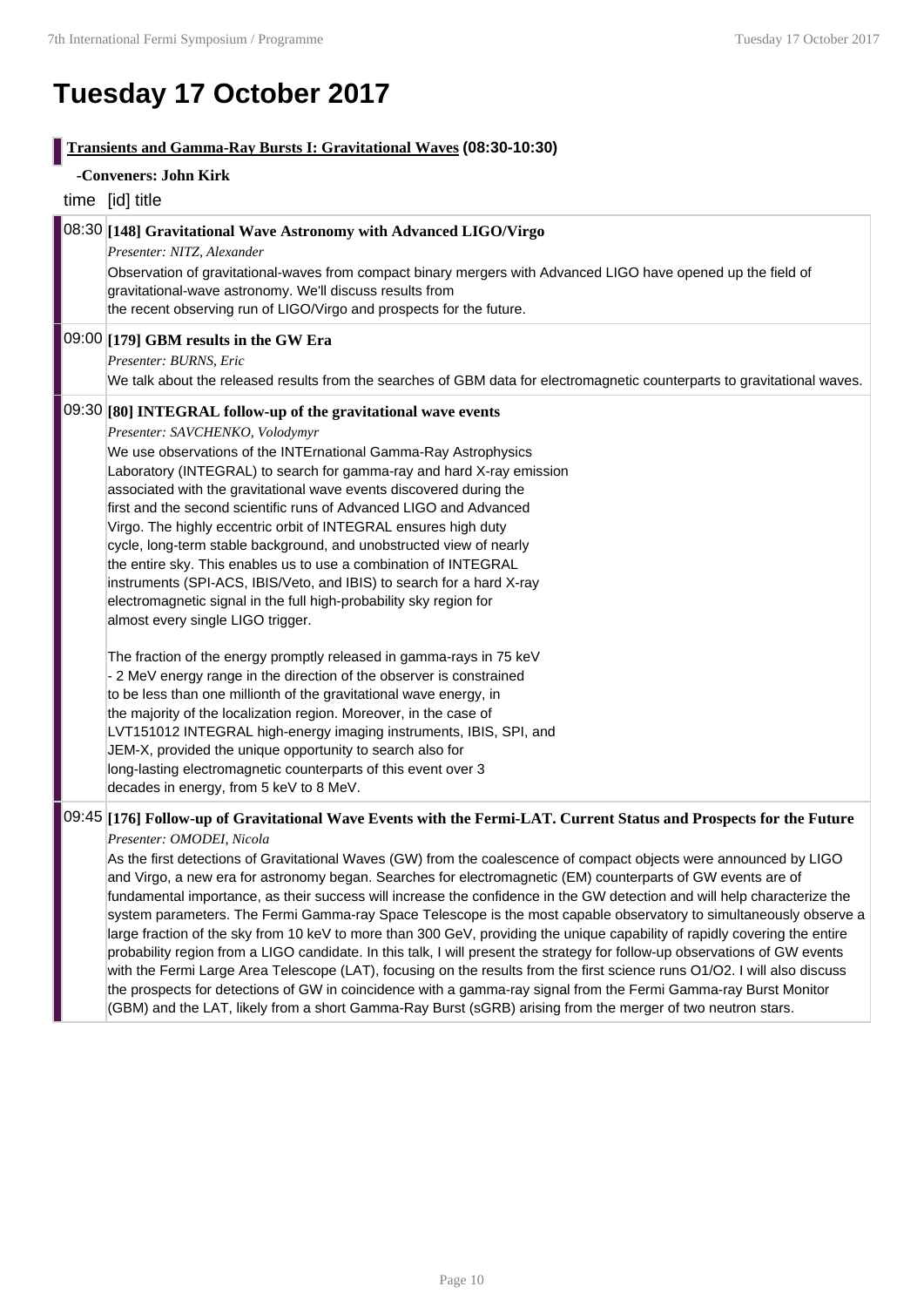#### 10:00 **[96] Off-axis short GRBs from structured jets as counterparts to GW events**

*Presenter: KATHIRGAMARAJU, Adithan*

Binary neutron star mergers are considered to be the most favorable sources that produce electromagnetic (EM) signals associated with gravitational waves (GWs). They are also the likely progenitors of short duration gamma-ray bursts (GRBs). The brief gamma-ray emission (the "prompt" GRB emission) is produced by ultra-relativistic jets, as a result, this emission is strongly beamed over a small solid angle along the jet. It is estimated to be a decade or more before a short GRB jet within the LIGO volume points along our line of sight. For this reason, the study of the prompt signal as an EM counterpart to GW events has been largely ignored. We argue that for a realistic jet model, one whose luminosity and Lorentz factor vary smoothly with angle, the prompt signal can be detected for a significantly broader range of viewing angles. This can lead to a new type of EM counterpart, an "off-axis" short GRB. Our estimates and simulations show, that with the aid of the temporal coincidence from a LIGO trigger, it is feasible to detect these prompt signals with a detector such as \*Fermi\*, even if the observer is substantially misaligned with respect to the jet.

## 10:15 **[270] Analysing the light curve and spectra of the first detected kilonova**

#### *Presenter: JERKSTRAND, Anders*

AT2017gfo is the first clearly detected kilonova, with comprehensive photometry and spectroscopy in the optical and NIR. I discuss this unique dataset in the context of previously published models and show fitting results using newly developed ones. I discuss inferred constraints on ejecta mass and composition in relation to simulations of neutron star mergers and theories for the origin of the r-process elements.

## **Break (10:30-11:00)**

## **Stellar sources (galactic and extragalactic) I: Binaries (11:00-12:30)**

#### **-Conveners: Olaf Reimer**

time [id] title

### 11:00 **[85] Recent multi-wavelength studies of gamma-ray binary hosting Be star**

#### *Presenter: TAKATA, Jumpei*

The gamma-ray binary is composed of the compact object (pulsar/black hole) and high mass OB star, and is gamma-ray loud object. In this talk, I will focus on recent theoretical and observational studies for the gamma-ray binary hosting Be star.

For PSR B1259-63/LS 2883, the origin of flare-like GeV emission after the second disk passage is puzzling, and it may be interpreted as a consequence of the inverse-Compton process of the pulsar wind scattering off the soft photon from the accretion disk around the pulsar. For HESSJ0632+057,

the recent optical/X-ray studies indicate a shorter

orbital period and a smaller eccentricity than those reported

in previous. Phase positions of the observed X-ray flare and dip

are modified by new orbital parameters. PSR J2032+4127/MT91 213 is the candidate of the gamma-ray binary with a orbit period ~50 years. The X-ray flux from this system rapidly increases with flare-like activities, as the pulsar approaches to the periastron in late 2017/early 2018.

I will also report new feature of the super orbital modulation of LS I +61\$^{\circ}\$303 using ~8 years Fermi-LAT data.

#### 11:30 **[49] Fermi acceleration under control: \$\eta\$ Carinae**

*Presenter: BALBO, Matteo*

The \$\eta\$ Carinae binary system hosts a massive stars featuring the highest known mass-loss rate. The two colliding winds dissipate mechanical energy in the shock, accelerating particles up to relativistic energies, and producing high-energy \$\gamma\$-rays. We analysed Fermi LAT data over two full orbital periods, comparing them with the predictions of particle acceleration in hydrodynamic simulations. We detected two distinct emission components: a low-energy component cutting off below 10 GeV, with short-term variability at periastron; an high-energy component varying by a factor 4, but differently during the two periastrons. This suggest a modification of the wind density in the inner wind collision zone, confirmed also in X-ray. Observations match the prediction of the particle in cell simulations. CTA and e-Astrogam could help to understand/constrain acceleration physics in more extreme conditions than in SNR.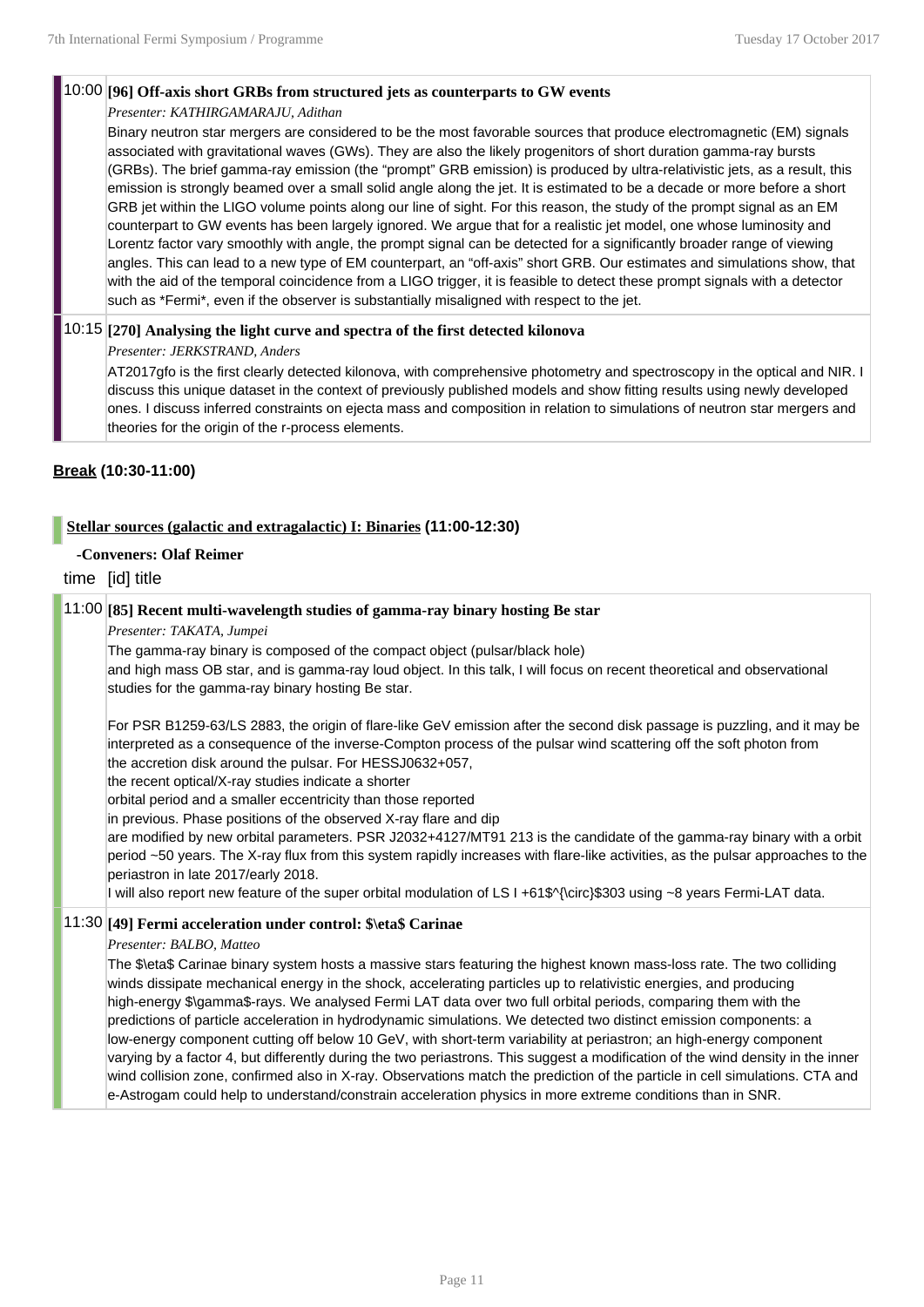## 11:45 **[240] Gamma ray emission from Cyg X-3 and Cyg X-1**

#### *Presenter: ZDZIARSKI, Andrzej*

We studied gamma-ray emission from Cyg X-3 and Cyg X-1 with the LAT. With the currently improved calibration and background determination, we studied spectra and variability of Cyg X-3 in its soft, intermediate and hard states and during bright flares. We measured detailed spectra for all of the states except for finding upper limits only in the hard state, in spite of strong radio emission correlated with X-rays in that state. We also measured the orbital modulation to a much greater precision than before. We modelled the spectra and the modulation in terms of jet models and found strong constraints on the location of the bulk of the emission (at a distance along the jet comparable to the separation). The gamma-ray emission is strongly correlated with the radio, which allows us to measure the time lag.

In the case of Cyg X-1, we determined a detailed LAT spectrum in the hard/intermediate state and found a significant soft excess below 60 MeV. Also, while we found no soft-state emission above 100 MeV, we found a significant flux below it. In both cases, the soft excesses connect to the previously measured MeV tails.

## 12:00 **[128] Towards the emerging source class of γ-ray emitting colliding-wind binary systems**

#### *Presenter: REITBERGER, Klaus*

Recently published results using seven years of \*Fermi\*-LAT data shed new light on the still puzzling source class of particle-accelerating colliding-wind binary (CWB) systems.

While the claimed association of the system \$\gamma^2\$ Velorum (WR 11) with a high-energy \$\gamma\$-ray source contrasts the exclusivity of \$\eta\$ Carinae as the hitherto only detected \$\gamma\$-ray emitter of that sort, the low upper limits obtained for WR 140 strengthen the question why this system with all its similarities to the \$\gamma\$-ray bright \$\eta\$ Carinae remains still unseen.

We use three-dimensional magneto-hydrodynamic modeling (MHD) to investigate the structure and conditions of the wind-collision region (WCR) in these three systems, including the important effect of radiative braking in the stellar winds. A transport equation is then solved throughout the computational domain to study the propagation of relativistic electrons and protons. The resulting distributions of particles are subsequently used to compute nonthermal photon emission components.

With the above procedure, we obtained first model results that can account for the weak detection of \$\gamma^2\$ Velorum, the strong detection of \$\eta\$ Carinae, and the non-detection of WR 140 in a similar computational setup.

## 12:15 **[103] The population of gamma-ray binaries**

*Presenter: DUBUS, Guillaume*

Gamma-ray binaries, whose spectral energy distribution peaks above 1 MeV, are rare objects thought to be composed of a pulsar in orbit around a massive star. How many gamma-ray binaries are there in the Galaxy ? What are the prospects for detecting them ? We have carried out mock gamma-ray surveys of synthetic populations of gamma-ray binaries to answer these questions.

## **Catered Lunch (12:30-14:00)**

## **Transients and Gamma-Ray Bursts II: Gamma-Ray Bursts - GaPa-2-1 - Konzertsaal (14:00-15:45)**

## **-Conveners: Markus Boettcher**

time [id] title

#### 14:00 **[27] Emission from accelerating jets in gamma-ray bursts: Radiation dominated flows with increasing mass outflow rates**

## *Presenter: RYDE, Felix*

We study the narrowest spectra expected from GRBs. We present an analytical function for the spectrum that is emitted from the photosphere of a radiation-dominated flow that is under acceleration. We also present numerical spectra from photospheres occurring during the transition into the coasting phase of the flow. Using these spectral models, we reanalyse Fermi observations of GRB100507 and GRB101219, which both have been reported to have very narrow spectra. The bursts can be fitted by the spectral models: For GRB101219 the spectrum is consistent with the photosphere occurring below or close to the saturation radius, while for GRB100507 the photosphere position relative to the saturation radius can be determined as a function of time. In the latter case, we find that the photosphere initially occurs in the acceleration phase and thereafter transitions into the coasting phase. We also find that this transition occurs at the same time as the change in observed cooling behaviour: the temperature is close to constant before the break and decays after. We argue that such a transition can be explained by an increasing mass outflow rate. Both analysed bursts thus give strong evidence that the jets are initially radiation dominated.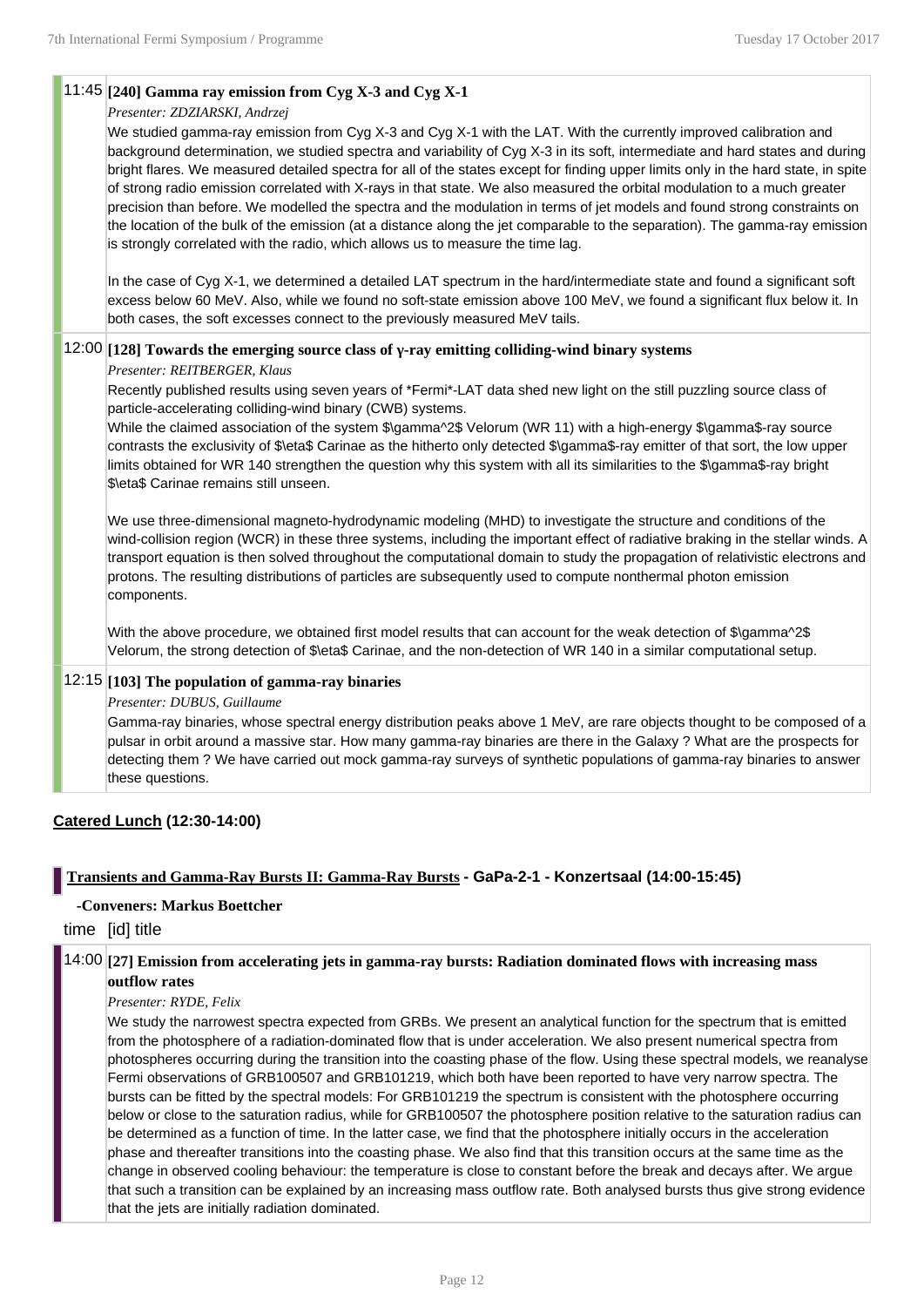## 14:15 **[230] GRB Locations and Spectra with the BALROG**

#### *Presenter: BURGESS, J. Michael*

In the era of multi-messenger astronomy, all-sky surveys of transient events serve an important role to provide detection and location information to follow-up instruments. The Fermi-GBM serves as the dominant gamma-ray transient detector with coverage of the entire unocculted sky. We introduce a new method to improve both the precision and accuracy of the Fermi-GBM's ability to locate gamma-ray transients. The method been shown to improve the previously reported systematics of the official localization method. I will discuss the issues with localization, how the method attempts to overcome them, and the still existing problems that must be overcome to provide accurate and precise localizations. These efforts are vital for gravitational wave follow-up. Additionally, I will discuss the impact of our localization method on observed GRB spectra and argue that we still have a long path to fully understanding the spectra before making accurate physical inferences about them.

## 14:30 **[196] Exploring the low-energy domain of LAT-detected GRBs id 18440**

#### *Presenter: BISSALDI, Elisabetta*

In preparation for the Second LAT Gamma-Ray Burst (GRB) catalog, we explore the use

of the LAT low-energy (LLE) data selection to detect bursts with gamma-ray energy below 100 MeV. Here we present the sample of GRBs that are detected at these energies

through a Bayesian Block analysis of all Fermi Gamma-ray Burst Monitor (GBM)

triggers collected in 8 years of Fermi mission.

In particular, we compare the temporal characteristics of this sample of GRBs

with those of the brightest bursts detected above 1 MeV by the GBM.

Finally, we examine the properties of a subset of events

which are not detected above 100 MeV (LLE-only GRBs).

## 14:45 **[200] The Bright and the Slow - GRBs 100724B and 160509A with high-energy cutoffs at < 100MeV**

#### *Presenter: VIANELLO, Giacomo*

We analyze the prompt emission of two of the brightest Gamma-Ray Bursts (GRBs) observed by Fermi at MeV energies but surprisingly faint at > 100 MeV energies. Time-resolved spectroscopy reveals a sharp high-energy cutoff. We first characterize phenomenologically the cutoff and its time evolution. We then fit the data to two models where the high-energy cutoff arises from intrinsic opacity to pair production within the source. Alternative explanations for the cutoff, such as an intrinsic cutoff in the emitting electron energy distribution, appear to be less natural. Both models provide a good fit to the data with very reasonable physical parameters, providing a direct estimate of bulk Lorentz factors on the lower end of what is generally observed in Fermi GRBs. Surprisingly, their lower cutoff energies Ec compared to other Fermi-LAT GRBs arise not predominantly from the lower Lorentz factors, but also at a comparable level from differences in variability time, luminosity, and high-energy photon index. Finally, particularly low Ec values may prevent detection by Fermi-LAT, thus introducing a bias in the Fermi-LAT GRB sample against GRBs with low Lorentz factors or variability times.

## 15:00 **[229] Magnetic versus baryonic jets for gamma-ray bursts.**

#### *Presenter: BEGUE, Damien*

The magnetization of gamma-ray burst jets is one of the most important unanswered questions to-date, as it would help to constrain the progenitor, the emission mechanism(s) and the central engine of GRBs. In my talk, I explain how observables can set constraints on models of magnetized jets in the framework of photospheric emission.

### 15:15 **[74] Constraints on microphysical parameters of GRBs using HAWC**

#### *Presenter: DICHIARA, Simone*

The physical mechanism at the origin of gamma-ray bursts (GRBs) is far from being completely understood. Describing their emission up to very high energies (GeV-TeV) is one of the most challenging and important tasks needed to unveil the physics of these peculiar events.

Using data collected by the HAWC gamma-ray observatory, we search for TeV emission coming from a sample of GRBs detected by Fermi and Swift between December 2014 and May 2017. We derive upper limits derived over different time intervals and use them to constrain the microphysical parameters and the bulk Lorentz factor under the assumption of the external shock model scenario. We present the results of this analysis discussing possible interpretations.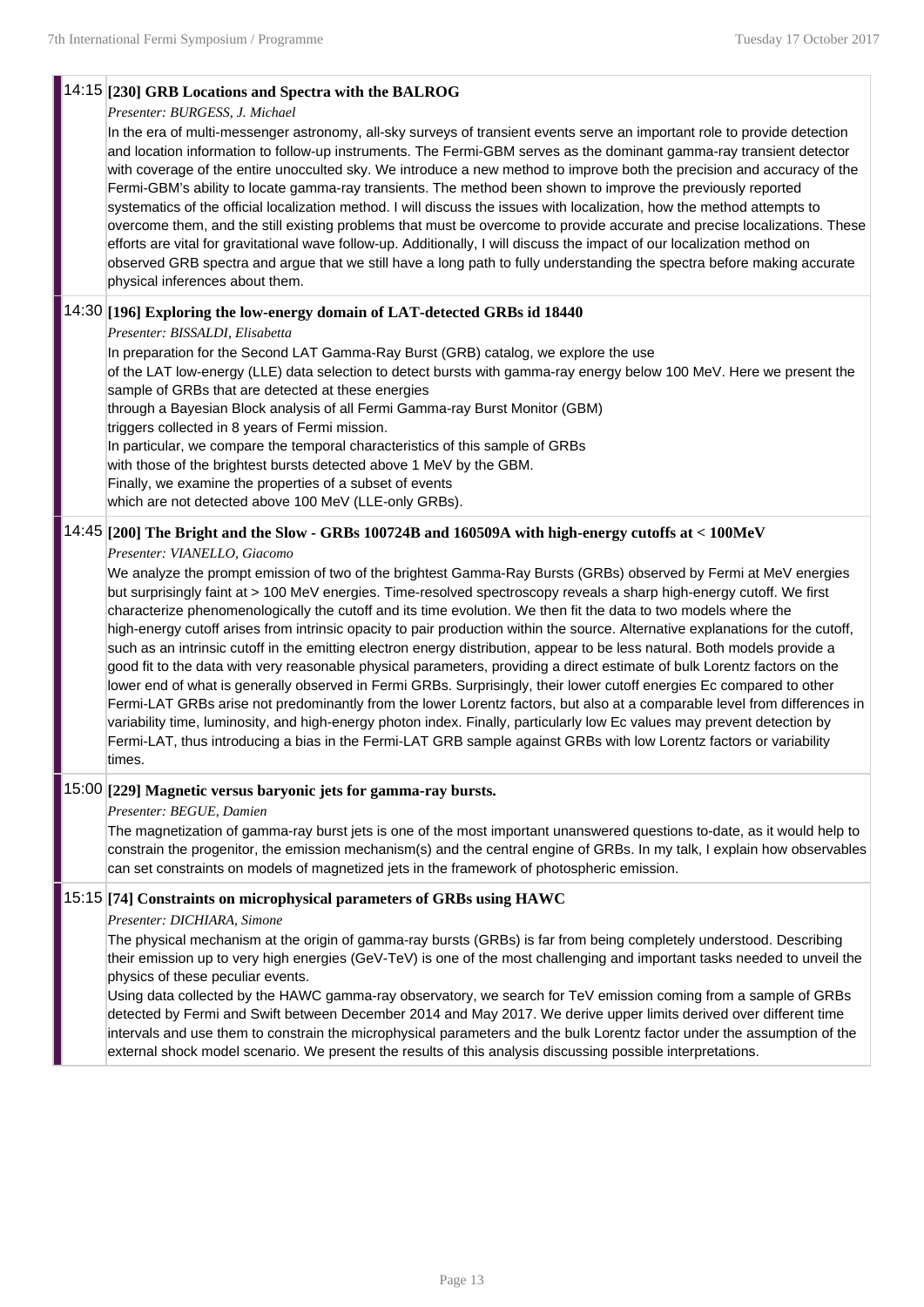## 15:30 **[23] Clustering of gamma-ray burst types in the {\it Fermi}-GBM catalogue: evidence for photosphere and synchrotron emissions during the prompt phase**

#### *Presenter: ACUNER, Zeynep*

Many different physical processes have been suggested to explain the prompt gamma-ray emission in gamma-ray bursts (GRBs). Although there are examples of both bursts with photospheric and synchrotron emission origins, these distinct spectral appearances have not

been generalized to large samples of GRBs. Here, we search for signatures of the different emission mechanisms in the full {\it Fermi Gamma-ray Space Telescope}/GBM catalogue. We use Gaussian Mixture Models to cluster bursts according to their parameters from the Band function (\$\alpha\$, \$\beta\$, and \$E\_{peak}\$) as well as their fluence and \$T\_{90}\$. We find five distinct clusters. We further argue that these clusters can be divided into bursts of photospheric origin (2/3 of all bursts, divided into 3 clusters) and bursts of synchrotron origin (1/3 of all bursts, divided into 2 clusters). For instance, the cluster that contains predominantly short bursts is consistent of photospheric emission origin. We discuss several reasons that can determine which cluster a burst belongs to: jet dissipation pattern and/or the jet content, or viewing angle.

## **Stellar sources (galactic and extragalactic) II - GaPa-1-1 - Olympiasaal (14:00-15:45)**

#### **-Conveners: Andrzej Zdziarski**

## time [id] title

#### 14:00 **[101] The Gamma-ray Binary in the LMC: Implications for Populations and Further Discoveries**

*Presenter: CORBET, Robin*

Gamma-ray binaries, systems containing interacting compact objects whose radiative output is dominated by gamma-ray emission, are evolutionary precursors of high-mass X-ray binaries, and tens of these objects had been predicted to exist in our Galaxy. We have been searching for new members of this class via the detection of periodic modulation of LAT light curves, with extensive multi-wavelength followup. After our early discovery of 1FGL J1018.6-5856, no additional source had been found until our identification of LMC P3 as another binary, the first gamma-ray binary outside the Milky Way. We present our search techniques, illustrated by the LMC P3 discovery, discuss the implications for the population of gamma-ray binaries and possible future discoveries, and describe our continued observations of the known binaries to better understand their properties and astrophysics.

#### 14:30 **[93] The Monster Next Door: Fermi-LAT observations of Supernova Remnant N132D in the Large Magellanic Cloud**

#### *Presenter: CASTRO, Daniel*

Supernova remnant (SNR) N132D, located in the Large Magellanic Cloud, represents a unique opportunity for the study of gamma-ray emission from shock-accelerated cosmic rays (CRs) in another galaxy since it stands as the first and only extra-galactic SNR detected in gamma-rays. N132D is one of the brightest SNRs in the local Universe in the X-ray, infrared and radio bands, and it has also been detected in TeV energy gamma-rays. N132D's apparent interaction with a giant molecular cloud strongly favors the scenario where the gamma-ray emission results from CR hadrons interacting with dense ambient media. We report on the detection of N132D with the Fermi-LAT, and by characterizing its emission in the MeV-GeV band, as well as constraining the non-thermal contribution to the X-ray spectrum using Chandra observations, we build a very complete picture of the properties of the system and its progenitor, ultimately helping us better understand CR acceleration in SNRs.

#### 14:45 **[134] Detection of SN 1006 and HESS J1731-347 with Fermi-LAT: a complete view of shell-type TeV SNRs**

*Presenter: LEMOINE-GOUMARD, Marianne*

SNRs are considered to be the main sites in the Milky Way for producing cosmic rays with energies up to a few 10^15 eV. Among them, shell-like SNRs exhibit a morphology spatially coincident with the shock front of the SNR and are of great interest in the context of particle acceleration. Their common characteristics are a young age, a large angular size and TeV emission highly correlated with X-ray synchrotron emission.

I will report the GeV gamma-ray detections of the shell-type SNRs HESS J1731−347 and SN 1006 using 8 years of Fermi-LAT Pass 8 data. Overall, the hard spectra of these SNRs suggest a common scenario in which the bulk of the gamma-ray emission is produced by inverse Compton scattering of high energy electrons. However, this does not rule out efficient hadron acceleration in these TeV shells and the spectral slope asymmetry visible in the case of SN 1006 might be a first evidence in this respect. These results will be compared with the 3 other TeV shell-type SNRs providing a first complete census of this class of source at gamma-ray energies.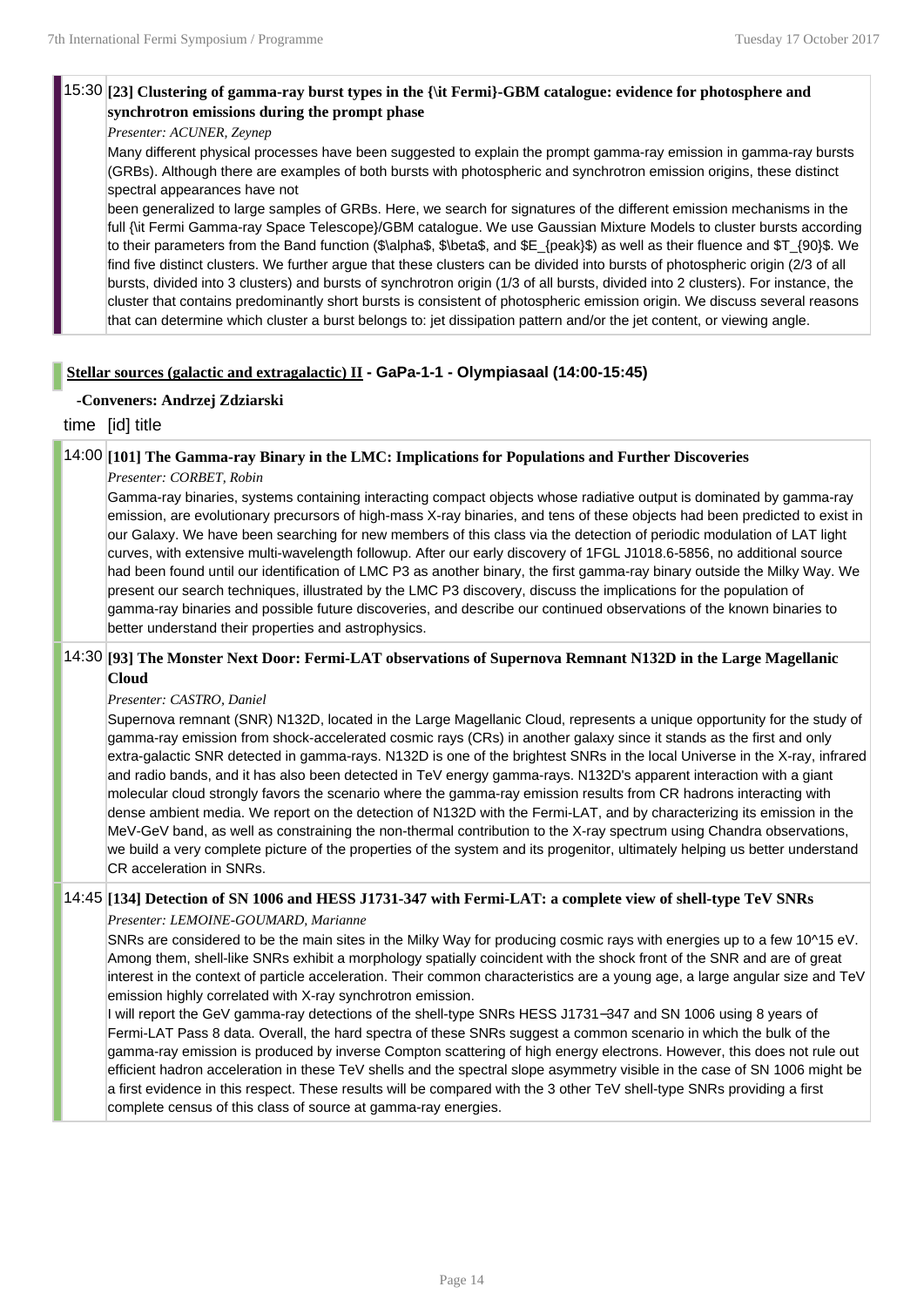#### 15:00 **[60] Fermi Large Area Telescope observations of supernova remnants Kes 73 and Kes 79**

#### *Presenter: YEUNG, Paul Kin-Hang*

The supernova remnants Kes 73 and Kes 79 can deposit a large amount of energy to their surroundings and are potentially responsible for particle acceleration. Using the data taken with the Fermi Large Area Telescope (LAT), we confirmed the presence of extended sources which are spatially associated with these two supernova remnants. Kes 73 shows intense emission from 100 MeV to \$>\$100 GeV, and its LAT spectrum can be decoupled into two components. According to the young age of the Kes 73 system, the observed \$<\$10 GeV flux is too high for the supernova remnant to account for, while the supernova remnant is reasonably responsible for the hard spectrum above 10 GeV. In the LAT spectrum of Kes 79, we discovered a genuine turnover (a sharp peak) at a photon energy of \$290\pm26\$ MeV, above which the spectrum follows a power-law with a photon index of \$2.63 \pm 0.05\$. This peak is consistent with the scenario of proton-proton collision. The molecular clouds illuminated by hadronic cosmic-rays from Kes 79 is preferably dominating the \$\gamma\$-rays observed in this field.

#### 15:15 **[183] Disentangling hadronic from leptonic emission in the composite SNR G326.3-1.8**

#### *Presenter: DEVIN, Justine*

Supernova remnants (SNRs), pulsar wind nebulae (PWNe) and pulsars are the usual suspects to accelerate the bulk of cosmic rays in our Galaxy. In those objects the gamma-ray emission allows us to probe the population of high-energy particles and in particular the population of accelerated hadrons radiating through the pion-decay mechanism. In case of composite SNRs, both the SNR shell and the PWN are sometimes bright enough to be observed in the same source. However, understanding the nature of the gamma-ray emission in such objects can be challenging for sources of small angular extent. Previous studies of the composite SNR G326.3-1.8 (radius=0.3°) revealed bright and extended gamma-ray emission but its origin remained uncertain.

With the recent Pass8 Fermi-LAT data that provide an increased acceptance and angular resolution, we investigate the morphology of this source to disentangle the PWN from the SNR contributions. In particular, we take advantage of the new possibility to filter events based on their angular reconstruction quality (PSF types). We also report a spectral analysis and derive some physical properties using one-zone models for the SNR spectrum.

#### 15:30 **[159] Thermal X-ray studies on escaping of accelerated protons from SNR shocks**

#### *Presenter: Mr. SUZUKI, Hiromasa*

A number of middle-aged SNRs with molecular clouds (MCs) emit GeV gamma-rays originating from accelerated protons. About half of GeV SNRs also have recombining plasma (RP; the plasma with ionization temperatures that are higher than electron temperatures), implying rapid cooling of the electrons. These facts indicate thermal plasma can be the key to understand the escaping process of accelerated protons from SNR shocks.

We have made thermal X-ray study of the GeV SNR HB 21. HB 21 is interacting with MCs and the faintest in GeV band among GeV SNRs. We discovered a strong radiative recombination continuum of Si from the center of the remnant, which is the direct evidence of RP (electron temperature of \$0.16\pm0.01\$ keV and recombination timescale of  $$$ (2.8\pm0.5)\times10^{11}\$ s cm\$^{-3}\$).

The estimated RP age (\$\sim100\$ kyr) is the longest among GeV SNRs with RP.

Systematic study of GeV SNRs shows a strong correlation between RP age and photon index in the GeV band. It supports the following scenario; interaction with MCs makes a magnetic field partially weaker and protons escape, simultaneously cooling down the SNR plasma to be recombining.

## **Coffee Break (15:45-16:15)**

## **Transients and Gamma-Ray Bursts III: Radio Transients and Novae - GaPa-2-1 - Konzertsaal (16:15-18:00)**

#### **-Conveners: Guillaume Dubus**

time [id] title

## 16:15 **[113] Radio Transients - implications for Fermi and future prospects**

#### *Presenter: ROWLINSON, Antonia*

With the recent arrival of the next generation of sensitive radio telescopes, we have been making rapid progress towards constraining the transient population at radio frequencies on a wide range of timescales. First, I will outline the current developments in blind searches; including the discovery of the first transient sources at low-frequencies by LOFAR and MWA, fast radio bursts, and results from whole visible sky radio transient monitors. I will describe efforts to produce transient alerts in near real-time to enable other facilities to follow-up radio transients and how we can utilise our blind surveys to place constraints on Fermi transient sources. In the second part of this talk, I will give the highlights of targeted transient searches using low frequency radio telescopes. Over the past few years, a number of radio telescopes have been automated enabling a rapid response mode for transient follow-up. I will outline the various rapid response capabilities and what we can learn by triggering on Fermi transients. Looking ahead to the future, I will outline prospects with facilities such as the SKA.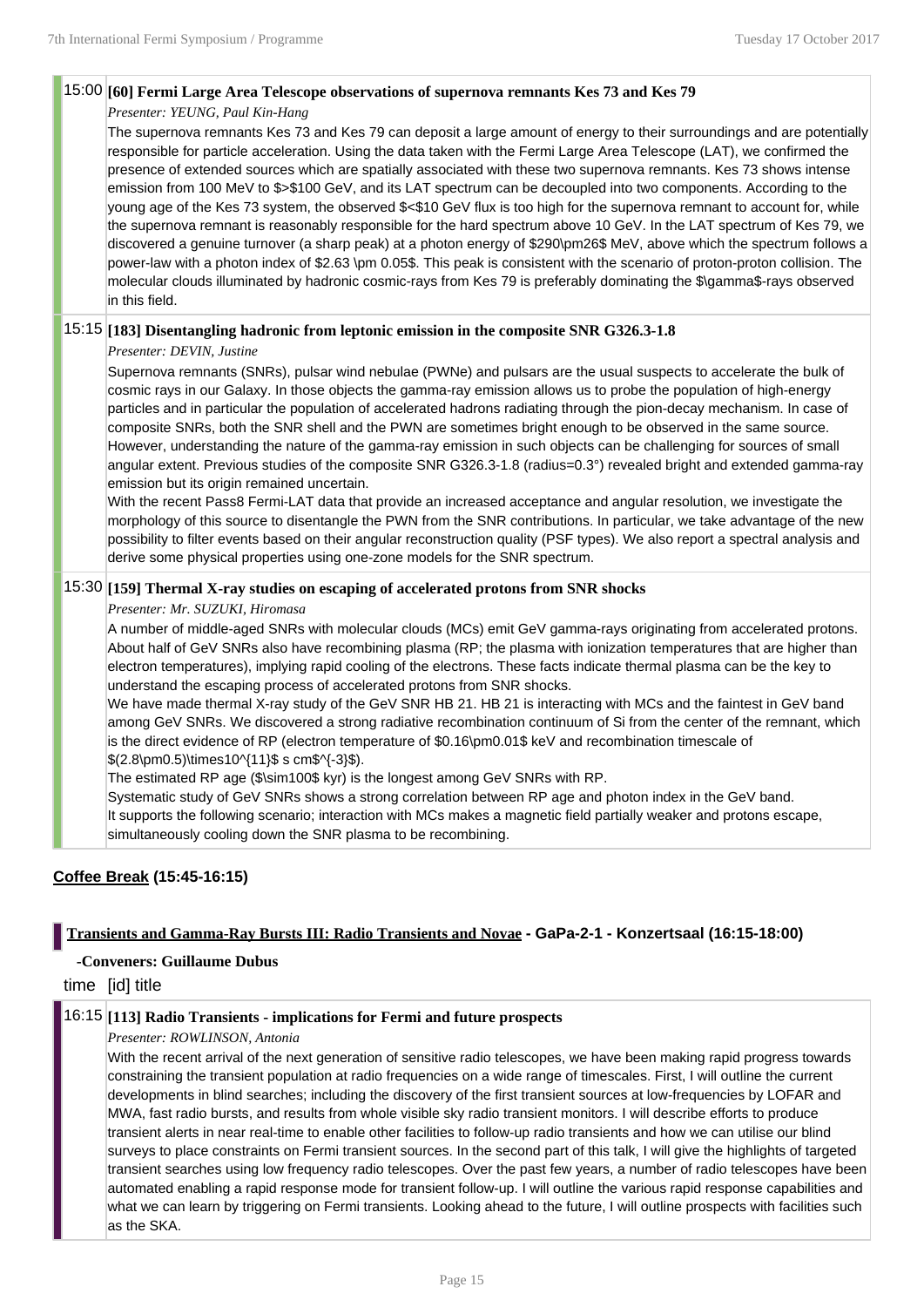#### 16:45 **[210] Fast Radio Bursts - implications for Fermi and future prospects**

#### *Presenter: CALEB, Manisha*

Radio astronomy is currently exploring an intriguing new phase space that probes the dynamic Universe on timescales of milliseconds. Recent development of sensitive, high time resolution instruments has enabled the discovery of millisecond duration fast radio bursts (FRBs). The FRB class encompasses a number of single pulses, each unique in its own way, hindering a consensus for their origin. The key to demystifying FRBs lies in discovering many of them in realtime in order to identity commonalities. Despite rigorous follow-up at radio and other wavelengths, with the exception of the FRB discovered by the Arecibo telescope, none of the other FRBs have been seen to repeat suggesting the possibility of there existing two independent classes of FRBs with two classes of possible progenitors. In my talk I will present an overview of the FRB population and their implications for Fermi and the future prospects of the field.

## 17:15 **[149] Probing mass ejection in nova outbursts using gamma-rays**

#### *Presenter: Dr. MARTIN, Pierrick*

Thanks to the Fermi Large Area Telescope (LAT), novae have been established as a new class of particle accelerators and gamma-ray emitters, with 9 objects detected as transient GeV sources so far. A possible origin for this non-thermal emission is internal shocks in the nova ejecta, resulting from the interaction of a fast wind radiatively-driven by nuclear burning on the white dwarf with material ejected in the initial runaway stage of the outburst.

We present a model for the dynamics of such internal shocks and for the associated diffusive shock acceleration and high-energy emission. Non-thermal proton and electron spectra are calculated by solving a time-dependent transport equation for particle injection, acceleration, losses, and escape from the shock region. Predicted spectra and lightcurves are fitted to observations of the first 6 novae detected by the LAT to derive the properties of the nova outbursts. From these results, we discuss the potential of gamma-rays for probing the mechanism of mass ejection in novae in conjunction with diagnostics of the thermal emission.

## 17:30 **[35] Gamma-ray Novae: Rare or Nearby?**

#### *Presenter: MORRIS, Paul*

Classical Novae were revealed as a surprise source of gamma-rays in Fermi LAT observations. During the first 8 years since the LAT was launched, 6 novae in total have been detected to > 5 sigma in gamma-rays, in contrast to the 69 discovered optically in the same period. We attempt to resolve this discrepancy by assuming all novae are gamma-ray emitters, with peak one-day fluxes consistent to those observed. To determine optical parameters, the spatial distribution and magnitudes of bulge and disc novae in M31 are scaled to the Milky Way. We approximate Galactic reddening using a double exponential disc with vertical and radial scale heights of  $r_d = 5$  kpc and  $z_d = 0.2$  kpc, and demonstrate that even such a rudimentary model can easily reproduce the observed fraction of gamma-ray novae, implying that these apparently rare sources are in fact nearby and not intrinsically rare. We conclude that classical novae with  $m_R < 12$  and within  $\sim$ 8 kpc are likely to be discovered in gamma-rays using the Fermi LAT.

## 17:45 **[83] Classical Novae in the Age of Fermi**

#### *Presenter: LINFORD, Justin*

One of the great surprises from the Fermi Gamma-ray Space Telescope is the discovery that classical novae are sources of GeV gamma-ray emission. Despite the low velocities (~few thousand km/s) and low masses (~\$10^{-5}\$ solar masses) of their ejecta, these explosions still manage to produce populations of relativistic particles. The ENova team studies classical novae at all available wavelengths. Here, we present new discoveries from our observations with the Karl G. Jansky Very Large Array (VLA), the Hubble Space Telescope (HST), Swift, Chandra, NuSTAR, and (of course) Fermi. Fermi and optical monitoring uncover correlation between the optical and gamma-ray light curves, indicating the optical light is reprocessed emission from shocks and favoring the hadronic model for gamma-ray emission. Swift and VLA monitoring reveal evidence for multiple shocks in some novae. HST and VLA imaging point to a misalignment between optical and radio structures in at least one nova. NuSTAR observations provide new information about the hard X-ray regime, beginning to fill in the previously un-observable gap between Swift/Chandra and Fermi. Exciting new projects are underway or planned on all of these instruments.

## **Stellar sources (galactic and extragalactic) III - GaPa-1-1 - Olympiasaal (16:15-18:00)**

**-Conveners: Martin Pohl**

time [id] title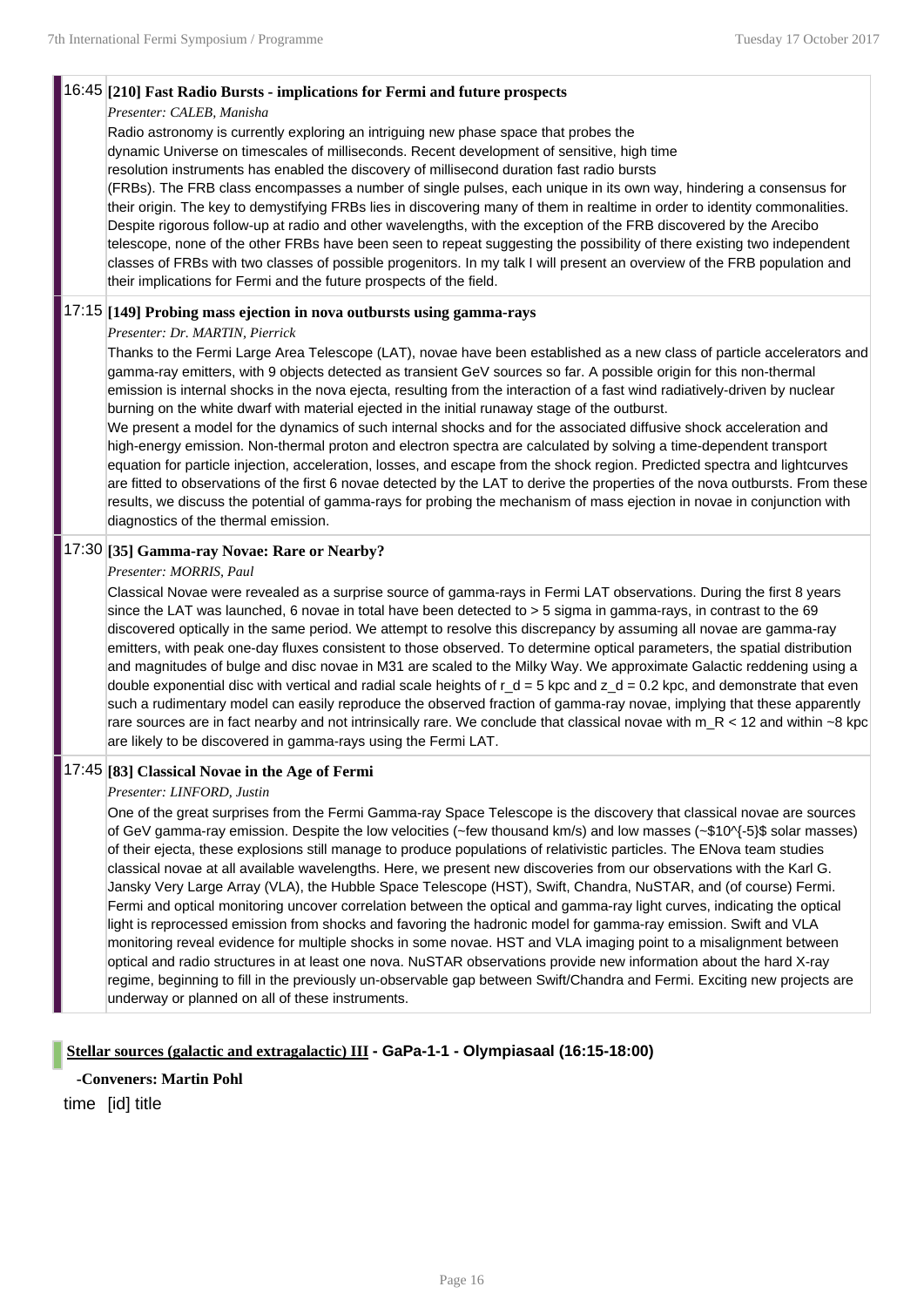## 16:15 **[177] New Extended GeV Sources in the Galactic Plane Found using 6 years of Fermi-LAT Pass 8 data**

#### *Presenter: GRONDIN, Marie-Hélène*

Spatially resolving pulsar wind nebulae (PWNe) and supernova remnants (SNRs) at GeV energies enables accurate representation of spectra, aids identification of multiwavelength counterparts, and probes possible substructure within the gamma-ray sources. Using 6 years of Fermi-LAT Pass 8 data above 10 GeV, we searched for spatially extended sources near the Galactic plane. The improved angular resolution and photon acceptance of the Pass 8 event reconstruction significantly aids in characterizing source extension and assessing spectral and morphological properties, a key consideration for studies of PWNe and SNRs in the gamma-ray band. Selecting photons above 10 GeV strikes a balance between keeping photon statistics high and diffuse gamma-ray emission low, and also carries the benefit of a near constancy with energy of the point spread function of the LAT. More than 30 significantly extended sources are detected, more than a dozen of which are resolved at GeV energies for the first time.

## 16:30 **[147] Resolving the Crab Nebula in TeV gamma-rays with H.E.S.S.**

#### *Presenter: HOLLER, Markus*

Although the Crab Nebula is one of the best-studied astrophysical sources, its extension in gamma-rays remained unknown until now. Measuring the size of the Crab Nebula in very high energy (VHE) gamma-rays provides important input on understanding the physics of this quite unusual pulsar wind nebula. The suspected extension is well below the angular resolution of Imaging Atmospheric Cherenkov Telescopes, which makes a good understanding of the instrument point spread function (PSF) indispensable. The PSF depends strongly on the observation and instrument conditions, demanding time-dependent simulations of these. Utilising such simulations, the point-source resolvability in VHE gamma-ray astronomy has now been pushed to a new level by H.E.S.S., allowing to probe source extensions well below one arcminute scale. This enables us to reveal the extension of the Crab Nebula in VHE gamma-rays for the first time. Assuming a Gaussian source shape, we obtain a width of 52''.

## 16:45 **[78] On the origin of gamma-ray emission toward SNR CTB 37A with Fermi-LAT**

#### *Presenter: ABDOLLAHI, Soheila*

Supernova remnants (SNRs) are believed to be one of the major sources of Galactic cosmic rays. SNR CTB 37A is known to interact with several dense molecular clouds as traced by OH 1720 MHz maser. Radio and X-ray observations of the SNR confirm a mixed-morphology classification of the remnant. The TeV γ-ray source HESS J1714-385 is positionally coincident with the SNR, though it is still not clear whether the TeV γ-ray emission originates in the SNR or in a plausible pulsar wind nebula (PWN). In the present work, we use 8 years of Pass 8 Fermi-LAT data, with high capability to resolve γ-ray sources, to perform morphological and spectral studies of the γ- ray emission toward CTB 37A from 200 MeV to 200 GeV. The best fit of the source extension is obtained for a Gaussian model of 68% containment radius  $0.18^{\circ} \pm 0.02^{\circ}$ . We also discuss several possible theoretical models to explain the broadband spectrum and to elucidate the nature of the high-energy γ-ray emission toward CTB 37A.

## 17:00 **[6] Similarity of \$\gamma\$-ray spectrum in middle aged supernova remnants interacting with molecular clouds: what can we learn?**

#### *Presenter: TANG, Xiaping*

We compare the \$\gamma\$-ray spectrum available in literature from middle aged supernova remnants (SNRs) interacting with molecular clouds (MCs). We demonstrate the similarity in the shape of \$\gamma\$-ray spectra and then clarify a few points about the \$\pi^0\$-decay signatures claimed in a few SNRs. Next, we discuss the escaping scenario and direct interaction scenario, which have been proposed to interpret the observed \$\gamma\$-ray emission. We show that the similarity presented in \$\gamma\$-ray spectra is inconsistent with the prediction from escaping scenario statistically. It may imply that the widely used free escape boundary is not a good prescription to study escaping CRs and illuminated MCs. In the direct interaction scenario involving re-acceleration of pre-existing CRs, the similarity in \$\gamma\$-ray spectra can be understood as a reflection of almost uniform CR background in our Galaxy. However, the model suggests a transition in seed particles for diffusive shock acceleration during the SNR evolution. Whether such transition indeed exists and how does it affect SNRs' contribution to Galactic CRs have to be investigated by future observation and theoretical modeling. In the end, we discuss the contribution of SNRs to the Galactic diffuse \$\gamma\$-ray emission.

## 17:15 **[97] Diffusive shock acceleration in the young supernova remnant G1.9+0.3**

#### *Presenter: BROSE, Robert*

The very young Supernova remnant G1.9+0.3 is an interesting target for next generation gamma-ray observatories. So far the remnant is only detected in the radio and the X-ray bands but its young age and inferred shock speed of 14,000km/s should make it an efficient particle accelerator.

We carry out spherical symmetric 1-D simulations where we simultaneously solve the transport equations for the cosmic rays and the hydrodynamical flow using the PATRON code. With our test-particle simulations we are able to reproduce the observed radio and x-ray spectra together with the radio and x-ray profiles in the east-west direction and the observed radio-flux increase of about 1.2%/yr.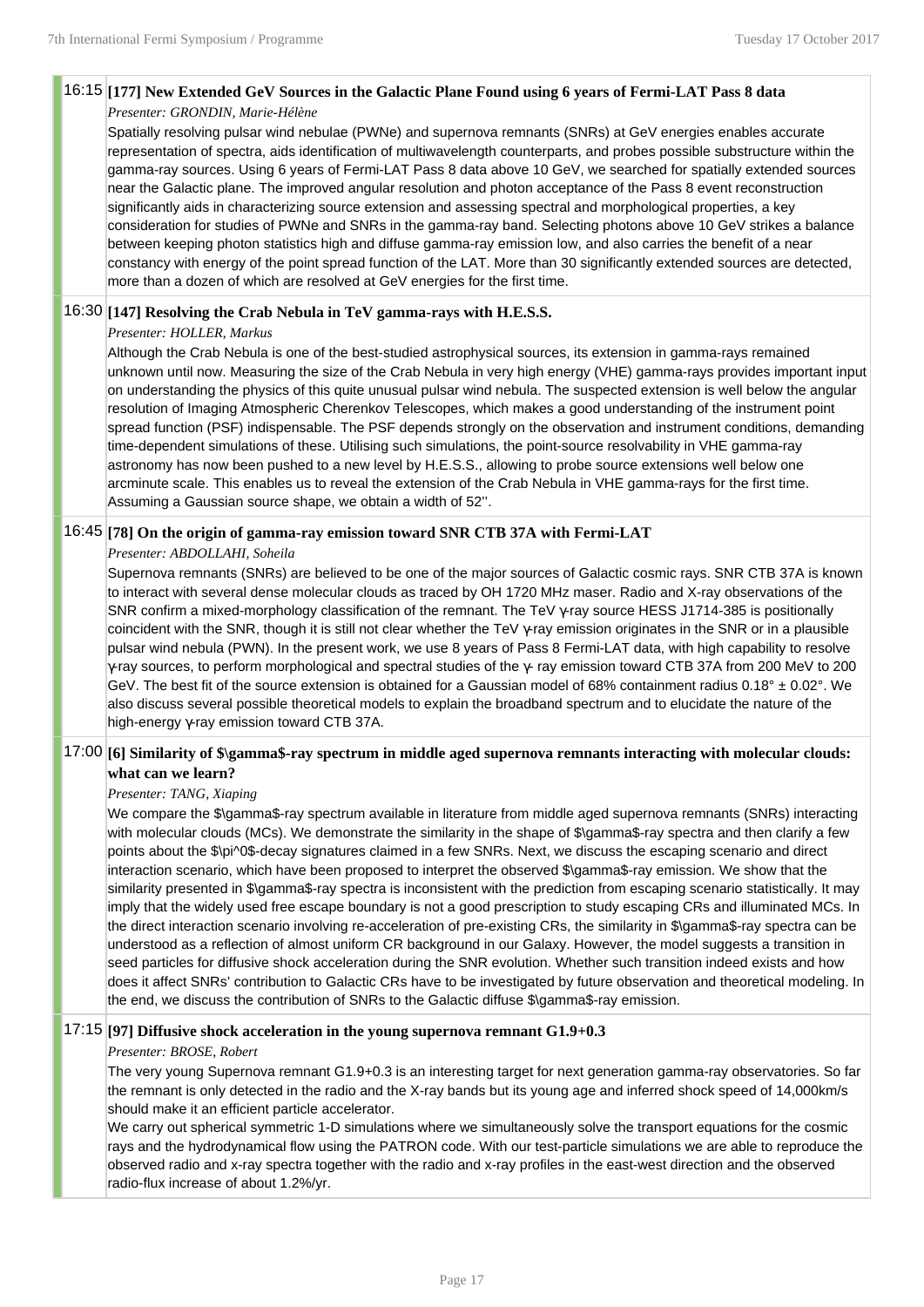## 17:30 **[142] A New Gamma-Ray Source in the Vicinity of the Galactic Supernova Remnant G306.3−0.9**

#### *Presenter: ERGIN, Tulun*

A new extended gamma-ray source, which was named as 'SourceA', in the southwest of Galactic supernova remnant (SNR) G306.3–0.9 was detected with a significance of ~13 $\sigma$  at the location of R.A.(J2000) = 199.47 deg  $\pm$  0.07 deg and decl.(J2000) = −63.93 deg ± 0.07 deg using about 9 years of Fermi−LAT data. Showing the properties and detectability levels of non-TeV pulsar wind nebulae (PWNe), SourceA might be a PWN. In order to investigate this unidentified gamma-ray source in multi-wavelengths, we performed Swift observations of SourceA. In this presentation we will summarize the published gamma-ray results, report on the Swift observations, and show our preliminary results of the gamma-ray variability analysis of SourceA.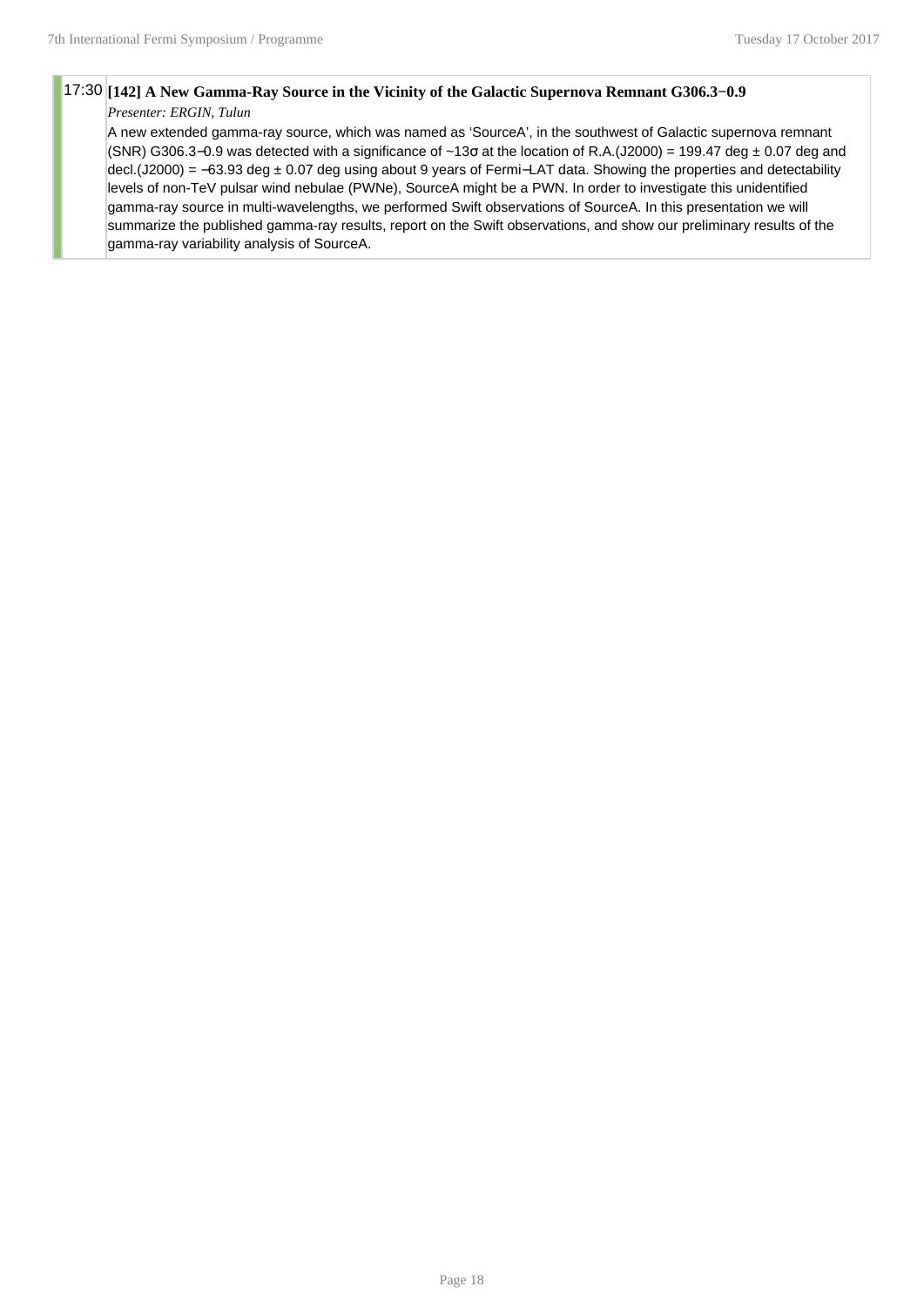## **Wednesday 18 October 2017**

## **GeV to TeV (08:30-10:30)**

#### **-Conveners: Andy Strong**

## time [id] title

#### 08:30 **[180] Gamma-ray astronomy across 6 decades of energy: synergy between Fermi, IACTs, and HAWC observatories**

#### *Presenter: HUI, Michelle*

Gamma-ray astronomy currently has an unprecedented sensitivity with instruments covering 6 decades of energy from 100MeV to 100TeV. The surveying capability at complementary energies between Fermi and HAWC allows extensive coverage for transients and flares. Very extended emissions are also being revealed within our Galaxy from nearby pulsar wind nebulae and star-forming regions. Using these HAWC and Fermi discoveries as targets, the finer resolution of imaging telescopes can begin to deconvolve the morphology of complex regions and follow up on sources found in previously unsurveyed regions with deeper exposures. With all these instruments in operation, the gamma-ray field is well-poised for multi-wavelength and multi-messenger astronomy.

#### 09:00 **[217] H.E.S.S. highlights**

*Presenter: PUEHLHOFER, Gerd* H.E.S.S. highlights

The H.E.S.S. collaboration continues to run an array of meanwhile five Imaging Atmospheric Cherenkov Telescopes to observe the Southern sky in TeV gamma-rays. In this presentation, I will review recent highlight results obtained with H.E.S.S., including the corresponding multiwavelength perspective and future prospects.

### 09:30 **[89] Highlights of VERITAS observations of extragalactic objects**

#### *Presenter: POHL, Martin*

VERITAS is one of the world's most sensitive detectors of astrophysical VHE (E > 100 GeV) gamma rays, and nearly 5000 hours of observations have been targeted on active galactic nuclei (AGN) and other extragalactic objects. These studies of blazars, radio galaxies, and starburst galaxies have resulted in 37 detections, in most cases accompanied by contemporaneous, broadband observations, which enable detailed studies of the underlying physical processes. Recent highlights from the VERITAS observation program of extragalactic sources will be presented, including studies of the extragalactic background light and reports on the sources OJ287, BL Lacertae, and 1ES 1959+650.

#### 09:45 **[224] Recent Galactic Science Results from VERITAS on Pulsar Searches, PSR J2032+4127, and HAWC Follow-Ups**

#### *Presenter: RICHARDS, Gregory*

VERITAS is a ground-based imaging atmospheric Cherenkov telescope array sensitive to very high energy (VHE, E > 100 GeV) gamma rays. VERITAS has detected VHE gamma-ray emission from nearly 60 astrophysical sources of varied source classes. One of the primary areas of research of VERITAS is the study of galactic particle accelerators, and among the classes of galactic objects investigated are pulsars, binary systems, and pulsar wind nebulae. In this contribution, recent results from VERITAS on the three aforementioned source classes will be presented, including: results from a search for pulsed emission from 14 young pulsars appearing in archival VERITAS data; observations of the binary system PSR J2032+4127/MT91 213, which is quickly approaching its periastron passage set to occur in November 2017; and follow-up observations of new VHE gamma-ray sources detected by the HAWC observatory. These VERITAS observations will provide insight into the particle acceleration and radiation mechanisms at work in these galactic objects.

## 10:00 **[202] Improved IGMF limits from Fermi and MAGIC observations of 1ES 0229+200**

#### *Presenter: Dr. VOVK, Ievgen*

The existence of the Intergalactic Magnetic Field (IGMF) in the voids of the Large Scale Structure provides a unique opportunity to infer the information about the evolution of the Universe in the early times. Currently, the most promising way to measure this field is through the IGMF-induced halos around the distant, gamma-ray loud AGNs. Among these 1ES 0229+200 remains the most suitable, given its hard GeV spectrum and absence of strong variability on the yearly time scales.

In what follows, we present the results of 4 years of MAGIC observations of 1ES 0229+200, combined with the 9 year of the Fermi/LAT data, aimed to detect the degree-scale IGMF-induced halo around this source in the GeV-TeV energy range. Though no halo is detected, these observations allow us to derive a lower bound on the IGMF strength (in the large correlation length limit) at the level of \$10^{-14}\$ G - combining both the morphological and spectral information on the halo. We further discuss the implications of this bound for the existing IGMF models.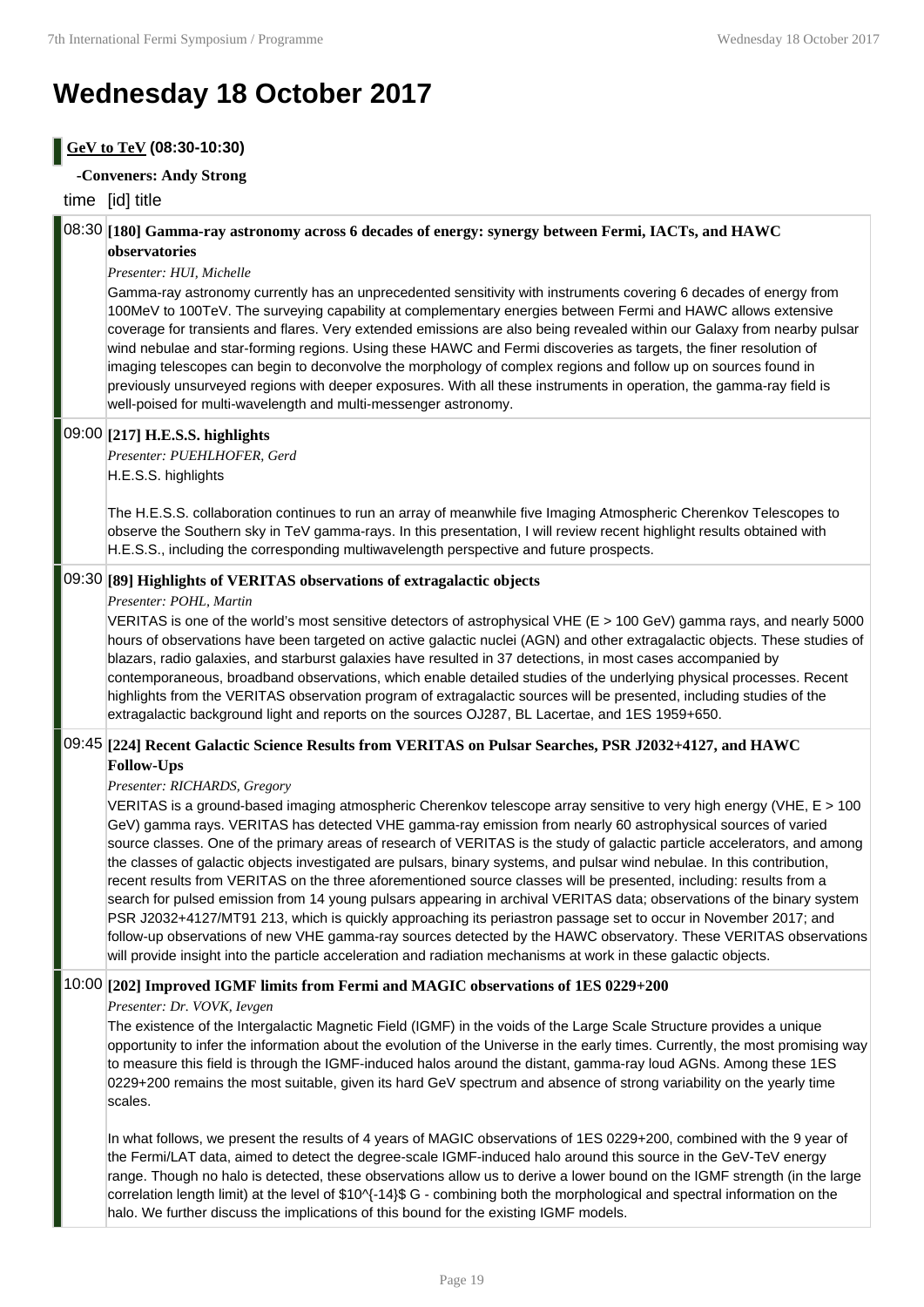#### 10:15 **[215] Evidence for cosmic ray escape: the GeV to TeV morphology of the \$\gamma\$-Cygni SNR with MAGIC and Fermi-\$\textit{LAT}\$**

#### *Presenter: Mr. STRZYS, Marcel C.*

Until today the supernova remnant (SNR) paradigm provides the most plausible hypothesis for the origin of galactic cosmic rays. In contrast to the acceleration process, the way how cosmic rays are released into the interstellar medium is not well understood yet, partially due to the lack of observational signatures. Such a signature could be provided by gamma-rays produced in the interaction of escaping particles with the material surrounding the SNR.

The middle-aged (~7000 years old) \$\gamma\$-Cygni SNR (G78.2+2.1) situated in the dense Cygnus region may be in the right evolutionary phase to study the leakage of cosmic rays into the ISM. The high-energy observations by VERITAS and Fermi-\$\textit{LAT}\$ revealed a complex, energy-dependent morphology of the SNR in the GeV-TeV band, different from that observed in X-rays.

We present recent, deeper observations of the \$\gamma\$-Cygni region with the MAGIC telescopes. Combined with 8 years of Fermi-\$\textit{LAT}\$ data, we find clear evidences for the release of cosmic rays at northern part of the SNR shell. We further discuss these results in the context of the current understanding of cosmic ray escape scenarios.

## **Break (10:30-11:00)**

## **Analysis techniques: Methods (11:00-12:30)**

#### **-Conveners: J. Michael Burgess**

time [id] title

## 11:00 **[127] Information field theory for gamma ray astronomy**

#### *Presenter: ENSSLIN, Torsten*

Imaging, the process of converting data into images, is in general an ill-posed problem that requires regularization by additional information. Information field theory (IFT) provides a consistent framework to fuse measurement data and abstract knowledge on signal fields into an optimal image by using field theoretical methods in Bayesian inference. Here, the IFT based D\$^3\$PO algorithm will be introduced, and its application to Fermi and RXTE data presented. The future vision of an Unified Bayesian Imaging tooKIT (UBIK) for multi-dimensional and multi-instrumental imaging and the first steps towards it will be presented.

#### 11:30 **[170] Searches for Angular Extension in High-Latitude Fermi-LAT Sources**

#### *Presenter: CAPUTO, Regina*

We report on the Fermi High-Latitude Extended Source Catalog (FHES), a systematic search for spatial extension of gamma-ray sources reported in the Fermi Large Area Telescope (LAT) 3FGL and 3FHL catalogs at Galactic latitudes |b| > 5 degrees. While the majority of high-latitude LAT sources are extragalactic blazars that appear point-like within the LAT angular resolution, there are several physics scenarios that predict the existence of populations of spatially extended sources. If dark matter consists of weakly interacting massive particles, the annihilation or decay of these particles in subhalos of the Milky Way would appear as a population of unassociated gamma-ray sources with finite angular extent. Gamma-ray emission from blazars could also be extended (so-called pair halos) due to the deflection of electron-positron pairs in the intergalactic magnetic field (IGMF). Measurement of pair halos would constrain the strength and coherence length scale of the IGMF. We report on new extended source candidates and their associations found in the FHES as well as limits on the IGMF based on the non-observation of the cascade.

## 11:45 **[150] A new way of searching for transients: the ADWO method and its results**

#### *Presenter: BAGOLY, Zsolt*

With the detection of gravitational wave emissions from from merging compact objects, it is now more important than ever to effectively mine the data-set of gamma-satellites for non-triggered, short-duration transients. Hence we developed a new method called the Automatized Detector Weight Optimization (ADWO), applicable for space-borne detectors such as Fermi' GBM and RHESSI' ACS. Provided that the trigger time of an astrophysical event is well known (as in the case of a gravitational wave detection) but the detector response matrix is uncertain, ADWO combines the data of all detectors and energy channels to provide the best signal-to-noise ratio. We used ADWO to successfully identify any potential electromagnetic counterpart of gravitational wave events, as well as to detect previously un-triggered short-duration GRBs in the data-sets.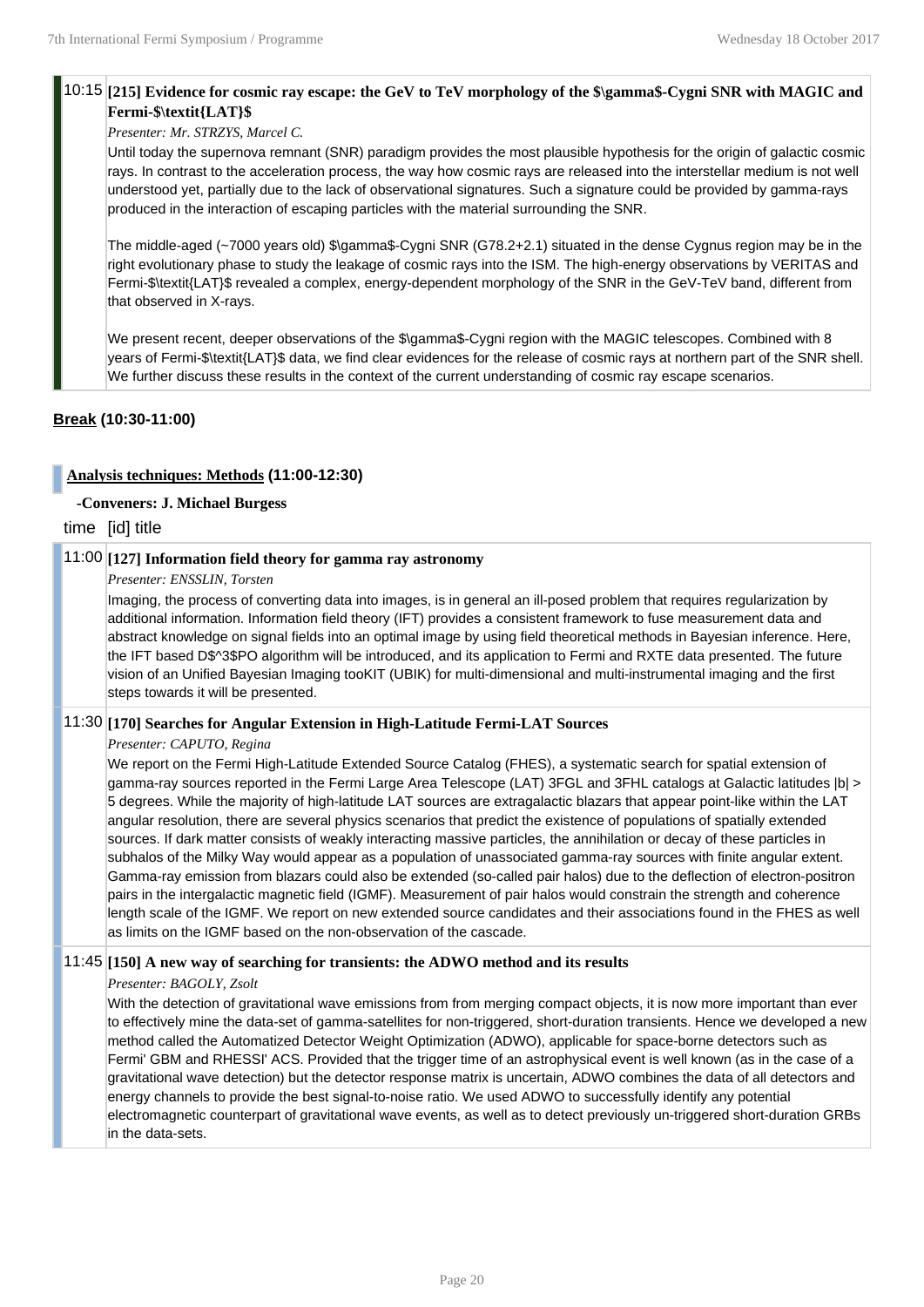#### 12:00 **[70] Time Domain Astronomy with Fermi GBM in the Multi-messenger Era**

*Presenter: WILSON-HODGE, Colleen*

As the Multi-Messenger era begins with detections of gravitational waves with LIGO and neutrinos with IceCube,Fermi GBM provides context observations of gamma-ray transients between 8 keV and 40 MeV. GBM has a wide field of view, high uptime, and both in-orbit triggering and high time resolution continuous data enabling offline searches for weaker transients. GBM detects numerous GRBs, SGRs, X-ray bursters, solar flares and TGFs. Longer timescale transients, predominantly in our galaxy so far, are detected using the Earth occultation technique and epoch-folding for periodic sources. The GBM team has developed two ground-based searches to enhance detections of faint transients, especially short GRBs. The targeted search uses the time and location of an event detected with another instrument to coherently search the GBM data, increasing the sensitivity to a transient. The untargeted search agnostically searches the GBM data for all directions and times to find weaker transients. This search finds ~80 short GRBs per year, in addition to the 40 per year triggered on-orbit. With its large field of view, high duty cycle and increasingly sophisticated detection methods, Fermi GBM is expected to have a major role in the Multi-Messenger era.

## 12:15 **[227] An Overview of the GBM Targeted Search For Sub-threshold Emission Associated with LIGO/Virgo Detections**

#### *Presenter: KOCEVSKI, Daniel*

The Fermi Gamma-ray Space Telescope's Gamma-ray Burst Monitor (GBM) is currently the most prolific detector of Gamma-ray Bursts (GRBs), including short-duration GRBs (sGRBs). Recently the detection rate of sGRBs has been increased dramatically through the use of ground-based searches to analyze untriggered GBM continuous time tagged event (CTTE) data. Motivated by the possibility that sGRBs are caused by compact binary mergers that also produce gravitational waves, the GBM team has developed a method to search CTTE data for transient events in temporal coincidence with a LIGO/Virgo compact binary coalescence trigger. This targeted search operates by looking for a coherent signal in all 14 GBM detectors over a variety of timescales by using spectral templates which are convolved with the GBM detector responses. I will review recent improvements to the targeted search pipeline and discuss its enhanced capabilities at detecting sub-threshold transient signals associated with LIGO/Virgo triggers. I will also discuss the role of the targeted search in finding a possible GBM counterpart to GW150914 and will compare that signal to other known astrophysical transients that can be recovered from the untriggered GBM data using this method.

## **Catered Lunch (12:30-13:30)**

**Free Afternoon - Social Program (13:30-18:30)**

**Conference Dinner: Bayernhalle (18:30-21:30)**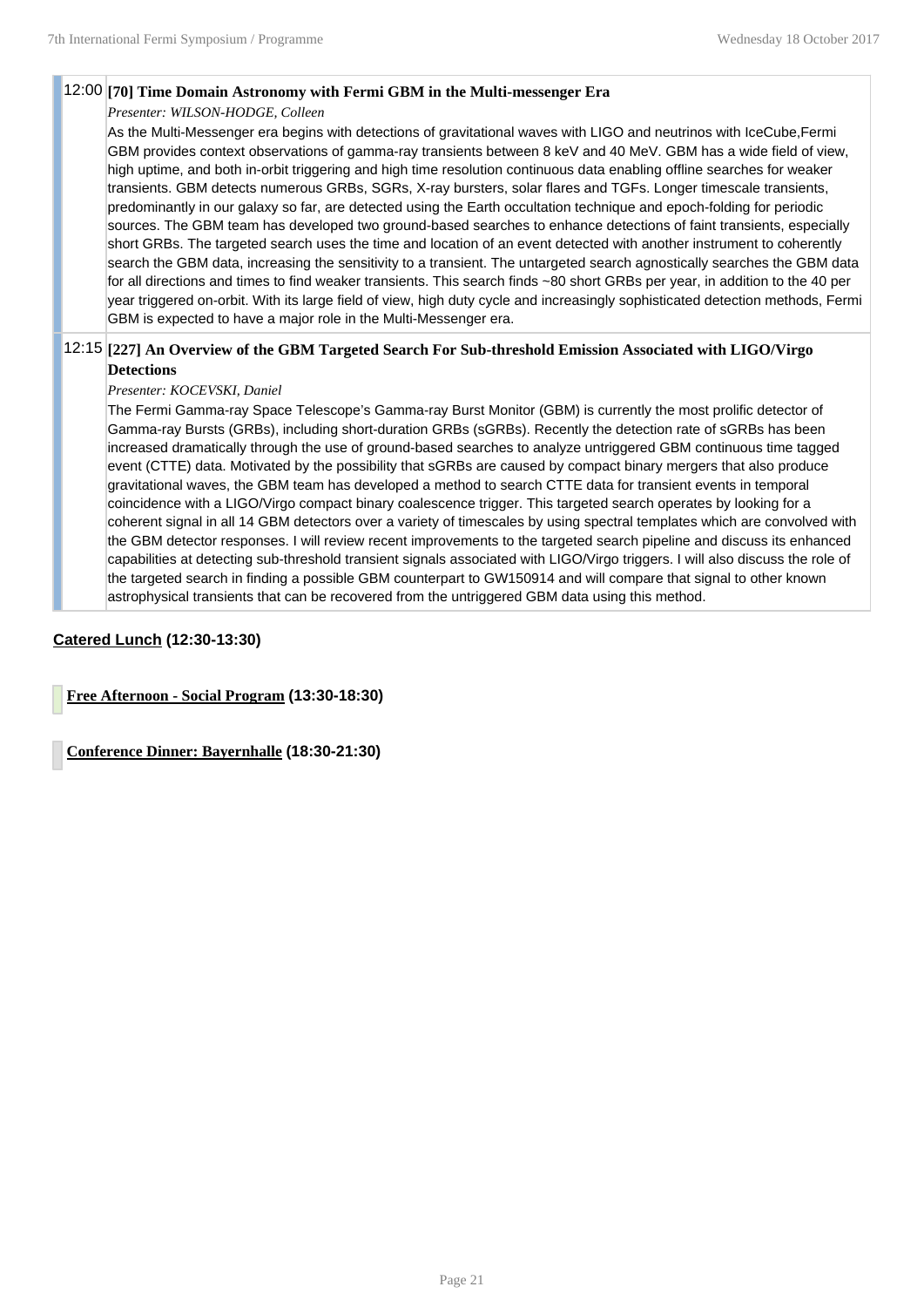## **Thursday 19 October 2017**

## **Galactic Diffuse & CR propagation: Galactic Diffuse Emission (08:30-10:30)**

| -Conveners: Isabelle Grenier                                                                                                                                                                                                                                                                                                                                                                                                                                                                                                                                                                                                                                                                                                                                                                                                                                                                                                                                                                                                                                                                                                                                                                                                                                                                                                                                                                               |
|------------------------------------------------------------------------------------------------------------------------------------------------------------------------------------------------------------------------------------------------------------------------------------------------------------------------------------------------------------------------------------------------------------------------------------------------------------------------------------------------------------------------------------------------------------------------------------------------------------------------------------------------------------------------------------------------------------------------------------------------------------------------------------------------------------------------------------------------------------------------------------------------------------------------------------------------------------------------------------------------------------------------------------------------------------------------------------------------------------------------------------------------------------------------------------------------------------------------------------------------------------------------------------------------------------------------------------------------------------------------------------------------------------|
| time [id] title                                                                                                                                                                                                                                                                                                                                                                                                                                                                                                                                                                                                                                                                                                                                                                                                                                                                                                                                                                                                                                                                                                                                                                                                                                                                                                                                                                                            |
| 08:30 [135] Cosmic rays and the diffuse gamma-ray emission<br>Presenter: DONATO, Fiorenza<br>We discuss the impact that the charged cosmic rays have on the determination of the gamma-ray diffuse galactic emission.<br>We review the implications deriving from present data and outline some future prospects for data and models.                                                                                                                                                                                                                                                                                                                                                                                                                                                                                                                                                                                                                                                                                                                                                                                                                                                                                                                                                                                                                                                                      |
| 09:00 [235] Development of the Galactic Diffuse Emission Model for the LAT 4FGL Catalog Analysis<br>Presenter: DIGEL, Seth<br>In support of analysis for the Large Area Telescope 4FGL source catalog (see invited contribution by Jean Ballet) we are<br>developing a new model for the Galactic diffuse emission, fit to the same 8-year Pass 8 data set, spanning 50 MeV--1 TeV.<br>Relative to the 4-year Pass 7 model developed for the 3FGL catalog, the new model includes updated distributions of<br>interstellar atomic and molecular hydrogen, including gas not traced by spectral line surveys, and more degrees of freedom<br>in the fitting. We are testing new templates, including for unresolved Galactic sources, and as for the 4-year model<br>iteratively including un-modeled extended residuals, e.g., the Fermi bubbles. The goal is for the 8-year model to have<br>reduced systematic uncertainties. In fitting the observations we also include updated models for the emission of the Moon<br>and quiet Sun, spectral models for the isotropic extragalactic emission, and take into account the anisotropic distribution of<br>residual charged particles that are more prominent with the larger instrumental acceptance of Pass 8. We also consider a<br>preliminary 4FGL source list. We will present details of the new model components and its comparison to the data. |
| 09:15 [186] Cosmic rays, gas, and dust in local clouds<br>Presenter: REMY, Quentin<br>The recent progress in HI, CO, dust, and gamma-ray observations provides excellent opportunities to probe the properties<br>of the interstellar medium (ISM) at a resolution of a few parsecs inside nearby clouds and to search for biases in the<br>different gas tracers.<br>The nearby clouds in Galactic anti-center and Chamaleon regions have been studied using jointly the gamma-ray<br>observations of Fermi Large Area Telescope, and the dust optical depth inferred from Planck and IRAS observations.<br>We have quantified the potential variations in cosmic-ray density and dust properties per gas nucleon across the different<br>gas phases and different clouds, and we have measured the CO-to-H2 conversion factor, XCO, in different environments.<br>We also mapped the gas not seen, or poorly traced, by HI, free-free, and 12CO emissions, namely (i) the opaque HI and<br>diffuse H2 present in the Dark Neutral Medium at the atomic-molecular transition, and (ii) the dense H2 to be added where<br>12CO lines saturate.<br>We will present these results and show how the precise modelling of the ISM we have performed helps to improve the<br>modelling of diffuse Galactic gamma-ray emission.                                                                                  |
| 09:30 [140] Diffuse X-ray emission from Loop I: Additional evidence of past activity of Galactic Center and relation to<br><b>Fermi Bubbles</b><br>Presenter: AKITA, Masahiro<br>The Fermi-LAT discovered giant structures that are barely visible in the EGRET era. The most striking feature is the<br>so-called Fermi bubbles, extending above and below the Galactic center. In addition, Fermi-LAT detected diffuse<br>gamma-ray emissions associated with Loop I. The northern-most part of Loop I is the brightest arm, known as the North<br>Polar Spur (NPS), and is even clearly visible in the ROSAT X-ray sky map. In previous works, we reported on the X-ray<br>observations of the NPS and Galactic halo with the Suzaku and Swift satellites. All the results suggest that the NPS is a<br>giant structure in the Galactic Center (GC) and is heated by the expansion of the Fermi Bubbles with a velocity of Vexp ~<br>300 km/s; however, the origin of the X-ray and gamma-ray emissions associated with Loop I is completely unknown. To<br>shed new light on the past activity of the GC, we analyzed all the archival X-ray data pointing toward Loop I with the<br>Suzaku satellite. We argue, for the first time, that the soft gamma-ray spectra of Loop I may be due to $\pi 0$ decay.                                                                                            |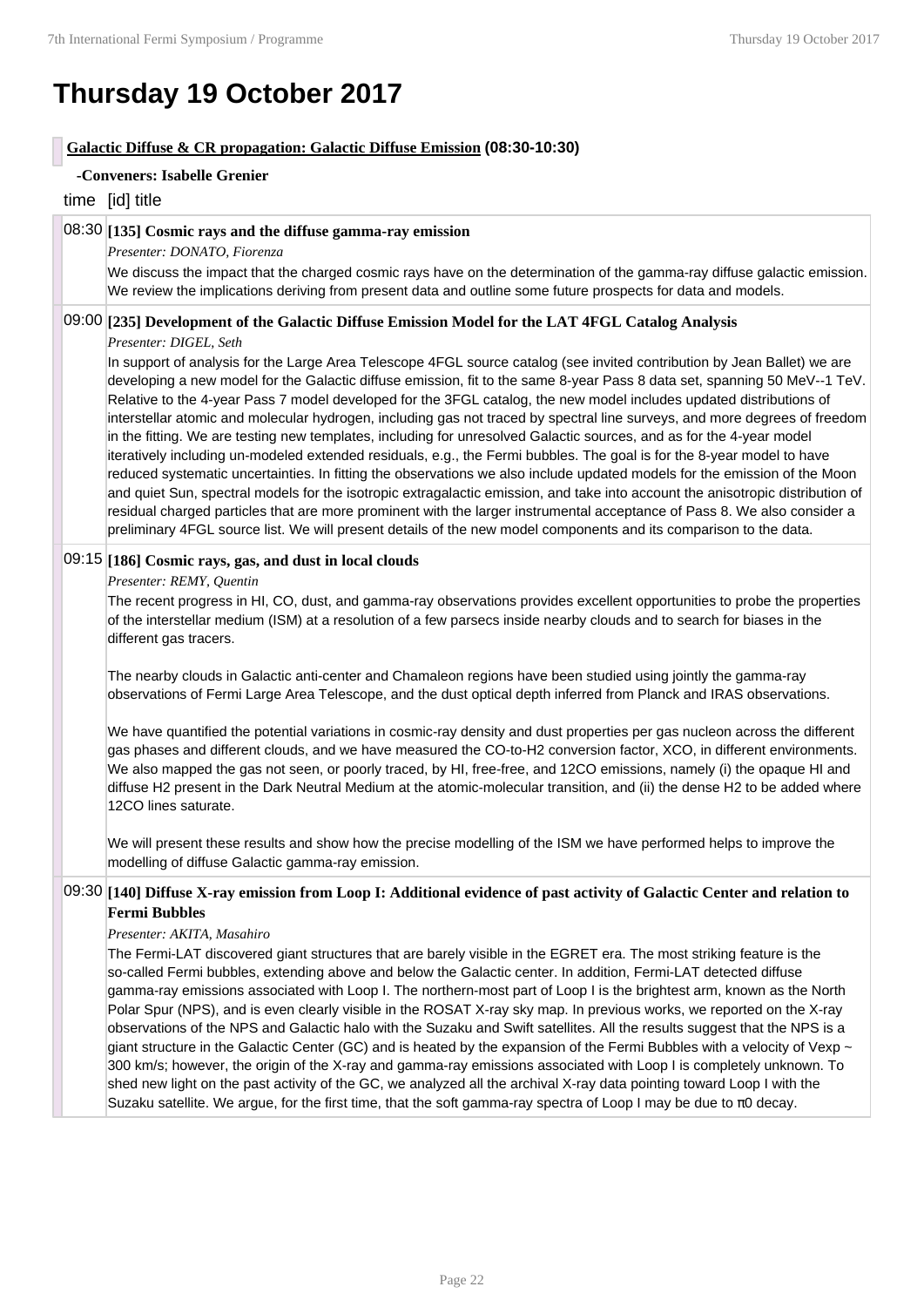### 09:45 **[198] Spiral Arm Signatures in Fermi-LAT's spectral index map**

*Presenter: SHAVIV, Nir*

Standard cosmic ray (CR) propagation models that assume neither a time-independent source distribution nor a location-independent diffusion cannot give rise to spatially dependent CR (and hence γ-ray) spectral slopes. Yet, recent observations by Fermi-LAT exhibit a hardening of the γ-ray spectrum between the Sagittarius and Carina tangents, and a further hardening at a few degrees above and below the Galactic plane. Here, we study a model in which the distribution of CR sources is concentrated in the galactic spiral arms, and in particular, that these arms are dynamic. The model has been successful in explaining secondary to primary ratios (e.g., B/C, sub-Iron/Iron, positrons) as well as long term variations in the CR flux over geological time scales. We find unique signatures that agree with the Fermi-LAT observations and also provides a physical explanation to the difference between the local CR spectral slope and the CR slope inferred from the average γ-ray spectrum.

## 10:00 **[112] High-energy Gamma Rays from the Milky Way: 3D Interstellar Emission Models with GALPROP**

*Presenter: PORTER, Troy*

High-energy gamma rays of interstellar origin are produced by the interaction of cosmic-ray (CR) particles with the diffuse gas and radiation fields in the Galaxy. The main features of this emission are well understood and are reproduced by existing CR propagation models employing a 2D galactocentric cylindrical symmetric geometry. However, the high-quality data from instruments like the Fermi Large Area Telescope reveal significant deviations from the 2D model predictions on few to tens of degree scales, indicating that the details of the Galactic spiral structure should be included and thus require 3D spatial modelling. In this contribution the high-energy interstellar emissions from the Galaxy are calculated using the latest release of the GALPROP code for the first time employing full 3D spatial models for the CR source, interstellar gas, and interstellar radiation field (ISRF) densities. The interstellar emission models that include arms and bulges for the CR source and ISRF densities provide plausible physical interpretations for features found in the residual maps from high-energy gamma-ray data analysis. The 3D models provide a more realistic basis for interpreting the non-thermal interstellar emissions toward the inner Galaxy and about the Galactic centre.

## 10:15 **[111] Constraining the emission of cosmic electrons from supernova remnants with flux, dipole anisotropy and radio data**

#### *Presenter: MANCONI, Silvia*

In this contribution we present an interpretation of the most recent data on cosmic-ray electron and positron (CRE) fluxes (from Fermi-LAT, HESS, CALET and AMS-02), with a special focus on the electron contribution from supernova remnants (SNRs). For the first time, we consider together the constraints coming from CRE flux up to 20 TeV, as well as Fermi-LAT dipole upper limits and radio measurements of individual nearby SNRs. We show how CRE data up to 20 TeV can constrain the energy cutoff of the electron emission from a smooth distribution of SNRs in the Galaxy. Also, we explore the consequences of the recent Fermi-LAT measurement of the dipole anisotropy, studying in particular the total emission energy in electrons and spectral index of Vela YZ and the Cygnus Loop SNRs. Finally, we make use of the full radio spectrum of nearby SNRs to constrain their electron injection spectrum. Our results show how the combination of constraints from different observables shed light on the interpretation of present CRE data.

## **Break (10:30-11:00)**

**Extragalactic diffuse & EBL (11:00-12:30)**

**-Conveners: Seth Digel**

time [id] title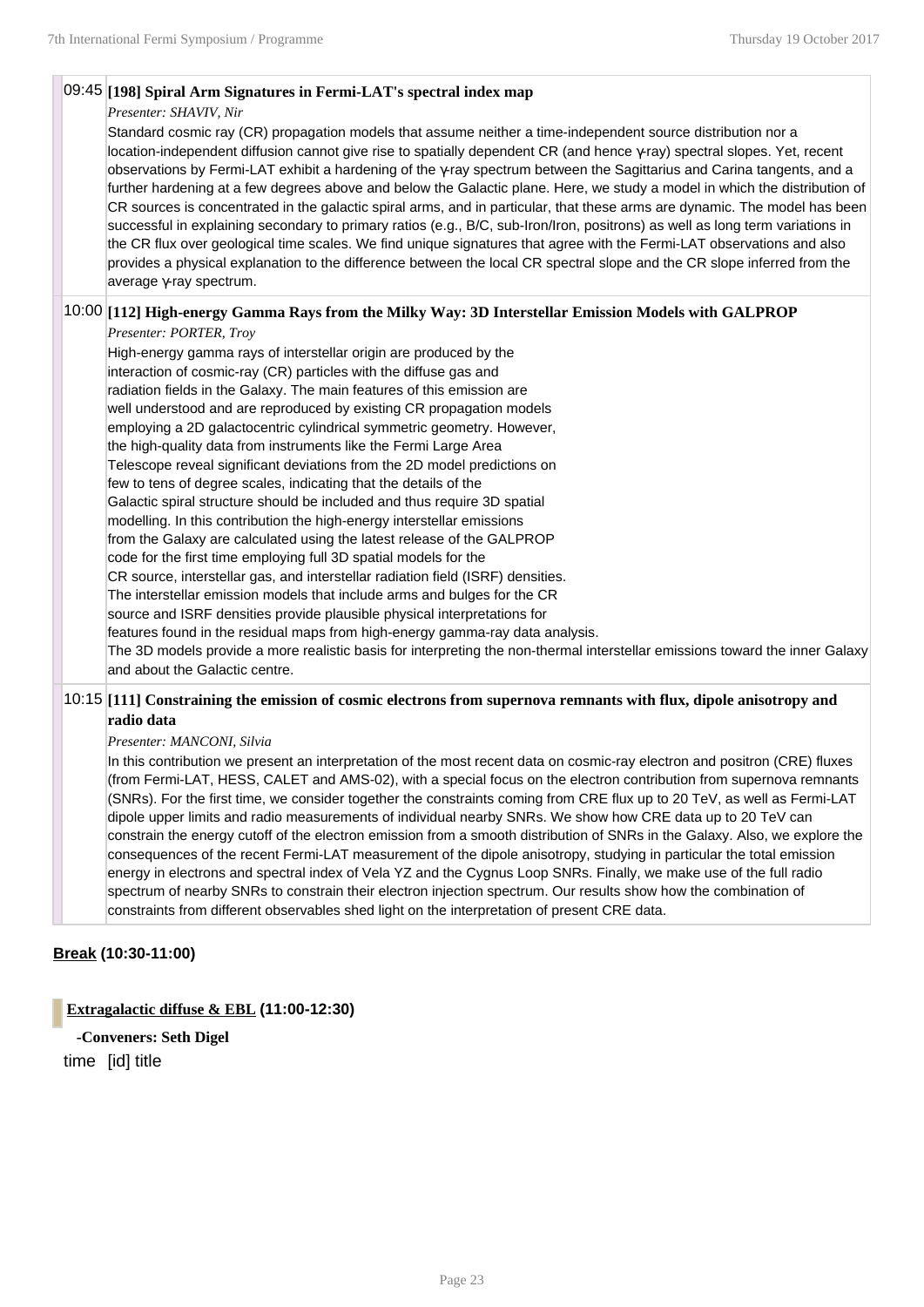## 11:00 **[130] Cosmic rays, particle acceleration, and Fermi constraints on star and galaxy formation**

#### *Presenter: PFROMMER, Christoph*

Understanding the physics of galaxy formation is an outstanding problem in modern astrophysics. Recent cosmological simulations have demonstrated that feedback by star formation, supernovae and active galactic nuclei appears to be critical in obtaining realistic disk galaxies and to slow down star formation to the small observed rates. However the particular physical processes underlying these feedback processes still remain elusive. In particular, these simulations neglected magnetic fields and relativistic particle populations (so-called cosmic rays). Those are known to provide a pressure support comparable to the thermal gas in our Galaxy and couple dynamically and thermally to the gas, which seriously questions their neglect. After introducing the underlying physical concepts, I will present our recent efforts to model cosmic ray physics in galaxy formation. I will demonstrate that cosmic rays play a decisive role on all scales relevant for the formation of galaxies, from individual supernova remnants up to scales relevant for entire galaxies. Finally, I will discuss the non-thermal radio and gamma-ray emission of Milky-Way like galaxies and how the Fermi space telescope can be used to infer properties relevant for galaxy formation.

## 11:30 **[187] Radio and Gamma-Ray Constraints on the Wind, Magnetic Field, and Cosmic Rays along the minor axis of the starburst M82**

#### *Presenter: BUCKMAN, Benjamin*

Cosmic rays can be probed by their non-thermal emission in the radio and in gamma-ray bands. One-zone models of cosmic rays have been used to match the integrated emission of starburst galaxies. We construct multi-dimensional models of the local starburst M82 using cosmic ray propagation code GALPROP. Using the integrated gamma-ray and radio spectra, along with the vertical distribution of radio emission along the minor axis, we constrain the gas density, magnetic field strength, and cosmic ray population. We show that the wind velocity and diffusion coefficient can be constrained by the morphology of the radio halo. We discuss the interplay between gas density, magnetic field, and outflow velocity and how they effect the emission. We comment on the energetics of cosmic ray species in the system. We provide direct constraints on the dynamical importance of cosmic rays in driving the outflow of the galaxy.

#### 11:45 **[216] X-ray to gamma-ray virial shock signal from the Coma cluster**

#### *Presenter: KESHET, Uri*

Following evidence for an east-west elongated virial ring around the Coma galaxy cluster in ~220GeV VERITAS data, we search for corresponding signatures in >GeV \$\gamma\$-rays from Fermi-LAT, and in soft, ~0.1keV X-rays from ROSAT. For the ring elongation and orientation inferred from VERITAS, we find a 3.4\$\sigma\$ LAT excess, and a >5\$\sigma\$ modelled signature in the ROSAT R1+R2 bands; both signals are maximized at approximately the expected ring parameters.

The intensities of the ROSAT, Fermi, and VERITAS signals are consistent with the virial shock depositing ~0.3% of its energy over a Hubbble time in a nearly flat,  $p=-dN/dE-2.2$  spectrum of relativistic electrons.

The steep angular profiles of the LAT and ROSAT signals suggest preferential accretion in the plane of the sky, as indicated by the distribution of neighboring large-scale structure.

The X-ray signal gauges the compression of cosmic-ray electrons as they are advected deeper into the cluster.

#### 12:00 **[116] The Extragalactic Background Light in the Fermi Era**

#### *Presenter: AJELLO, Marco*

The extragalactic background light (EBL), from ultra-violet to infrared, that encodes the emission from all stars, galaxies and actively accreting black holes in the observable Universe is critically important to probe models of star formation and galaxy evolution, but remains at present poorly constrained. The Large Area Telescope (LAT), on board Fermi, produced an unprecedented measurement (relying on 750 blazars and the first 9 years of Pass 8 data) of the EBL optical depth at 12 different epochs from redshift 0 up to a redshift of 3. In this talk, we will present the measurement and how it constrains the EBL energy density and its evolution with cosmic time. We will also discuss how this paves the road to the first point-source-independent determinations of the star-formation history of the Universe.

#### 12:15 **[100] Measuring the Cosmic Star Formation Rate Density with Fermi-LAT**

#### *Presenter: FINKE, Justin*

The extragalactic background light (EBL) in the ultraviolet through optical absorbs gamma rays detectable by Fermi-LAT. We used the absorbed gamma-ray spectra of blazars to make the newest measurements of the EBL absorption optical depth. We fit these measurements with an EBL model that allows the cosmic star formation rate density (CSFRD) to vary, thus making the first accurate point-source-independent measurement of the CSFRD; that is, a measurement of the CSFRD using only gamma rays detected by the LAT. This provides strong constraints on the CSFRD at z >~5, with implications for Population III star formation.

#### **Catered Lunch (12:30-14:00)**

**Active Galactic Nuclei: III - GaPa-2-1 - Konzertsaal (14:00-16:00)**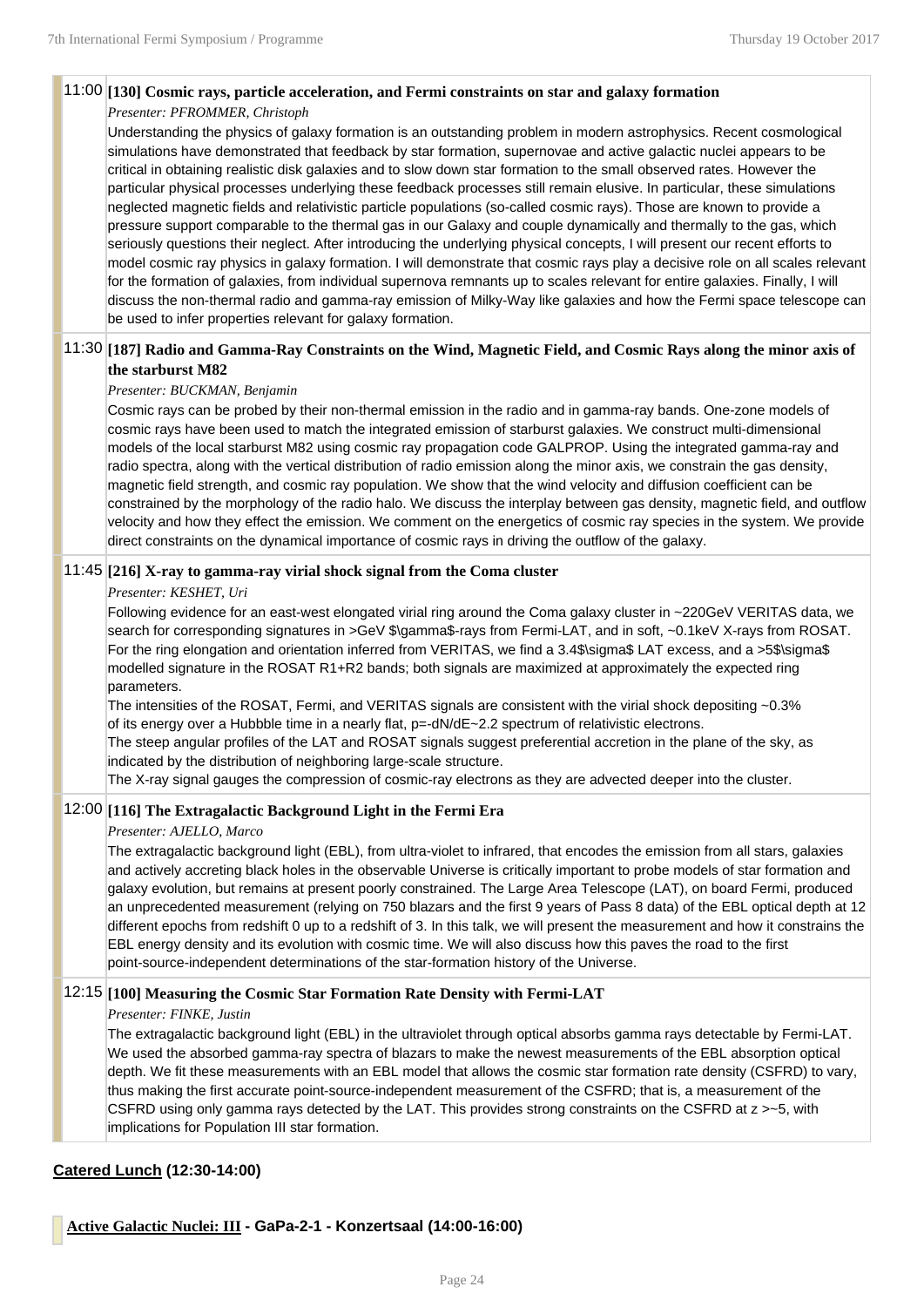#### **-Conveners: Eduardo Ros**

#### time [id] title

#### 14:00 **[192] The remarkable gamma-ray flaring activity of CTA 102 as seen by the Fermi-LAT**

#### *Presenter: BUSON, Sara*

In late 2016, the Fermi Large Area Telescope (LAT) observed a dramatic increase in the gamma-ray activity from the blazar CTA 102. The enhanced state was monitored throughout the whole electromagnetic spectrum and persisted for several weeks, reaching daily gamma-ray fluxes (0.1-100 GeV) as high as 10^-5 ph cm^-2 s^-1. We present the analysis of these flares and discuss their characteristics in the context of extreme blazar flares previously observed by the LAT.

#### 14:15 **[206] Detection of intra-day variability in FSRQ CTA 102 during high state**

#### *Presenter: SHUKLA, Amit*

The flux variability of blazars can shed light on the innermost region of jets well beyond the imaging capabilities of present generation telescopes in any part of the electromagnetic spectrum. The FSRQ, CTA 102 ( $z \sim 1$ ) started showing activity in gamma-rays during 2016 with a few very bright flares. The detection of intra-day variability above 100 MeV using Fermi-LAT during these flares allows to constrain the gamma-ray emission region in CTA 102. The inferred compactness of the emission region suggests, an origin of the gamma-rays close to the central engine and a low pair-creation opacity of the broad-line emission region, or a hadronic emission scenario outside of BLR region.

#### 14:30 **[156] Unravelling the complex behaviour of our closest very-high-energy gamma-ray blazars, Mrk421 and Mrk501** *Presenter: PANEQUE, David*

Because of their brightness and proximity (z=0.03), Mrk421 and Mrk501 are among the very-high-energy (>100 GeV) gamma-ray objects that can be studied with the greatest level of detail, and consequently they are excellent astrophysical high-energy physics laboratories to study the nature of blazars. Motivated by the extensive temporal exposure of Fermi-LAT, since 2008, there has been an unprecedentedly long and dense monitoring of the radio to very-high-energy gamma-ray emission from these two archetypical TeV blazars. In this conference, I will report some highlight results obtained from these multiwavelength campaigns. Despite some differences in the variability patterns of these two sources, there are also a number of similarities that support a broadband emission dominated by leptonic scenarios, as well as indications for in situ electron acceleration in multiple compact regions. I will also show the presence of different flavors of flaring activity and discuss the complexity in the temporal evolution of their broadband emission, which demonstrates the importance of performing a continuous monitoring over multi-year timescales to fully characterise the dynamics of blazars.

#### 14:45 **[77] The FSRQ PKS 1510-089: The Gamma-ray–Synchrotron Connection**

#### *Presenter: JANKOWSKY, Felix*

The flat spectrum radio quasar (FSRQ) PKS 1510-089 (z=0.361) is known for its complex multi-wavelength behaviour. Since 2015, it has been very active across the entire electromagnetic spectrum. This has lead to joint observation campaigns including Fermi-LAT, Cherenkov telescopes and several instrument covering the synchrotron branch. Observations resulted in a range of remarkable measurements, including rapid flares above 200 GeV – peaking at more than 30 times long-term average – and unprecedented optical flares peaking in R-band at 13.6 magnitudes – almost 6 times long-term average. The comparison of the different instrument's results also show that different events follow different spectral evolution within the gamma-ray band and display different relationships to the synchrotron emission. We discuss the effect of pair-absorption on flares originating at different distances from the core and conclude that absorption in the BLR is not the sole reason for the broad-band diversity.

#### 15:00 **[73] Orphan \$\gamma\$-ray Flares and Stationary Sheaths of Blazar Jets**

#### *Presenter: Dr. MACDONALD, Nicholas*

Many \$\gamma\$-ray flares within blazars are highly correlated with flares detected at longer wavelengths; however, a small subset appears to occur in isolation. These orphan \$\gamma\$-ray flares challenge models of blazar variability. We have developed the 'Ring of Fire' model to explain the origin of these orphan flares. In this model, electrons contained within a blob of plasma moving relativistically along the jet spine inverse-Compton scatter synchrotron photons emanating off of a ring of shocked sheath plasma that enshrouds the jet spine. As the blob propagates through the ring, the scattering of the ring photons by the blob electrons creates an orphan \$\gamma\$-ray flare. This model has been successfully applied to modeling an orphan \$\gamma\$-ray flare in the blazar PKS 1510\$-\$089. To further support the plausibility of this model, we have created a stacked radio map of PKS 1510\$-\$089 that exhibits a prominent polarimetric signature of a sheath of plasma surrounding the spine of the jet. We have since extended our modeling and stacking techniques to a larger sample of blazars: 3C 273, 4C 71\$.\$01, 3C 279, 1055\$+\$018, CTA 102, and 3C 345, most of which exhibit orphan \$\gamma\$-ray flares.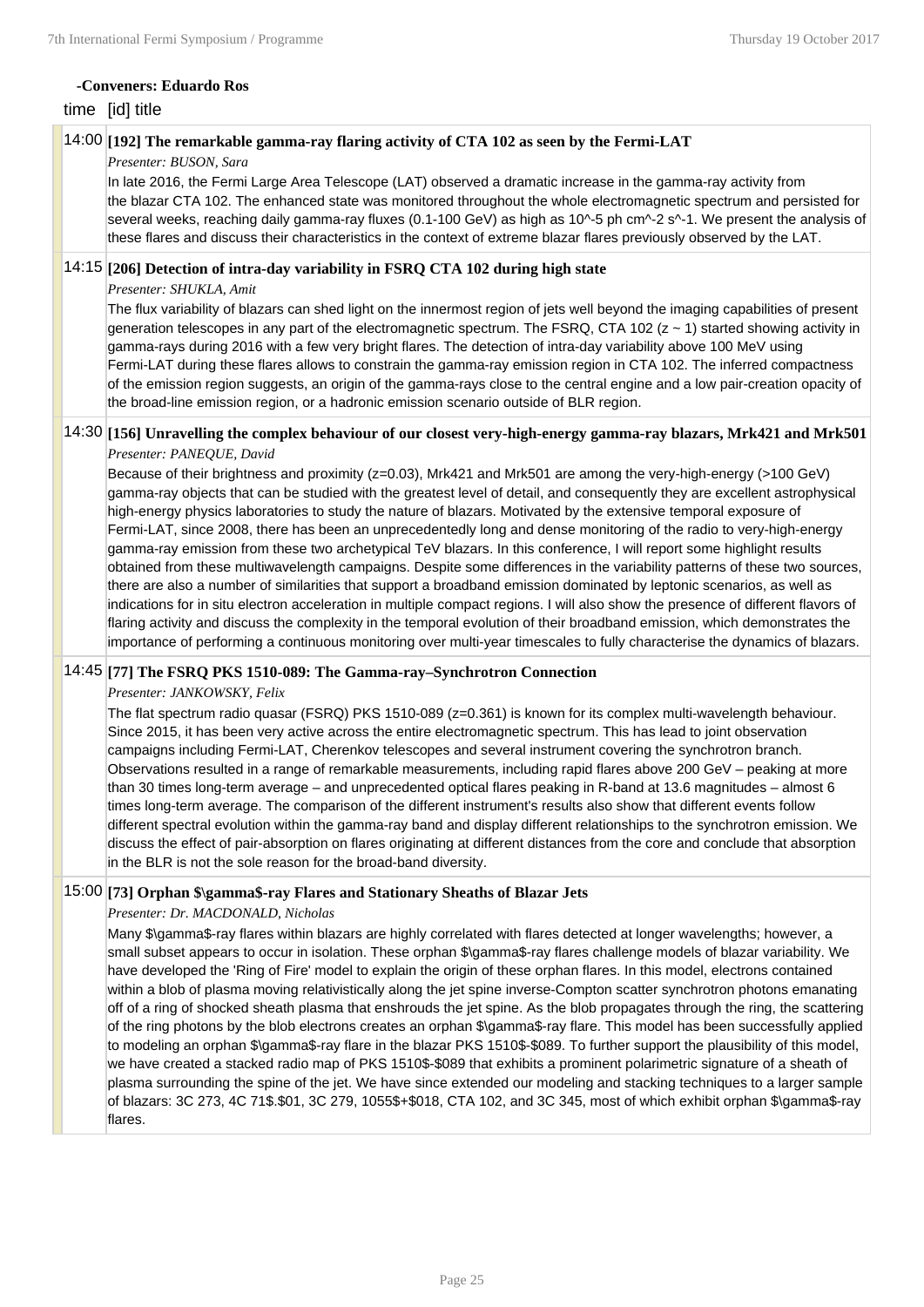### 15:15 **[18] Long-Term Study of the Light Curve of PKS 1510-089 in GeV energies**

#### *Presenter: PRINCE, RAJ*

We have analyzed data from the flat-spectrum radio quasars PKS 1510-089 collected over a period of eight years from 2008 August to 2016 December with the \*Fermi\*-LAT. We have identified several flares of this highly variable source, studied their temporal and spectral properties in detail, and compared with previous works on flares of PKS 1510-089. Five major flares and few sub-flares have been identified in our study. The fastest variability time is found to be 1.30\$\pm\$0.18 hr and the minimum size of the emission region is found to be 4.85\$\times\$10\$^{15}\$ cm. In most of the flares, the spectral energy distribution are better fitted with a log-parabolic distribution compared to a simple power law or a power law with exponential cutoffs. This has strong physics implications regarding the nature of the high-energy gamma-ray emission region.

### 15:30 **[126] Blazar Radio and Optical Survey (BROS): A New Catalog of Blazar Candidates**

*Presenter: Dr. TANAKA, Yasuyuki*

By using deep radio source catalogs currently available, we present a new blazar candidate catalog, BROS, which includes 56314 sources located at declination δ>−40■ and outside the Galactic Plane (|b|>10). We picked up flat-spectrum radio sources of α>−0.5 (α is defined as Fν∝ν^α) from 0.15 GHz TGSS and 1.4 GHz NVSS catalogs. Then, we identified their optical counterparts by cross-matching with the Pan-STARRS1 data. Color-color and color-magnitude plots for the selected flat-spectrum radio sources clearly showed two populations, "quasar-like" and "elliptical-galaxy-like" sequences. We emphasize that the latter population emerged for the first time and is missed by previous CRATES catalog because of the higher radio flux threshold. This BROS catalog is useful to search for counterparts of Fermi extragalactic un-ID objects as well as PeV neutrions detected by IceCube. We also emphasize that this BROS catalog includes nearby (z≤0.3) BL Lac objects, a fraction of which would be TeV emitters and detectable by future Cherenkov Telescope Array. We will soon make this catalog available once published.

## 15:45 **[129] THE ORIGINS OF THE GAMMA-RAY FLUX VARIATION OF NGC1275 ANALYZED WITH 8-YEAR FERMI-LAT OBSERVATION**

#### *Presenter: TANADA, Kazuhisa*

We present an analysis of 8 years of Fermi-LAT γ-ray data obtained for NGC 1275. By examining the changes in its flux and spectral shape over the entire dataset, we found that its spectral behavior changed around 2011 February. The γ-ray spectra at the early times evolves largely at high energies, while the photon indices were unchanged in the latter despite rather large flux variations. To explain these observations, we suggest the flux changes in the early times were caused by injection of high-energy electrons into the jet, while later, the γ-ray flares were caused by a changing Doppler factor. To demonstrate the viability of these scenarios, we fit the broad-band spectral energy distribution data with a one-zone synchrotron self-Compton (SSC) model for flaring and quiescent intervals before and after 2011 February. To explain the  $\gamma$ -ray spectral behavior, the maximum electron Lorentz factor would have changed from  $\gamma$ max = 2.5 x 10^5 (quiescence) to  $\gamma$ max = 3.5 x 10^5 (flare) in the early times, while a modest change in the Doppler factor from  $\delta$  = 2.7 to  $\delta$  = 3.6 adequately fits the quiescent and flaring state  $\gamma$ -ray spectra in the later times.

## **Extragalactic diffuse & EBL II - GaPa-1-1 - Olympiasaal (14:00-16:00)**

**-Conveners: Seth Digel**

time [id] title

## 14:00 **[163] Exploring the full information content of the extragalactic gamma-ray sky maps**

*Presenter: CUOCO, Alessandro*

The main tools typically used to investigate the nature of the extragalactic gamma-ray background (EGB) are its energy spectrum and population studies of resolved point sources.

However, a larger amount of information is contained in the full gamma-ray maps, and this can be exploited to further push the study of the EGB.

This information can be encoded into different observables like the auto-correlation, the pixel statistics and the cross-correlation.

In the talk I will review these complementary observables, the current status, measurements, and the constraints on the EGB derived from them, with

some emphasis on the cross-correlation with galaxy catalogs.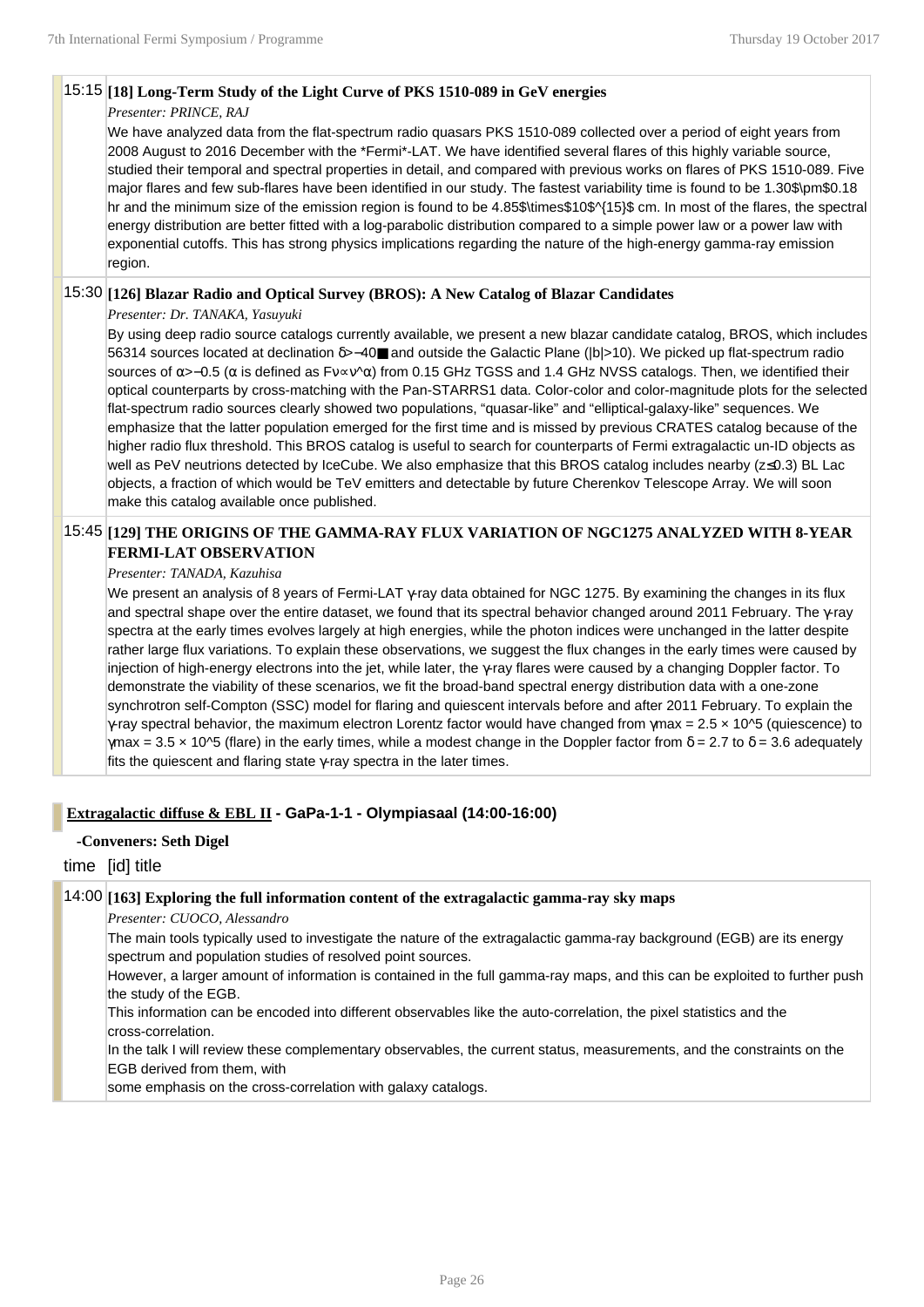#### 14:30 **[90] Measuring the Galaxy Luminosity Density out to z~6 with Fermi-LAT**

#### *Presenter: HELGASON, Kari*

The Extragalactic Background Light (EBL) absorbs gamma-rays (γγ->e-e+) and leaves a characteristic imprint in the spectra of high energy blazars. Utilizing the new Fermi-LAT measurement of the gamma-ray optical depth at 0<z<3, we reconstruct the detailed build-up of the EBL over cosmic time in a model-independent way. We use an MCMC approach to determine the instantaneous luminosity density of galaxy populations from the UV to the near-IR out to z~6. This allows us to constrain both the cosmic star formation rate density and the build-up of stellar mass over 90% of cosmic time. We also present limits on the amount light from faint undetected galaxies during the epoch of reionization.

## 14:45 **[157] The Density of Blazars above 100 MeV and the Origin of the Extragalactic Gamma-ray Background**

#### *Presenter: MARCOTULLI, lea*

Relying on the first 104 months of Fermi-LAT Pass 8 data, using detailed Monte Carlo simulations, we obtained the most sensitive measurement of the source count distribution of blazars above 100 MeV. The result shows, with high statistical significance, the presence of a break in the distribution at low fluxes. From this, we provide a precise measurement of the contribution of blazars to the extragalactic gamma-ray background (EGB). Furthermore, we confirm that they can not account for the total EGB, therefore, another source class is required to explain the remaining component. In this talk, we will present this new measurement and discuss alternatives for the origin of the missing EGB component.

#### 15:00 **[211] Extragalactic Background Light Measurements from a Combined Likelihood Analysis of Blazars Detected with the MAGIC Telescopes**

#### *Presenter: DOMINGUEZ, Alberto*

Recent results on the Extragalactic Background Light (EBL) intensity obtained from a combined likelihood analysis of blazar spectra detected by the MAGIC telescopes are reported. The EBL is the optical-infrared diffuse background light accumulated during galaxy evolution, directly and/or reprocessed by dust, which provides unique information about the history of galaxy formation. The low energy photons from the EBL may interact with very high energy (VHE, E > 100 GeV) photons from blazars. This interaction between the EBL and the gamma-ray photons leaves an energy-dependent imprint of the EBL on the VHE gamma-ray spectra of the blazars. Therefore, the study of their spectra can be used to constrain the EBL density at different wavelengths and its evolution in time. In the last few years the MAGIC telescopes obtained accurate measurements of the spectra of 12 blazars in the redshift range from z=0.03 to z=0.944 for over 300 hours of observation. This allows us to extend the redshift coverage and improve upon previous constraints on EBL, which turn out to be compatible with state-of-the-art models. We conclude that these new measurements are limited by systematic uncertainties.

#### 15:15 **[213] Study of the anisotropy of the unresolved gamma-ray background**

#### *Presenter: NEGRO, Michela*

The Extragalactic gamma-ray Emission (EGB) is constituted by two essential parts: resolved gamma-ray sources, point-like or extended, and an isotropic component. Once the formers have been excluded (masked or subtracted), what remains is the latter component, called Unresolved Gamma-Ray Background (UGRB), which, at a deeper level, is not truly isotropic and includes contribution from unresolved populations of sources. Expanding the UGRB sky map into spherical harmonics gives a powerful mean to study the intensity fluctuations even at the smallest scales, which can give clues about what this component is made of.

In this analysis we study the UGRB anisotropy signal with 8 years of Fermi-LAT Pass 8 data. An energy-dependent mask has been built to cover each resolved source in addiction to a region around the Galactic plane. Preliminary results are compatible with at least two classes of point-like sources contributing the UGRB emission.

#### 15:30 **[161] Updated Fermi-LAT Constraints on the Extragalactic Background Light**

#### *Presenter: ARMSTRONG, Thomas*

The extragalactic background light (EBL) is a fundamental cosmological observable of our universe, allowing insight into the history of star formation within our universe. Extending between 0.1 - 1000 \$\mu\$m, it is the UV to near-IR that is of interest in high and very high energy astronomy, where EBL photons interact via pair production to leave a visible imprint in the spectra of distant AGN. Multiple studies have been carried out using ground-based Cherenkov telescopes, which can observe the spectra of relatively nearby AGN to provide limits on the density of the EBL. These however do not reveal a great amount of detail concerning the evolution of the EBL with time, and therefore the star formation rate. The Fermi-LAT instrument, with its long exposure of the extragalactic sky, holds an extensive sample of AGN extending out to large redshifts (z < 2.56) and has been used by the Fermi-LAT collaboration to study the EBL. Here we further that study by combining a sample of 259 AGN, carefully modelling their spectral energy distributions and determine a redshift-dependent EBL correction factors to a range of models, taking into account the temporal and spectral variability of sources.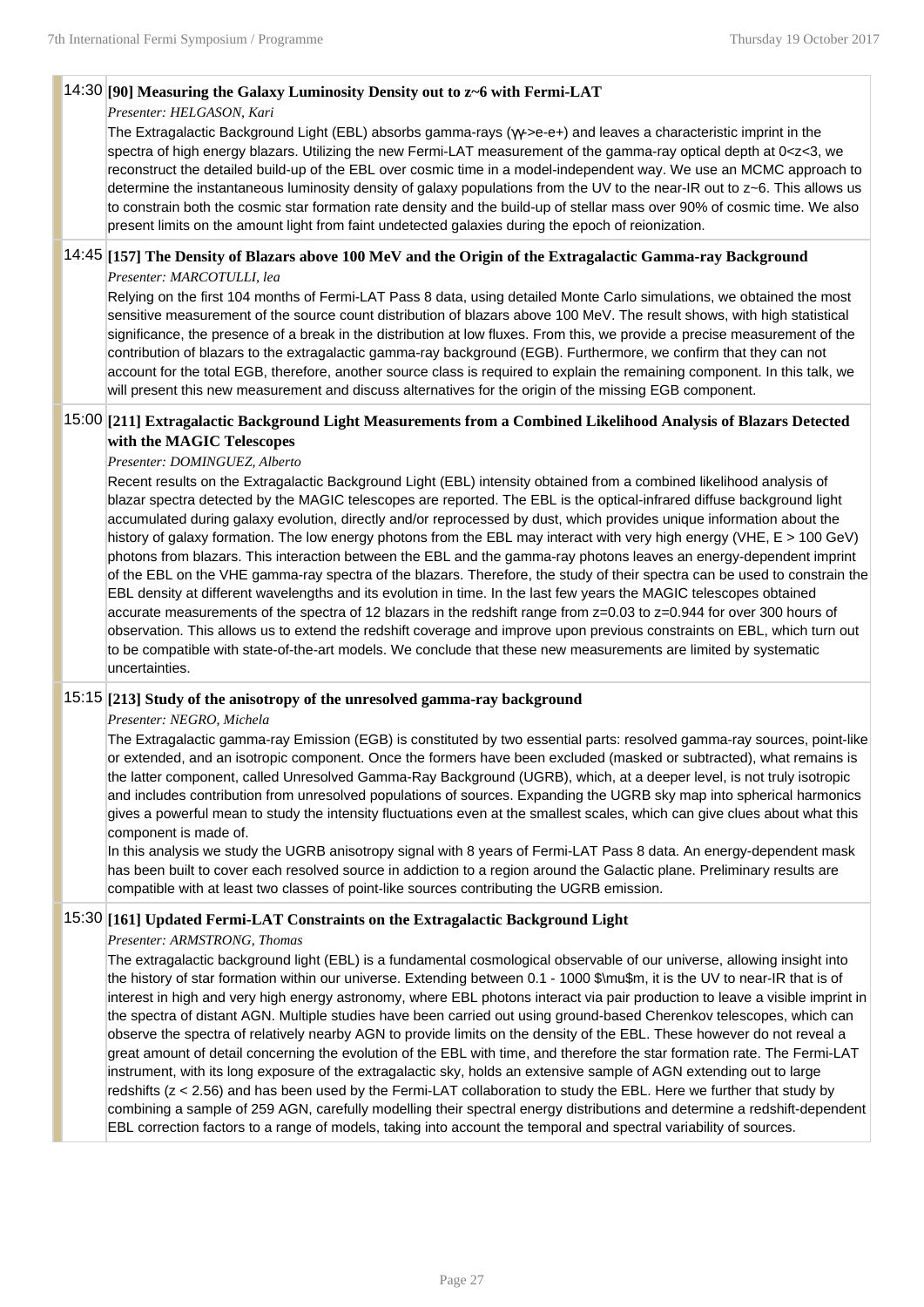### 15:45 **[94] Deriving the contribution of point sources to the Extragalactic gamma-ray background with efficiency corrections and photon statistics**

#### *Presenter: DI MAURO, MATTIA*

The Fermi-LAT has confirmed and measured with unprecedent precision the extragalactic gamma-ray background (EGB), which is the sum of the flux of cataloged sources and the Isotropic diffuse gamma-ray background (IGRB). The IGRB is a highly-isotropic component on angular scales larger than 1 degree and whose composition is thought to be dominated by unresolved sources, i.e., sources that are not individually detected by the LAT.

We investigate the origin of the EGB using for the first time two complementary techniques: 1) a source-detection efficiency correction method and 2) an analysis of pixel photon count statistics with the 1-point probability distribution function (1pPDF). With the first method, using realistic Monte Carlo simulations of the gamma-ray sky, we calculate the efficiency of the LAT to detect point sources and this enables us to find the intrinsic source count distribution at photon fluxes. The source count distribution derived with this method is then compared to the one found with the 1pPDF method. The results obtained with these two methods are independent from extrapolation of fluxes below the sensitivity of the LAT and provide a precise estimation of the contribution of blazars to the Fermi EGB.

## **Coffee Break (16:00-16:30)**

#### **Analysis techniques II: Catalogs - GaPa-1-1 - Olympiasaal (16:30-18:00)**

#### **-Conveners: David Paneque**

time [id] title

#### 16:30 **[53] Improving the Fermi LAT source catalog and interstellar emission model**

#### *Presenter: BALLET, Jean*

The current Fermi-LAT source catalog (3FGL: 3033 sources above 100 MeV) and interstellar emission model were based on four years of Pass 7 data. The more recent 3FHL catalog was restricted to energies larger than 10 GeV. The next full LAT source catalog (4FGL) will be based on 8 years of Pass 8 data. With this much larger statistics, below a few GeV the source detection and characterization is increasingly limited by imperfect knowledge of the interstellar emission, which dominates the gamma-ray sky. This effect is particularly strong near the Galactic plane, but is important up to a few 100 MeV over the entire sky.

On one side, we are working to improve the interstellar emission model. Besides the more precise LAT data, this benefits from external input, particularly recent all-sky HI surveys and the Planck dust map. On the other side, we are down-weighting pixels with many counts in the maximum likelihood fitting in order to account (approximately) for systematics in the source detection statistic and in the parameter uncertainties. I will describe those efforts and present an early version of the 4FGL catalog. More specialized catalogs (AGN, pulsars) will follow.

#### 17:00 **[67] The second catalog of flaring gamma-ray sources (2FAV): observing astrophysical accelerators in real time** *Presenter: BUEHLER, Rolf*

Particle acceleration to relativistic energies is common in the Universe. A wealth of astrophysical accelerators have been identified over the past decades using gamma-ray observations. Particularly interesting are time variable sources, where the acceleration and radiation processes can be observed over time. Recently, the LAT collaboration has published a second catalog of flaring gamma-ray sources (2FAV). The catalog is based on 7.4 years of observations, during which 518 flaring sources where detected on weekly time scales. Out of these, 77 had not been seen in gamma-rays before. In addition, the catalog pipeline is used to analyse LAT data in real time. The results are made public on an interactive web page. In this presentation, I will review the different classes of variable gamma-ray sources based on the 2FAV and give an outlook on future developments.

### 17:15 **[124] Effects of Biases of the Interstellar Emission Models on Point Source Finding and Characterization with the Fermi-LAT**

#### *Presenter: CHARLES, Eric*

In this contribution we present studies to quantify the effects of possible biases in diffuse emission models for LAT data on point-source finding and spectral parameter extraction. In particular, 1) we examine differences in source lists obtained in a 40 degree by 40 degree region around the Galactic center (GC region) using different interstellar emission models (IEMs), 2) examine the goodness-of-fit of models of the GC region that include the IEMs as well as discrete sources, 3) use a likelihood weighting scheme to include systematic uncertainties of the IEMs in the point-source fitting. We find that almost all of the differences away from the Galactic plane (|b| > 5 degrees) are attributable to the effect of the source-detection threshold in combination with small differences in the IEMs. On the other hand, along the Galactic plane, we find that biases in the IEMs can result in clusters of spurious sources in regions where the IEMs significantly under-predict the data as well as in groups of missed sources in regions where the IEMs over-predict the data. However, we find that these effects are well mitigated by the likelihood weighting scheme.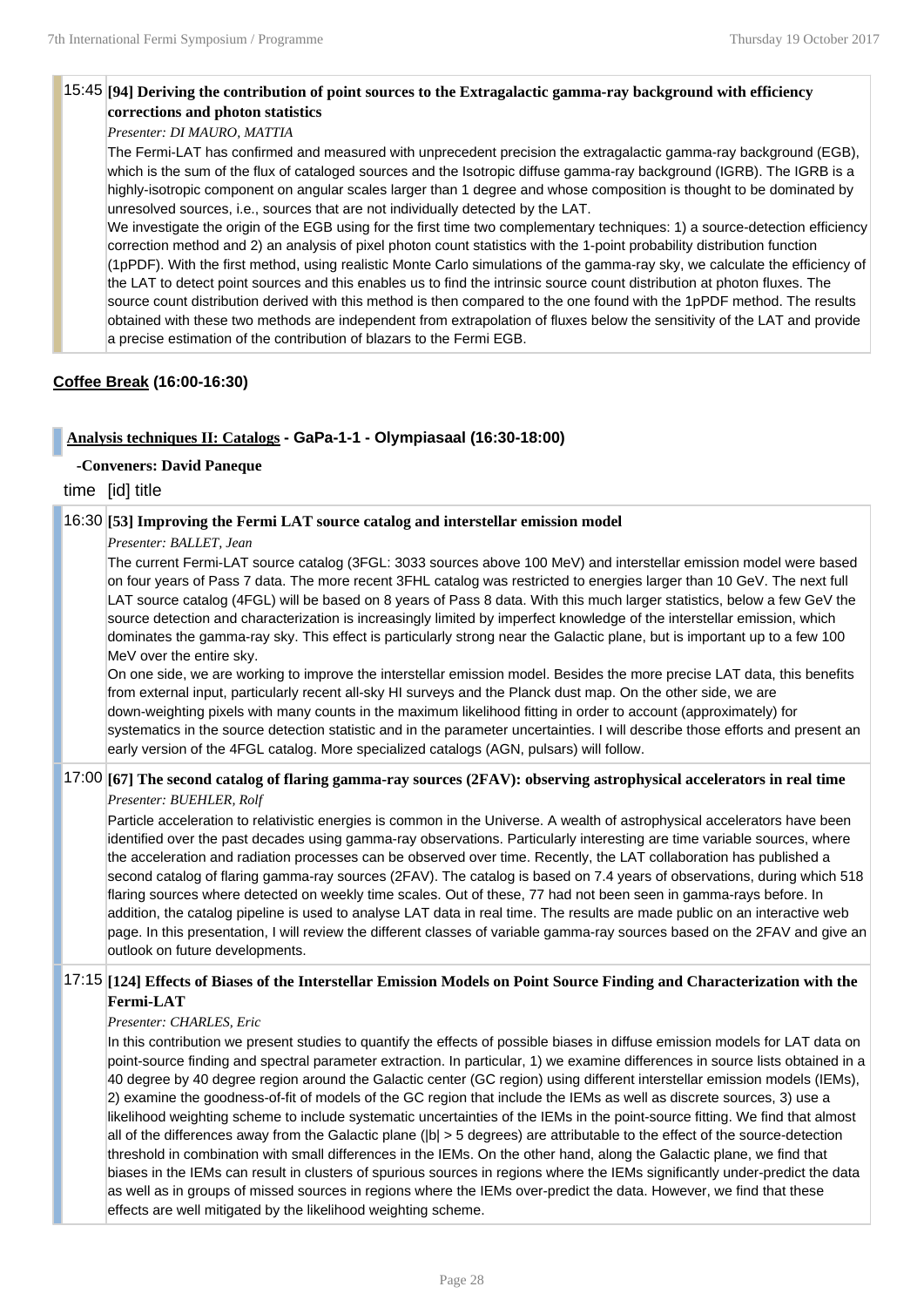## 17:30 **[88] The First Catalog of Low Energy Fermi-LAT sources**

#### *Presenter: PRINCIPE, Giacomo*

Previous analyses of point sources in the gamma-ray range were done only below 30 MeV (COMPTEL) or above 100 MeV (\*Fermi\*-Large Area Telescope, EGRET). Below 30 MeV, the imaging Compton telescope (COMPTEL) onboard NASA's Compton Gamma-Ray Observatory detected 26 steady sources in the energy range from 0.70 to 30 MeV. At high energy, the LAT, on board the \*Fermi\* satellite, detects more than three thousands sources between 100 MeV and 300 GeV (3FGL). Since the \*Fermi\*-LAT detects gamma rays down to 20 MeV, we create a list of sources detected in the energy range between 30 MeV and 100 MeV, using PGWave, a background independent tool that makes use of a wavelet-based method. This closes a gap of point source analysis between the COMPTEL catalog and the \*Fermi\*-LAT and EGRET catalogs. We present the \*Fermi\*-LAT low energy catalog (1FLE) of sources detected in the 30 MeV - 100 MeV range, based on 8 years and 9 months of \*Fermi\*-LAT data.

## 17:45 **[68] Calorimeter-less gamma-ray telescopes: Optimal measurement of charged particle momentum from multiple scattering by Bayesian analysis of filtering innovations.**

*Presenter: BERNARD, Denis*

Novel gamma-ray telescope schemes are under development so as to bridge the 0.1-100 MeV sensitivity gap of gamma-ray astronomy (Compton, pair creation), (silicon wafer stacks, emulsions, gas detectors). The lower average density with respect, e.g. to the tungsten/silicon active target of the Fermi-LAT makes square-meter effective area telescopes voluminous objects, for which the photon energy measurement by conventional means (calorimeter, magnetic spectrometer, transition radiation detector) is a challenge for the mass budget.

We present an optimal measurement of track momentum by the multiple measurement of the angular deflections induced by multiple scattering in the active target itself, using a Bayesian analysis of the filtering innovations of a series of Kalman filters applied to the track.

For a Silicon-wafer-stack telescope, the method yields meaningful results up to a couple of GeV/c. (Eq. (58) and Fig. 10 of Nuclear Inst. and Methods in Physics Research, A 867 (2017) 182, arXiv:1706.05863 )

## **Dark Matter - GaPa-2-1 - Konzertsaal (16:30-18:00)**

## **-Conveners: Alessandro Cuoco**

time [id] title

## 16:30 **[191] Indirect Axion and Axionlike Particle Searches at Gamma-Ray Energies**

*Presenter: MEYER, Manuel*

Axions and axionlike particles (ALPs) are dark-matter candidates that occur in a variety of extensions of the Standard Model. They couple to photons in the presence of electromangetic fields, making them potentially detectable. Due to the ubiquitous presence of magnetic fields in the Universe, astrophysical sources are particularly well suited to search for traces of these particles.

I will give an overview over axion and ALP searches at gamma-ray energies. In particular, I will present constraints on the photon-ALP coupling derived from Fermi Large Area Telescope observations of the NGC 1275, the central galaxy of the Perseus cluster. The bounds are the strongest to date in the ALP mass range between 0.5 and 20 neV and surpass the sensitivity of future dedicated laboratory experiments. Further, I will give an outlook on future ALP searches using core-collapse supernovae and future gamma-ray instruments such as the Cherenkov Telescope Array and satellite missions.

### 17:00 **[144] Dark matter theory: implications and future prospects for Fermi**

*Presenter: SCOTT, Pat*

I will review the implications of Fermi data for theories of the identity of dark matter, and their combination with data from other complementary probes. I will also preview some of the prospects for probing such models with future data.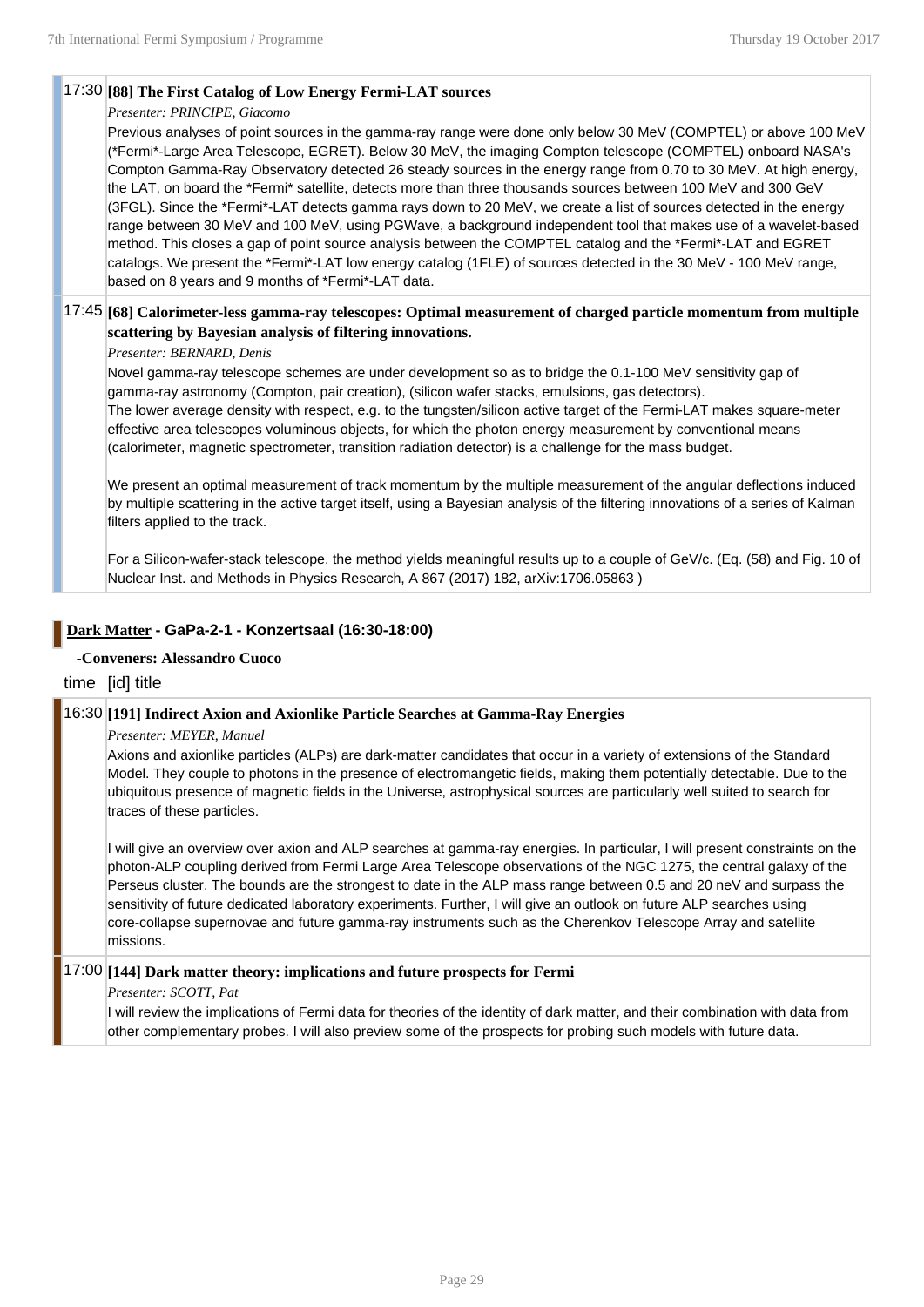#### 17:30 **[92] Probing the nature of dark matter with gamma rays: what we learned from the LAT and prospects for the CTA**

#### *Presenter: ZAHARIJAS, Gabrijela*

High-energy gamma rays are one of the most promising tools to constrain or reveal the nature of dark matter, in particular the Weakly Interacting Massive Particles (WIMP) models. The Cherenkov Telescope Array (CTA) is well into its pre-construction phase and will soon probe the high energy gamma ray sky in the ~50 GeV - 100 TeV energy range, probing a parameter space of heavier dark matter (above ~100 GeV), with unprecedented sensitivity.

One of the main targets for searches for signals of dark matter annihilation or decay is the centre of our Galaxy. Due to the its lower energy threshold and significantly larger effective area when compared to the current generation of ground based Cherenkov telescopes, the CTA is expected to be sensitive to diffuse astrophysical emission also present in that region. In this talk we report the status of the collaboration effort to, based on the astrophysical emission observed with the LAT at lower energies, study the impact of extended astrophysical emission backgrounds on dark matter search and to suggest the promising data analysis and observational strategies for the upcoming CTA data.

#### 17:45 **[138] Limits on Dark Matter annihilation signal from dwarf galaxies with prior-free astrophysical factors**

#### *Presenter: CHIAPPO, Andrea*

Dwarf spheroidal galaxies (dSphs) are considered promising targets for indirect Dark Matter (DM) identification. The (mostly frequentist) analyses of gamma-ray photons originating from dSphs have allowed to set stringent limits on the DM self-annihilation cross-section. Conventional search strategies rely on quantifying the abundance of DM, by calculating the so-called \*J-factor\*. This quantity can be estimated from the kinematic properties of the stellar population of dSphs by means of Bayesian methods, which introduce significant systematic uncertainties due to the inevitable influence of priors. Here we describe a fully frequentist method for deriving J-factors and their uncertainties, which improves upon previous studies by making the statistical treatment of J more consistent with most gamma-ray analyses. Validation is performed using the simulation suite released by \*Gaia Challenge\*, showing that the method possesses good statistical properties. We apply the technique on a kinematic sample from 20 dSphs. We also implement our likelihoods of J to derive new upper limits on the DM annihilation cross-section. The new limits and the implications of these findings for DM searches are discussed.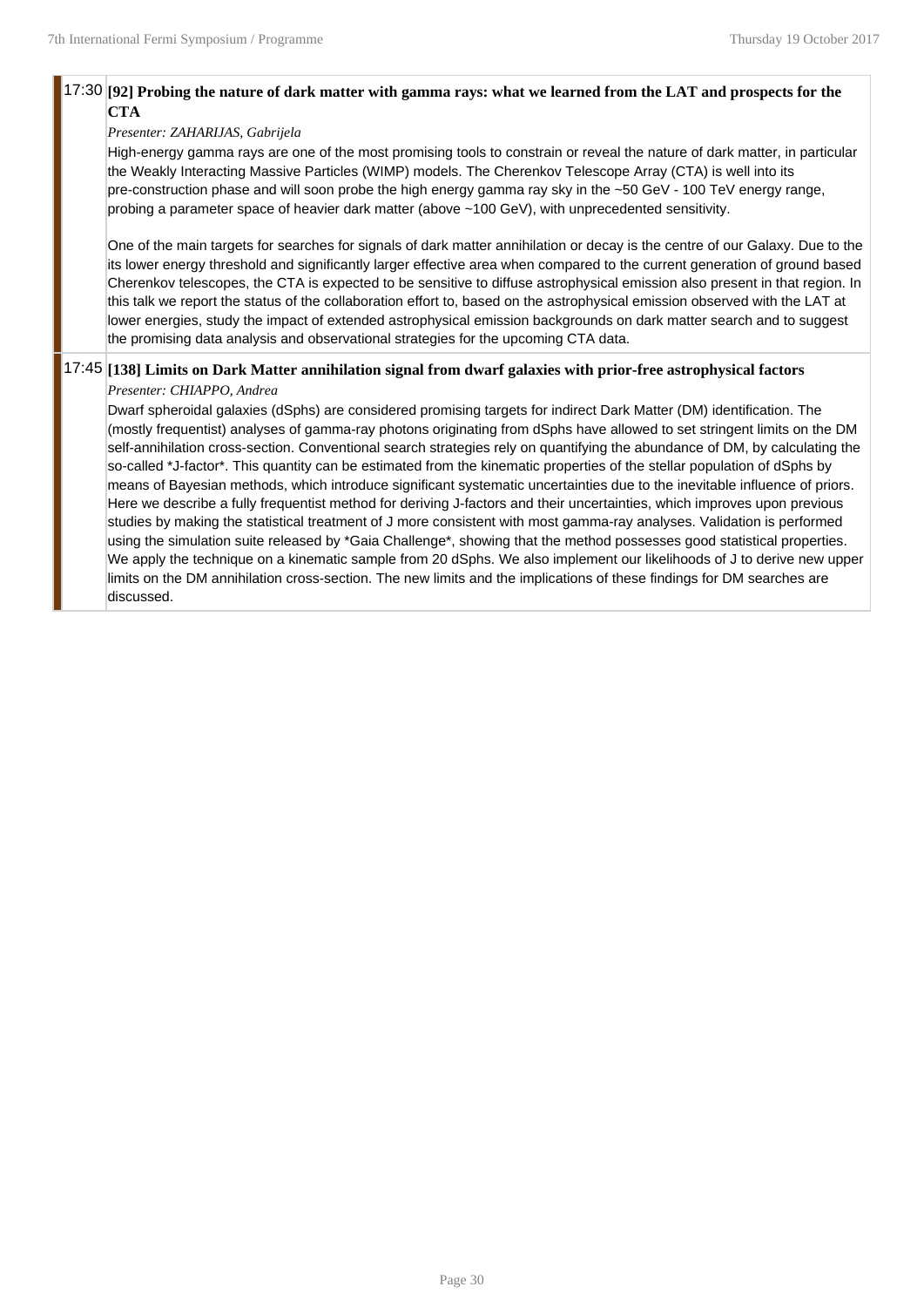## **Friday 20 October 2017**

#### **Neutrino-Gamma connection & The Sun (08:30-10:30)**

#### **-Conveners: Elena Orlando**

#### time [id] title

#### 08:30 **[207] Fermi Large Area Telescope observations of the Sun: The first ten years**

#### *Presenter: PESCE-ROLLINS, Melissa*

The Fermi Large Area Telescope (LAT) observations of the active Sun provide the largest sample of detected solar flares with emission greater than 30 MeV to date. These include detections of impulsive and sustained emission, extending up to ~20 hours in the case of the 2012 March 7 X-class flares. Of particular interest is the first detection of >100 MeV gamma-ray emission from three solar flares whose positions behind the limb were confirmed by the STEREO spacecrafts. The LAT data provides a new observational channel that, when combined with observations from across the electromagnetic spectrum, provide a unique opportunity to diagnose the mechanisms of high-energy emission and particle acceleration in solar flares. We will present an overview of these observations including the emission of the Sun in its quiescent state and discuss how these observations provide constrains on different emission mechanisms.

#### 09:00 **[29] Search for GeV neutrinos associated with solar flares with IceCube**

*Presenter: DE WASSEIGE, Gwenhaël*

Solar flare neutrinos from the decay of mesons produced in collisions of accelerated ions from the solar atmosphere are expected with energies of O(MeV-Gev). The study of such neutrinos, combined with existing gamma-ray observations by Fermi-LAT, would provide a novel window to the underlying physics of the acceleration process. The IceCube Neutrino Observatory may be sensitive to solar flare neutrinos and therefore provides a possibility to measure the signal or establish more stringent upper limits on the solar flare neutrino flux. Results from a new approach to search dedicated to low energy neutrinos coming from transient events will be presented. It combines a time profile analysis and an optimized selection of solar flare events based on Fermi-LAT observations, significantly lowering the energy threshold of IceCube, which was initially designed to detect neutrinos with energies above O(100 GeV) and above.

#### 09:15 **[81] Origin of cosmic neutrinos in the Fermi context**

#### *Presenter: WINTER, Walter*

I discuss the results of IceCube's astrophysical neutrino observations in the context of Fermi data. Examples are constraints on the contribution to the observed diffuse neutrino flux from AGNs and GRBs from stacking analyses using catalogues, and generic conclusions about the neutrino production mechanism from Fermi's extragalactic diffuse flux measurements. I will also point out theoretical implications and future prospects.

#### 09:45 **[17] A minimal model for extragalactic cosmic rays and neutrinos**

#### *Presenter: KACHELRIESS, Michael*

I discuss attempts to explain in a unified way the experimental data on ultrahigh energy neutrinos and cosmic rays, using a single source class and obeying data on cosmic ray composition and limits on the extragalactic diffuse gamma-ray background.

## 10:00 **[31] Gamma-ray Limits on Neutrino Lines from Dark Matter Annihilation**

#### *Presenter: QUEIROZ, Farinaldo*

Monochromatic neutrinos from dark matter annihilations are always produced in association with a gamma-ray spectrum generated by electroweak bremsstrahlung. Consequently, these neutrino lines can be searched for not only with neutrino detectors but also indirectly with gamma-ray telescopes. Here, we derive limits on the dark matter annihilation cross section into neutrinos based on recent Fermi-LAT and HESS data. We find that, for dark matter masses above 200 GeV, gamma-ray data actually set the most stringent constraints on neutrino lines from dark matter annihilation and, therefore, an upper bound on the dark matter total annihilation cross section. In addition, we point out that gamma-ray telescopes, unlike neutrino detectors, have the potential to distinguish the flavor of the final state neutrino. Our results indicate that we have already entered into a new era where gamma-ray telescopes are more sensitive than neutrino detectors to neutrino lines from dark matter annihilation.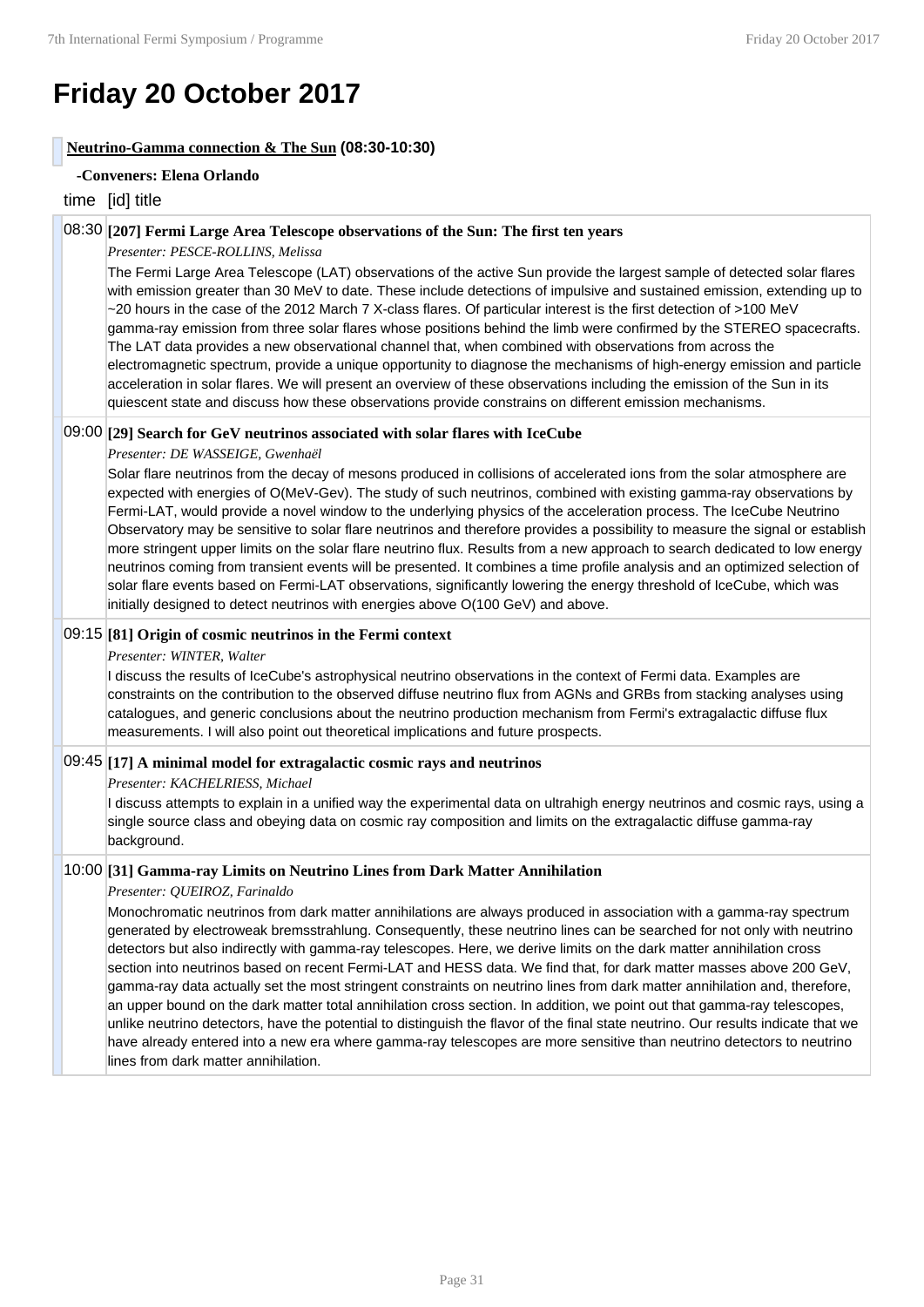## 10:15 **[102] On the Detection Potential of Short Blazar Flares for Current Neutrino Telescopes**

## *Presenter: Mr. KRETER, Michael*

High-confidence associations of individual neutrinos with individual blazars could be achieved via spatially and temporally coincident detections of photons and high-energy neutrinos (>100 TeV) from short blazar flares. It has been suggested that the current IceCube neutrino detector is sufficiently sensitive to detect neutrinos from such short flares.

We want to test this prediction by calculating the expected number of neutrinos produced in the IceCube detector for the 50 brightest short blazar flares in the sky.

The two blazars 3C 279 and PKS 1510−089 alone account for the 27 highest-ranked flares, while the 50 best-ranked flares are produced by a group of only seven different sources.

We find that the fluence of most individual blazar flares is far too small to yield a substantial Poisson probability for the detection of one or more neutrinos with IceCube.

The integrated fluence of the 50 highest-ranked flares yields only about 50 % of Poisson probability for the detection of a single high-energy neutrino. For the most spectacular short blazar flares, however, Poisson probabilities of up to ∼ 2 % are calculated, so that the possibility of associated neutrino detections in future data unblindings of IceCube and KM3NeT seems reasonable.

## **Break (10:30-11:00)**

#### **Future gamma-ray satellite missions (11:00-12:15)**

#### **-Conveners: Marco Ajello**

time [id] title

## 11:00 **[185] The Path from COSI to COSI-X**

#### *Presenter: ZOGLAUER, Andreas*

COSI, the Compton Spectrometer and Imager, is a balloon-borne gamma-ray telescope (0.2-5 MeV) utilizing high-purity Germanium double-sided strip detectors. In spring 2016, COSI had a very successful 46-day balloon flight from Wanaka, New Zealand, utilizing NASA's new super-pressure balloon platform, taking COSI 1.5 times around the world. During the flight, COSI observed gamma-ray bursts, compact objects, the Galactic 511-keV annihilation emission, Galactic nucleosynthesis, and relativistic electron precipitation events.

In summer 2017, an upgraded version of COSI called COSI-X was selected for a Phase A study as a mission of opportunity under NASA's Explorer program. COSI-X will feature more detectors with higher position resolution, an updated read-out system, and an improved anti-coincidence system, which will all together lead to significantly improved angular resolution, more resolved Compton events, higher effective area, better background rejection, and an overall higher instrument sensitivity. The first of three proposed balloon flights is planned for 2021-2023.

In the presentation, we will show the latest analysis results from COSI and detail the path forward from COSI to COSI-X.

#### 11:15 **[71] Polarimetry and high angular resolution gamma-ray observations in the MeV regime using a novel detector concept**

#### *Presenter: HORAN, Deirdre*

We have demonstrated, for the first time, that the polarisation of gamma rays in the 1-75 MeV regime can be measured using a novel detection technique, namely tracking the gamma-ray conversion pairs using a gaseous TPC. HARPO (the hermetic argon polarimeter) is, to

date, the only instrument to have successfully carried out this measurement. Having demonstrated that a TPC can be used to detect and measure the polarisation of MeV gamma rays, we have begun a new, larger study with the goal of flying a TPC on a balloon to validate its preformance in a background-dominated environment. We will describe the mission concept for this gamma-ray polarimeter and also the science that can be addressed both with this demonstrator and with an ultimate, satellite-based instrument.

## 11:30 **[237] All-Sky Medium Energy Gamma-ray Observatory (AMEGO) - A discovery mission for the MeV gamma-ray band**

#### *Presenter: PERKINS, Jeremy*

The MeV domain is one of the most underexplored windows on the Universe. From astrophysical jets and extreme physics of compact objects to a large population of unidentified objects, fundamental astrophysics questions can be addressed by a mission that opens a window into the MeV range. AMEGO is a wide-field gamma-ray telescope with sensitivity from ~200 keV to >10 GeV. AMEGO provides three new capabilities in MeV astrophysics: sensitive continuum spectral studies, polarization measurements, and nuclear line spectroscopy. AMEGO will consist of four hardware subsystems: a double-sided silicon strip tracker with analog readout, a segmented CZT calorimeter, a segmented CsI calorimeter and a plastic scintillator anticoincidence detector, and will operate primarily in an all-sky survey mode. In this presentation we will describe the AMEGO mission concept and scientific performance.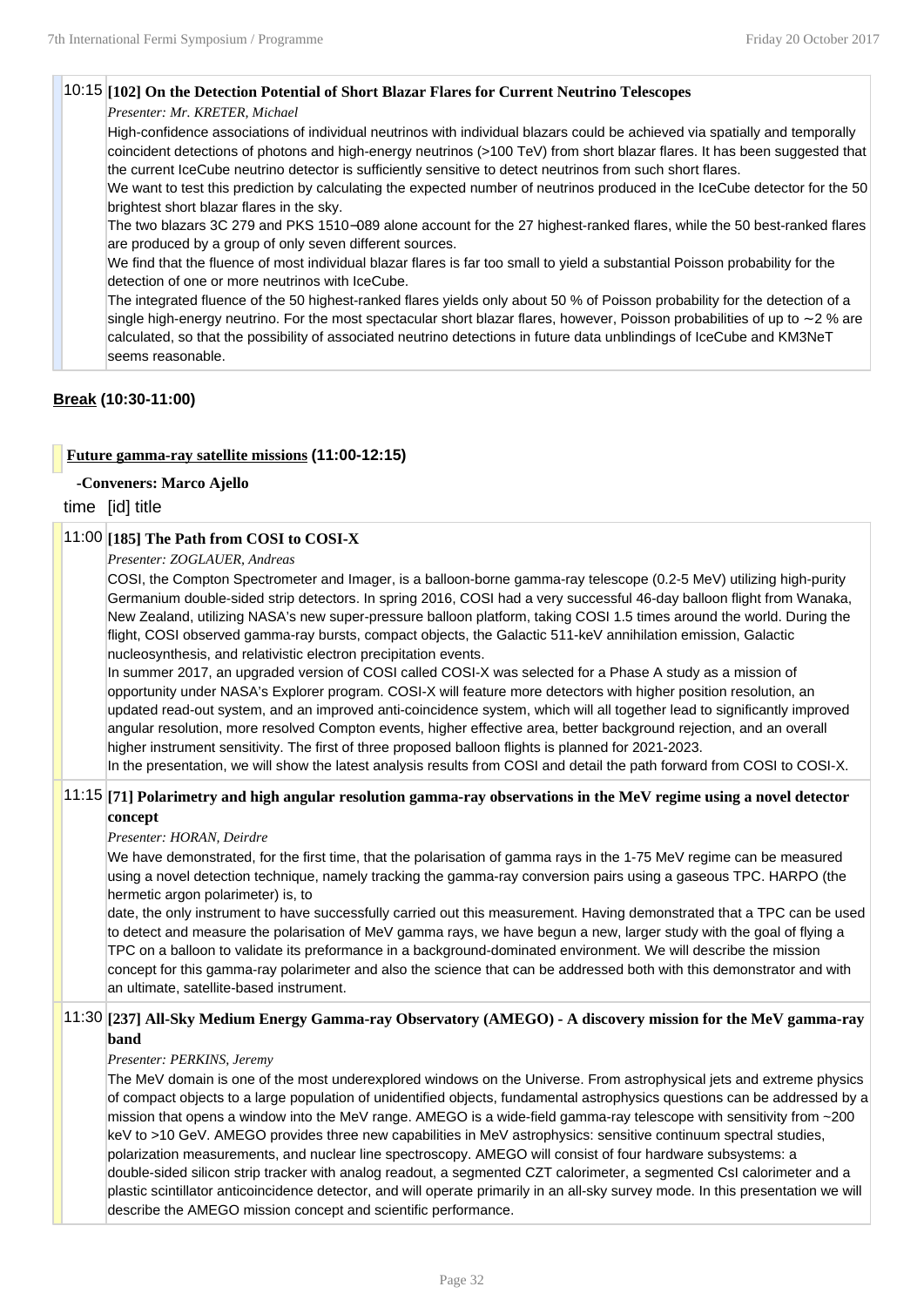#### 11:45 **[155] Viability of a nano-satellite Compton space telescope**

#### *Presenter: BERLATO, Francesco*

Since the end of the COMPTEL mission, almost 20 years ago, there haven't been any new space telescopes able to improve the observations in the electromagnetic energy region above 1 MeV. This energy band, where Compton scattering is the dominating interaction with matter, is of fundamental importance for the understanding of the emission mechanisms in several astrophysical source types.

Through GEANT 4 simulations, we explore the viability of future observations by means of a nano-satellite Compton telescope. In particular, we aim to achieve COMPTEL's sensitivity level near 1 MeV.

Low costs and ability to be relatively quickly developed and launched would allow a short-term solution for the lack of new observations in the MeV region, before any large mission takes over.

### 12:00 **[167] Monitoring of gamma-ray burst with a fleet of nanosatellites**

#### *Presenter: OHNO, Masanori*

With gamma-ray burst (GRB) observations by Swift, Fermi, and HETE-2 and their follow-up observations at other wavelengths, we have made substantial progress in the understanding of their progenitors, physical properties of ultra-relativistic jets, and the emission mechanisms. However, our understanding short GRBs in particular, remains incomplete. New observational probes such as detections of gravitational wave counterparts will provide important new constraints.

We will present the current status of a feasibility study for a fleet of nano-satellites to perform an all sky monitoring and timing based localisation of GRBs. The fleet of about dozen satellites of the CubeSat standard, equipped with scintillator based soft gamma-ray detectors and GPS receivers for time synchronisation, will measure the time difference between the arrival of the gamma-ray signal at the different satellites. Based on the precise timing and the in-orbit positions of the satellites, the location of the source in the sky will be determined by triangulation. The satellites will downlink data about the detected GRBs within minutes, enabling rapid follow-up observations at other wavelengths and providing an opportunity to detect the electromagnetic counterparts of gravitational waves (GW).

#### **Concluding Remarks (12:15-12:30)**

#### **-Conveners: Julie McEnery**

time [id] title

#### 12:15 **[257] Concluding Remarks**

*Presenter: MCENERY, Julie*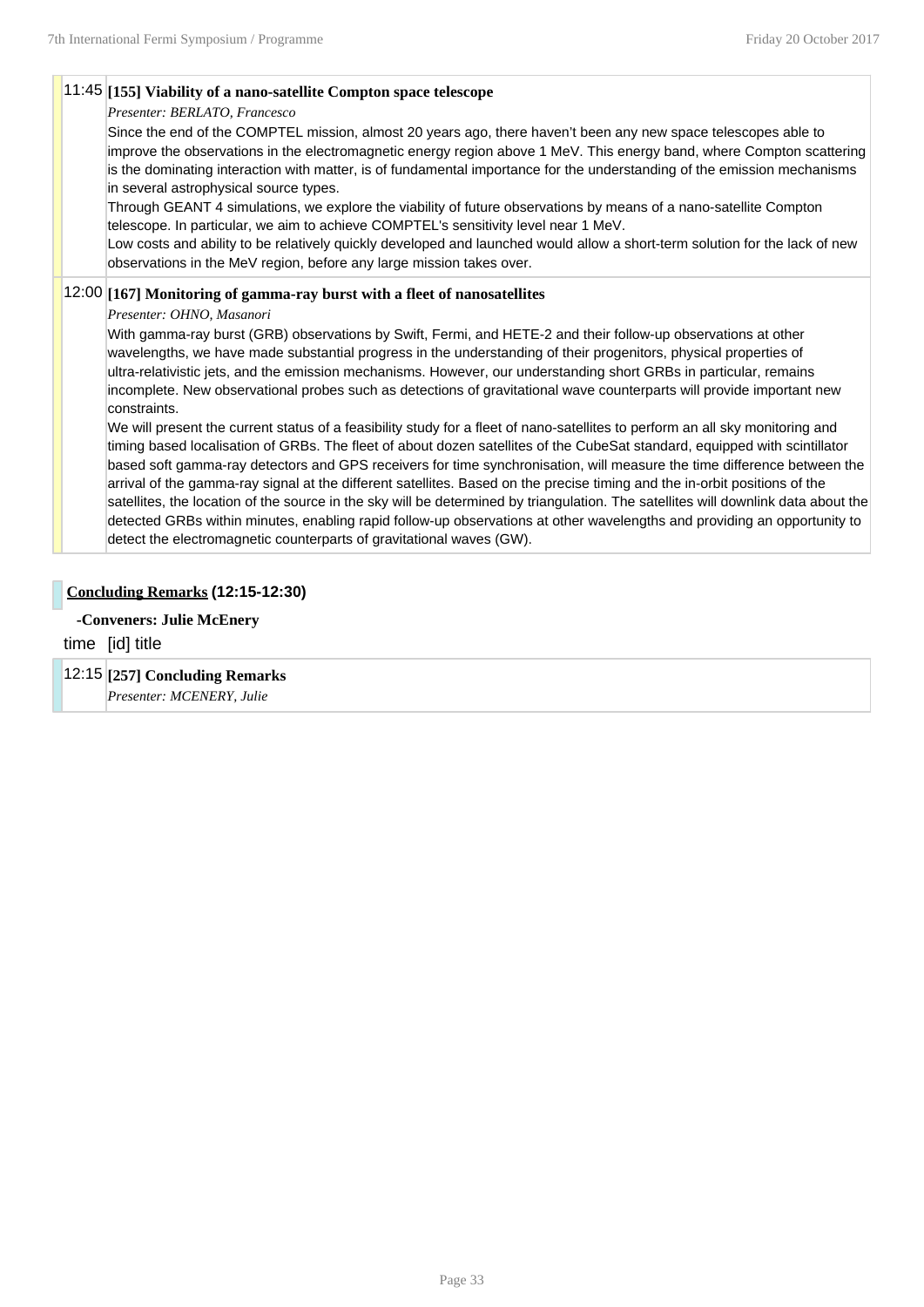# **Pulsars** / **158 Blind Search Methods for Binary Gamma-ray Pulsars**

**Author(s):** Lars Nieder<sup>None</sup> **Co-author(s):** Colin Clark<sup>1</sup>

<sup>1</sup> *Max Planck Institute for Gravitational Physics (Albert Einstein Institute), Hannover*

#### **Corresponding Author(s):** lars.nieder@aei.mpg.de

Gamma-ray observations by the *Fermi* Large Area Telescope have been used very successfully in the last 9 years to detect more than 200 gamma-ray pulsars. 60 of these have been found by directly searching for pulsations in the gamma-ray data, but only one binary MSP has been found this way. Pulsars in binaries are often difficult to detect in radio data because of large eclipses, and some binary MSPs may even be radio quiet. For those, a gamma-ray blind search might be the only possibility for detection. While searches for isolated pulsars up to kilohertz frequencies are already computationally very challenging, blind searches for binary gamma-ray pulsars are simply infeasible without further knowledge of their orbital parameters. I will present methods with which we can conduct searches for candidate binary gamma-ray pulsars for which orbital constraints are known from optical observations of a likely companion star. I will also highlight some example sources where these methods have been used. Additionally, some redback MSPs can be more easily timed in gamma rays than with radio observations; I will also explain how these new methods can be used to do so.

## **Pulsars** / **65**

# **Differences between radio-loud and radio-quiet gamma-ray pulsars as revealed by Fermi**

Author(s): Chung Yue Hui<sup>1</sup> **Co-author(s):** Jumpei Takata <sup>2</sup>

<sup>1</sup> *Chungnam National University*

<sup>2</sup> *Huazhong University of Science and Technology*

#### **Corresponding Author(s):** huichungyue@gmail.com

We have performed a statistical analysis to compare the populations of radio-quiet gamma-ray pulsars and non-recycled radio-loud gamma-ray pulsars. We found a number of physical properties of these two populations are different such as the magnetic field at the light cylinder, the gamma-ray to x-ray flux ratio, and their gamma-ray spectral curvature. Such differences can shed light on the acceleration mechanism in the pulsar magnetosphere.

#### **Pulsars** / **64**

# **Mode Change of the gamma-ray pulsar, PSR J2021+4026**

Jing Zhao<sup>1</sup>

<sup>1</sup> *Huazhong University of Science and Technology*

#### **Corresponding Author(s):** 1055266575@qq.com

Pulsars are very rapidly spinning and highly-magnetized neutron stars. The glitch of phlsar refer to the changes in the spin frequency and spin down rate. It can be caused by a sudden release of the stress built up in the solid crust of the star or pinned vortices in the superfluid interior. In our study, we analyse the ˜ eight years Fermi data of PSR J2021+4026, one famous glitching pulsar. PSR J2021+4026 is the first variable gamma-ray pulsar observed by Fermi and the first pulsar that shows a significant change in the gamma-ray flux and pulse profile at the glitch (October 16 2011). After three years for a high spin- down rate and a low gamma-ray state, we find that the spin-down rate and gamma-ray flux gradually returned to pre-glitch values and phase-resolved spectra and the pulse profiles after the relaxation are also consistent with those before the glitch. The result indicate that the glitch triggered a mode change in the global magnetosphere. PSR J2021+4026 serve as an example to show the process of the mode change.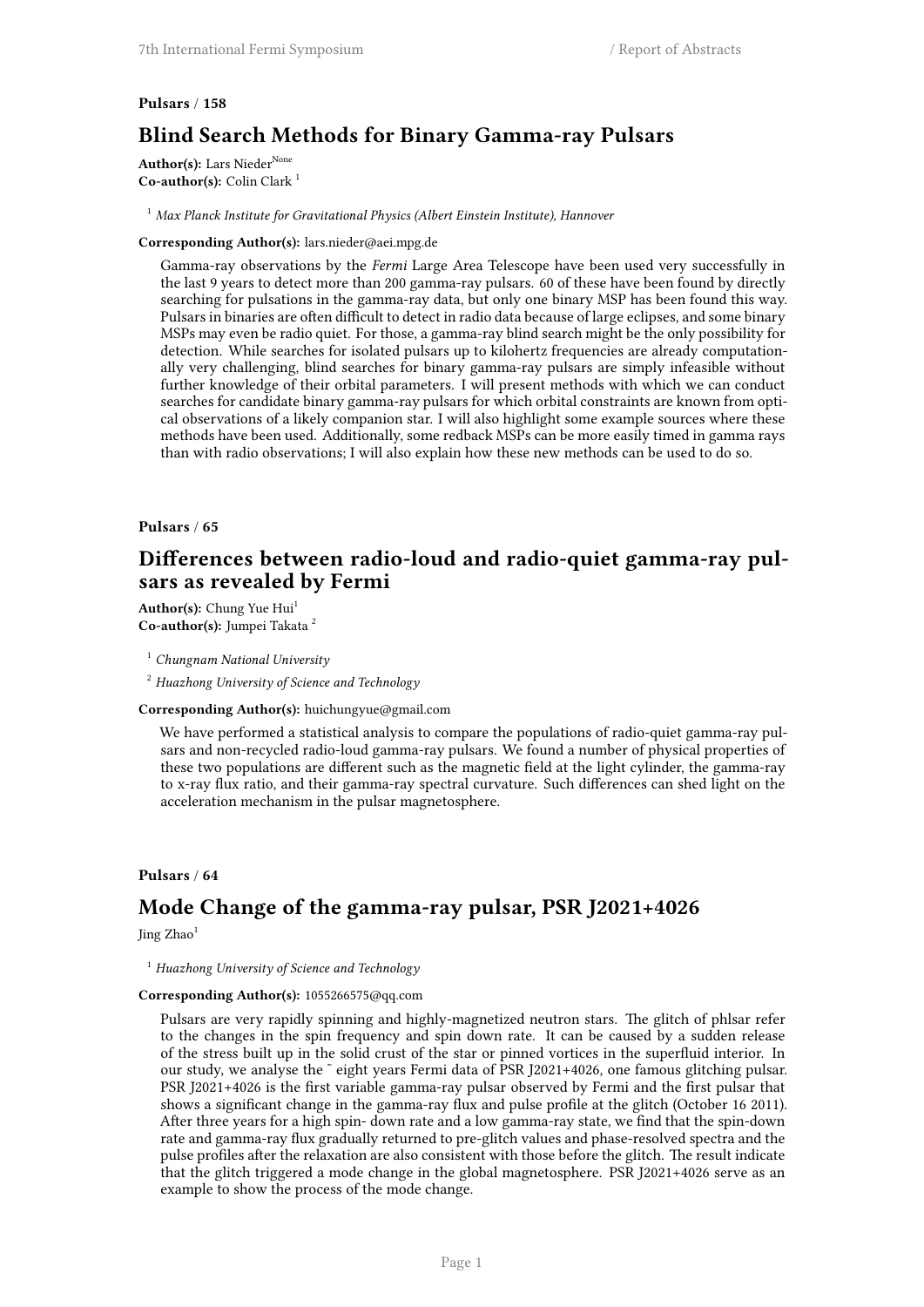## **Pulsars** / **43**

# **Multiwavelength modeling of the Vela pulsar pulses - from Optical light to VHE gamma-rays**

Bronislaw Rudak<sup>1</sup>

## <sup>1</sup> *Nicolaus Copernicus Astronomical Center, Polish Academy of Sciences*

## **Corresponding Author(s):** bronek@ncac.torun.pl

The pulsed radiation from PSR B0833-45 (Vela) has a phased-averaged spectral energy distribution of an apparently simple structure across a wide energy range. However, in narrow energy bands the pulses reveal astonishing complexity of the directional pattern of the radiation. We present the results of a 3D modeling of the Vela radiation properties in the outer-gap scenario. We show how the synchrotron emission as well as the inverse Compton scattering (ICS) of soft photons by secondary e*±*-pairs in its magnetic and non-magnetic regimes reproduces qualitatively, and in some cases quantitatively, the observed energy-dependent pulses of Vela. Moreover, we present how ICS of soft synchrotron photons by primary particles can form a pulsed spectral component in the VHE domain. The flux of this component should be of interest to the Cherenkov Telescope Array.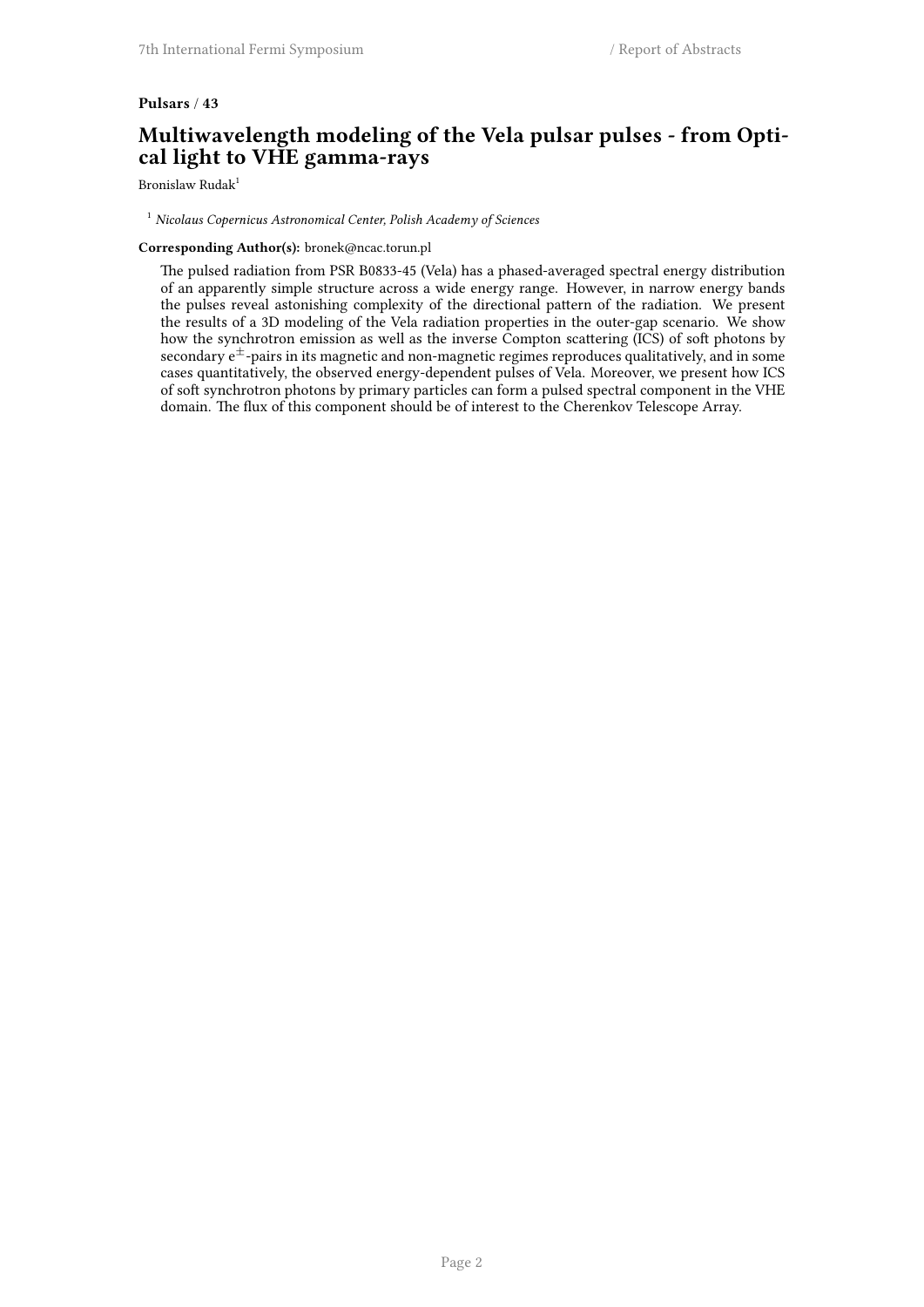## **Active Galactic Nuclei** / **61**

# **Blazar Variability from Plasmoids in Relativistic Reconnection**

Ian Christie<sup>1</sup>

### 1 *Purdue University*

## **Corresponding Author(s):** ichristi@purdue.edu

The gamma-ray, short timescale variability in blazars (*∼* minutes to hours), which has been recently detected in GeV gamma-rays by Fermi-LAT, challenges existing blazar emission models. An excellent candidate for describing such events is the relativistic magnetic reconnection model, in which energy is transferred to compact regions, denoted as plasmoids, characterized by high Doppler-boosting and fast motions within the blazar jet. Recent 2D particle-in-cell (PIC) simulations have been able to fully capture the evolution and dynamics of these plasmoids that contain high-energy particles and magnetic fields in rough energy equipartition. By coupling PIC results with our radiative transfer model, we may track the temporal evolution of both the electron and photon distributions within each plasmoid, while taking into account the variable Doppler boosting due to the accelerated motion of the plasmoids. Here, I will present the cumulative light curves from a chain of plasmoids formed in the reconnection layer of a blazar jet. I will also present the resulting power-spectral densities and discuss their dependence upon various model parameters and plasmoid sizes while making a direct comparison to blazar observations.

## **Active Galactic Nuclei** / **228**

# **Blazar light curve periodicity debate: the radio-band, optical and X-ray variability of OJ 287**

Stefano Ciprini<sup>1</sup>

<sup>1</sup> *ASI Space Science Data Center, Rome, Italy & INFN*

#### **Corresponding Author(s):** stefano.ciprini.asdc@gmail.com

The proper understanding of blazar and ither AGN flux variability at the various energy bands is one of the most important goals of multifrequency astrophysics. In this frame a peculiar and controversial phenomenology is the periodicity, claimed mostly in radio or optical flux light curves of a restricted group of blazars. Significance estimates are uncertain and the evidence for temporal periodic trends in galaxy-sized systems like blazars is much weaker than it is for X-ray binary starsize systems and microquasars within our Galaxy. Long-term multi-year light curves usually suffer from irregular sampling and large, seasonal, data gaps, affecting the results of time series analysis. A representative case study with multifrequency radio-optical-X-ray data is presented, namely the BL Lac object OJ 287. The ubiquitous role in astrophysical and earth science data of the so called red-noise in time-series data sets is also highlighted.

## **Active Galactic Nuclei** / **125**

## **Disk-Jet Connection in Active Supermassive Black Holes in the Standard Accretion Disk Regime**

**Author(s):** Yoshiyuki Inoue<sup>1</sup> **Co-author(s):** Yasuyuki Tanaka <sup>2</sup>

1 *ISAS/JAXA*

<sup>2</sup> *Hiroshima*

#### **Corresponding Author(s):** yinoue@astro.isas.jaxa.jp

Previous gamma-ray blazar studies revealed that the jet production efficiency is about 1. Here, we studied the disk-jet connection in active supermassive black holes by investigating the properties of optical and radio emissions of radio-loud quasars. We found that the jet powers correlate with the bolometric disk luminosities as log P*jet*= 0.96 log L*disk*+ 0.79. This suggests the jet production efficiency of about 0.011, implying low black hole spin parameters and/or low magnetic flux for radioloud quasars. This result contradicts previous jet power studies based on gamma-ray blazars. We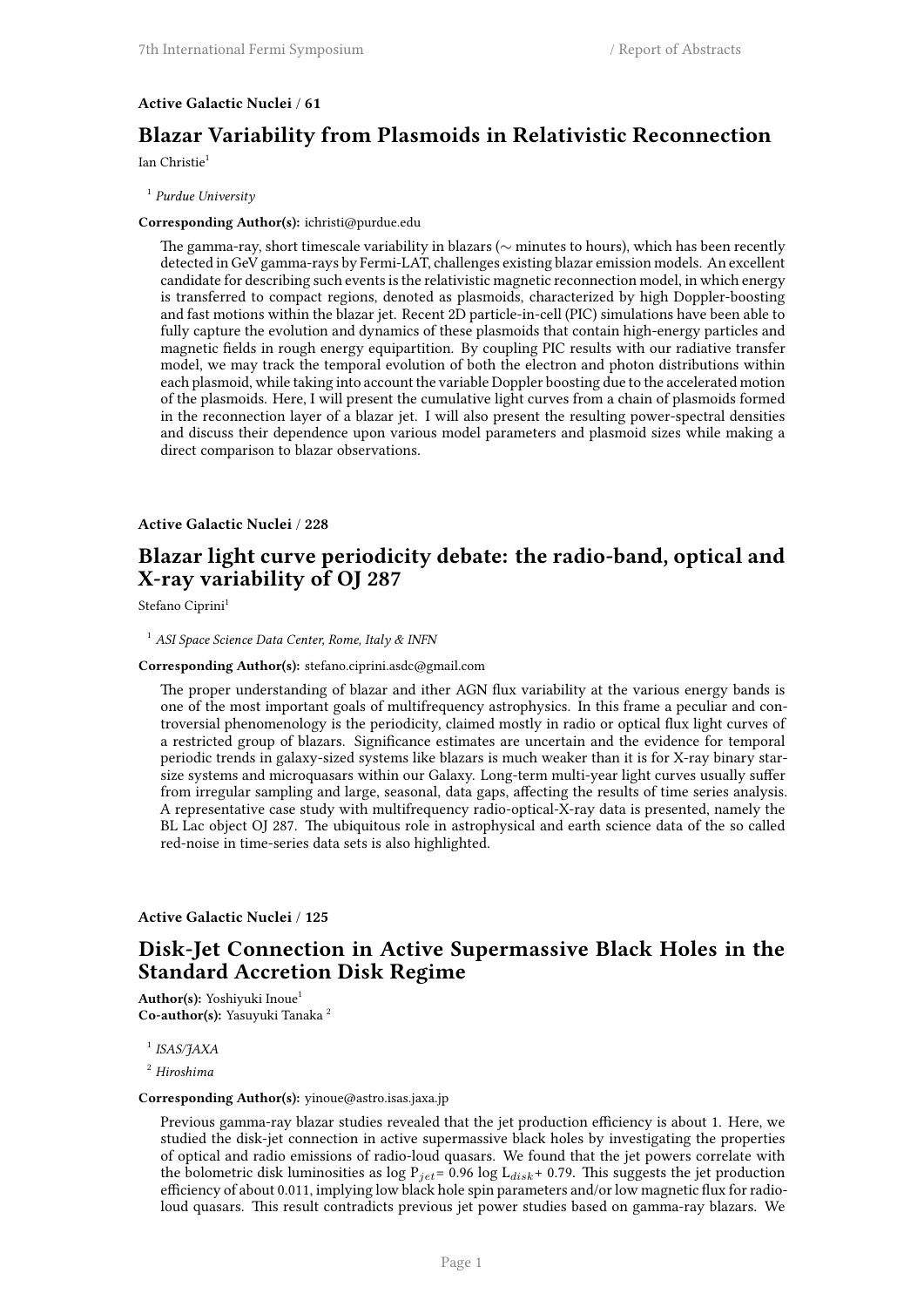will discuss the cause of this discrepancy and discuss possible uncertainties in jet power evaluation. This work is published as [Inoue et al. 2017, ApJ, 840, 12.](http://adsabs.harvard.edu/abs/2017ApJ...840...46I)

## **Active Galactic Nuclei** / **51**

# **MHD Accretion Disk Winds and the Fermi Blazar Phenomenology**

Demosthenes Kazanas<sup>1</sup>

<sup>1</sup> *NASA/GSFC*

#### **Corresponding Author(s):** demos.kazanas@nasa.gov

We show that MHD accretion disk winds, launched across the entire disk extent, invoked as the tori of AGN unification, are instrumental in determining the blazar SEDs. In fact they can account for the correlation between the Fermi  $\gamma$ -ray slope and the frequency of the Synchrotron peak emission,  $\nu_{pk}^S$ , the unique blazar correlation obtained by Fermi (or between  $\nu_{pk}^S$  and the blazar Compton dominance). This they achieve with a single free parameter,  $\dot{m}$ , the wind mass flux normalized to that of Eddington  $(m=\dot M/\dot M_{Edd})$ . FSRQs are blazars with  $\dot m>1/\Gamma^2$ , while BL Lacs are those with  $\dot m< 1/\Gamma^2$  ( $\Gamma$ is the blazar jet Lorentz factor). Assuming line emission from recombination of the wind plasma, one can then relate also the blazar *γ*-ray properties to their line emission, as is customary. With this model, the Fermi blazar phenomenology is condensed mainly to a single global accretion flow parameter, indicating the possibility of a deeper understanding of their underlying physics.

### **Active Galactic Nuclei** / **188**

# **Modeling Multiwavelength Blazar Spectra using a Particle Transport Equation**

Tiffany Lewis<sup>1</sup>

<sup>1</sup> *George Mason University*

#### **Corresponding Author(s):** tlewis13.gmu@gmail.com

Blazars are luminous extragalactic sources across the entire electromagnetic spectrum, but the spectral formation mechanisms in these sources are not well understood. We have developed a new theoretical model for simulating blazar spectra in which we numerically integrate the electron transport equation to generate the electron number distribution with respect to energy. Our transport model considers shock acceleration, adiabatic expansion, stochastic acceleration due to MHD waves, Bohm diffusive particle escape, synchrotron radiation, and Compton radiation. We implement the full Compton cross-section for electron interactions with photons from dust and 26 lines from the broad line region, each considered individually, without additional free parameters. We use the solution for the electron distribution to calculate multi-wavelength SED spectra for 3C 279. This new, self-consistent model provides an unprecedented view into the jet physics at play in this source, especially the relative strength of the shock and stochastic acceleration components and location of the emitting region. We show that our new Compton + synchrotron blazar model is the first to successfully fit the Fermi-LAT gamma-ray data for this source based on a self-consistent, first-principles physical calculation.

**Active Galactic Nuclei** / **160**

## **Multi-wavelength observations of flaring blazars with ATOM and Fermi-LAT**

Author(s): Felix Jankowsky<sup>1</sup> **Co-author(s):** Stefan Wagner

1 *LSW Heidelberg*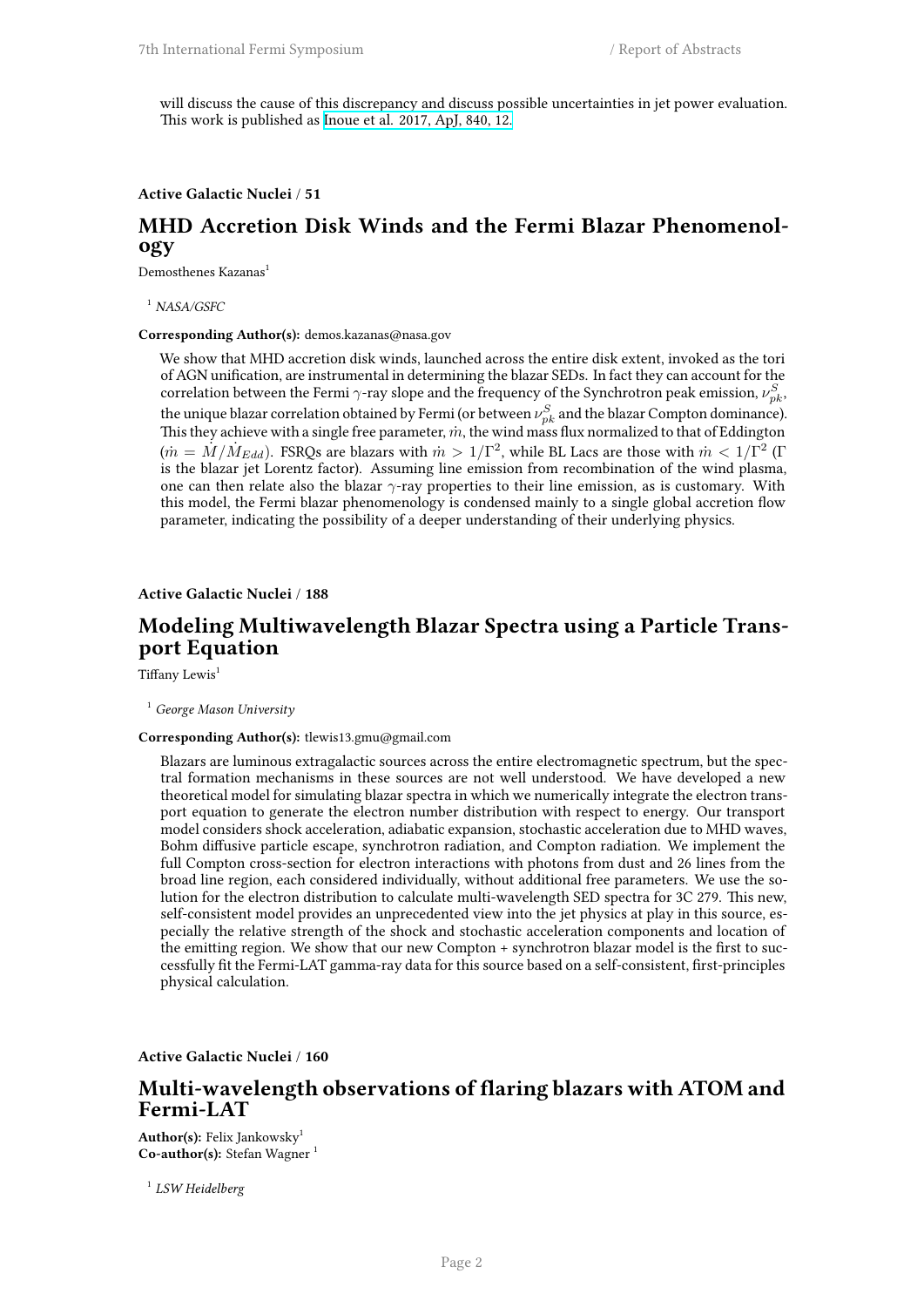#### **Corresponding Author(s):** f.jankowsky@lsw.uni-heidelberg.de

The Automatic Telescope for Optical Monitoring is a 75cm optical telescope located at the H.E.S.S. site in Namibia. Since 2005, it monitors around 250 gamma-ray emitting AGN and has observed numerous blazar flares in several colour bands with multiple measurements during any given night. We will present recent flaring events together with corresponding multi-wavelength data including Fermi-LAT, and examine possible correlations between energy bands.

**Active Galactic Nuclei** / **218**

## **On the Underlying Particles in the Jet of 3C 279**

Eugenio Bottacini<sup>None</sup>

**Corresponding Author(s):** ilbotta4@gmail.com

Recent high-energy missions have allowed keeping watch over blazars in flaring states, which provide deep insights into the engine powered by supermassive black holes. However, having a quasar caught in a very bright flaring state is not easy requiring long surveys. Therefore, the observation of such flaring events represents a goldmine for theoretical studies. Such a flaring event was captured by the INTEGRAL mission in June 2015 while performing its today's deepest extragalactic survey when it caught the prominent blazar 3C 279 in its brightest flare ever recorded at gamma rays. The flare was simultaneously recorded by the Fermi-LAT mission, by the Swift mission, by the INTEGRAL mission and by observations ranging from UV, through optical to the near-IR bands. The derived snapshot of this broad spectral energy distribution of the flare has been modeled in the context of a one-zone radiation transfer leptonic and lepto-hadronic models constraining the single emission components. We discuss results and challenges faced by trying to reconcile these observations and theory. Also we show how the recently published VHE data from H.E.S.S. of the same flare tie in with our lepto-hadronic model.

## **Active Galactic Nuclei** / **250**

# **Optical Study of Bright FERMI/LAT Blazars**

Omar Kurtanidze<sup>1</sup>

<sup>1</sup> *Abastumani Observatory*

## **Corresponding Author(s):** blazar\_aao@yahoo.com

From 1997 we are monitoring of about 70 blazars in BVRI bands using ST6 and Apogee cameras attached to 70-cm meniscus telescope of Abastumani Observatory. During nearly twenty years over 300000 images have been obtained as a result over 3000 nights observations. Most dense coverage of selected FERMI/LAT brightest sources have been undertaken after lunch of FERMI satellite in 2008. We present optical light curves of these most well sampled sources.

**Active Galactic Nuclei** / **7**

# **Optical polarization as a method for the association of unidentified gamma-ray blazars**

Ioannis Liodakis<sup>1</sup>

1 *Stanford University*

#### **Corresponding Author(s):** ilioda@stanford.edu

Active galactic nuclei (AGN) are one of the largest class of gamma-ray sources with blazars accounting for the vast majority of the AGN associations. Despite the advancements in angular resolution and localization Fermi has offered, roughly half of the detected sources are still unassociated with a lower-energy counterpart. We propose a new method for the association of gamma-ray loud blazars by using as a discriminant their optically polarized emission. We introduce a blazar ranking parameter in order to distinguish between suitable candidates and theoretically benckmark our method. We found that for high galactic latitudes the vast majority of blazars will have higher polarization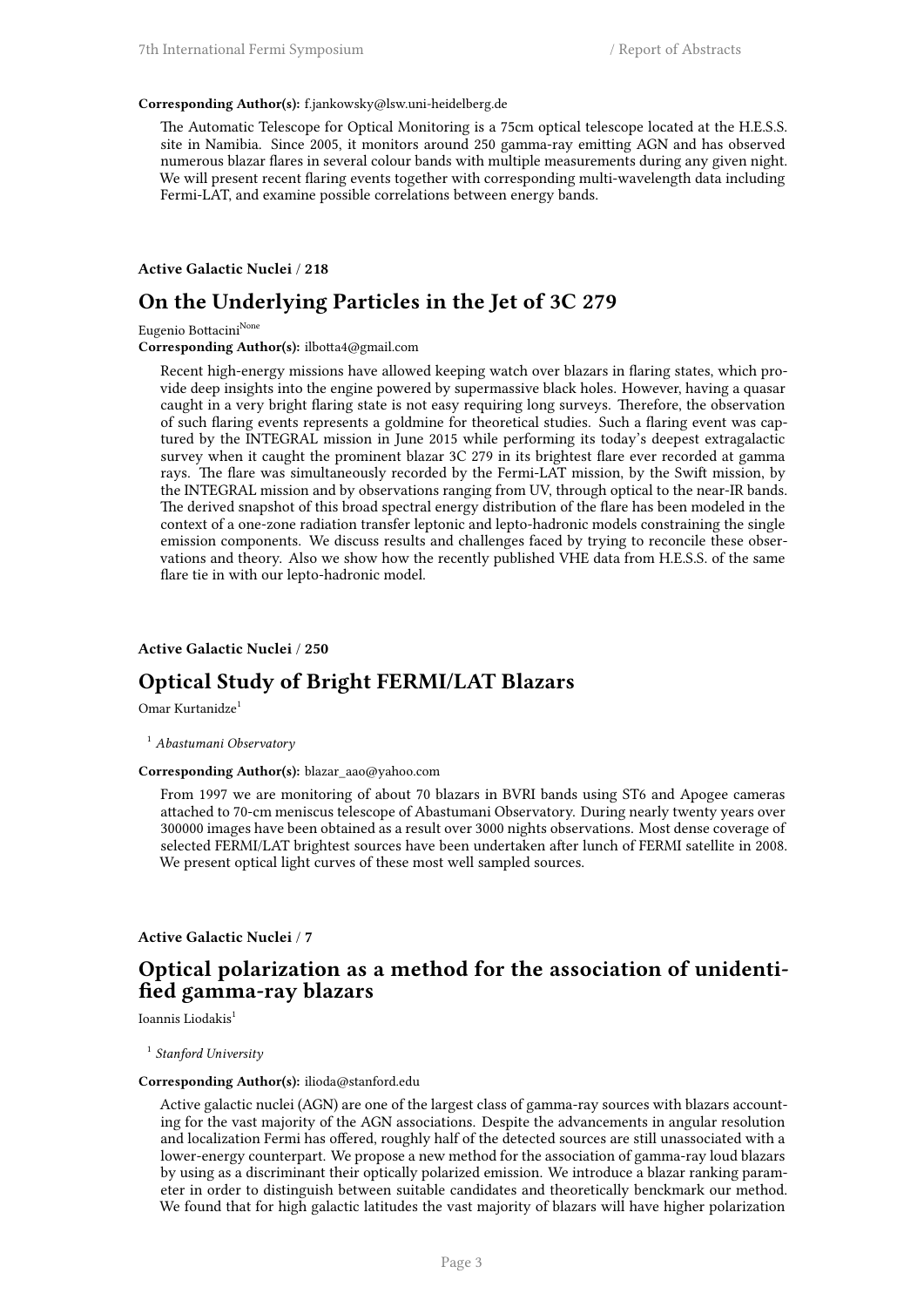than the background interstellar polarization at the 5σ level. We apply our method to observations taken with the RoboPol polarimeter at the Skinakas Observatory.

## **Active Galactic Nuclei** / **226**

# **Optical polarization rotation in Fermi blazars: results from RoboPol**

## Timothy Pearson<sup>1</sup>

<sup>1</sup> *California Institute of Technology*

## **Corresponding Author(s):** tjp@astro.caltech.edu

Since 2013 the RoboPol collaboration has been monitoring optical (R-band) polarization in a sample of Fermi-detected blazars, using the RoboPol polarimeter on the 1.3m telescope at Skinakas Observatory, Greece. A number of events have been detected in which the optical polarization angle (EVPA) rotates continuously, sometimes through hundreds of degrees, and some of these events are associated with gamma-ray flares. Although several models have been proposed, the physical processes behind the EVPA rotations and their connection with the gamma-ray emission remain unclear. We have now accumulated enough data to analyse a statistically complete sample of 65 blazars in which we have detected more than 40 EVPA rotations. While some of the rotations could be the result of a stochastic process (random walk), we find that many rotations are physically linked with gammaray flares, with an average time delay consistent with zero. The amplitudes of the rotations are anticorrelated with the amplitudes of the gamma-ray flares. Presented on behalf of the RoboPol collaboration.

## **Active Galactic Nuclei** / **141**

# **Secondary particle yields from photomeson production in BLR radiation fields of blazars**

Anita Reimer<sup>None</sup>

**Corresponding Author(s):** anita.reimer@uibk.ac.at

Gamma-ray and neutrino production in hadronic models of blazars is most commonly initiated by photomeson production of a relativistic hadron component moving as a spatially localized region (emission region; 'blob') with relativistic speed along the blazar's jet axis and interacting with photons of a low energy radiation field in its vicinity. Target photon fields externally to the emission region, such as the radiation from the broad-line region (BLR) or the omnipresent CMB, appear as beamed anisotropic radiation fields in the co-moving frame of the blob.

In this work we use the gyro-phase averaged interaction rate for hadronic proton-photon interactions in such anisotropic target radiation fields and modify the SOPHIA code to calculate the corresponding yields of all secondaries. In particular we present predictions for the neutrino yields from photomeson production in the BLR line radiation field of blazars taking into account its anisotropy in the blob frame.

**Active Galactic Nuclei** / **154**

# **The Fermi LAT Very Important Project (VIP) List for Active Galactic Nuclei**

David Thompson<sup>1</sup>

<sup>1</sup> *NASA Goddard Space Flight Center*

#### **Corresponding Author(s):** david.j.thompson@nasa.gov

Based on nine years of Fermi LAT observations, we have identified 30 projects for Active Galactic Nuclei (AGN) that appear to provide strong prospects for significant scientific advances. This Very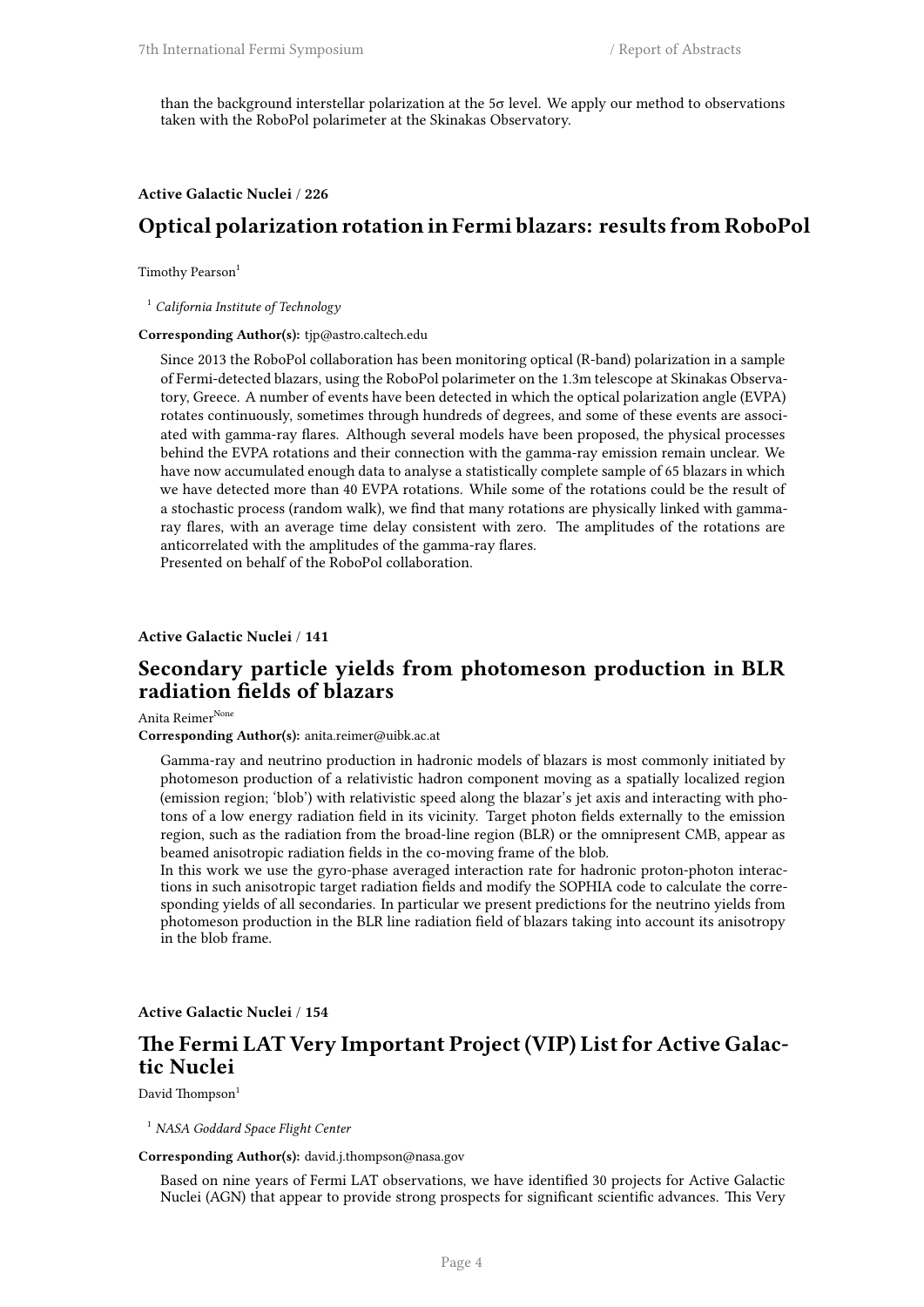Important Project (VIP) AGN list includes those AGNs that have good multiwavelength coverage, are regularly detected by the Fermi LAT, and offer scientifically interesting timing or spectral properties. Each project has one or more LAT scientists identified who are actively monitoring the source. They will be regularly updating the LAT results for these VIP AGNs, working together with multiwavelength observers and theorists to maximize the scientific return during the coming years of the Fermi mission.

## **Active Galactic Nuclei** / **105**

## **The X/** *γ***-ray correlation in NGC 4945 and the nature of its** *γ***-ray source**

Rafał Wojaczynski<sup>1</sup>

<sup>1</sup> *University of Lodz*

#### **Corresponding Author(s):** rafal.wojaczynski@wp.pl

We report hints for the correlation between the X-ray and *γ*-ray emission in the nearby galaxy NGC 4945, which harbors both an active galactic nucleus and a nuclear starburst region. We have divided Fermi/LAT observations of NGC 4945 into two datasets, comprising events detected during the low (L) and high (H) level of X-ray emission from the active nucleus of this galaxy, determined using the Swift/BAT light curve. Both datasets contain an equal amount of 3.8 years of LAT data and NGC 4945 is detected with a similar statistical significance of ∼ 15*σ* in L and 14*σ* in H. However, the slope of the *γ*-ray spectrum hardens with increase of the X-ray flux, with the photon index  $\Gamma = 2.47 \pm 0.07$ in L and  $2.11 \pm 0.08$  in H. The change is confirmed by systematic variation of the spectral energy distribution as well as a substantial reversal of the *γ*-ray signal in significance maps for low and high *γ*-ray energies. The X/*γ*-ray correlation indicates that the *γ*-ray production is dominated by the active nucleus rather than by cosmic rays interacting with the interstellar medium.

## **Active Galactic Nuclei** / **146**

# **Tracing the fundamental jet properties in the gamma-ray active blazar 2013+370**

Thalia Traianou<sup>1</sup>

<sup>1</sup> *Max Planck Institute for Radio Astronomy*

#### **Corresponding Author(s):** etraianou@mpifr.de

The compact radio source 2013+370 is a not yet well-studied blazar which is located close to the galactic plane ( $b = 1.2^{\circ}$ ) at a redshift of  $z = 0.859$ . We performed Very Long Baseline Interferometry (VLBI) monitoring observations at 15, 43, 86 GHz, which reveal the source kinematics on sub-parsec scales. The VLBI data are then combined with flux density variability measurements using the Submillimeter Array (SMA) and the Fermi Large Area Telescope (Fermi-LAT) during the period 2003- 2017. We search for possible correlations between the jet kinematics and the gamma-ray activity using a cross-correlation analysis. Here we present and discuss our findings.

## **Active Galactic Nuclei** / **205**

## **X-ray and GeV gamma-ray variability of the radio galaxy NGC 1275**

Fukazawa Yasushi<sup>1</sup>

<sup>1</sup> *Hiroshima University*

#### **Corresponding Author(s):** fukazawa@astro.hiroshima-u.ac.jp

In this paper, we will present the analysis of Suzaku/XIS, Swift/XRT, and Fermi-LAT data. We analyzed Suzaku/XIS data (taken from the year 2006 to 2015) and Fermi-LAT data (taken from the year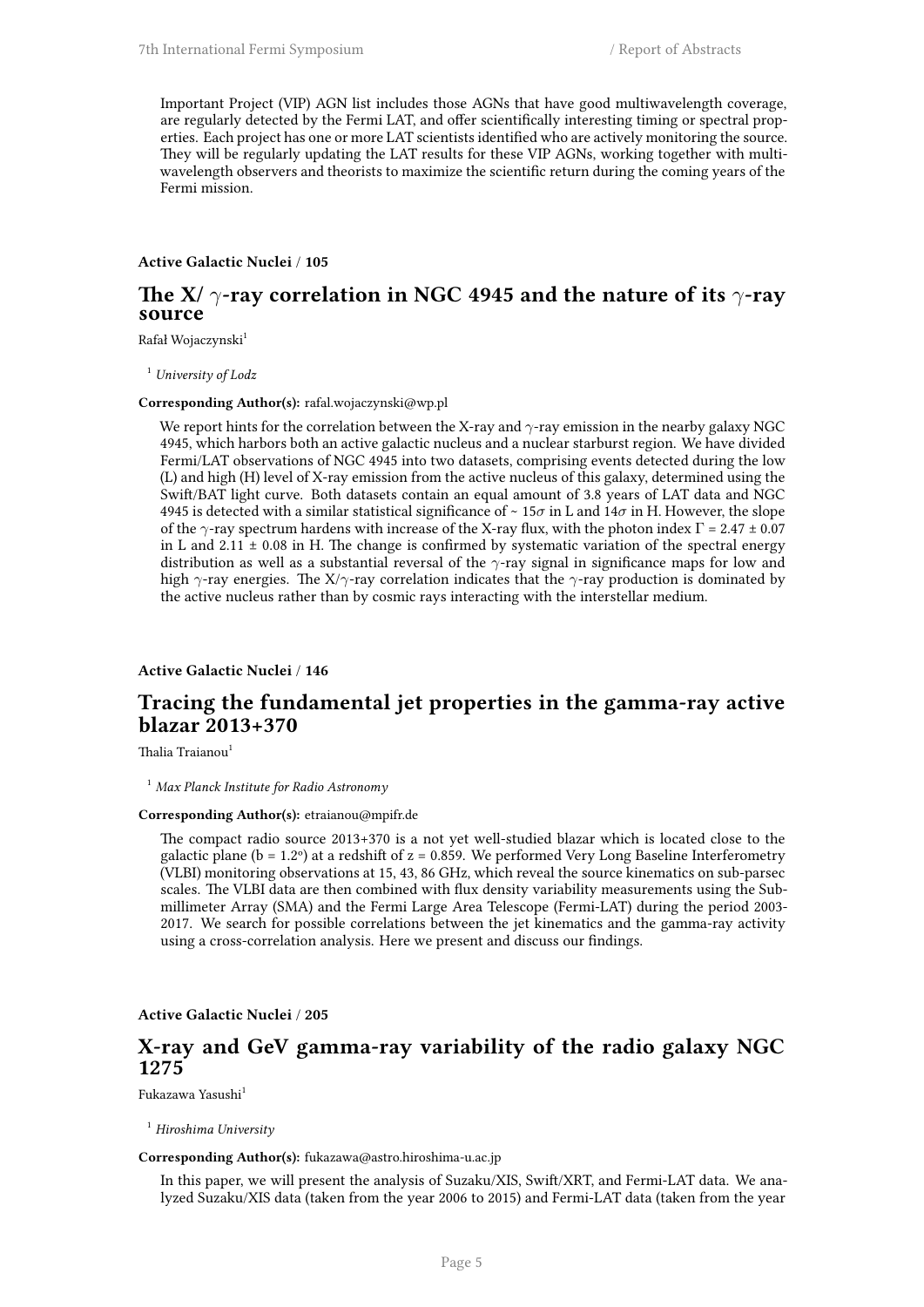2008 to 2015) of the gamma-ray emitting radio galaxy NGC 1275. Correlated brightening of the nucleus in both the X-ray and GeV gamma-ray energy bands was found for the period 2013–2015. This is the first evidence of correlated variability between these two bands for NGC 1275. We also analyzed Swift/XRT data and found that the X-ray flux increased over several days in 2010. The GeV gamma-ray band also showed a higher flux with a harder spectrum during the 2010 flare. Simultaneous X-ray and GeV gamma-ray flux increase in the flare could be explained by the shock-in-jet scenario. On the other hand, a long-term gradual brightening of radio, X-ray, and GeV gamma-ray flux with a larger gamma-ray amplitude could have an origin other than internal shocks and some of these possibilities are discus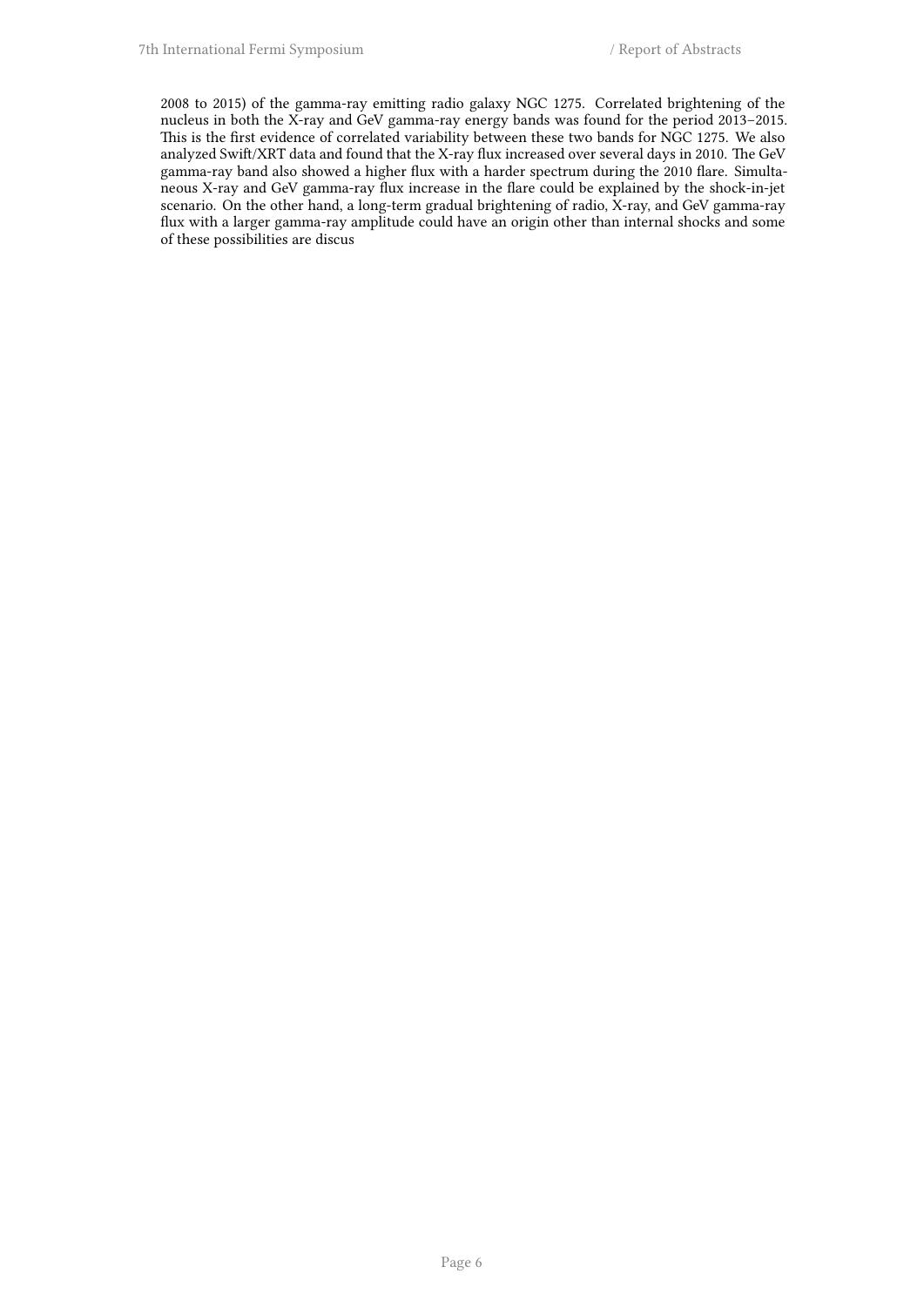## **Central Galaxy** / **63**

# **Millisecond Pulsar Interpretation of the Galactic Center Gammaray Excess**

Walid Majid<sup>1</sup>

1 *JPL, Caltech*

## **Corresponding Author(s):** majidw@gmail.com

Over the past few years, a number of groups using data from the LAT instrument have identified excess gamma-ray flux toward the inner regions of the Galactic Center (GC). One leading interpretation of the observed excess is the emission of gamma-rays from a large number of millisecond pulsars (MSPs), with a distribution that is strongly peaked toward the GC. This hypothesis can be put to test by carrying out a sensitive search for MSPs from this region of the Galaxy. To date a number of pulsar searches in the direction of the GC have been carried, so far without a detection of the expected MSP population, most likely due to extreme pulse broadening, which adversely affects the sensitivity of radio searches. We have recently developed a sensitive pulsar search capability at the Deep Space Network's 70-m dish in Canberra, Australia. This instrument, operating at high frequencies, is expected to significantly reduce the effects of pulse broadening. We will provide an overview of the recent work on the MSP interpretation of the gamma-ray excess, review previous pulsar searches, describe the new capability in Canberra, and will present some early results.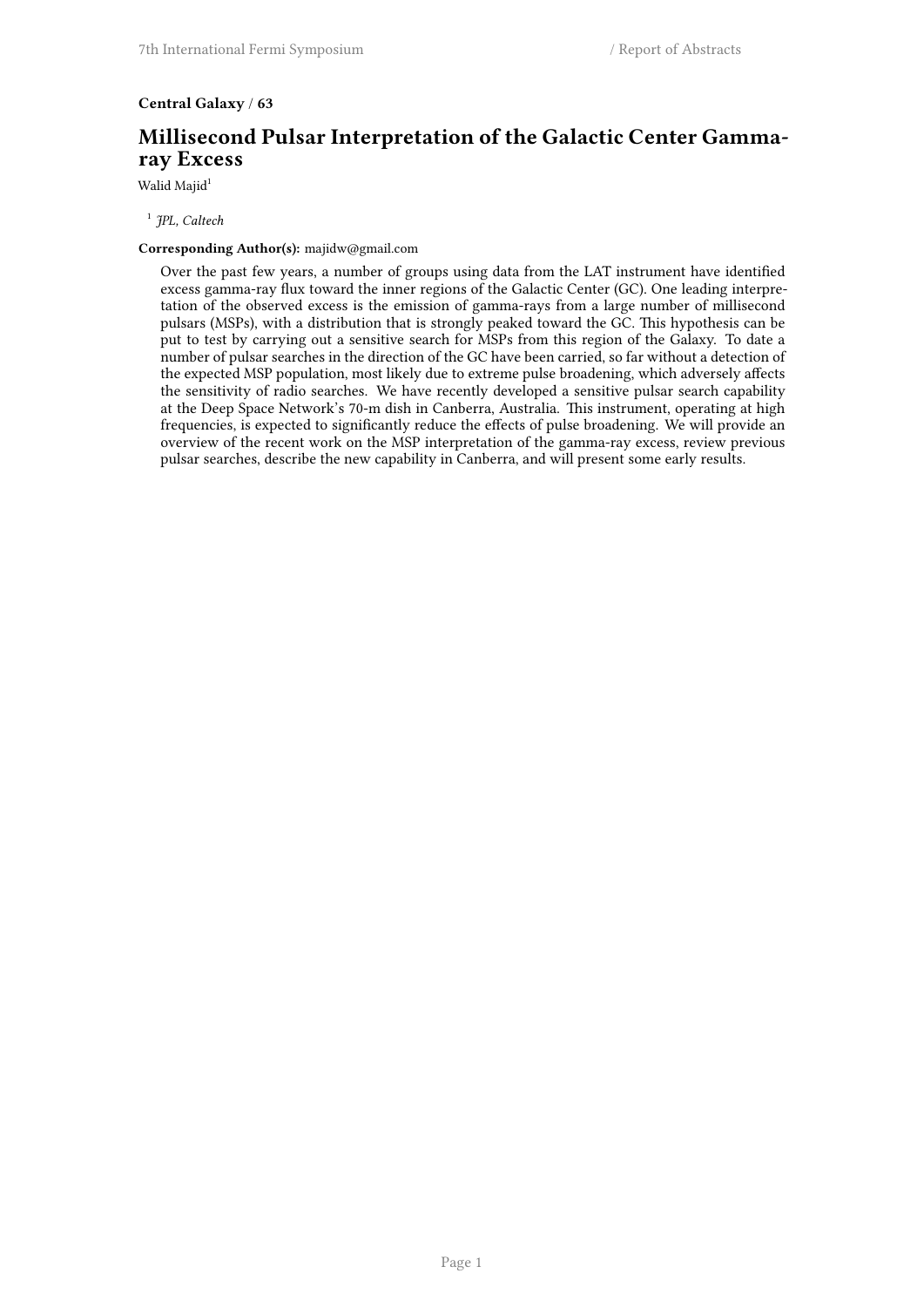### **Transients and Gamma-Ray Bursts II** / **47**

# **A Unified Model for GRB Prompt Emission from Optical to Gamma-Rays: Exploring GRBs as Standard Candles**

Sylvain Guiriec<sup>1</sup>

<sup>1</sup> *George Washington University / NASA Goddard Space Flight Center*

## **Corresponding Author(s):** sylvain.guiriec@gmail.com

The Band function traditionally used for Gamma Ray Burst (GRB) often fails to fit prompt emission spectra. Our model composed of three separate components provides an excellent description of the spectro-temporal prompt emission: a thermal -like and two non-thermal components. For the first time, analysis of GRBs with correlated optical and gamma -ray prompt emission show that our new model describes very accurately the whole broadband spectrum from the optical regime to higher energy gamma -rays. In addition, this model enables a new luminosity -hardness relation showing that GRBs may be standard candles. If statistically confirmed, this relation will be used to (i) constrain the mechanisms powering GRB jets, (ii) estimate GRB distances, (iii) probe the early Universe, and (iv) constrain the cosmological parameters. I will present this unified model using analysis of GRBs detected with various observatories and instruments such as Fermi, CGRO/BATSE and the combination of the three instruments on board Swift and Suzaku/WAM. I will discuss here the striking similarities of GRB spectral shapes, whose components inform on the nature of the prompt emission, as well as the possible universality of the proposed luminosity- hardness relation in the context of our new model.

### **Transients and Gamma-Ray Bursts I** / **233**

# **AN EXTERNAL SHOCK ORIGIN OF GRB 141028A**

Author(s): J. Michael Burgess<sup>1</sup> **Co-author(s):** Damien Begue <sup>2</sup>

<sup>1</sup> *Max-Planck-Institut für extraterrestrische Physik*

<sup>2</sup> *Max-Planck Institute for extraterrestrial Physics*

#### **Corresponding Author(s):** jburgess@mpe.mpg.de

The prompt emission of the long, smooth, and single-pulsed gamma-ray burst, GRB 141028A, is analyzed under the guise of an external shock model. First, we fit the γ-ray spectrum with a twocomponent photon model, namely, synchrotron+blackbody, and then fit the recovered evolution of the synchrotron νFν peak to an analytic model derived considering the emission of a relativistic blast wave expanding into an external medium. The prediction of the model for the νFν peak evolution matches well with the observations. We observe the blast wave transitioning into the deceleration phase. Furthermore, we assume the expansion of the blast wave to be nearly adiabatic, motivated by the low magnetic field deduced from the observations. This allows us to recover within an order of magnitude the flux density at the νFν peak. Under this scenario, we argue that the distinction between prompt and afterglow emission is superfluous as both early-time emission and late-time emission emanate from the same source. While the external shock model is clearly not a universal solution, this analysis opens the possibility that at least some fraction of GRBs can be explained by an external shock origin of their prompt phase.

## **Transients and Gamma-Ray Bursts I** / **174**

# **An Investigation on the GRB Peak Energy and Low-Energy Spectral Slope**

Hoi-Fung Yu<sup>1</sup>

## <sup>1</sup> *KTH Royal Institute of Technology*

## **Corresponding Author(s):** dy@kth.se

There is no conclusive model for the emission mechanism for Gamma-Ray Bursts (GRBs). The conventional synchrotron emission models have been shown to present difficulties in explaining the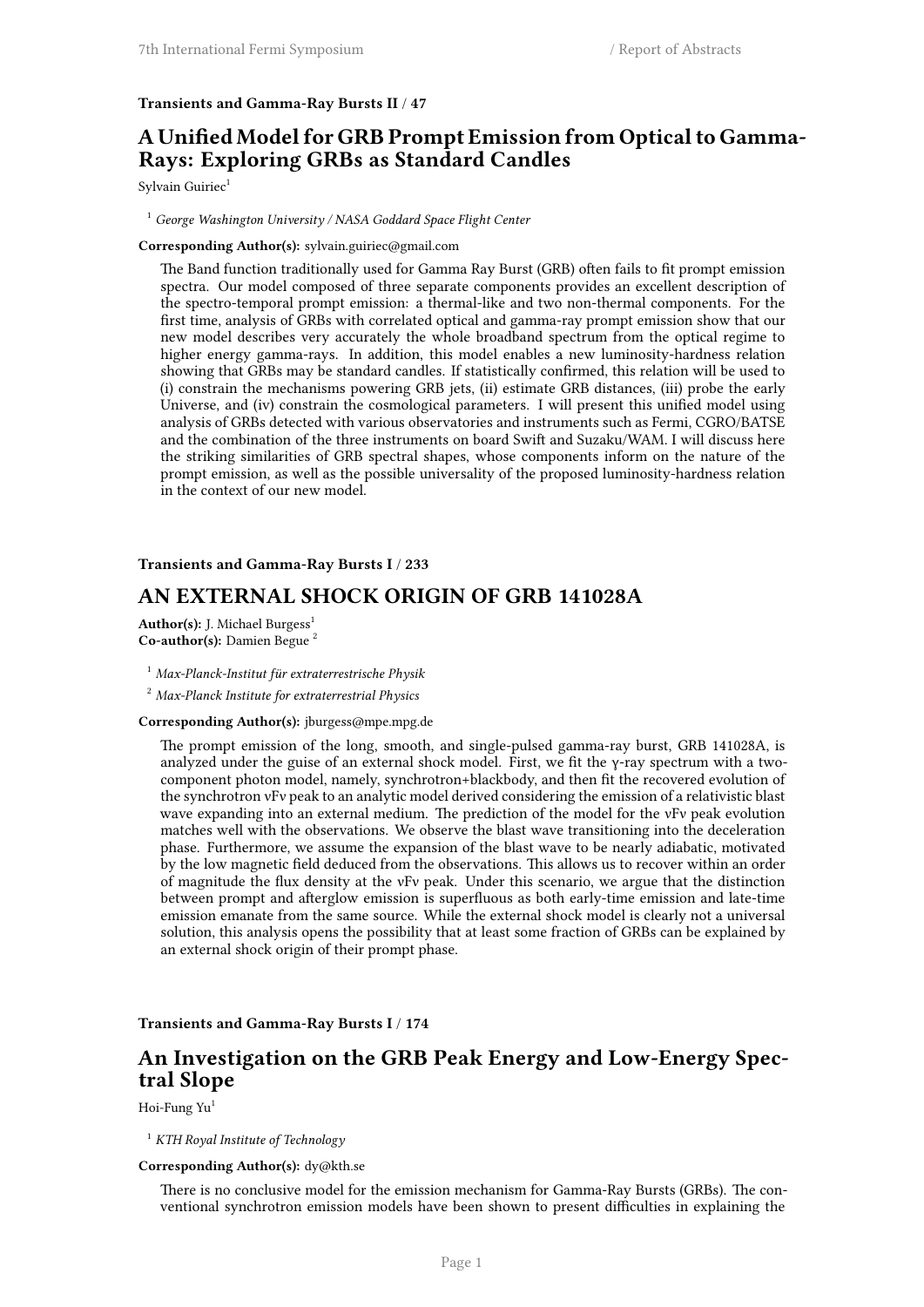hard low-energy spectral slopes (e.g., Preece et al. 1998) and the sharp peak curvature (e.g., Yu et al. 2015) in the observed time-resolved spectra. On the contrary, thermal emission from the photosphere (whether or not re-processed by sub-photospheric dissipation, which results in a broadened Planck function) provides a natural explanation for most of the narrow time-resolved spectra (e.g., Ryde 2004; Pe'er & Ryde 2011). The peak energy and low-energy spectral slope of some GRB spectra are shown to exhibit correlation (Burgess, Ryde, & Yu 2015). We investigate such behaviour by performing time-resolved spectral analysis using Bayesian techniques (Giacomo et al. 2015) and compare the results to various emission models including the thermal emission models.

#### **Transients and Gamma-Ray Bursts I** / **239**

# **Fermi LAT discovery and Swift X-ray follow-up of a new gammaray and X-ray variable source Fermi J1544-0649**

Author(s): Stefano Ciprini<sup>1</sup> **Co-author(s):** Chi C Cheung <sup>2</sup>

<sup>1</sup> *ASI Space Science Data Center, Rome, Italy & INFN*

<sup>2</sup> *U.S. Naval Research Laboratory, Washington D.C., USA*

**Corresponding Author(s):** stefano.ciprini.asdc@gmail.com

The Fermi LAT discovered recently a new flaring/transient GeV gamma-ray source, Fermi J1544- 0649 (Swift J154419.7-064915), obtaining prompt and follow-up monitor Swift observations. Curiously a new bright X-ray source counterpart of the LAT source was observed to be coincident with an apparent optical transient, ASASSN-17gs/AT2017egv with a potential host galaxy 2MASX J15441967-0649156/NVSS J154419-064913. This transient high-energy source was subsequently detected by Swift, MAXI and optical telescopes. The persistent flat-spectrum radio emission could indicate a newly discovered high-energy peaked, bright X-ray BL Lac object, for the enhanced Xray and hard-spectrum gamma-ray emission although the weak absorption observed in the optical spectrum would be difficult to explain, leaving some chances for a more exotic origin.

#### **Transients and Gamma-Ray Bursts I** / **221**

## **Gamma-ray bursts closure relation in high-energy emission.**

Author(s): Donggeun Tak<sup>1</sup> **Co-author(s):** Julie McEnery <sup>2</sup>

<sup>1</sup> *UMD / GSFC*

<sup>2</sup> *NASA/GSFC*

#### **Corresponding Author(s):** takdg123@umd.edu

The fireball model, a standard Gamma-ray bursts (GRBs) model, predicts the evolution of the spectral (β) and temporal (α) properties of GRB afterglows. We have studied the relationship between α and β, so called "Closure relation", with GRBs detected by Fermi Large Area Telescope (LAT). From the analyses of the >100 MeV temporally extended emission, we have calculated the spectral index and the exponent of the temporal decay. Depending on several conditions such as electron spectral index, electron cooling condition and surrounding environment, we derived a series of closure relations, and classified the GRB samples into the best match relation. Within GRB samples classified into the same closure relation, we have found several interesting correlations.

## **Transients and Gamma-Ray Bursts I** / **57**

# **GeV–TeV Lightcurve of GRB Afterglow**

## Katsuaki Asano<sup>1</sup>

1 *Institute for Cosmic Ray Research, The University of Tokyo*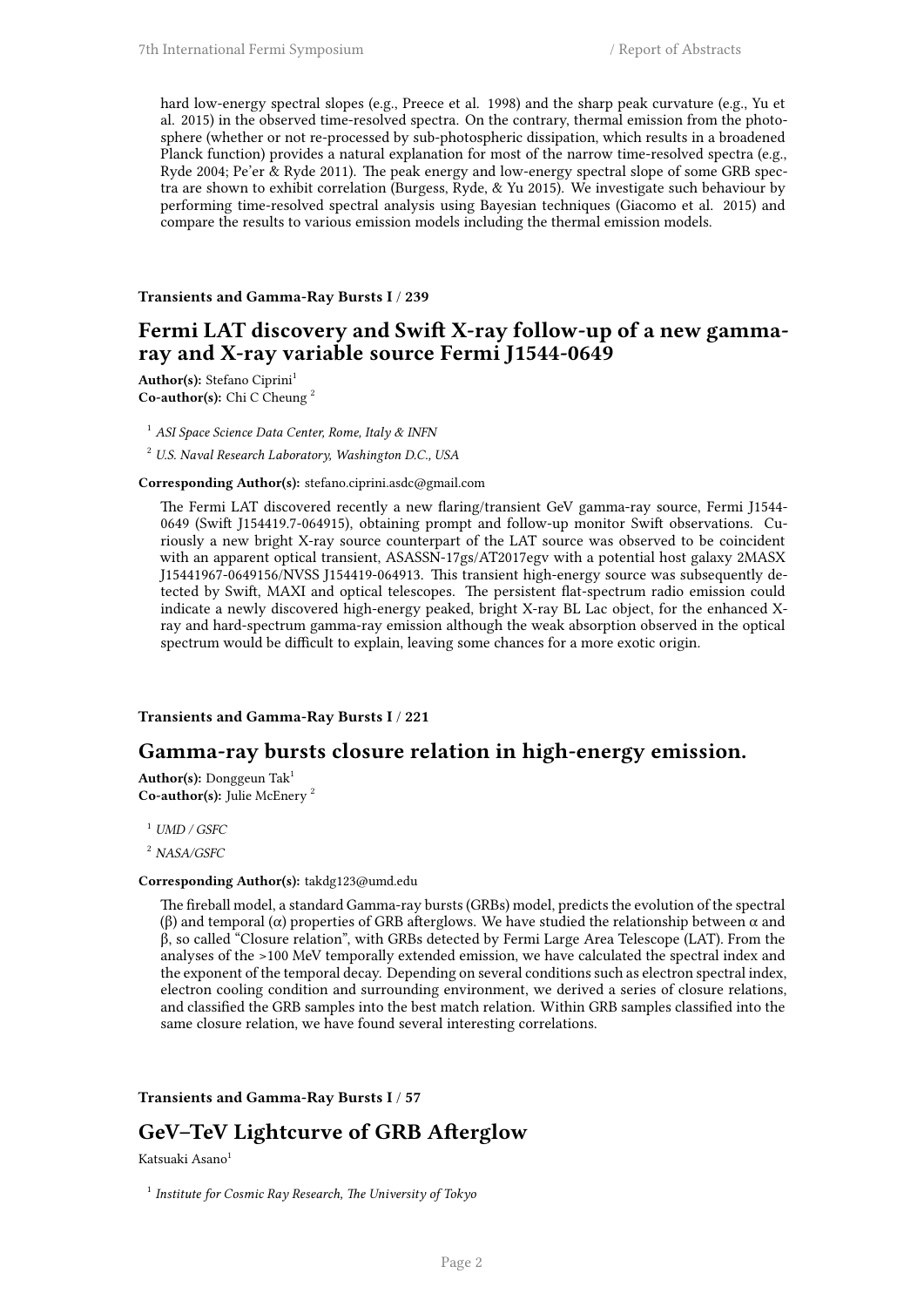#### **Corresponding Author(s):** asanok@icrr.u-tokyo.ac.jp

We numerically simulate the gamma-ray burst (GRB) afterglow emission with a one-zone timedependent code. The temporal evolutions of the decelerating shocked shell and energy distributions of electrons and photons are consistently calculated. The photon spectrum and light curves for an observer are obtained taking into account the relativistic propagation of the shocked shell and the curvature of the emission surface. Our results show that even if the emission mechanism is switching from synchrotron to synchrotron self-Compton, the gamma-ray light curves can be a smooth power law, which agrees with the observed light curve and the late detection of a 32 GeV photon in GRB 130427A.

## **Transients and Gamma-Ray Bursts I** / **231**

## **Is Spectral Width a Reliable Measure of GRB Emission Physics?**

J. Michael Burgess<sup>1</sup>

#### <sup>1</sup> *Max-Planck-Institut für extraterrestrische Physik*

#### **Corresponding Author(s):** jburgess@mpe.mpg.de

The spectral width and sharpness of unfolded, observed GRB spectra have been presented as a new tool to infer physical properties about GRB emission via spectral fitting of empirical models. Following the tradition of the 'line-of-death', the spectral width has been used to rule out synchrotron emission in a majority of GRBs. This claim is investigated via examination of both cataloged GRB spectra as well as reanalyzed spectra leading to the introduction of another empirical characterization of the spectra: the data width. This new auxiliary quantity is a direct measure of the folded data's width. Examination of the distribution of data widths suggests that a large fraction of GRBs can be consistent with synchrotron emission. To assess this prediction, a sample of peak-flux GRB spectra are fit with an idealized, physical synchrotron model. It is found that many spectra can be adequately fit by this model even when the width measures would reject it. Thus, the results advocate for fitting a physical model to be the sole tool for testing that model.

## **Transients and Gamma-Ray Bursts I** / **214**

## **MAGIC observation of the short nearby GRB160821B**

Koji Noda<sup>1</sup>

<sup>1</sup> IFAE

#### **Corresponding Author(s):** knoda@mppmu.mpg.de

Many of the properties of Gamma Ray Bursts (GRBs) remain poorly understood, particularly for short GRBs with durations less than ˜2 sec. Fermi/LAT has shown that some GRBs emit at highenergy (100 MeV - ~ 100 GeV) gamma-rays with a hard (index of <2) spectrum. Atmospheric Cherenkov Telescopes (IACTs) could provide information on the possible emission at very-high-energy (VHE, >100 GeV) gamma-rays. In particular MAGIC telescopes were designed to explore this particular physics case. Although no firm detection has been reported so far, the MAGIC Collaboration reported a hint of a VHE gamma-ray emissions from the short, very nearby (z=0.16) GRB 160821B. Even if it is only a hint, this creates doubts on the the standard expectations for gamma-ray emissions from GRBs: low energy (˜30 GeV) over a short period (<˜100 s). Moreover GRB 160821B showed a clear extended emission in the X-ray band, which can be generated by a ms pulsar after a NS-NS or NS-BH merger. In this contribution we will briefly report on the hint of the signal and on possible interpretations of the data assuming that the hint is real.

**Transients and Gamma-Ray Bursts II** / **33**

# **Multimessenger Transients Observations by Lomonosov Mission**

Anatoly Iyudin<sup>1</sup>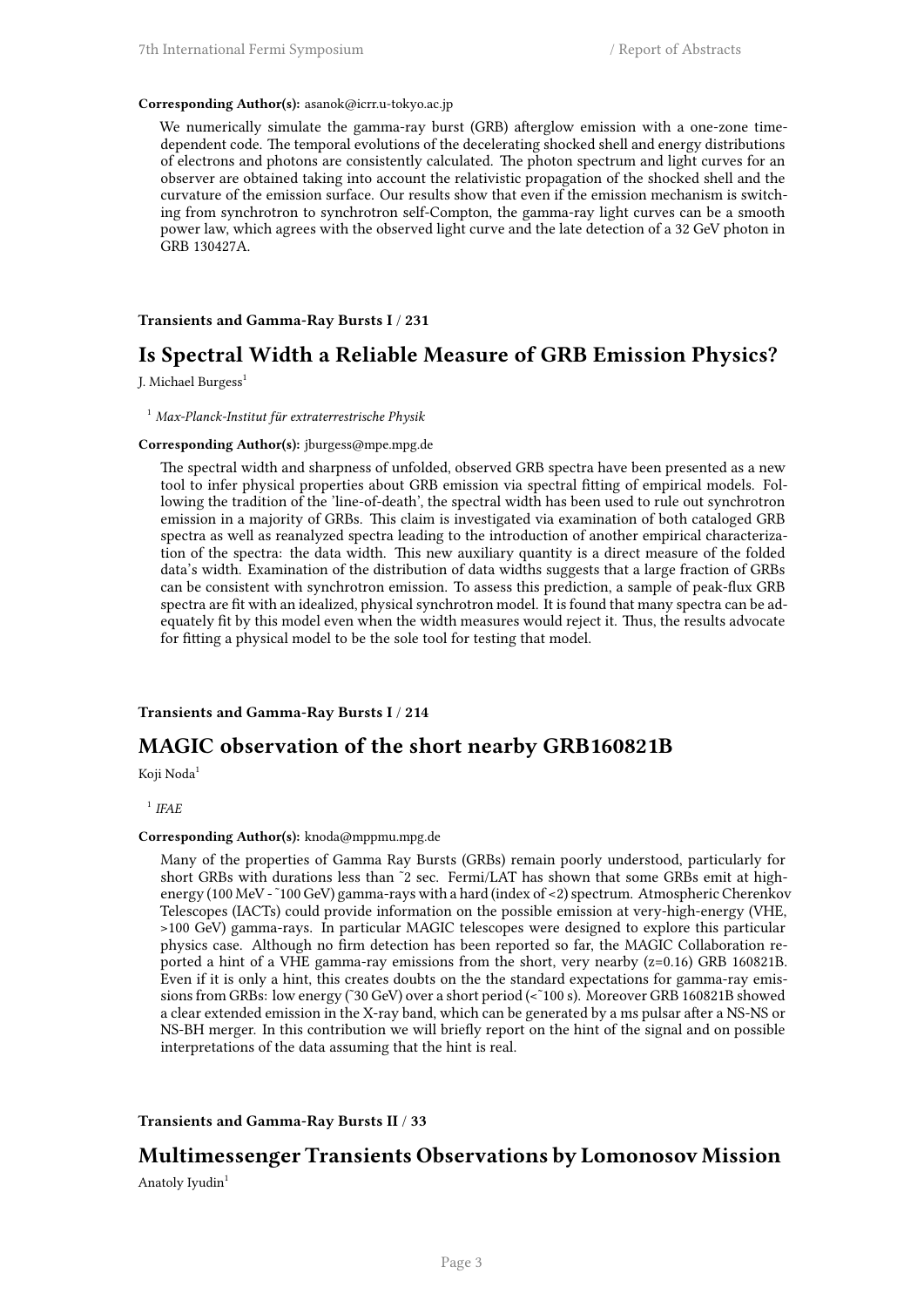### 1 *SINP, MSU*

#### **Corresponding Author(s):** aiyudin@srd.sinp.msu.ru

Transients study is one of the main goals of Lomonosov space mission. Multimessenger observations of transients is likely the best way to arrive to new insights of their nature. In this respect Lomonosov satellite is the space mission where the multi-wave length observations of GRBs and TGFs are realized in real time without necessity of instruments re-orientation after monitor's trigger. Mission payload include GRB monitor, wide and narrow field optical detectors, as well as UFFO instrumental suite, that is consisting of X-ray imaging telescope UBAT and UV slewing mirror telescope SMT. Combination of instruments on-board Lomonosov permit simultaneous GRB and TGFs observations in gamma and optical emission at different time scales of event evolution, including obtaining optical light curves of prompt emission for GRBs, as well as of precursors. The GRB and TGFs detections and catalogues will be presented in this talk. Some of transient events, for which information was detected at different wave bands, are discussed in more detail.

#### **Transients and Gamma-Ray Bursts I** / **168**

## **New results in apply of the machine-z method**

Istvan Racz<sup>1</sup>

1 *RCAES HAS Konkoly Observatory*

#### **Corresponding Author(s):** racz@complex.elte.hu

Gamma-ray bursts (GRBs) are the most energetic transients in the far Universe. Several thousands of GRBs have been observed so far but we could measure the distance of only a few hundreds. We studied the parameters of GRBs with available spectroscopic redshift in order to be able to estimate the redshift of those GRBs without a measured redshift. To calculate their distances we applied two machine-learning estimator methods: random forest regressor and XGBoost. For the process we used selected gamma, x-ray and ultraviolet parameters from the the Swift GRB catalog, in which 328 GRBs had measured spectroscopic redshift. We found a significantly higher correlation between the measured and estimated redshift, we have improved the correlation in multiple steps from 0.57 (published by Ukwatta et al., 2016) to 0.67. It seems that both the random forest and the XGBOOST methods give similarly high correlation and for further improvements additional redshift measurements are required.

## **Transients and Gamma-Ray Bursts I** / **238**

## **Nine Years of Fermi LAT Flare Advocate Monitoring**

Stefano Ciprini<sup>1</sup>

## <sup>1</sup> *ASI Space Science Data Center, Rome, Italy & INFN*

#### **Corresponding Author(s):** stefano.ciprini.asdc@gmail.com

The Fermi Flare Advocate (also known as Gamma-ray Sky Watcher) service provides for a quick look and review of the gamma-ray sky observed daily by the Fermi Large Area Telescope (LAT) through on-duty LAT Flare Advocates and high level software pipelines like the LAT Automatic Science Processing (ASP) and the Fermi All-sky Variability Analysis (FAVA). The FA-GSW service provides alerts and communicates to the external scientific community potentially new gamma-ray sources, interesting transients and flares, for example through the Fermi multiwavelength mailing list, Astronomer's Telegrams and Gamma-ray Coordinates Network notes. From July 2008 to September 2017 more than 400 ATels and 120 GCNs have been published by the Fermi LAT Collaboration. Target of opportunity observing programs to other satellites and telescopes have been triggered by Flare Advocates based on gamma-ray flares from blazars and other kinds of sources. Some statistics and a summary of results from the service are presented.

## **Transients and Gamma-Ray Bursts I** / **118**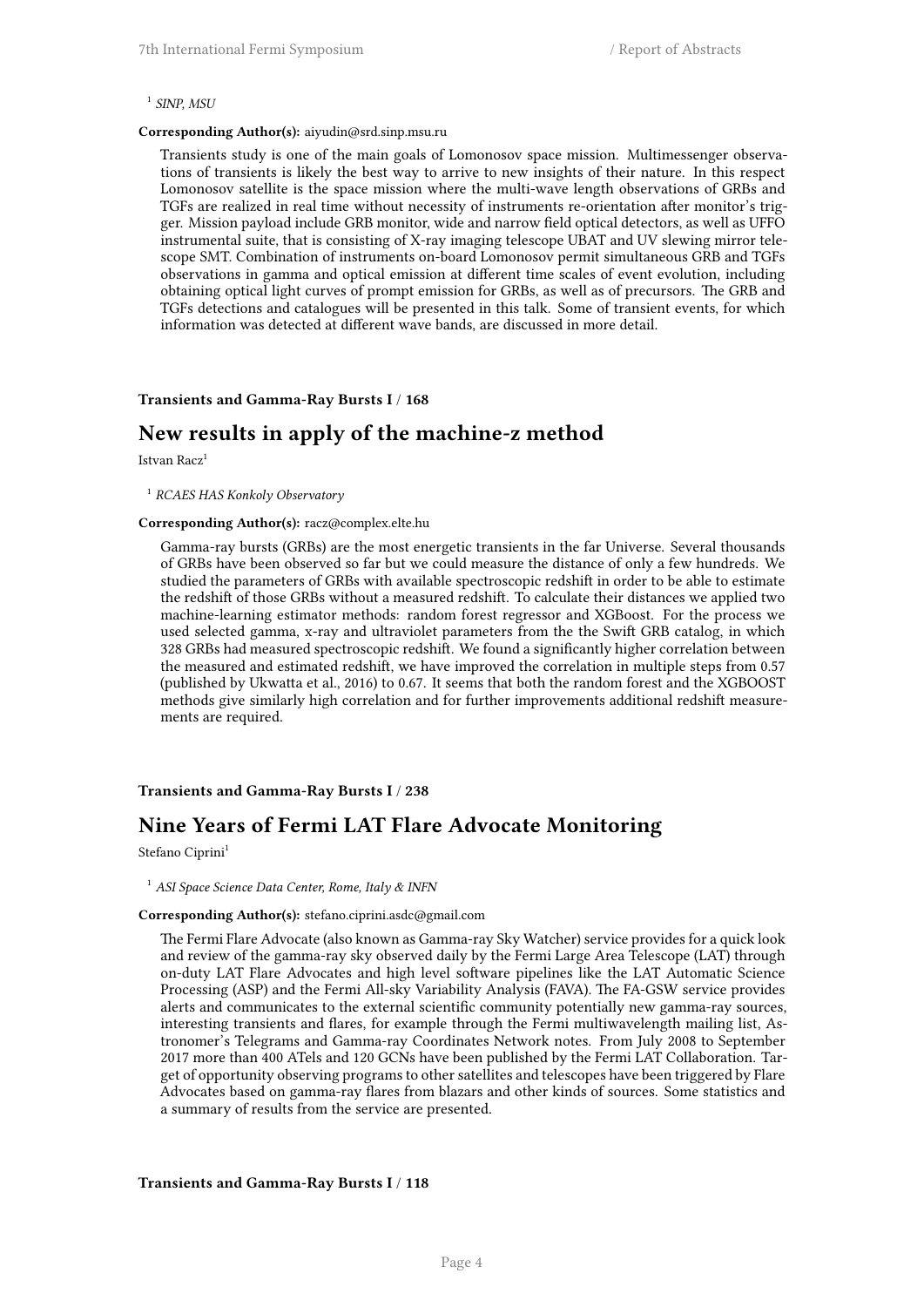# **On the Connection of Gamma-Ray Bursts and X-Ray Flashes**

Jakub Ripa<sup>1</sup>

<sup>1</sup> *National Taiwan University / LeCosPA*

**Corresponding Author(s):** ripa.jakub@gmail.com

Classification of gamma-ray bursts (GRBs) into groups has been intensively studied by various statistical tests since 1998. It has been suggested that next to the groups of short/hard and long/soft GRBs there could be another class of intermediate durations. For the Swift/BAT database Veres et al. 2010 (ApJ, 725, 1955) it was found that the intermediate-duration bursts might be related to X-ray flashes (XRFs). On the other hand, Ripa and Meszaros 2016 (Ap&SS, 361, 370) and Ripa et al. 2012 (ApJ, 756, 44) found that the intermediate-duration GRBs in the RHESSI database are spectrally too hard to be given by XRFs. Also, in the BATSE database the intermediate-duration GRBs can be only partly populated by XRFs. The key ideas of the Ripa and Meszaros 2016 (Ap&SS, 361, 370) article are summarized in this poster.

**Transients and Gamma-Ray Bursts II** / **164**

# **Spectral classification and variation of Fermi GRBs**

**Author(s):** Istvan Racz<sup>1</sup> Co-author(s): Lajoy G. Balázs<sup>1</sup>

1 *RCAES HAS Konkoly Observatory*

#### **Corresponding Author(s):** racz@complex.elte.hu

The Fermi GBM catalog contains general physical quantities of the observed objects and also estimated parameters (peak energy, spectral indices, intensity) from four fitted spectral models (Band, smoothly broken power law, Comptonized, power law) for the peak flux and the fluence. We studied the nature of the errors of the peak flux, the fluence, and duration parameters. We have found a linear correlation between the logarithm of the measured quantities and their error bars. We interpret our results as an indication, that the peak flux, fluence and duration follow a Poissonic distribution.

### **Transients and Gamma-Ray Bursts II** / **115**

# **Testing Isotropic Universe via Properties of Gamma-Ray Bursts Detected by Fermi / GBM**

Author(s): Jakub Ripa<sup>1</sup> **Co-author(s):** Arman Shafieloo <sup>2</sup>

<sup>1</sup> *National Taiwan University / LeCosPA*

<sup>2</sup> *Korea Astronomy and Space Science Institute*

#### **Corresponding Author(s):** ripa.jakub@gmail.com

The sky distribution of Gamma-Ray Bursts (GRBs) has been intensively studied for more than two decades. Most of these studies, test the isotropy of GRBs based on the sky number density distribution. We propose a new method which inspects the isotropy of the properties of GRBs such as their duration, fluences and peak fluxes at various energy bands and different time scales. The method was applied on the Fermi / Gamma-ray Burst Monitor data. We found a relatively significant feature near the Galactic coordinates approximately  $l = 30$  deg,  $b = 15$  deg and radius  $r = 20 - 40$  deg with the inferred probability for the occurrence of such signal (in a random isotropic sample) to be less than a percent. However, more comprehensive analysis using different statistical tests and different samples show that the detected feature can be due to statistical fluctuations. Investigations on the updated Fermi / GBM sample as well as on the data sets of other instruments can clarify on the issue.

### **Transients and Gamma-Ray Bursts I** / **199**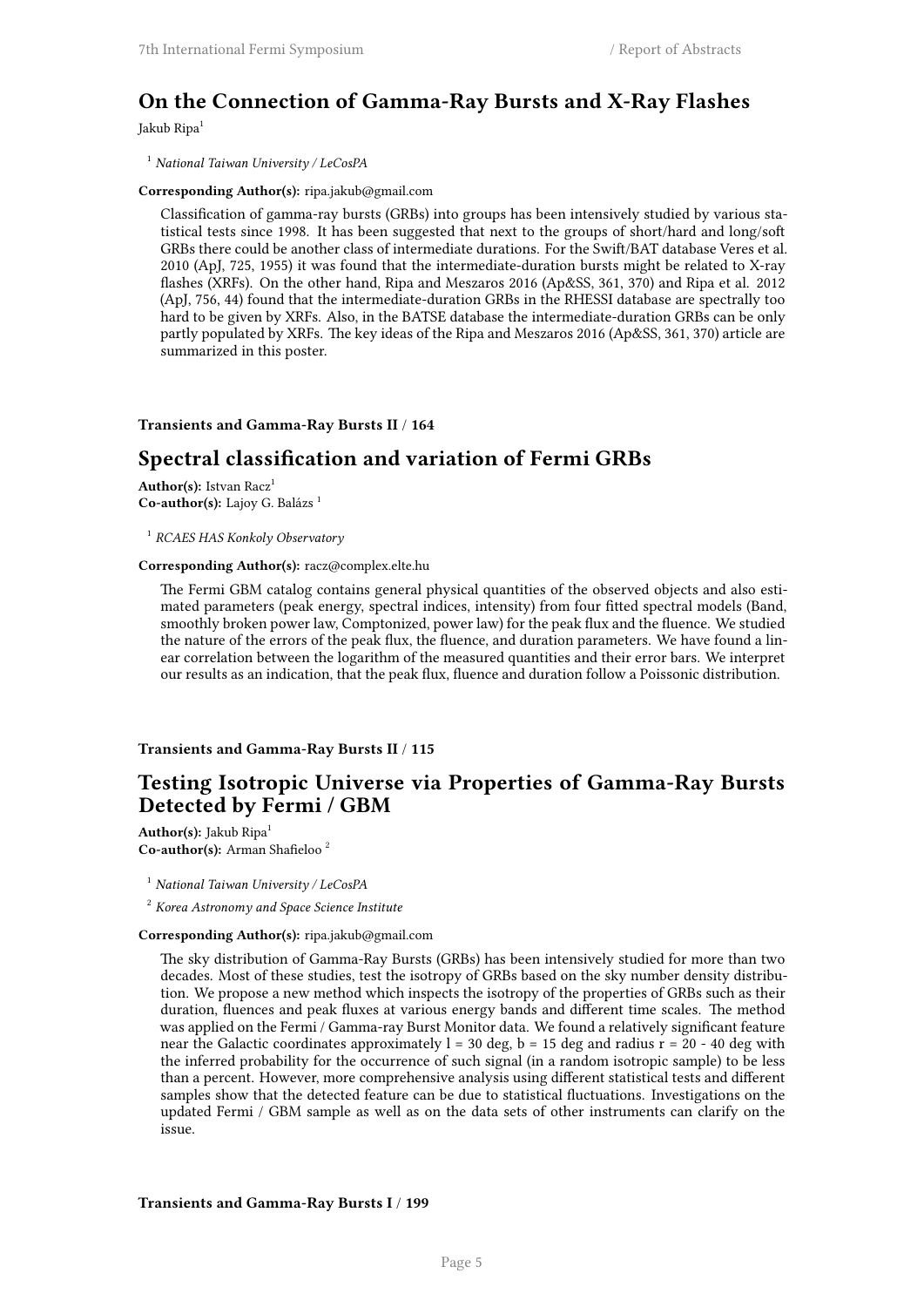# **The 2nd LAT GRB Catalog**

Giacomo Vianello<sup>1</sup>

1 *Stanford University*

## **Corresponding Author(s):** giacomov@stanford.edu

High-energy emission from Gamma-Ray Bursts is a powerful probe for extreme physics in these highly relativistic sources. Despite the advancements prompted by observations from the Fermi Large Area Telescope and the Fermi Gamma-Ray Burst Monitor, as well as other observatories, many questions remain open, especially on radiative processes and mechanisms. We present here the most extensive search for GRBs at high energies performed so far, featuring a detection efficiency more than 50% better than previous works, and returning more than 130 detections. With this sample size, much larger than the 35 detections presented in the first Fermi/LAT GRB catalog, we are able to assess the characteristics of the population of GRBs at high energy with unprecedented sensitivity. We will review the preliminary results of this work, as well as their interpretation.

## **Transients and Gamma-Ray Bursts I** / **197**

# **The Fermi GBM Gamma-Ray Burst, Spectroscopy and Time-Resloved Spectral Catalogs: The first eight years**

Elisabetta Bissaldi<sup>1</sup>

1 *Politecnico & INFN Bari*

**Corresponding Author(s):** elisabetta.bissaldi@ba.infn.it

The next set of Fermi GBM Gamma-Ray Burst Catalogs, currently under preparation, will cover 8 years of Fermi data taking.

The 4*th* GBM GRB catalog (von Kienlin et al., 2018) will provide information on the most important observables of the GBM detected GRBs, like location, main characteristics of the prompt emission, duration, peak flux and fluence.

The 3*rd* GBM Spectroscopy Catalog (Poolakkil et al., 2018) is intended to complement the 4*th* GBM GRB Catalog by providing spectral information to go with the fluence and peak flux values of each burst. The catalog consists of fits to time-integrated and peak flux spectra for four spectral models each.

Finally, the time-resolved spectral analysis of GBM brightest bursts will be summarized in the 2*nd* Time-Resolved Spectral Catalog (Bissaldi et al., 2018). It will provide high temporal and spectral resolution fits, as well as the corresponding distributions of parameters, together with the statistics of the parameter populations and possible correlations.

These catalogs will be an official product of the Fermi GBM Science Team, and the data files containing the complete results will be available from the High-Energy Astrophysics Science Archive Research Center (HEASARC).

## **Transients and Gamma-Ray Bursts II** / **37**

# **The Konus-Wind catalog of gamma-ray bursts with known redshifts. I. Bursts detected in the triggered mode.**

Anastasia Tsvetkova<sup>1</sup>

1 *Ioffe Institute*

#### **Corresponding Author(s):** tsvetkova@mail.ioffe.ru

In this catalog, we present the results of a systematic study of 150 gamma-ray bursts (GRBs) with reliable redshift estimates detected in the triggered mode of the Konus-Wind (KW) experiment. The sample covers the period from 1997 February to 2016 June and represents the largest set of cosmological GRBs studied to date over a broad energy band. We provide the burst durations, the spectral lags, the results of spectral fits with two model functions, the total energy fluences, and the peak energy fluxes, the rest-frame, isotropic-equivalent energy and peak luminosity, the collimation-corrected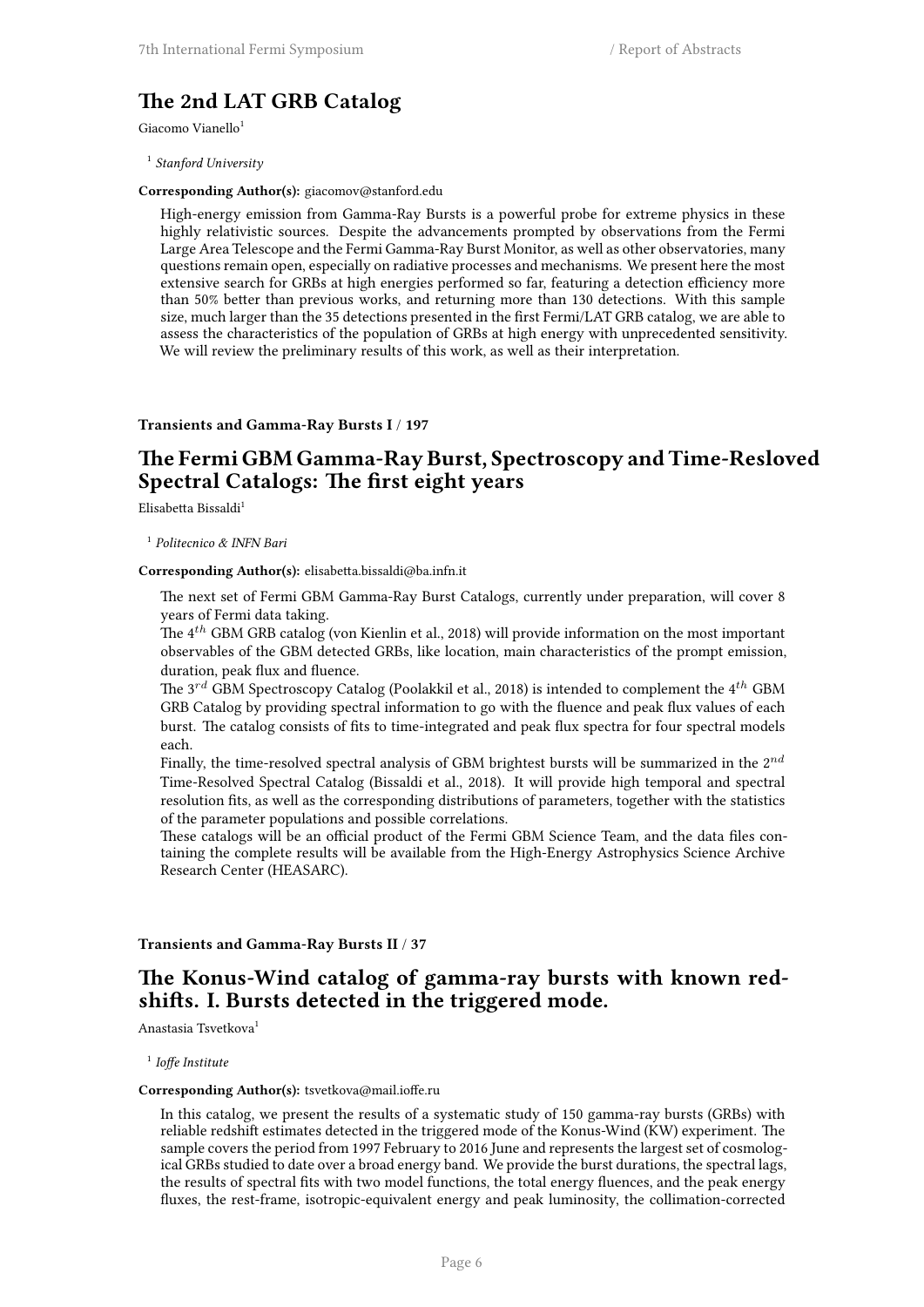values of the energetics for 32 GRBs with reasonably-constrained jet breaks. We consider the behavior of the rest-frame GRB parameters in the hardness-duration and hardness-intensity planes, and confirm the 'Amati' and 'Yonetoku' relations for Type II GRBs. The correction for the jet collimation does not improve these correlations for the KW sample. We discuss the influence of instrumental selection effects on the GRB parameter distributions and estimate the KW GRB detection horizon. Accounting for the instrumental bias, we estimate the KW GRB luminosity evolution, luminosity and isotropic-energy functions, and the evolution of the GRB formation rate.

**Transients and Gamma-Ray Bursts I** / **232**

# **The Rest-Frame Golenetskii Correlation via a Hierarchical Bayesian Analysis**

J. Michael Burgess<sup>1</sup>

<sup>1</sup> *Max-Planck-Institut für extraterrestrische Physik*

#### **Corresponding Author(s):** jburgess@mpe.mpg.de

Gamma-ray bursts (GRBs) are characterised by a strong correlation between the instantaneous luminosity and the spectral peak energy within a burst. This correlation, which is known as the hardnessintensity correlation or the Golenetskii correlation, not only holds important clues to the physics of GRBs but is thought to have the potential to determine redshifts of bursts. In this paper, I use a hierarchical Bayesian model to study the universality of the rest-frame Golenetskii correlation and in particular, I assess its use as a redshift estimator for GRBs. I find that using a power-law prescription of the correlation, the power-law indices cluster near a common value, but have a broader variance than previously reported (∼ 1−2). Furthermore, I find evidence that there is spread in intrinsic rest-frame correlation normalizations for the GRBs in our sample (∼ 1051 − 1053 erg s−1). This points towards variable physical settings of the emission (magnetic field strength, number of emitting electrons, photospheric radius, viewing angle, etc.). Subsequently, these results eliminate the Golenetskii correlation as a useful tool for redshift determination and hence a cosmological probe.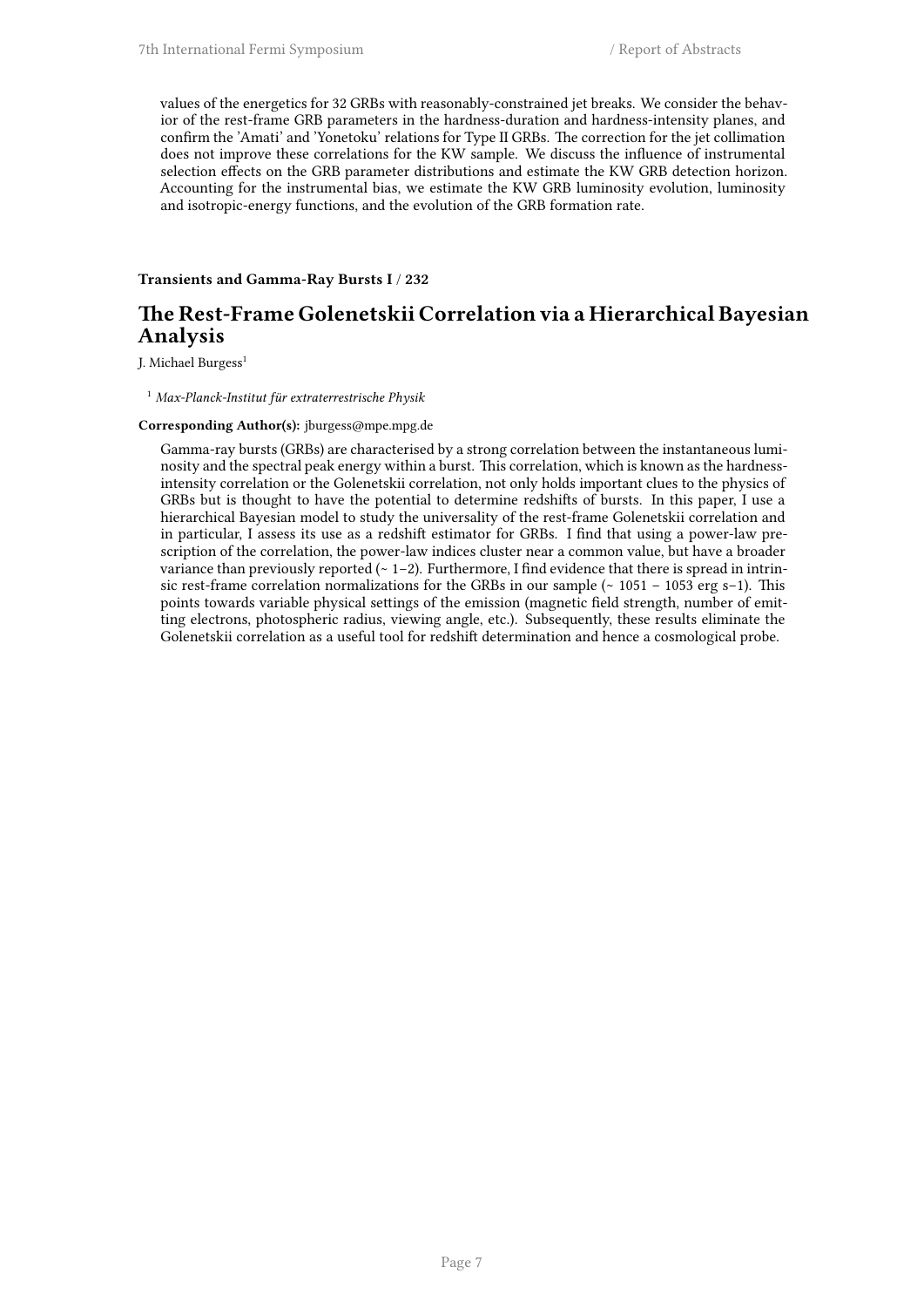## **Stellar sources (galactic and extragalactic) I** / **234**

# **Combined approach to VHE gamma-ray astronomy at the TAIGA observatory**

Evgeny Postnikov<sup>1</sup>

### <sup>1</sup> Skobeltsyn Institute of Nuclear Physics, Lomonosov Moscow State University

## **Corresponding Author(s):** evgeny.post@gmail.com

The TAIGA experiment is aiming to address important tasks in ground-based gamma-ray astronomy at energies from a few TeV – to several PeV. TAIGA combines almost all the techniques for gammaray air shower detection. First, an array of the imaging air Cherenkov telescopes is planned (three telescopes located at the distance of 800m in 2019). Second, an array of the wide angle Cherenkov timing detectors (currently 28 detector stations; up to 120 for covering 1km² area in 2018). Finally, the array of muon detectors, currently of ~200m<sup>2</sup> size, is planned to increase up to an area of 3000m<sup>2</sup> to cover 1km² total.

The shower parameters are estimated by the data of the wide angle Cherenkov timing detectors, whereas gamma-ray induced showers are selected by the image data of the telescopes in combination with the timing array as well as with the muon array data.

The low investments together with the high sensitivity  $(2.5x10^{-13} \text{ TeV}/(\text{cm}^2 \text{sec})$  for 300h of local sources observation at 100TeV, 1km² array) make this pioneering approach very attractive for exploring the galactic PeVatrons.

The status and perspectives of the project as well as the first results of the prototype stage are reported.

## **Stellar sources (galactic and extragalactic) I** / **143**

# **Detection of an Unidentified Extended Gamma-ray Source Close to the Galactic Supernova Remnant 3C 400.2**

Tulun Ergin<sup>1</sup>

1 *TUBITAK Space Technologies Research Institute*

#### **Corresponding Author(s):** tulu.kiz@gmail.com

A new extended gamma-ray source (named as PS J1934.5+1845) was detected with a significance of ˜13σ at a location of 1.83 degrees away from the radio location of the Galactic supernova remnant 3C 400.2 using about 9 years of Fermi-LAT data. The 68% containment radius of PS J1934.5+1845's extension was found to be 0.61 degrees and PS J1934.5+1845 is showing a power-law type spectrum with a spectral index of 2.38. In this presentation we will summarize the gamma-ray analysis methods and report on the analysis results related to the extension and spectrum of PS J1934.5+1845. We will also give preliminary results on the variability analysis and modeling of the spectrum of PS J1934.5+1845 in order to better understand its nature.

## **Stellar sources (galactic and extragalactic) I** / **104**

# **Effect of viscosity on propagation of MHD waves in astrophysical plasma**

Alemayehu Cherkos<sup>1</sup>

<sup>1</sup> *Addis Ababa University, Institute of Geophysics Space Science and Astronomy*

## **Corresponding Author(s):** alexye7@gmail.com

We determine the general dispersion relation for the propagation of magnetohydrodynamic (MHD) waves in an astrophysical plasma by considering the effect of viscosity with an anisotropic pressure tensor. Basic MHD equations have been derived and linearized by the method of perturbation to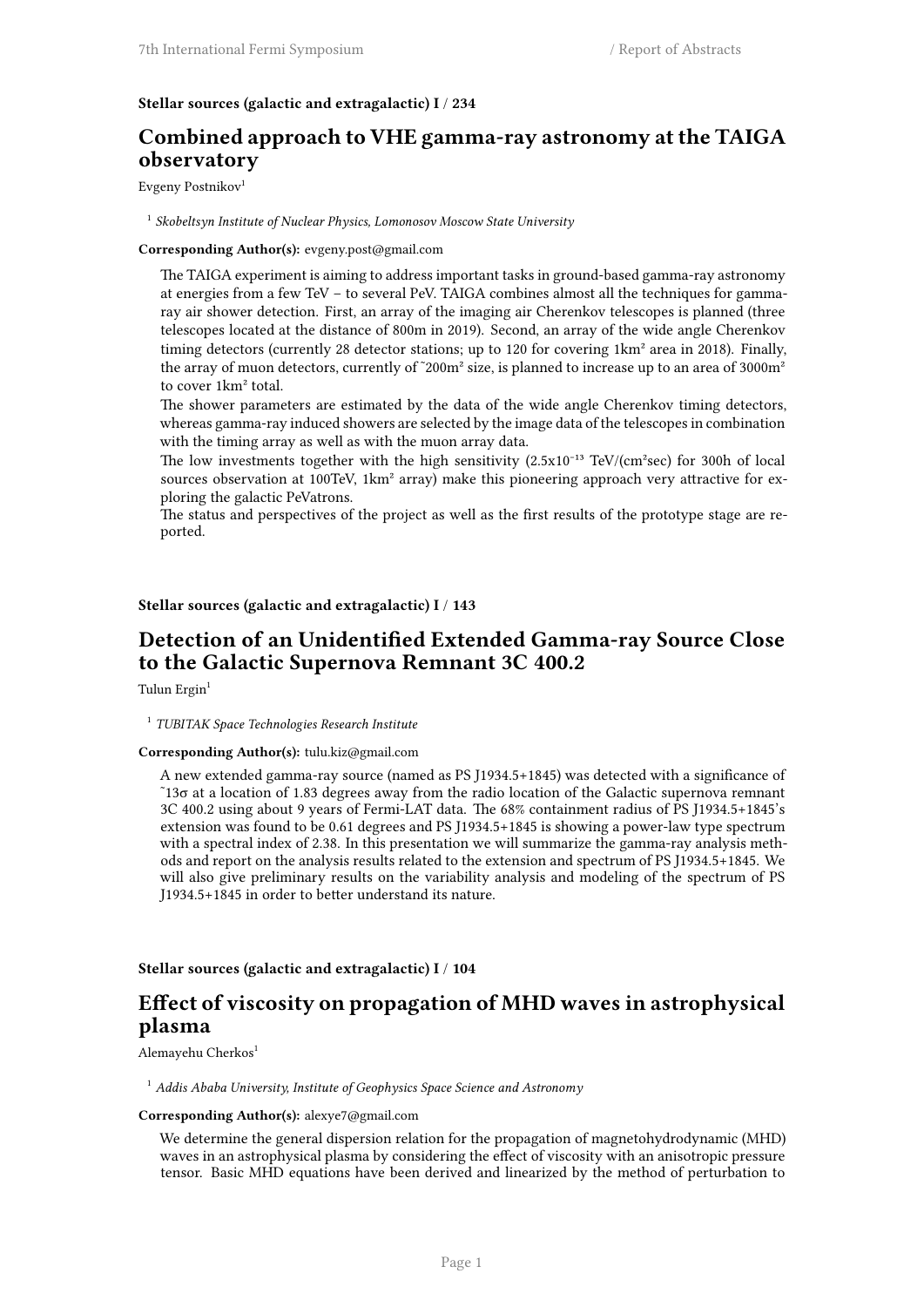develop the general form of the dispersion relation equation. Our result indicates that an astrophysical plasma with an anisotropic pressure tensor is stable in the presence of viscosity and a strong magnetic field at considerable wavelength.

**Stellar sources (galactic and extragalactic) I** / **166**

## **Fermi-LAT Studies of Globular Clusters.**

Sheridan J. Lloyd<sup>1</sup>

<sup>1</sup> *Centre for Advanced Instrumentation, Dept. of Physics, University of Durham, UK*

**Corresponding Author(s):** sheridan.j.lloyd@durham.ac.uk

We analyse 32 Galactic globular clusters ( GC ) using 8 years of Pass 8 Fermi-LAT data in the range 60 MeV - 300 GeV with the analysis down to lower energy being performed for the first time. We confirm prior detections and refine their spectral energy distributions ( SED ). Using a phenomenological approach, we investigate the possible emission mechanisms responsible for the observed gamma-ray properties.

**Stellar sources (galactic and extragalactic) I** / **194**

## **LMC P3: An Extreme Particle Accelerator**

Author(s): Joel Coley<sup>1</sup> **Co-author(s):** Robin Corbet

<sup>1</sup> *NASA Postdoctoral Fellow; NASA GSFC; USRA*

#### **Corresponding Author(s):** joel.b.coley@nasa.gov

Persistent gamma-ray emission dominates the radiative output of gamma-ray binaries, which are thought to be the evolutionary precursors to X-ray binaries. Often, this is attributed to particle acceleration in the shock from the winds of an optical companion and rapidly spinning pulsar or inverse Compton scattering of UV photons in the relativistic jet of an accreting compact object. We present XMM-Newton and NuSTAR observations of the newly discovered gamma-ray binary LMC P3 during inferior conjunction, X-ray maximum and X-ray minimum of its 10.3 day orbit. Currently the only gamma-ray binary found outside the Milky Way, LMC P3 is significantly more luminous than similar binary systems at all energy bandpasses. This extreme behavior could possibly be driven by a large spin-down power from the suspected pulsar, as well as a higher UV photon seed density of the O5 III star, but the details of the high energy emission region remain perplexing. We probe the geometry and physical conditions of the high-energy emission region and investigate the nature of the compact object.

**Stellar sources (galactic and extragalactic) I** / **137**

## **Non-linear combined MHD- Monte Carlo simulations of proton acceleration in colliding wind binaries**

Emanuele Grimaldo<sup>None</sup>

**Corresponding Author(s):** emanuele.grimaldo@uibk.ac.at

In colliding-wind binary (CWB) systems, the supersonic winds of two stars collide, forming a windcollision region (WCR) delimited by two shocks. Such systems are expected to produce a nonthermal distribution of energetic particles via diffusive shock acceleration (DSA) at the collisionless shocks. Interacting with the environment, relativistic electrons and/or protons are in turn expected to produce *γ*-rays. Test-particle Monte Carlo simulations suggest that the energy put into nonthermal protons is non-negligible. Their backreaction on the shock itself therefore has to be taken into account. We perform Monte Carlo simulations of particle acceleration, obtaining the background from MHD simulations of an archetypal CWB system. We further take into account the feedback of the accelerated protons on the local shock structure, where the particles are injected. Global changes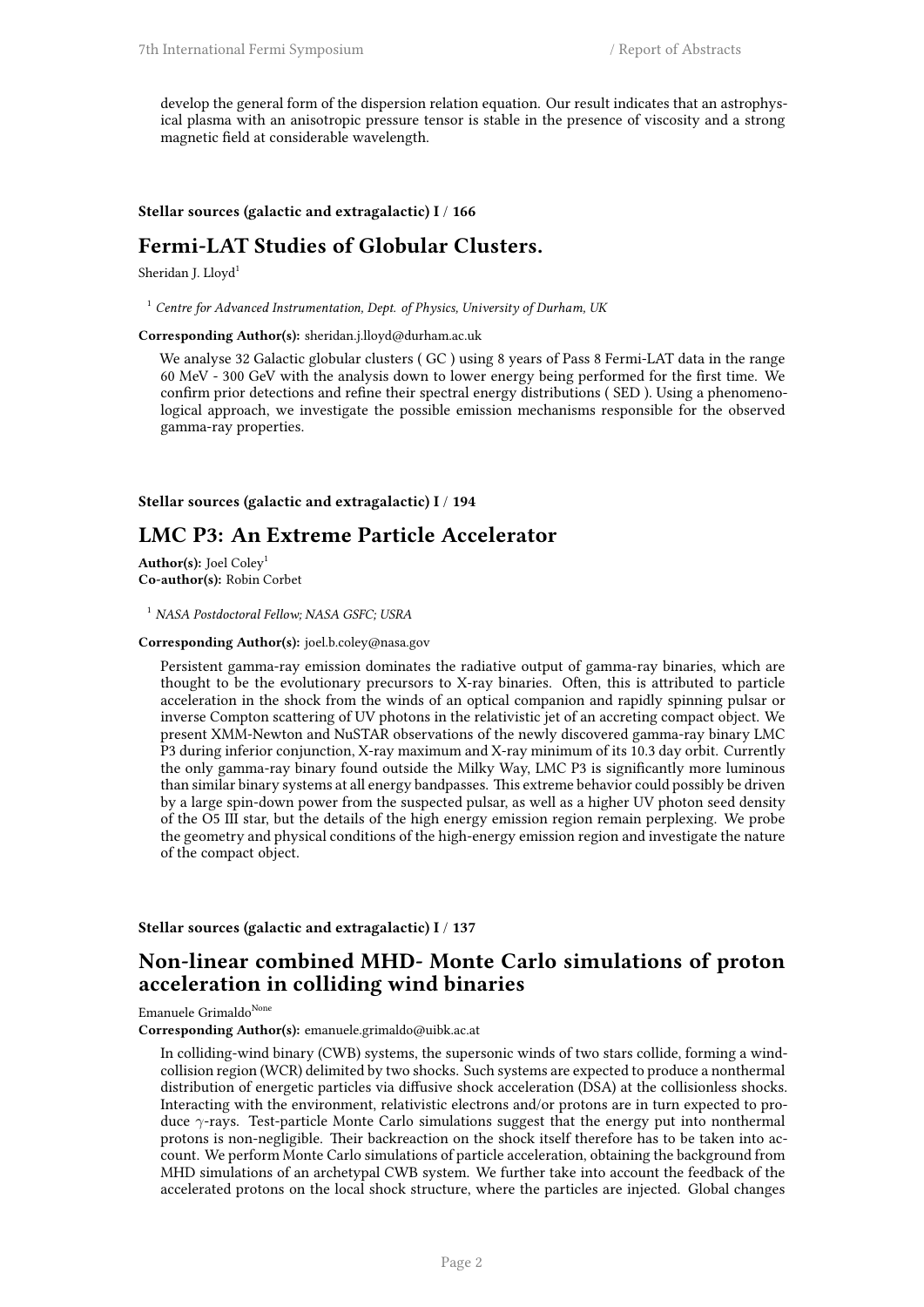to the system are neglected here. Our approach allows the injection efficiency of DSA in the considered system be obtained from the simulations in a locally self-consistent way, thus contributing to improve *γ*-ray flux predictions for CWB systems. We present the results of our simulations, including injection efficiencies at different positions along the shocks of the WCR, and spectral energy distributions of the accelerated particles.

## **Stellar sources (galactic and extragalactic) I** / **87**

# **Reexamining the gamma-ray properties of globular clusters**

KWANGMIN $\rm OH^{1}$ 

<sup>1</sup> *Chungnam National University*

### **Corresponding Author(s):** min8582046@naver.com

We have re-examined the properties of gamma-ray emitting globular clusters with the data obtained by Fermi LAT in the past nine years. In particular, we have investigated the role of metallicity in determining the size of millisecond pulsar populations in globular cluster.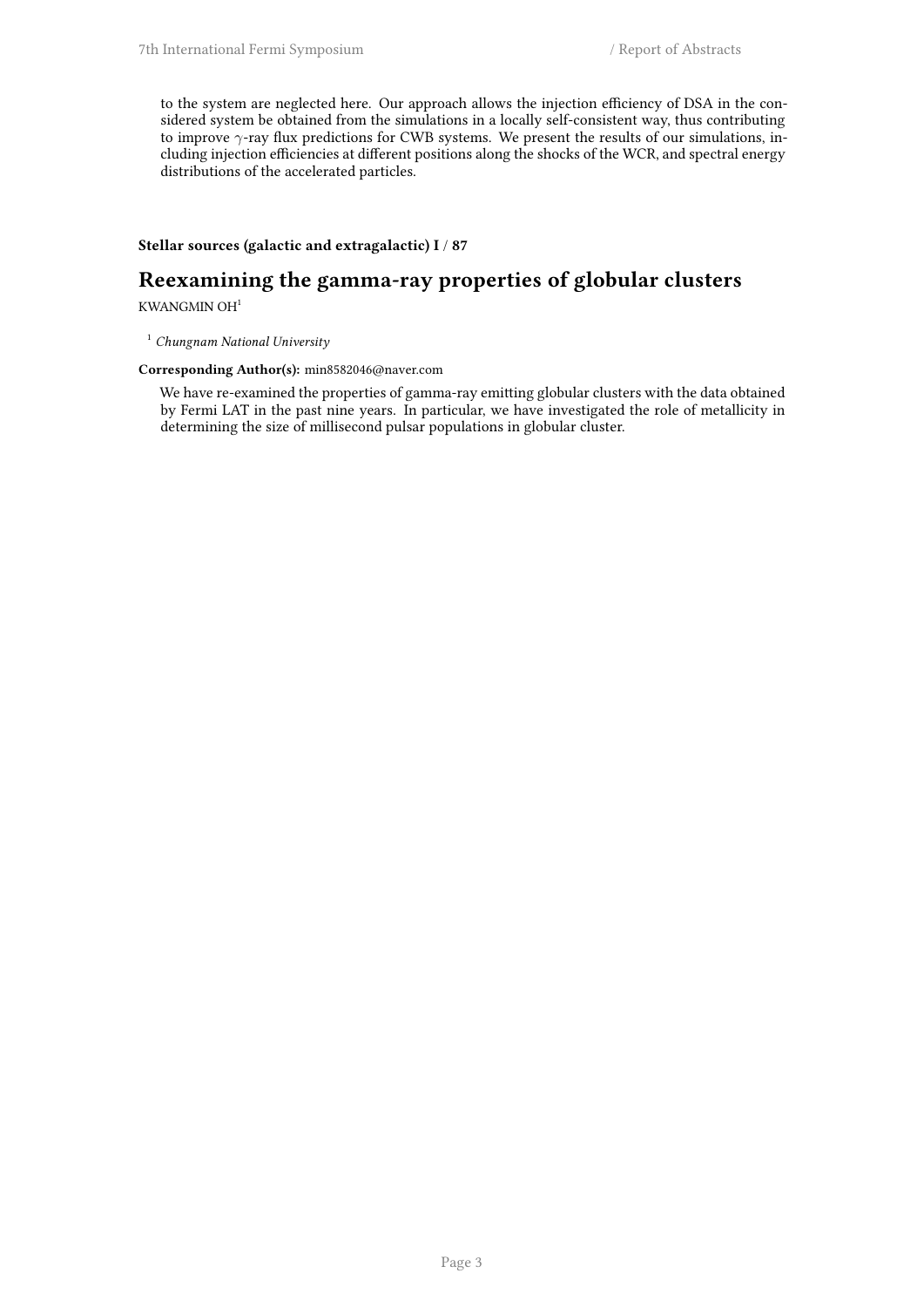## **GeV to TeV** / **84**

# **Probing high-energy acceleration processes in S5 0716+714 using combined Fermi-LAT and MAGIC observations**

Bindu Rani $^1$  ; Marina Manganaro $^2$ 

2 *Inst. de Astrofísica de Canarias, E-38200 La Laguna, Tenerife, Spain*

**Corresponding Author(s):** bindu.rani@nasa.gov

The blazar S5 0716+714 underwent an impressive outburst in January 2015, being detected by many instruments spanning from radio to very high energy (VHE, E*>* 100GeV). The multi-wavelength dataset collected made possible a deep study of the broadband Spectral Energy Distribution (SED), which typically in blazars is described by two components: the low-energy one, in case of S50716+714 peaked between 10<sup>14</sup> -10<sup>15</sup>*Hz, attributedtosynchrotronemissionfromrelativisticelectronsinthejet, andthehigh<sup>−</sup>*  $energy component, generated by inverse-Compton (IC) up-scattering of soft synchrotron photons of the same elec.$ and VHE data have been collected simultaneously, from Fermi-LAT and MAGIC respectively, allowing the possibility to study the whole high energy part of the broadband SED in an unprecedented high state. In this contribution we will report on the broadband activity of the source during its strongest outburst ever detected so far, focusing on the GeV-TeV connection, described by the multiwavelength light curves and the SED in the frame of a two-zone modeling.

## **GeV to TeV** / **133**

## **Ten years of H.E.S.S. I extra galactic observations revisited**

Francois Brun<sup>1</sup>

#### <sup>1</sup> *CNRS/IN2P3/CENBG*

#### **Corresponding Author(s):** brun@cenbg.in2p3.fr

In the past decade, the H.E.S.S. (High Energy Stereoscopic System) experiment has significantly contributed to the field of ground-based gamma-ray astronomy. In particular, during the first phase of the experiment from 2004 to 2013, the extra galactic observation program led to the discovery of more than 20 sources of VHE gamma-rays. During this observation program, some regions of the sky were also observed without leading to a detection. About 6.5% of the extra galactic sky was observed and it is now possible to re-analyse these data with the most up-to-date analysis techniques in an uniform way. This allows for population studies, variability studies, transient searches in the observed regions and robust comparison with the latest Fermi-LAT catalogs. In this contribution, the re-analysis of these ˜2700 hours of observation will be presented, together with the data products that are intended to be released to the scientific community.

## **GeV to TeV** / **75**

# **Unprecedented temporal analysis of the gamma-ray blazar 1ES 1215+303 Fermi-LAT and VERITAS light curves spanning ten years**

Janeth Valverde<sup>1</sup>

1 *LLR/Ecole Polytechnique*

## **Corresponding Author(s):** valverde@llr.in2p3.fr

We present here the results of the analysis of the gamma-ray blazar, 1ES 1215+303, over a 10-year period, from 2008 to 2017, measured at high energies (HE; 200 MeV < E < 100 GeV) by the Fermi Large Area Telescope (LAT) and at very high energies (VHE; E > 100 GeV) by Fermi-LAT and VERITAS. This is the longest temporal study of this high-frequency-peaked BL Lac object at gamma-ray energies. The spectrum follows a log-parabola over this time period, and its HE and VHE spectra are wellconnected. Its flux is sufficiently strong at HE to allow us to bin the Fermi-LAT data in 3-day intervals, enabling us to investigate the time evolution of the flux in unprecedented detail. Several flaring

<sup>1</sup> *NASA GSFC*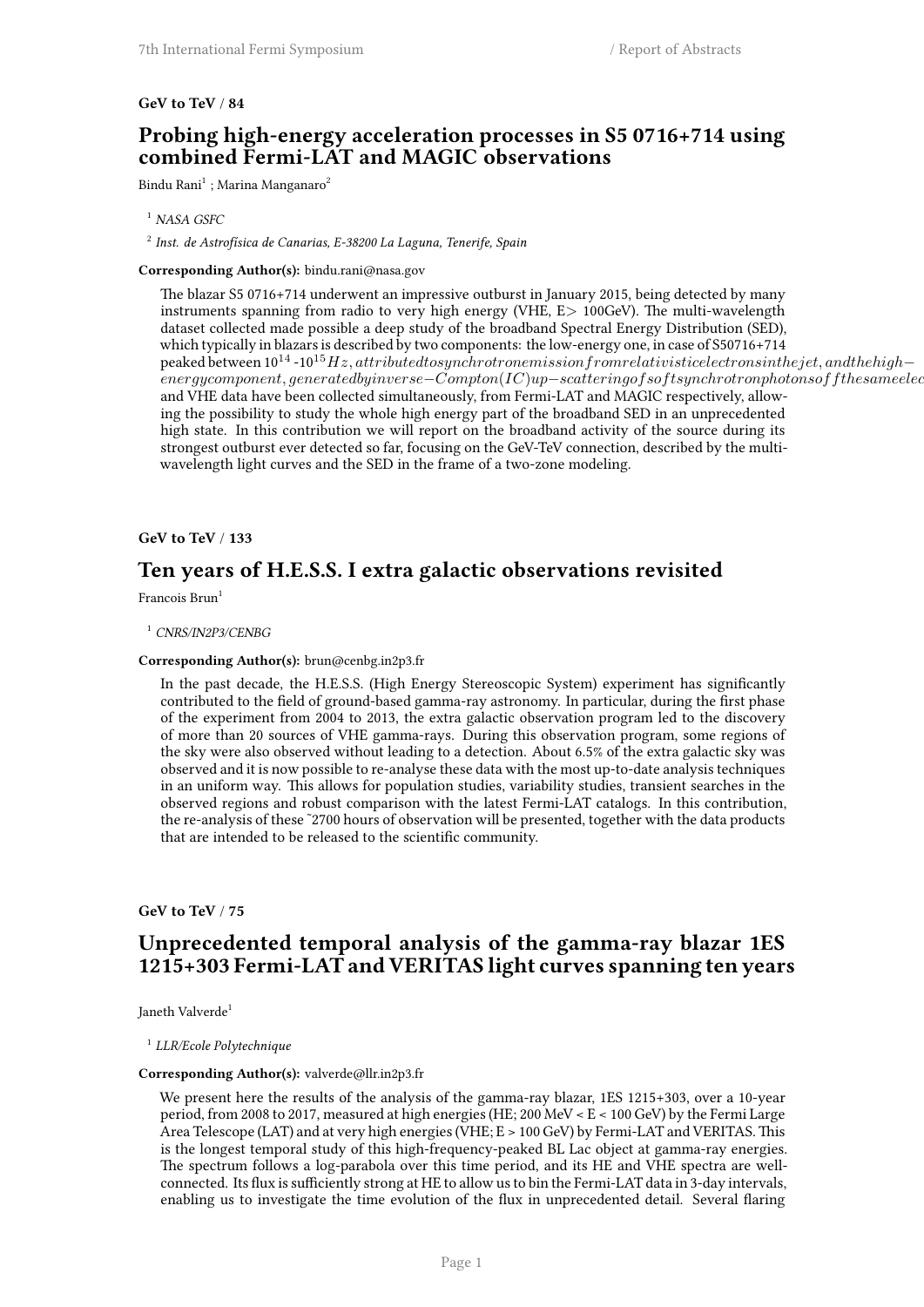episodes were detected and evidence for an overall trend of increasing flux over the span of the 10 years was observed. These light curves, in addition to the spectra, will be presented. This unique data set will help us to advance our understanding of the underlying physical processes in blazar jets.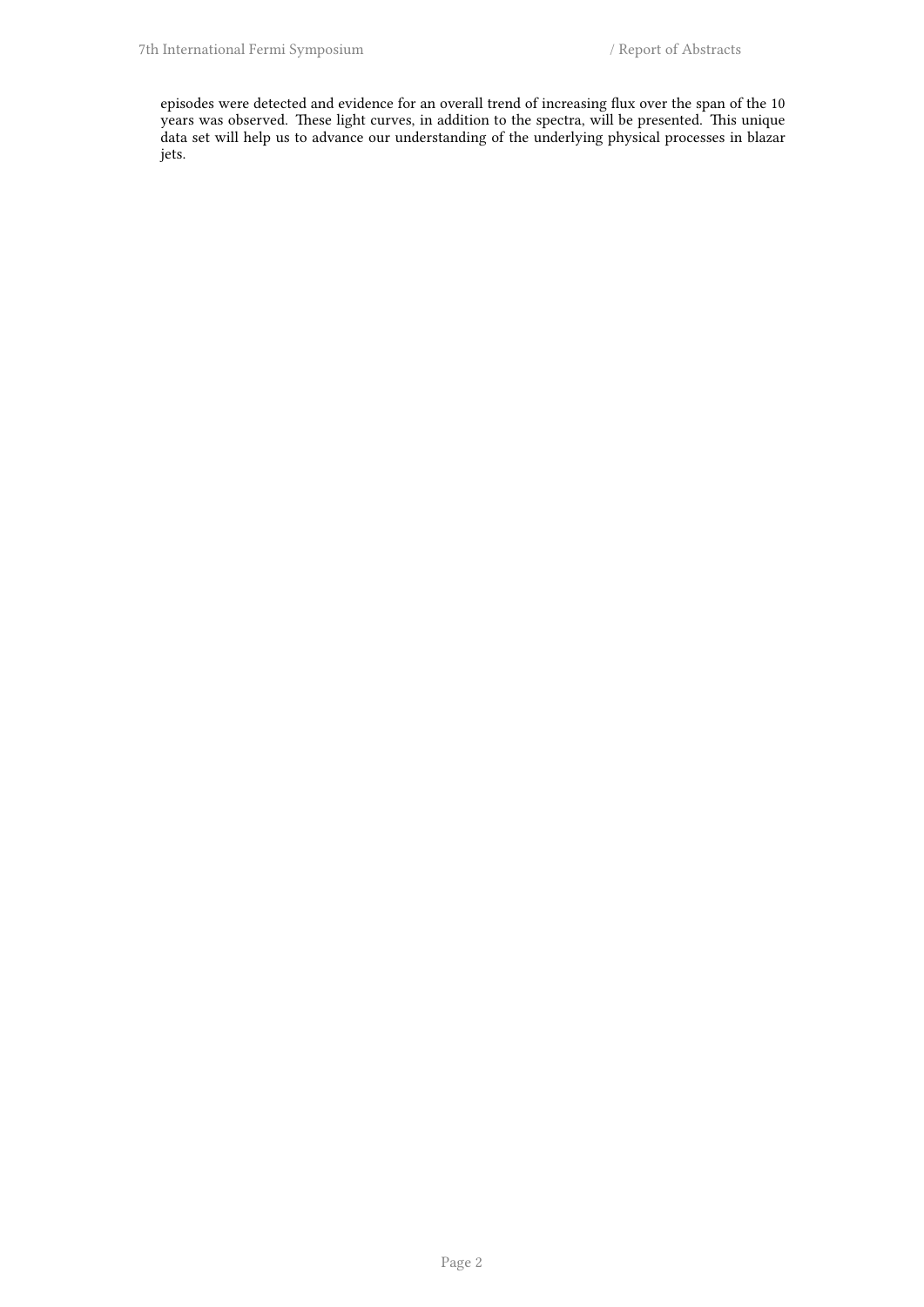### **Analysis techniques** / **99**

# **A novel model for gamma-ray source classification using automatic feature selection**

Author(s): Alex P. Leung<sup>1</sup> **Co-author(s):** Chung Yue Hui <sup>2</sup>

<sup>1</sup> *Macau University of Science and Technology*

<sup>2</sup> *Chungnam National University*

#### **Corresponding Author(s):** huichungyue@gmail.com

With fast growing data collected by the Fermi Large Area Telescope as a big data problem, manual classification has become an impossible task for astronomers. In this paper, we propose a novel framework using machine learning techniques with automatic feature selection algorithms for gamma-ray object classification. We automate parameter tuning rather than manual tuning used in some previous work. We found that using the Random Forest (RF) algorithm for feature selection can result in a better classification performance. Optimal results can be obtained for classifying AGNs/pulsars (accuracy > 98%) and young pulsars/millisecond pulsars (accuracy > 95%) by using the boosted logistic regression algorithm and RF as the classifier respectively. In comparison with the previous work by Saz Parkinson et al. (2016), our scheme leads to an improved performance.

## **Analysis techniques** / **59**

# **COMPTEL Reloaded: a heritage MeV data project**

Werner Collmar<sup>1</sup>

<sup>1</sup> *MPE Garching*

#### **Corresponding Author(s):** wec@mpe.mpg.de

The double-Compton telescope COMPTEL flew on the NASA Compton Gamma Ray Observatory (CGRO) satellite from 1991 to 2000, and is still the basis of most knowledge of the 1-30 MeV sky. Pending new missions like eAstrogam, for the next decade COMPTEL will still be a major resource for MeV gamma rays. A long-term effort to exploit heritage COMPTEL data is underway at MPE and MPA Garching. The full 9-year COMPTEL mission covered the entire sky. Several new developments are in progress for COMPTEL: the COMPTEL data analysis system was partly ported to Linux, new event processing techniques improve the background rejection, and new energy ranges are defined to avoid background lines. Time-of-flight background rejection has been improved using intra-detector resolution instead of just per detector, and this is combined with pulse-shape discrimination in a 2D analysis. A new source catalogue will be generated with the new event processing. The maximum-entropy skymapping method for COMPTEL has been updated to use current state-ofthe art convolution on the sphere and the HealPix sky projection and the method has been adapted to modern hardware. New skymaps based on these developments will be presented.

## **Analysis techniques** / **181**

## **Finding untriggered gamma-ray transients in the Fermi GBM data**

**Author(s):** Michelle Hui<sup>1</sup> **Co-author(s):** Michael Briggs <sup>2</sup>

<sup>1</sup> *NASA/MSFC*

<sup>2</sup> *University of Alabama in Huntsville*

#### **Corresponding Author(s):** cmhui.astro@gmail.com

The all-sky monitoring capability of Fermi GBM makes it ideal for finding transients. Fermi GBM triggers on events such as gamma-ray bursts, soft gamma-ray repeaters, X-ray bursters, solar flares, and terrestrial gamma-ray flashes. A previous systematic search in offline data for X-ray bursts has uncovered untriggered gamma-ray bursts, and currently there is a dedicated offline search pipeline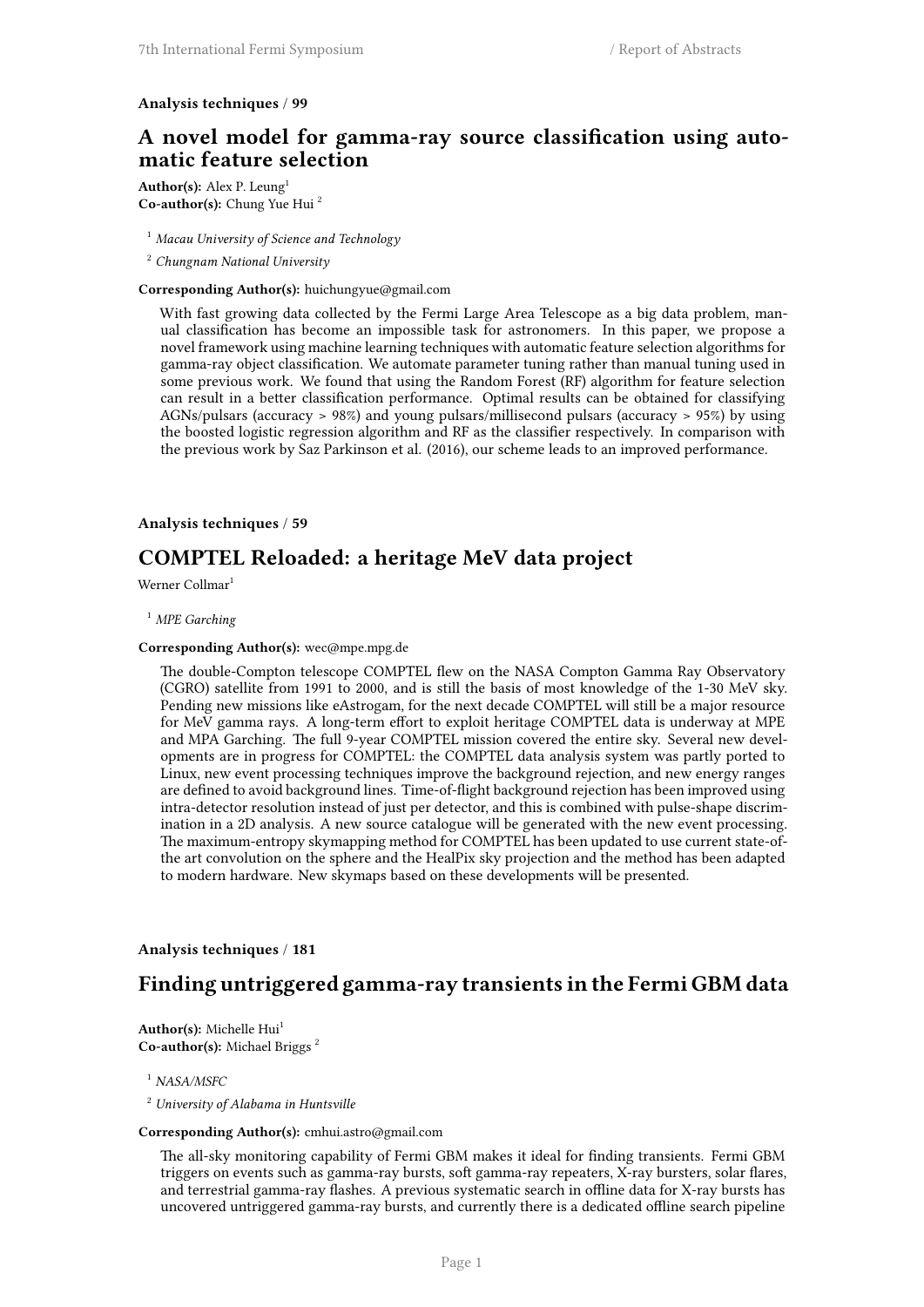looking for weak transients overlooked by the onboard trigger conditions. The untargeted search looks for significant background-subtracted signals in two or more detectors at various timescales in the continuous data, detecting ˜80 additional short GRB candidates per year. Since July 2017, these candidates have been published in GCN under Fermi-GBM Subthreshold transients notices, accompanied by localization maps and lightcurves. At present only short GRB candidates are published, expansion to long GRBs and other transient types are forthcoming.

## **Analysis techniques** / **189**

# **Image Reconstruction Utilizing the High-Dimensional Data Space of Future Gamma-ray Telescopes**

Andreas Zoglauer<sup>1</sup>

<sup>1</sup> *UC Berkeley*

#### **Corresponding Author(s):** zog@ssl.berkeley.edu

Advanced gamma-ray telescopes such as COSI, AMEGO, and eAstroGam measure many more parameters of the observed gamma rays than before, especially in the Compton regime. The measured energies and scatter directions (gamma ray and recoil electron), the detector geometry, the distance between interactions, and multiple Compton interactions all influence the response. For example, a matrix which adequately describes COSI's response would consist of 11 dimensions at a minimum. This makes full response simulations impossible, especially when considering the high resolution of modern Compton telescopes. Using a simplified binned imaging approach by e.g. reducing the response space to COMPTEL's original 5 dimensions, would give superior background and flux estimates, but sacrifices sensitivity. On the other side, utilizing a list-mode approach would give superior sensitivity, but the absolute flux and background determination becomes impossible. In the presentation we will show a way out of this dilemma, by introducing a hybrid imaging approach which combines the background estimation and flux determination capabilities of binned-mode imaging with the excellent sensitivity of list-mode imaging and apply it to COSI.

## **Analysis techniques** / **123**

# **The Fermi Large Area Telescope: 9 years of on-orbit performance**

Robert Cameron<sup>1</sup>

#### <sup>1</sup> *KIPAC/SLAC/Stanford University*

#### **Corresponding Author(s):** rac@slac.stanford.edu

The Fermi Large Area Telescope has been successfully operating in low Earth orbit almost continuously since its initial turn-on on 24 June 2008, for over 9 years. We present details of the current performance of the LAT detector and data acquisition sub-systems, together with long-term trends of key performance measures, and assess the expected performance in continued future operation. We also discuss the current and future status of the ground-based control, monitoring and data processing for the LAT.

### **Analysis techniques** / **201**

## **The Multi-Mission Maximum Likelihood framework (3ML)**

J. Michael Burgess $^1$  ; Robert Lauer $^2$  ; Giacomo Vianello $^3$ 

- <sup>1</sup> *Max-Planck-Institut für extraterrestrische Physik*
- <sup>2</sup> *University of New Mexico*
- 3 *Stanford University*

### **Corresponding Author(s):** giacomov@stanford.edu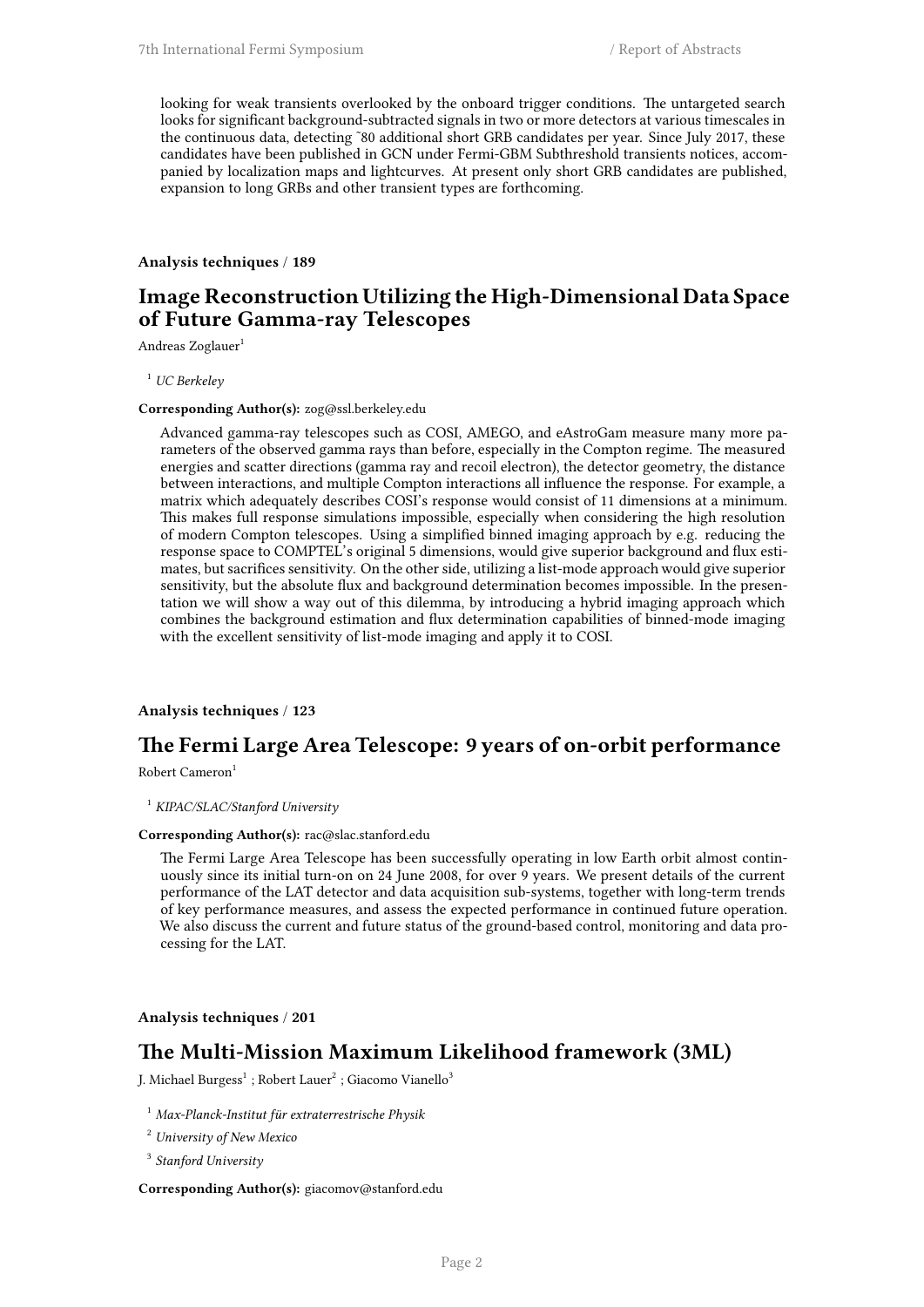The age of multi-wavelength and multi-messenger astronomy has arrived and with it, new tools are needed to analyze data from multiple instruments properly and with ease. The Multi-Mission Maximum Likelihood framework (3ML) provides this functionality via the novel use of instrument plugins which allow for every instrument's unique data to be treated independently with an appropriate likelihood. Under the 3ML framework, users can design plugins that handle instrument specific data routines transparently in the background. When multiple instruments are used together, their independent likelihoods are treated under a common minimization or Bayesian sampling framework. 3ML provides a multitude of minimization algorithm for maximum likelihood estimation (MLE) as well as several popular Bayesian posterior samplers. The entire framework is provided via a modern Python interface providing the user with a modern and easily transportable analysis framework well suited for modern astronomy. New models can be added easily. It is also possible to perform time-energy modeling. We present the framework and its main functionalities.

**Analysis techniques** / **69**

## **The first VEGAS-free, exact, 5D, polarized photon-to-e+e-pair conversion event generator**

Denis Bernard $1$ 

### 1 *LLR, Ecole Polytechnique & CNRS/IN2P3*

#### **Corresponding Author(s):** denis.bernard@in2p3.fr

Current pair-conversion event generators, e.g. in geant4, don't sample the five-dimensional differential crosssection (5D DCS), but a product of 1D DCSs. Most of them use high-energy and/or small angle approximations. Also the  $e+$  and  $e-$  polar angles are generated independently so energymomentum is not conserved. None of them can simulate the conversion of polarized photons correctly (Astropart.Phys.88 (2017) 60).

I have written a generator that is sampling exactly the 5D Bethe-Heitler DCS [NIM A 729 (2013) 765]. I use the VEGAS method: at a given energy, for a given target nucleus, after a 5D grid has been optimized, the DCS is tabulated, something that needs several seconds. Then I can generate zillions of conversions quickly at that energy and for that target. The polarization properties were characterized in Astropart.Phys.88 (2017) 30, especially at low energy where most of the statistics is for cosmic sources.

I have developed a VEGAS-free version that allows the fast generation of the conversion of a photon of a given energy on a given target, with the same other properties as for the VEGAS-based generator.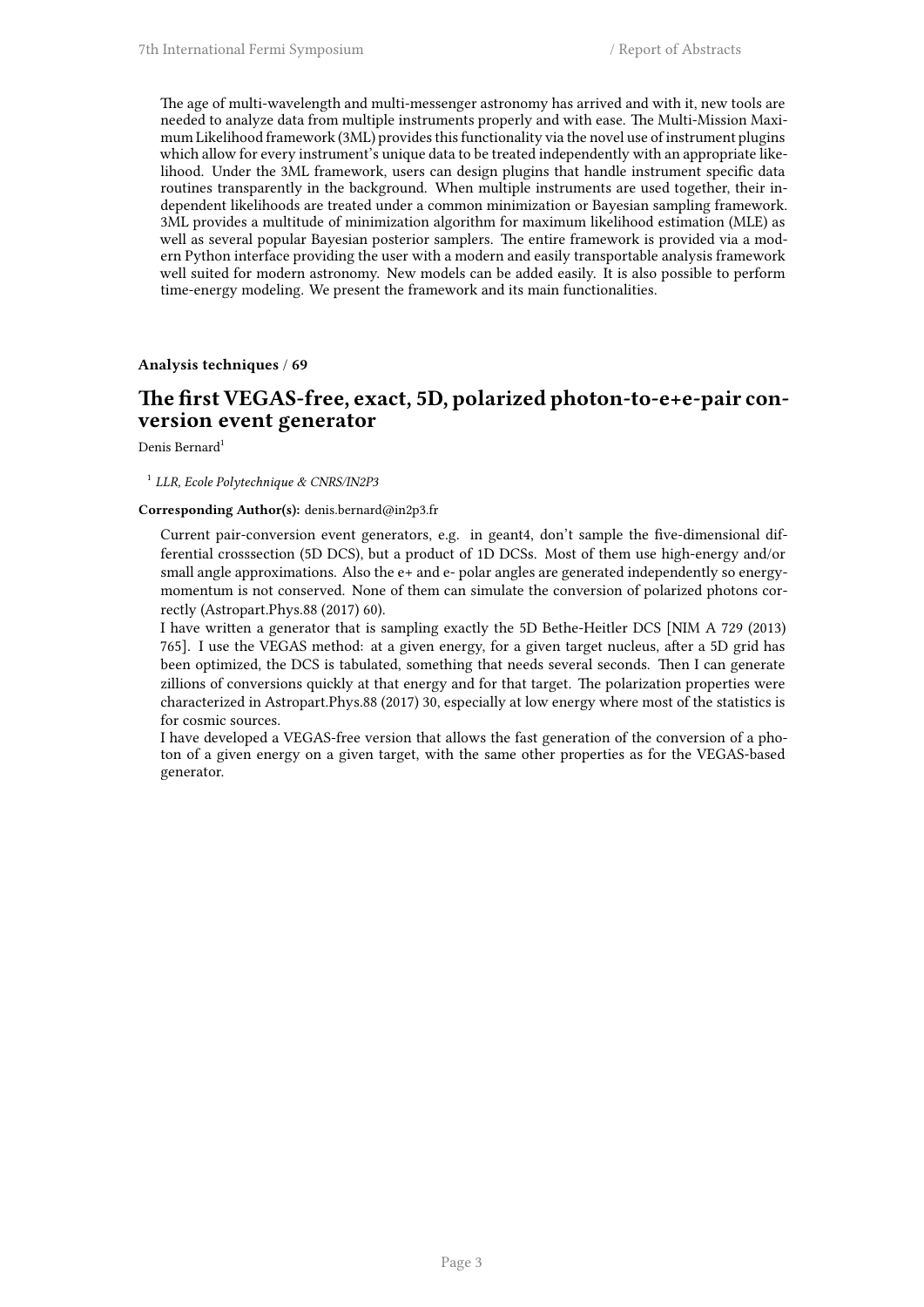### **Galactic Diffuse & CR propagation** / **41**

# **Evidence for GeV Cosmic Rays from White Dwarfs in the Local Cosmic Ray Spectra and in the Gamma-ray Emissivity of the Inner Galaxy**

Tune Kamae<sup>1</sup>

1 *SLAC and University of Tokyo*

#### **Corresponding Author(s):** kamae@slac.stanford.edu

Observations in the hard X-ray band found that electrons are accelerated in two magnetic white dwarfs. Protons are found to be accelerated to GeV in the novae by Fermi.These prompted us to analyze the cosmic ray (CR) spectra of electrons, protons, and heavier nuclei observed near Earth including the spectra deduced from the observed hard X-ray and gamma ray spectra. We fit the CR spectra at the heliopause using two templates for each species: one representing the CRs from WDs/novae accumulated in the local bubble and the other representing the CRs in the Galaxy. The CR spectra deduced from the hard X-ray and gamma ray spectra are refitted so that the sums of the local and Galactic reproduce the CR spectra at the heliopause. We find one local template and one Galactic template fit all nuclear CR spectra at heliopause and that the hardening of the nuclear CRs is interpreted as due to the roll-down of the CR contributions from WDs/novae at around a few 100GeV. The GeV hump in the gamma ray emissivity found in the inner Galaxy in the Fermi-LAT emissivity analysis is attributed to the CRs from WDs. .

**Galactic Diffuse & CR propagation** / **195**

# **Fermi-LAT study of the ISM in Chamaeleon region using the Planck thermal dust optical depth**

Katsuhiro Hayashi<sup>1</sup>

<sup>1</sup> *Nagoya University*

## **Corresponding Author(s):** khayashi@a.phys.nagoya-u.ac.jp

Diffuse gamma-ray emission from local molecular clouds is a powerful probe of the local interstellar gas and cosmic rays. Most of previous LAT studies of the molecular cloud regions assumed that the gamma-ray emitting interstellar gas is decomposed into three components: atomic hydrogen, molecular hydrogen and some excess gas not traced by standard HI and CO surveys. In each phase, uniform gas and dust properties are assumed. In this study, we examine the Chamaeleon molecular cloud region with a different approach, using total gas column density (NH) models based on the dust optical depth at 353 GHz (τ353) obtained from the Planck dust emission model. The relation between NH and dust optical depth in local molecular clouds exhibits a deviation from a simple linear relation (e.g., Roy et al. 2013 and Planck Collaboration XXVIII, 2015), possibly due to evolution of dust grains in cores of clouds. In fitting gamma-ray data with several NH models, including both linear and non-linear relations with τ353, we found that a non-linear relation of τ353 proportional to the ˜1.3-th power of NH gives the best fit, which may indicate dust evolution in the local molecular cloud complex.

**Galactic Diffuse & CR propagation** / **178**

# **Galactic Diffuse Gamma-Ray Emission From 3D Cosmic-Ray Transport Models**

 $R$ alf Kissmann<sup>1</sup>

## 1 *Leopold Franzens Universität Innsbruck*

### **Corresponding Author(s):** ralf.kissmann@uibk.ac.at

The PICARD code for the numerical solution of the Galactic cosmic-ray propagation problem allows for high resolution 3D models that can acknowledge localised structures within our Galaxy. Using PICARD, we address the impact of different transport physics processes on the flux and distribution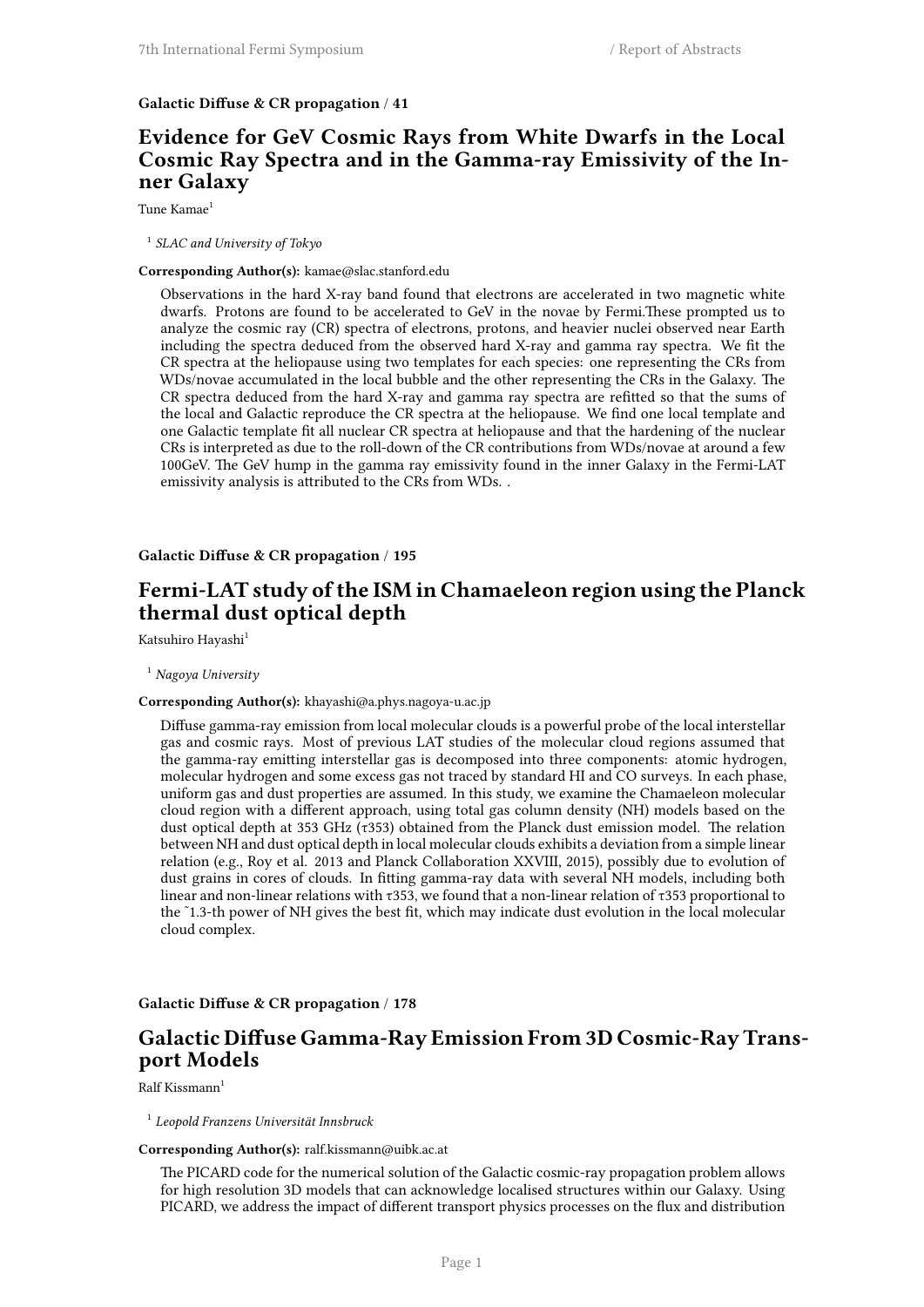of diffuse Galactic gamma rays: we investigate models with a cosmic-ray source distribution aligned with different arrangements of the Galactic spiral arms, under consideration of a recently updated interstellar radiation field model, and those assuming anisotropic cosmic-ray diffusion governed by an improved Galactic magnetic field model. The choice of changing the different transport parameters is most readily visible in the inverse-Compton channel, which shows features not present in commonly-used axisymmetric transport models.

## **Galactic Diffuse & CR propagation** / **120**

# **Interstellar Cosmic Rays from Multifrequency Observations of the Interstellar Emission**

Elena Orlando $1$ 

1 *Stanford University*

#### **Corresponding Author(s):** eorlando@stanford.edu

Cosmic Rays propagate in the Milky Way and interact with the interstellar medium and magnetic fields. These interactions produce emission that spans the electromagnetic spectrum and is a crucial tool for understanding intensities and spectra of cosmic rays in different regions. Hence observations of this interstellar emission complement information from cosmic ray measurements.

We present updates on the study of cosmic ray properties by combining multifrequency observations of the local interstellar emission with latest accurate cosmic ray direct measurements and propagation models. We also make predictions for e-ASTROGAM and AMEGO, proposed gamma-ray missions with a special focus at the MeV energy range.

### **Galactic Diffuse & CR propagation** / **223**

# **Measurement of the Cosmic-ray Proton Spectrum with the Fermi Large Area Telescope**

Author(s): David Green<sup>1</sup> **Co-author(s):** Elizabeth Hays <sup>2</sup>

<sup>1</sup> *max planck institute for Physics*

<sup>2</sup> *NASA/GSFC*

#### **Corresponding Author(s):** damgreen@mpp.mpg.de

We present the measurement of the cosmic-ray proton spectrum between 54 GeV and 9.5 TeV using 7 years of Pass 8 flight data from the Fermi Large Area Telescope (LAT). We developed a dedicated proton event selection with an maximum acceptance of 0.25 mˆ2 sr at 1 TeV. Our analysis yields a large dataset for a spectral measurement with a statistical uncertainty under 1% up to 1 TeV and residual contamination less than 5% from all other cosmic-ray species. We estimate the systematic uncertainties by testing different event selections and different hadronic interaction models for the GEANT4 Monte-Carlo simulations, and we found that they are an order of magnitude larger than the statistical uncertainty. The event selection and spectral measurement of the proton analysis create the opportunity for additional proton analyses with the LAT, such as a dedicated proton anisotropy search.

## **Galactic Diffuse & CR propagation** / **91**

# **New 3D models of interstellar gas and their impact on high-energy interstellar emission.**

Author(s): Gudlaugur Johannesson<sup>1</sup> **Co-author(s):** Troy Porter <sup>2</sup>

<sup>1</sup> *University of Iceland & NORDITA*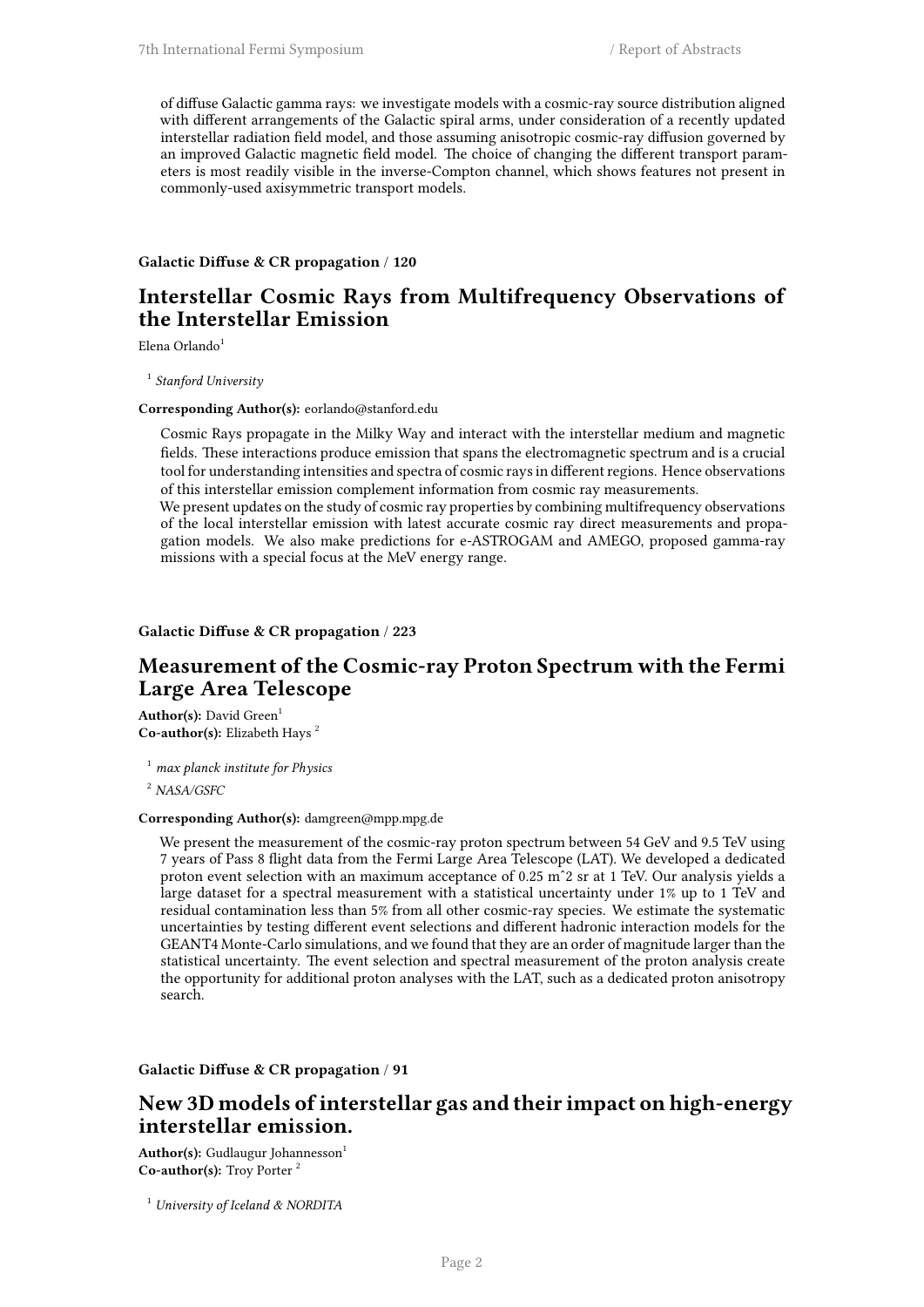## 2 *Stanford University*

### **Corresponding Author(s):** gudlaugu@hi.is

The interstellar gas is a key component for understanding cosmic-ray (CR) physics as it is the target for the generation of secondary CR particles and the high-energy interstellar emission. Observations of the spectra and abundances of these secondary particles are used to decipher the propagation history of CRs and to decode possible signatures of new physics. Until now, most calculations of CR propagation have used 2D cylindrically symmetric models for the distribution of the interstellar gas. This is partly due to the inevitable difficulties in determination of the 3D gas distributions. We present a method for determination of the 3D distribution of interstellar gas and our preliminary results. We discuss the effect these new 3D models may have on the analysis and interpretation of CR propagation and high-energy interstellar emissions.

## **Galactic Diffuse & CR propagation** / **13**

## **Signatures of a Local Cosmic Ray Source**

Michael Kachelriess<sup>1</sup>

## $^{\rm 1}$   $NTNU$

#### **Corresponding Author(s):** michael.kachelriess@ntnu.no

We suggest that the local supernova which deposited Fe-60 isotopes on the Earth 2-3 million years ago contributes also to the locally observed cosmic ray flux. We show that the contribution of this "local source" explains the positron and antiproton fluxes and why their spectral shape agrees with the proton flux. At the same time, this local source component explains the difference in the slopes of the spectra of cosmic ray nuclei. We discuss the resulting signature in the Boron-to-Carbon (primary-to-secondary cosmic rays) ratio and in the anisotropy of the total cosmic ray flux.

## **Galactic Diffuse & CR propagation** / **110**

## **Study of cosmic-rays in the Orion-Eridanus superbubble**

Théo Joubaud<sup>None</sup>

**Corresponding Author(s):** theo.joubaud@cea.fr

The Orion-Eridanus superbubble, formed from the winds and the explosions of Orion's massive stars, could be a cosmic-ray acceleration site. Inside the superbubble, the large level of MHD turbulence and the core-collapse supernovae have created a turbulent medium which effect on cosmic rays can be probed comparing their flux and spectrum in the superbubble to the average in nearby interstellar clouds.

To study cosmic rays in the superbubble, we first rely on Fermi LAT data. Eight years of data and gamma rays above 100 MeV have been used. We are particularly interested in gamma rays resulting from the decay of neutral pions produced by the interaction of cosmic rays with interstellar gas. Hence, knowing both gas distribution and gamma-ray emission allows to obtain the cosmic-ray flux. This requires to model the interstellar emission using multiwavelength tracers for the gas column densities in the different phases (atomic, molecular, ionized) of the superbubble.

First results show that the emissivity spectrum differs from the local measurement by less than 30%. We will discuss systematic uncertainties on this measurement and on the previous local estimates to compare the diffusion properties of CRs in and out of the superbubble.

#### **Galactic Diffuse & CR propagation** / **225**

## **Study of the Interstellar Medium and Cosmic-rays in Local HI Clouds**

Tsunefumi Mizuno<sup>1</sup>

<sup>1</sup> *Hiroshima University*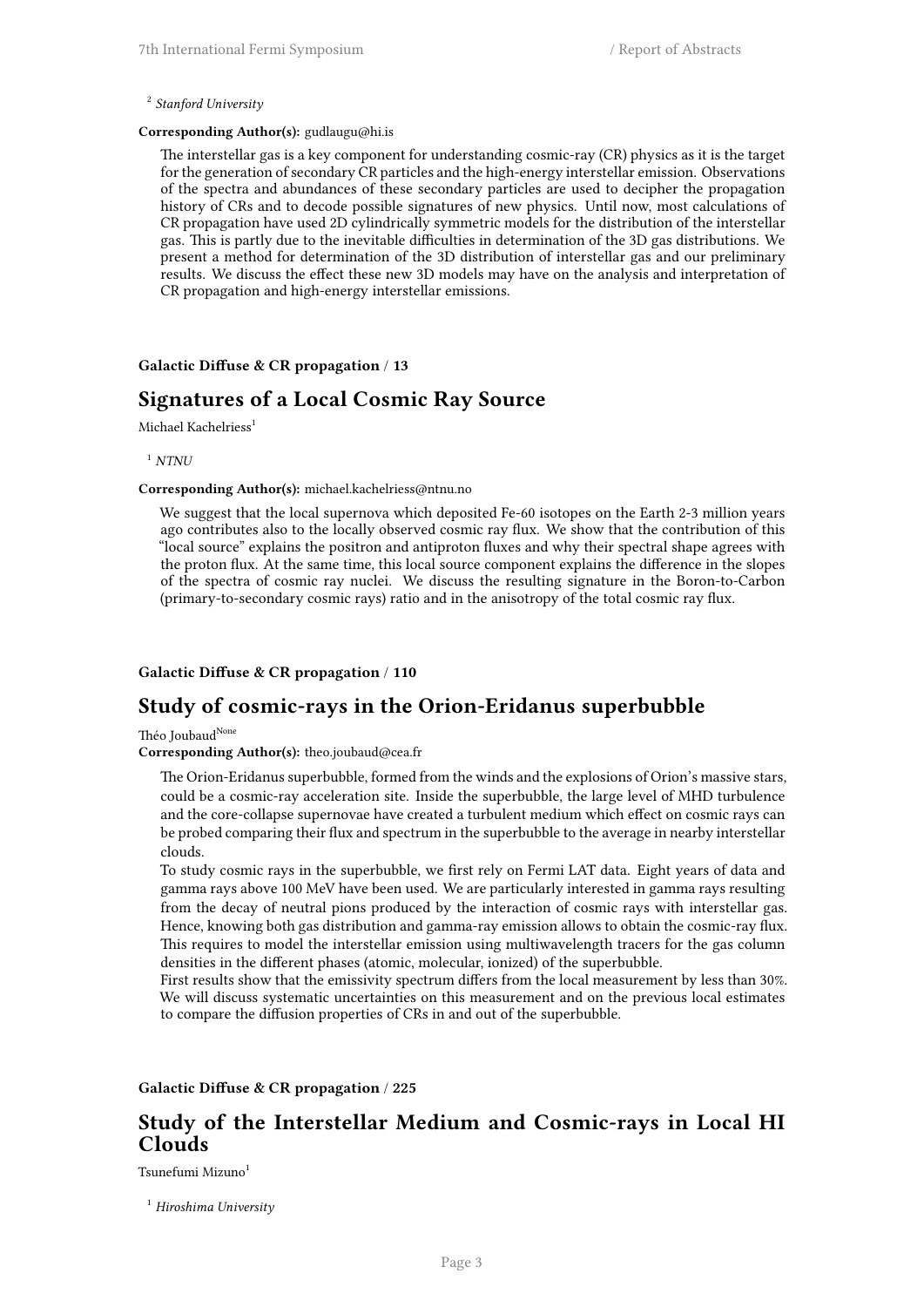## **Corresponding Author(s):** mizuno@astro.hiroshima-u.ac.jp

High-energy cosmic-ray (CR) protons and electrons interact with the interstellar gas or the interstellar radiation field and produce diffuse gamma rays. Since the interstellar medium (ISM) is transparent to these high-energy photons, GeV gamma rays are a powerful probe to study the ISM and Galactic CRs. Indeed, a significant amount of gas not traced properly by standard radio line surveys ("dark gas") was revealed by CGRO-EGRET and has been confirmed by Fermi-LAT. In those studies, dust observations were used to construct a template of the dark gas. Yet, the procedure to convert dust observations into the distribution of the total gas column density (NHtot) has not been established yet. In this contribution, we report a new study of the ISM and CRs in nearby high-latitude HI clouds in the third quadrant. We used Fermi-LAT data, HI4PI survey data, and Planck dust thermal emission model. In analyzing gamma-ray data using dust as a gas tracer, we examined possible dependence of the ratio of NHtot to dust emission on dust temperature, and possible non-linearity between NHtot and dust opacity. We will present details of the data analysis and preliminary results.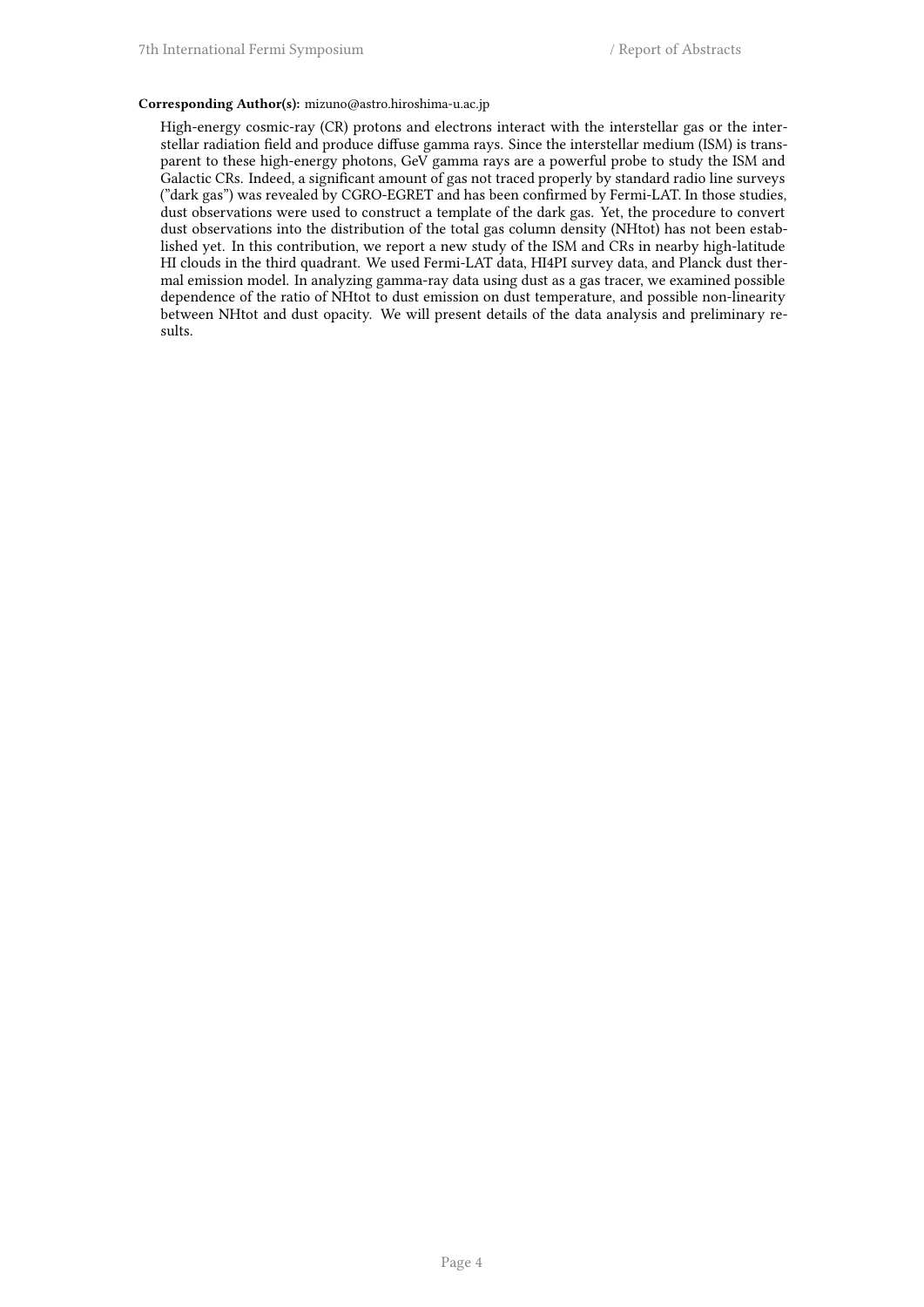## **Extragalactic diffuse & EBL** / **169**

# **Characterization of the Local Universe via cross-correlations**

Simone Ammazzalorso<sup>1</sup>

<sup>1</sup> *University of Torino & INFN*

#### **Corresponding Author(s):** simone.ammazzalorso@gmail.com

The aim of our work is to explore the Extra-galactic Unresolved Diffuse Emission of the Local Universe, cross-correlating Fermi LAT Pass8 data with the 2MPZ galaxy catalog. The main idea behind the work is to use magnitude measurement in B and K band as a tracer respectively of star formation and mass amount, and to isolate the presence of AGNs in the 2MPZ catalog with available AGNs catalogs. The determination of the cross-correlation of the gamma-rays data with the various galaxy subsets allows the decomposition of the different contributions to the Angular Power Spectrum, possibly leaving room for a Dark Matter component. We present the latest preliminary results of our analysis.

#### **Extragalactic diffuse & EBL** / **86**

# **Detection of virial shocks in stacked Fermi-LAT clusters**

Author(s): Ido Reiss<sup>1</sup> Co-author(s): Uri Keshet<sup>1</sup>

1 *Ben Gurion University*

#### **Corresponding Author(s):** reissi@post.bgu.ac.il

In the hierarchical paradigm of structure formation, galaxy clusters are the largest objects ever to virialize. They are thought to grow by accreting mass through large scale, strong virial shocks. Such a collisionless shock is expected to accelerate relativistic electrons, thus generating a spectrally flat leptonic virial ring. However attempts to detect virial rings have all failed, leaving the shock paradigm unconfirmed. Here we identify a virial *γ*-ray signal by stacking Fermi-LAT data for 112 clusters, enhancing the ring sensitivity by rescaling clusters to their virial radii and utilizing the anticipated spectrum. In addition to a central unresolved, hard signal (detected at the nominal 5*.*8*σ* confidence level), probably dominated by active galactic nuclei, we identify (5*.*9*σ*) a bright, spectrally flat *γ*-ray ring at the expected shock position. It corresponds to *∼* 0*.*6% (with an uncertainty factor *∼* 2) thermal energy deposition in relativistic electrons over a Hubble time. This result validates the shock paradigm, calibrates its parameters, and indicates that the cumulative emission from such shocks significantly contributes to the diffuse extragalactic *γ*-ray and radio backgrounds.

### **Extragalactic diffuse & EBL** / **45**

# **Latest Observations of M31 with the Fermi Large Area Telescope**

Xian Hou<sup>1</sup>

## 1 *YNAO, China*

#### **Corresponding Author(s):** xhou@ynao.ac.cn

The Fermi Large Area Telescope (LAT) has opened the way for comparative studies of cosmic-ray populations and high-energy sources in the Milky Way (MW) and in other external star-forming galaxies. Using more than 7 yr of LAT Pass 8 data in the energy range 0.1-100 GeV, M31 is detected at nearly 10 sigma and is observed to be extended at 4 sigma. Its spectrum is consistent with a power law and its spatial distribution is consistent with a uniform brightness disk over the plane of the sky and no offset from the center of M31. The emission appears confined to the inner regions of the galaxy and does not fill the disk of the galaxy. The non-correlation with regions rich in gas or star-formation activity suggests that the emission is not interstellar in origin, unless the energetic particles radiating in gamma rays do not originate in recent star formation. Alternative interpretations include a population of unresolved millisecond pulsars in the galaxy center or dark matter annihilation or decay, similar to what has been proposed to account for the Galactic center excess found in LAT observations of the MW.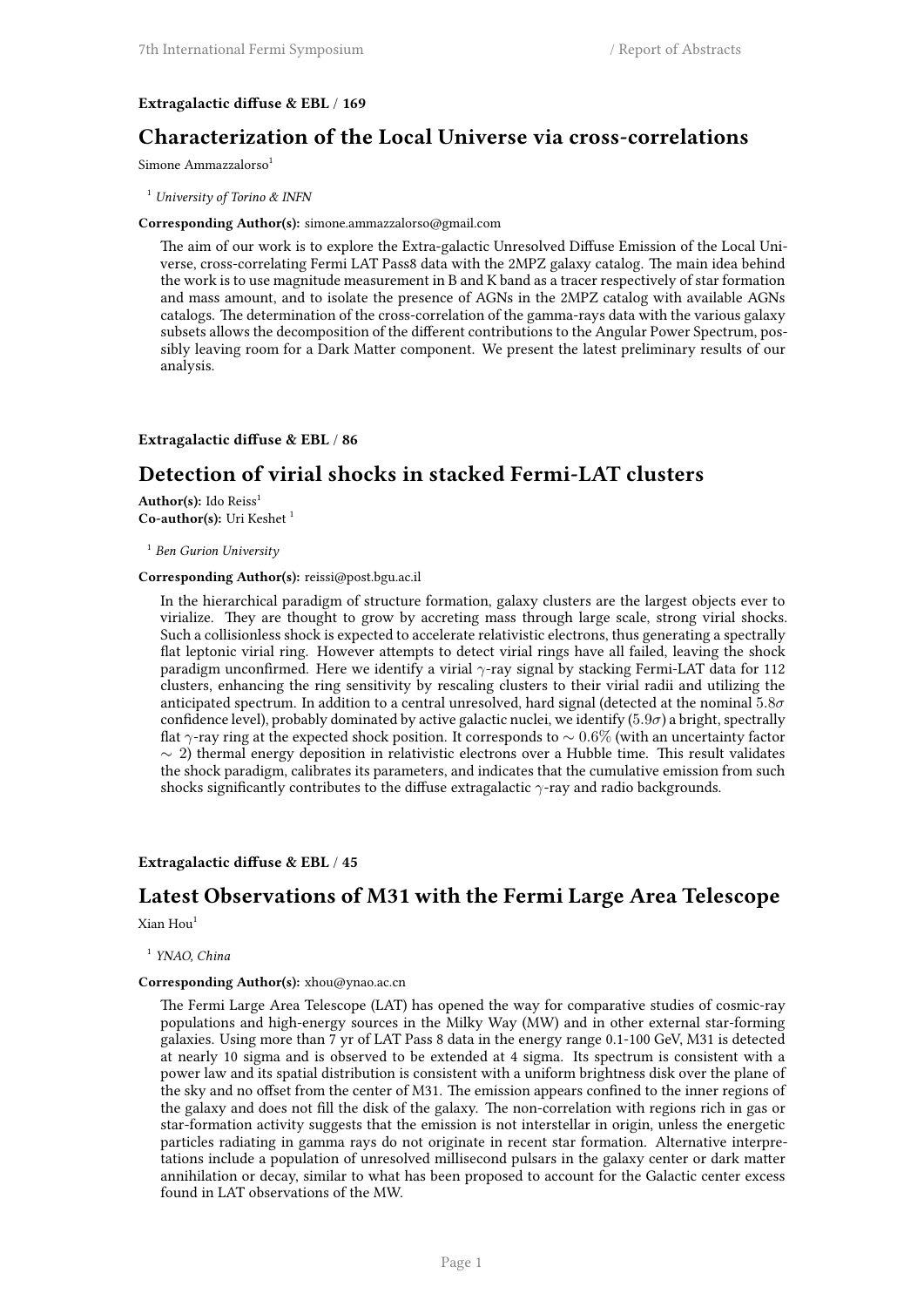## **Dark Matter** / **249**

# **Fermi LAT limit on evaporation of individual primordial black holes**

Steven Ritz<sup>1</sup>; Dmitry Malyshev<sup>2</sup>

<sup>1</sup> *UC Santa Cruz* 2 *ECAP*

#### **Corresponding Author(s):** dvmalyshev@gmail.com

Primordial black holes (PBH) with masses below approximately  $10^{15}$  g are expected to emit gamma rays with energies above a few tens of MeV via Hawking radiation. Previous searches for PBH evaporation signal have focused on either short timescale bursts of TeV photons corresponding to last moments of PBH lifetime or the contribution of PBHs to the isotropic gamma-ray emission. We show that, in case of individual PBHs, the Fermi LAT is most sensitive to PBHs with temperatures near 16 GeV, which can be detected out to a distance of about 0.03 pc. These PBHs have lifetimes of a few years and would appear as potentially moving point sources. We develop a new algorithm to detect the proper motion of a gamma-ray point source (PS) and apply it to unassociated PS in the third Fermi-LAT source catalog (3FGL). None of unassociated PS that have spectra consistent with PBH evaporation show significant proper motion. The derived 99% confidence limit on PBH evaporation rate in the vicinity of the Earth is similar to the limits obtained with ground-based gamma-ray observatories.

## **Dark Matter** / **220**

## **Indirect dark matter searches with H.E.S.S. towards the Galactic Center and nearby dwarf galaxies**

Lucia Rinchiuso<sup>1</sup>

#### <sup>1</sup> *CEASaclay*

#### **Corresponding Author(s):** lucia.rinchiuso@cea.fr

Weakly interacting massive particles (WIMPs) are one of the most promising dark matter (DM) candidates. The self-annihilation of WIMPs today into Standard Model particles could include veryhigh-energy (VHE, E > 100 GeV) gamma-rays in the final state that can be detected by ground-based Cherenkov telescopes such as the High Energy Stereoscopic System (H.E.S.S.). VHE gamma-ray observations focus towards regions in the sky expected to harbor a large DM density. Among them are the inner Galactic halo and the nearby dwarf spheroidal galaxies satellites of the Milky Way. Data accumulated over 10 years (2004-2014) of observations with H.E.S.S. on these targets have been used to seek for continuum and line signatures of DM annihilation. Thanks to improved photon statistics and a 2-dimensional maximum likelihood analysis technique, new more stringent constraints have been set on the annihilation cross section in the energy range 300 GeV - 70 TeV towards the inner Galactic halo. Latest results will be shown including the search for monoenergetic gamma-ray line searches towards the Galactic Center and nearby dwarf galaxies.

## **Dark Matter** / **136**

## **M31 gamma ray emission - a closer look at different explanations**

**Author(s):** Gabrijela Zaharijas<sup>1</sup> **Co-author(s):** Xian Hou

<sup>1</sup> *University of Nova Gorica*

#### **Corresponding Author(s):** gabrijela.zaharijas@ung.si

A new measurement of a spatially extended gamma-ray signal from the center of M31 was published recently, reporting that the emission broadly resembles the so-called Galactic center excess of the Milky Way (Ackermann et al. 2017, arXiv:1702.08602). In this talk we discuss the possibilities that the signal originates from a population of millisecond pulsars, or alternatively the annihilation of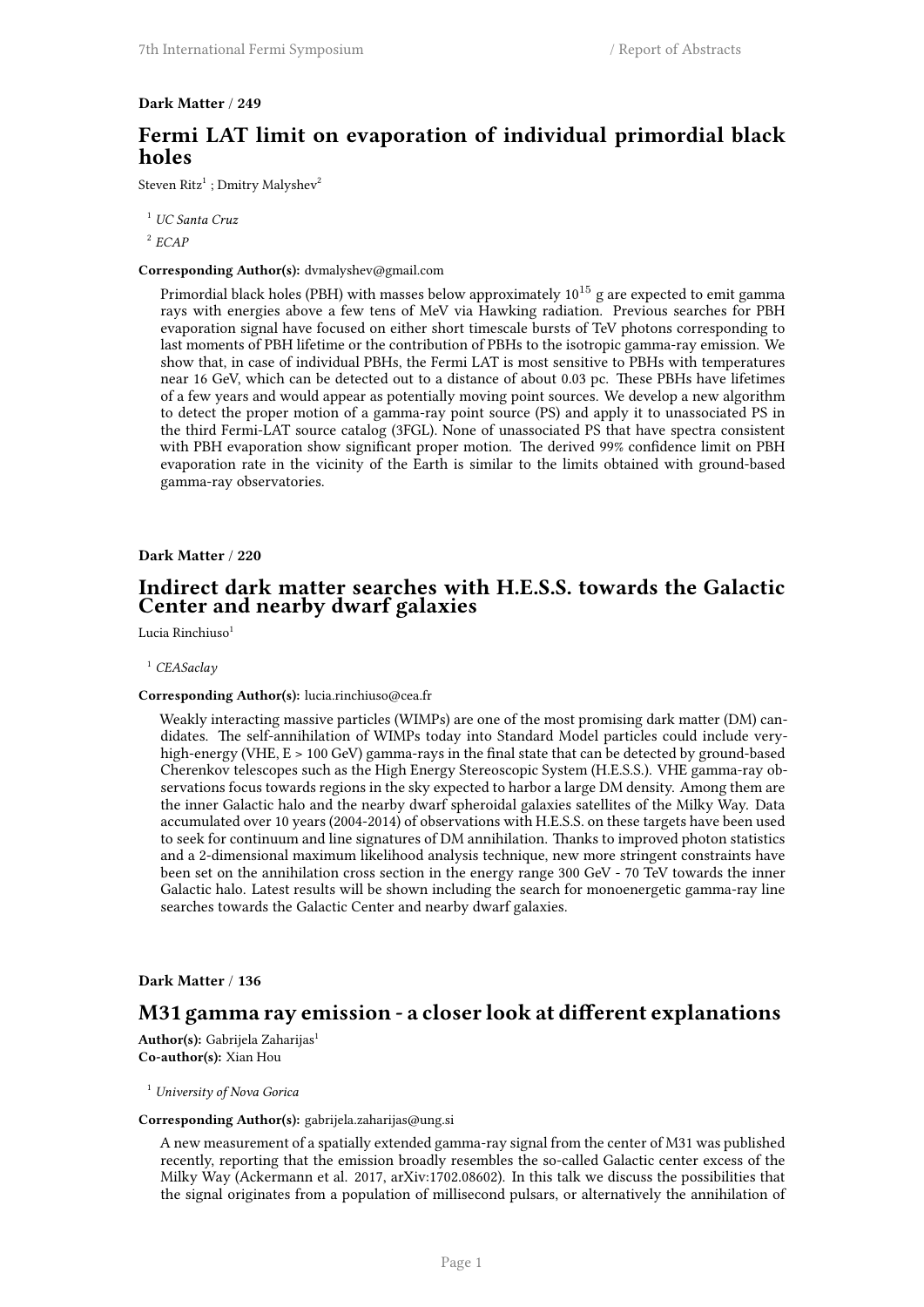dark matter particles. As an astrophysical interpretation in terms of millisecond pulsars appears viable, we derive upper limits on the annihilation cross section in the bbar/tau-tau channel of Weakly Interacting Massive Particles (WIMPs) in a mass range from 1 GeV to 10 TeV, taking into consideration different dark matter density profiles and including the effect of substructure and adiabatic contraction.

## **Dark Matter** / **139**

# **Realistic estimation for the detectability of dark matter subhalos with Fermi-LAT catalogs**

Francesca Calore $^1$  ; Fiorenza Donato $^2$ 

1 *LAPTh, CNRS*

2 *Torino University*

#### **Corresponding Author(s):** calore@lapth.cnrs.fr

Numerical simulations of structure formation have recorded a remarkable progress in the recent years, thanks to the inclusion of baryonic physics effects. I will present a recent analysis [1] of the sensitivity of Fermi-LAT to detect a subhalo population, built on the results of an hydrodynamical simulation of Milky Way-sized galaxies. The aim is to investigate the effect of baryonic physics on gamma-ray observables.

The detectability of dark matter subhalos is based on the 3FGL and 2FHL Fermi-LAT source catalogs. I will show how the flux sensitivity threshold strongly depends on the particle dark matter mass, and, more mildly, also on its annihilation channel and the observation latitude, and derive predictions for the number of dark matter subhalos that should be found among Fermi-LAT unassociated sources. A null number of detectable subhalos in the Fermi-LAT 3FGL catalog would imply upper limits on the dark matter annihilation cross section compatible with the limits coming from dwarf spheroidal galaxies. Finally, I will present results for extended subhalos.

[1] F. Calore, V. De Romeri, M. Di Mauro, F. Donato, and F. Marinacci. To appear in PRD [arXiv:1611.03503]

## **Dark Matter** / **242**

# **Sensitivity of the Cherenkov Telescope Array to the Detection of a Dark Matter Signal in comparison to Direct Detection and Collider Experiments**

**Author(s):** Manuel Meyer<sup>None</sup> Co-author(s): Jan Conrad<sup>1</sup>; Miguel Sánchez-Conde<sup>2</sup>

1 *Stockholm University*

<sup>2</sup> *Universidad Autónoma de Madrid*

## **Corresponding Author(s):** mameyer@stanford.edu

The search for gamma-ray signals from annihilating cold dark matter (DM) constitutes a complementary approach for DM searches at the LHC and direct detection experiments. The most prominent instruments suited for searches at gamma-ray energies are the Fermi Large Area Telescope and Imaging Atmospheric Cherenkov Telescopes (IACTs). The current generation of IACTs will soon be superseded with the Cherenkov Telescope Array (CTA), which will have a point source sensitivity an order of magnitude better than currently operating IACTs and cover a broader energy range between 20 GeV and 300 TeV. Using effective field theory and simplified models to calculate the gamma-ray spectra resulting from DM annihilation, we compare the prospects to constrain such models with CTA observations of the Galactic center with current and future measurements at the LHC and direct detection experiments. For DM annihilations that are neither velocity nor helicity suppressed, CTA will be able to probe DM models out of reach of the LHC, and, if DM couples to standard fermions via a pseudo-scalar particle, beyond the limits of current direct detection experiments. Only a combined effort of all experimental techniques will make a comprehensive search over the DM parameter space possible.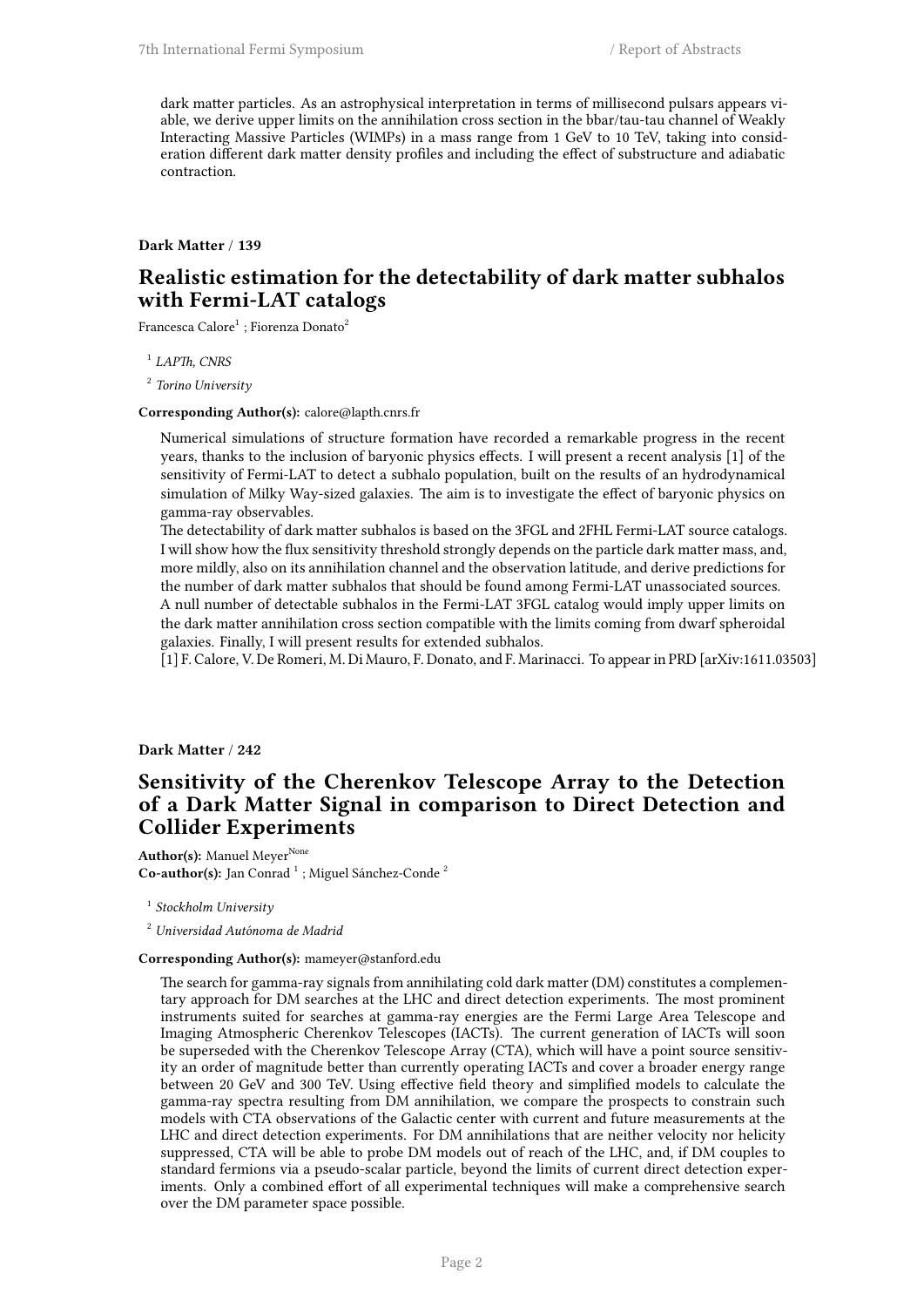## **Dark Matter** / **165**

# **Spectral modulation of Galactic Gamma-ray sources due to photon-ALPs mixing in Galactic magnetic field**

Jhilik Majumdar<sup>1</sup>

1 *PhD student, UniHH*

**Corresponding Author(s):** jhilik.majumdar@desy.de

Axion like particles (ALPs) are fundamental pseudo scalar particles with properties similar to Axions that have been invoked to solve the strong CP problem in Quantum Chromodynamics. ALPs can oscillate into photons and vice versa in the presence of an external magnetic field. This oscillation of Photon and ALPs could have important implications for astronomical observations, i.e. a characteristic energy dependent attenuation in Gamma ray spectra for astrophysical sources. Here we have revisited the opportunity to search Photon-ALPs coupling in the disappearance channel. We use nine years of Fermi Pass 8 data of a selection of Galactic Gamma-ray source candidates and study the modulation in the spectra in accordance with Photon-ALPs mixing and estimate best fit values of the parameters i.e. Photon-ALPs coupling constant ( gαγ ) and ALPs mass ( ma ). For the magnetic field we assume large scale galactic magnetic field models based on Faraday rotation measurements.

## **Dark Matter** / **131**

# **Spotting imprints of dark matter in the extragalactic Fermi sky with photon counts statistics**

**Author(s):** Hannes Zechlin<sup>1</sup> **Co-author(s):** Fiorenza Donato <sup>2</sup>

1 *Istituto Nazionale di Fisica Nucleare (INFN), Torino*

<sup>2</sup> *University of Turin and INFN*

**Corresponding Author(s):** zechlin@to.infn.it

The dissection of the extragalactic gamma-ray background (EGB) into point sources and diffuse components is a valuable tool to search for new physics such as dark matter. In the recent past, it has been shown that statistical analysis methods can excel the sensitivity of classic source detection approaches. In this contribution, we analyze the eight-year Fermi-LAT data between 1 and 10 GeV by considering 1-point photon counts statistics. We aim at resolving the population of extragalactic point sources and decomposing the diffuse component into Galactic foreground emission and isotropic diffuse background emission. For the first time, the analysis is employed to incorporate a potential contribution from annihilating dark matter (DM), investigating the sensitivity reach of 1-point photon counts statistics for the DM thermally-averaged self-annihilation cross section. We find that the sensitivity of 1-point statistics is highly competitive to upper limits recently obtained with other indirect detection methods.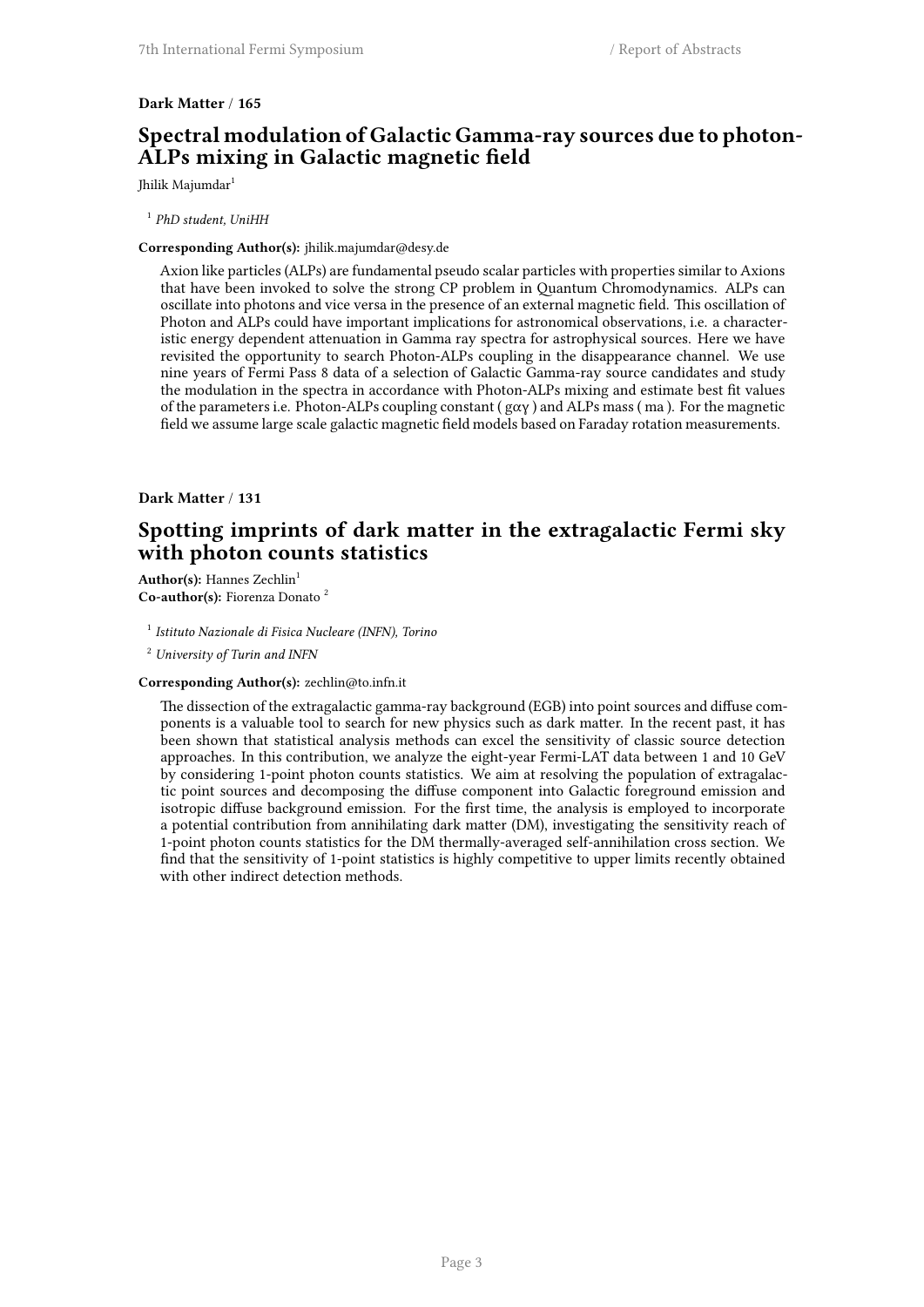### **Neutrino-Gamma connection & The Sun** / **121**

# **The Quiet Sun in Gamma Rays: Modeling of the CR Electrons in the Inner Heliosphere**

**Author(s):** Elena Orlando<sup>1</sup> Co-author(s): Silvia Raino<sup>, 2</sup>; Nicola Giglietto<sup>2</sup>

1 *Stanford University*

2 *INFN Bari*

#### **Corresponding Author(s):** eorlando@stanford.edu

The Sun in its quiescent state is a known gamma-ray source. The solar emission is produced by Cosmic Rays (CRs) penetrating the inner heliosphere and interacting with the solar atmosphere and optical photons. The solar emission is characterized by two spatially and spectrally distinct components: (i) the disk emission due to hadronic CR cascades in the solar atmosphere, and (ii) the spatially extended inverse Compton (IC) emission due to CR electrons scattering on the solar photons. The intensity of both components anti-correlates with the solar activity being the brightest during solar minima. Observations of the two components at various solar activities allow to gain information on CRs very close to the Sun and on CR propagation in the heliosphere. After the first observation of its gamma-ray emission in the EGRET archival data, Fermi-LAT is separating the two emission components with higher significance, allowing to precisely study the CR in the inner heliosphere. We present updates of the models of the IC emission based on recent CR measurements for various levels of solar activity, and we make predictions for e-ASTROGAM and AMEGO, proposed low-energy gamma-ray missions.

## **Earth to Heliosphere** / **212**

# **Time evolution and study of the two emission components from the Quiescent Sun in 9 years of Fermi-LAT data**

Silvia Raino'<sup>1</sup>

### <sup>1</sup> *Dipartimento di Fisica, Universita' di Bari & INFN Bari*

#### **Corresponding Author(s):** silvia.raino@ba.infn.it

The high energy gamma-ray emission from the Sun is due to the interactions of cosmic ray (CR) protons and electrons with matter and photons in the solar environment. Such interactions lead to two component gamma-ray emission: a point-like emission due to the nuclear interactions of CR protons and nuclei in the solar surface and a spatially extended emission due to the inverse Compton (IC) scattering of CR electrons off solar photons in the whole heliosphere. The observation of these two solar emission components may give useful information about the evolution of the solar cycle by probing two different CR components (proton and electrons) in regions not directly accessible by direct observations. We present the results of the observations of the Sun with Fermi-LAT in the first 9 years on orbit. The significantly larger photon statistics and the improved processing performance allow us to explore and distinguish both components of the emission in greater details and study their evolution in time showing the variations of the emission between the maximum and the minimum of the current solar cycle 24.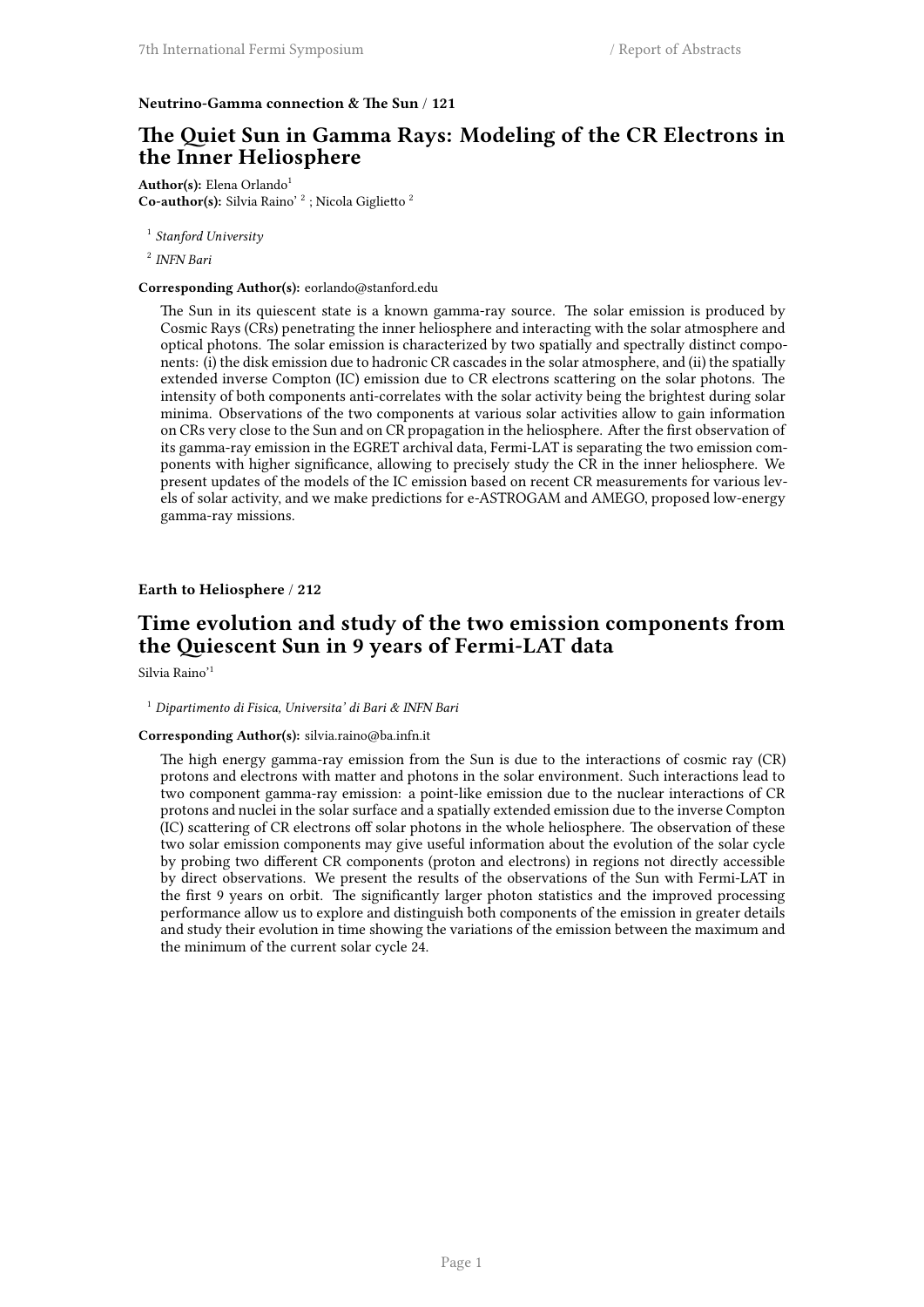#### **Future gamma-ray satellite missions** / **173**

# **All-sky Medium Energy Gamma-ray Observatory (AMEGO): Simulations of the Instrument performance**

Author(s): Regina Caputo<sup>1</sup> **Co-author(s):** Judith Racusin <sup>2</sup>

<sup>1</sup> *UMD/NASA/GSFC*

<sup>2</sup> *NASA/GSFC*

#### **Corresponding Author(s):** regina.caputo@nasa.gov

The gamma-ray energy range from several hundred keV to a hundred MeV has remained largely unexplored since the observations by instruments on the Compton Gamma-Ray Observatory (1991- 2000) and on INTEGRAL (since 2002). This energy range is particularly challenging because it is firmly in the Compton-dominated regime where the interaction cross section is minimized. Accurate measurements are critical for answering a broad range of astrophysical questions. To address these questions, we are developing AMEGO: All-sky Medium Energy Gamma-ray Observatory, to investigate the energy range from 200 keV to >10 GeV with good energy and angular resolution and with sensitivity approaching a factor of 20-50 better than previous measurements. This instrument will be capable of measuring both Compton-scattering events at lower energies and pair-production events at higher energies. To achieve these ambitions goals Monte Carlo (MC) simulations will play a crucial role guiding the design of AMEGO. I will present an overview of the AMEGO simulation campaign using the MEGAlib framework, as well as the initial results for effective area and angular resolution, as well as sensitivity projections.

## **Future gamma-ray satellite missions** / **236**

## **BurstCube: A CubeSat for Gravitational Wave Counterparts**

 $\mathbf{Author(s)}\mathbf{:}$  Jeremy  $\mathrm{Perkins}^{1}\mathbf{:}$  Judith  $\mathrm{Racusin}^{1}$ 

Co-author(s): Julie McEnery<sup>1</sup>; Regina Caputo<sup>2</sup>; Daniel Kocevski<sup>3</sup>; David Morris<sup>4</sup>; Michelle Hui<sup>3</sup>; Colleen Wilson-Hodge<sup>3</sup>

<sup>1</sup> *NASA/GSFC*

<sup>2</sup> *UMD/NASA/GSFC*

<sup>3</sup> *NASA/MSFC*

<sup>4</sup> *UVI*

#### **Corresponding Author(s):** jeremy.s.perkins@nasa.gov

We present BurstCube, a novel CubeSat that will detect and localize Gamma-ray Bursts (GRBs). BurstCube will detect long GRBs, attributed to the collapse of massive stars, short GRBs (sGRBs), resulting from binary neutron star mergers, as well as other gamma-ray transients in the energy range 10-1000 keV. sGRBs are of particular interest because they are predicted to be the counterparts of gravitational wave (GW) sources soon to be detectable by LIGO/Virgo. BurstCube contains 4 CsI scintillators coupled with arrays of compact low-power Silicon photomultipliers (SiPMs) on a 6U Dellingr bus, a flagship modular platform platform that is easily modifiable for a variety of 6U CubeSat architectures. BurstCube will complement existing facilities such as Swift and Fermi in the short term, and provide a means for GRB detection, localization, and characterization in the interim time before the next generation future gamma-ray mission flies, as well as space-qualify SiPMs and test technologies for future use on larger gamma-ray missions. The ultimate configuration of BurstCube is to have a set of ˜10 BurstCubes to provide all-sky coverage to GRBs for substantially lower cost than a full-scale mission.

**Future gamma-ray satellite missions** / **222**

# **Development and Testing of the AMEGO Silicon Tracker System**

Sean  $G$ riffin $1$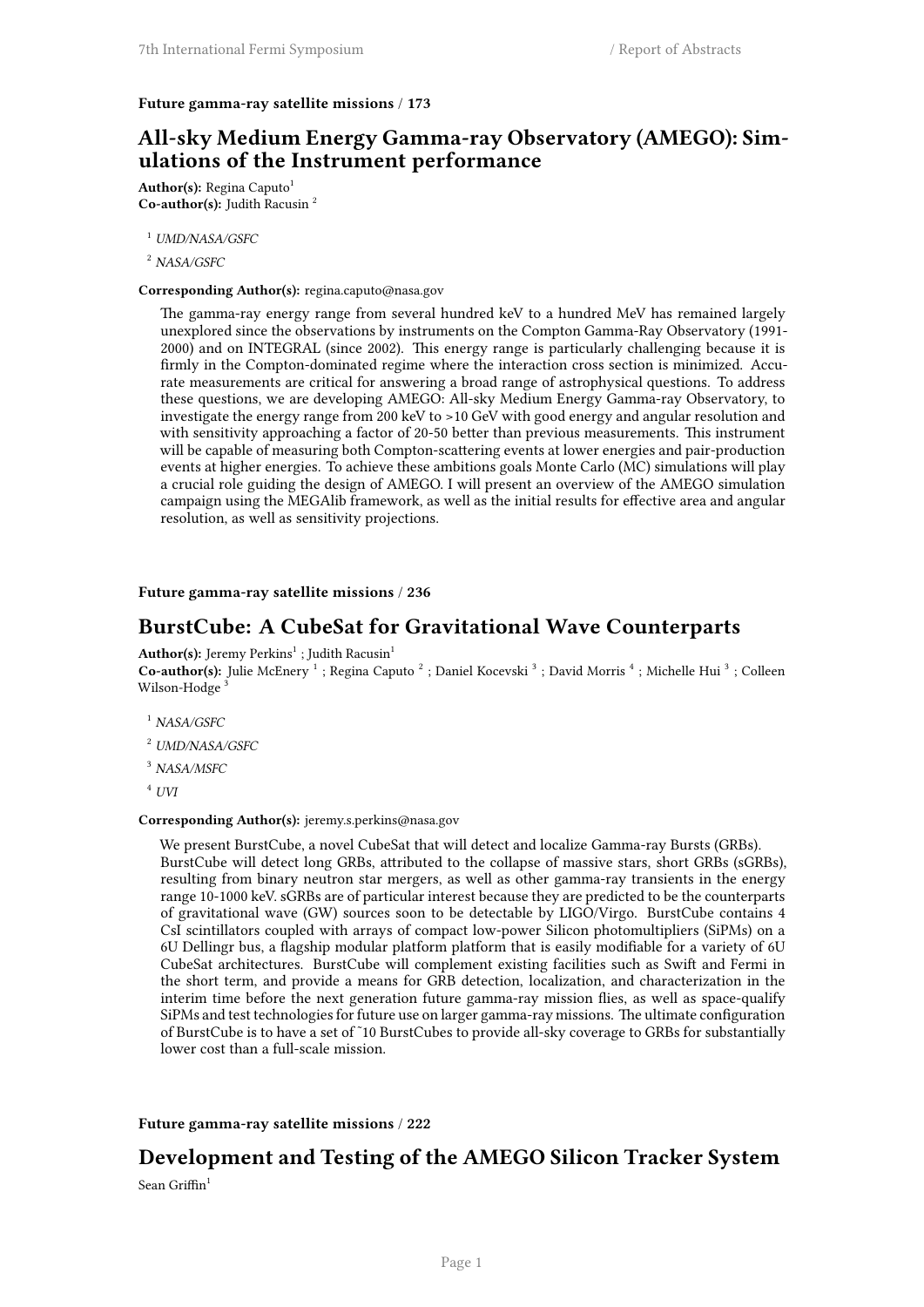#### <sup>1</sup> *UMCP / CRESST / NASA GSFC*

## **Corresponding Author(s):** sean.griffin@nasa.gov

The All-sky Medium Energy Gamma-ray Observatory (AMEGO) is a probe-class mission in consideration for the 2020 decadal review designed to operate at energies from *∼* 200 keV to > 10 GeV. Operating a detector in this energy regime is challenging due to the crossover in the interaction cross-section for Compton scattering and pair production. AMEGO is made of four major subsystems: a plastic anticoincidence detector for rejecting cosmic-ray events, a silicon tracker for measuring the energies of Compton scattered electrons and pair-production products, a CZT calorimeter for measuring the energy and location of Compton scattered photons, and a CsI calorimeter for measuring the energy of the pair-production products at high energies. The tracker comprises layers of dual-sided silicon strip detectors which provide energy and localization information for Compton scattering and pair-production events. A prototype tracker system is under development at GSFC; in this contribution we provide details on the verification, packaging, and testing of the prototype tracker, as well as present plans for the development of the front-end electronics, beam tests, and a balloon flight.

### **Future gamma-ray satellite missions** / **171**

# **Exploring the particle nature of dark matter with the All-sky Medium Energy Gamma-ray Observatory (AMEGO)**

Author(s): Regina Caputo<sup>1</sup> Co-author(s): Manuel Meyer<sup>2</sup>; Miguel Sánchez-Conde<sup>3</sup>

- <sup>1</sup> *UMD/NASA/GSFC*
- 2 *Stanford, SLAC National Accelerator Laboratory*

3 *Instituto de Física Teórica UAM/CSIC and Departamento de Física Teórica*

#### **Corresponding Author(s):** regina.caputo@nasa.gov

The era of precision cosmology has revealed that ~80% of the matter in the universe is dark matter. Two leading candidates, motivated by both particle and astrophysics, are Weakly Interacting Massive Particles (WIMPs) and Weakly Interacting Sub-eV Particles (WISPs) like axions and axionlike particles. Both WIMPs and WISPs have distinct gamma-ray signatures. Thus far, there are no conclusive detections; however, there is an intriguing excess of gamma rays associated with Galactic center (GCE) that could be explained with WIMP annihilation. The angular resolution of the Fermi Large Area Telescope (LAT) at lower energies makes source selection challenging and the true nature of the detected signal remains unknown. WISP searches using, e.g. supernova explosions, spectra of blazars, or strongly magnetized environments, would also greatly benefit from increased angular and energy resolution, as well as from polarization measurements. To address these, we are developing AMEGO, the All-sky Medium Energy Gamma-ray Observatory. This instrument has a projected energy and angular resolution that will increase sensitivity by a factor of 20-50 over previous instruments. This will allow us to explore new areas of dark matter parameter space and provide unprecedented access to its particle nature.

**Future gamma-ray satellite missions** / **175**

# **Gamma-ray Burst and GravitationalWave Counterpart Prospects in the MeV Band with AMEGO**

Judith Racusin<sup>1</sup>

<sup>1</sup> *NASA/GSFC*

## **Corresponding Author(s):** judith.racusin@nasa.gov

The All-sky Medium Energy Gamma-ray Observatory (AMEGO) Probe mission concept is uniquely suited to address open questions in Gamma-ray Burst (GRB) science including the search for counterparts to gravitational-wave events. AMEGO is a wide field of view instrument (˜60 deg radius) with a broad energy range (~200 keV to >10 GeV) and excellent continuum sensitivity. The sensitivity improvement will allow for probes of GRB emission mechanisms and jet composition in ways